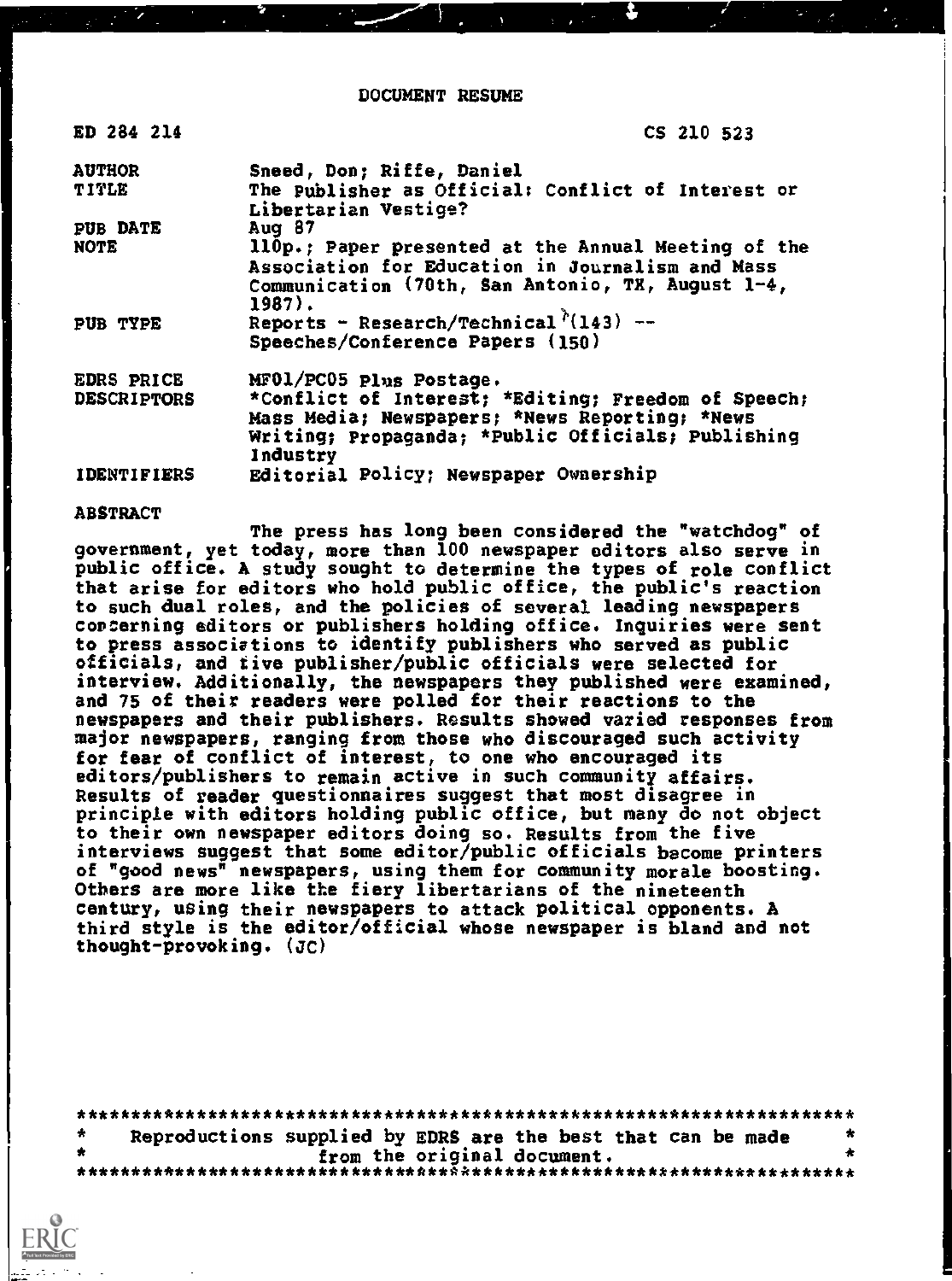U.S. DEPARTMENT OF EDUCATION<br>Office of Educational Research and Improvement EDUCATIONAL RESOURCES INFORMATION CENTER IEFItC)

Lithis document has been reproduced as<br>Freceived from the Derson or orgenization<br>- originating it

o Minor changes have been made lo improve<br>D Minor changes have been made lo improve

Points of view or opinions stated in this docu<br>mem\_do\_not\_necessarily\_represont\_oficial<br>QERI position or policy

THE PUBLISHER AS OFFICIAL: CONFLICT OF INTEREST OR LIBERTARIAN VESTIGE?

By Don Sneed Associate Professor San Diego State University

and

Daniel Riffe Associate Professor University of Alabama

"PERMISSION TO REPRODUCE THIS MATERIAL HAS BEEN GRANTED BY

Don Sneed

TO THE EDUCATIONAL RESOURCES INFORMATION CENTER (ERIC, "

Paper accepted for presentation at the annual convention, Association for Education in Journalism and Mass Communication, Mass Communications and Society Division, Trinity University, San Antonio, Texas, August 1987.

ED284214

è

 $\blacksquare$ 

 $520052$ 

 $\overline{2}$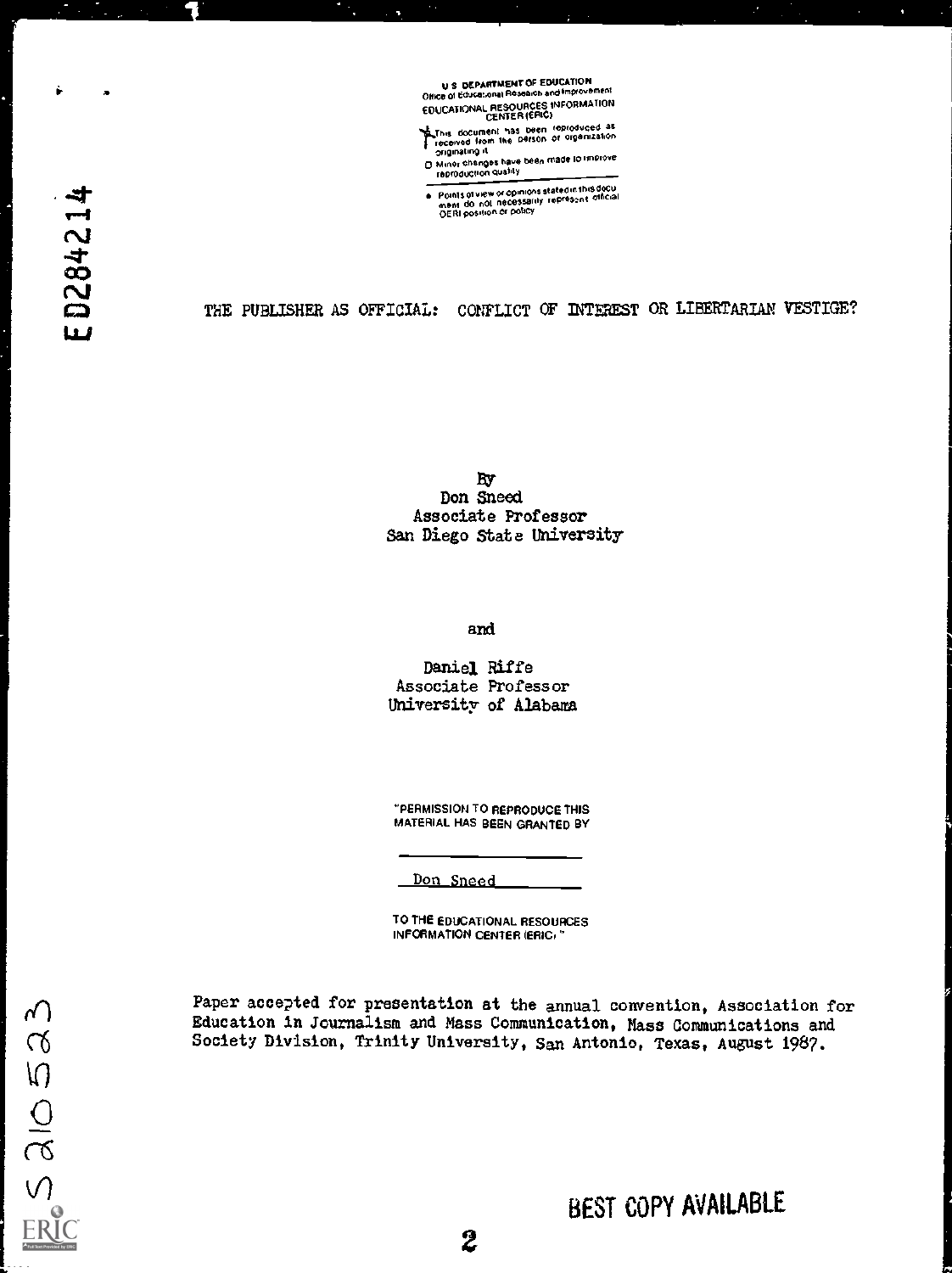#### INTRODUCTION

In a free society,...the function of the press is...to oppose the government, to scrutinize its activities and to keep its authority within appropriate bounds.<sup>1</sup>

That notion of scrutiny--the adversarial function of the press--manifested itself early in North America. Benjamin Harris<sup>2</sup> and James Franklin<sup>3</sup> printed not "by authority" of government but in spite of it, and thus helped establish the tradition of editorial independence, without which no press can be called free. $<sup>4</sup>$ </sup>

This tradition has been maintained through the 1970s and into the 1980s. In the last opinion that U.S. Supreme Court. Justice Hugo Black wrote--his concurrence in the "Pentagon Papers" case--he said:

> In the First Amendment the Founding Fathers gave the free press the protection it must have to fulfill its essential role in our democracy. The press was to serve the governed, not the govetnors. The government's power to censor the press was abolished so that the press would remain forever free to censure the government. The press was protected so that it could bare the secrets of government and inform the people.5

Black thus descri'ed an ideal of an autonomous press serving as a watchdog of government. But in the real world,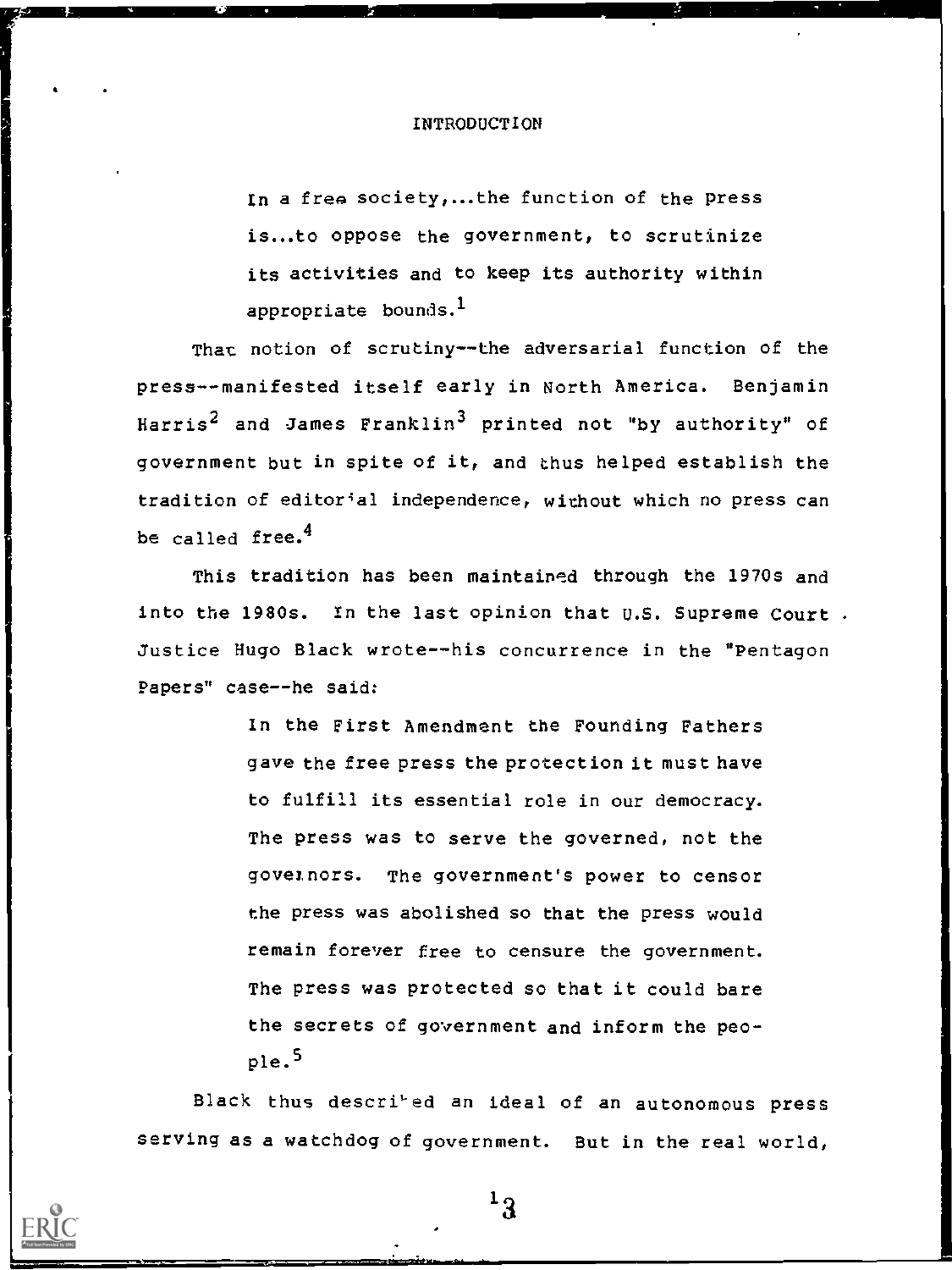the press-government demarcation has been less clear. Public officials have often involved themselves with the press, whether that involvement was as informal as the "media-political elite integration" that occurs with constant interaction with the press,  $6$  or as formal as serving as an editor or publisher.

Today, more than one hundred newspaper editors are also serving in public office or, at some point during their lives, have served as editors and public officials simultaneously.<sup>7</sup> This study explores whether such editors are performing in what would be called a "socially responsible" manner.

To be sure, the U.S. Constitution guarantees freedom of the press to all citizens. But as suggested above, one of the cornerstones of libertarian thought has been that the news media should be independent of government (including, presumably, local government or governors). Under this libertarian philosophy, the news media are to serve as surrogates for the public and to act as watchdogs, checking on and criticizing the actions of public officials when necessary.<sup>8</sup> In short, libertarian models of national government envision an independent press, "a fourth institution outside the Government as an additional check on the three official branches."<sup>9</sup>

Certainly, though, the assumptions suggesting this pressgovernment distance have been modified by events in the real world and at the non-national level. History has shown that politically-motivated men have sometimes become newspaper editors and publishers. In particular during the nineteenth century, many editors were ideologues who lought newspapers to advance their political views. Shaw and Brauer<sup>10</sup> have studied



2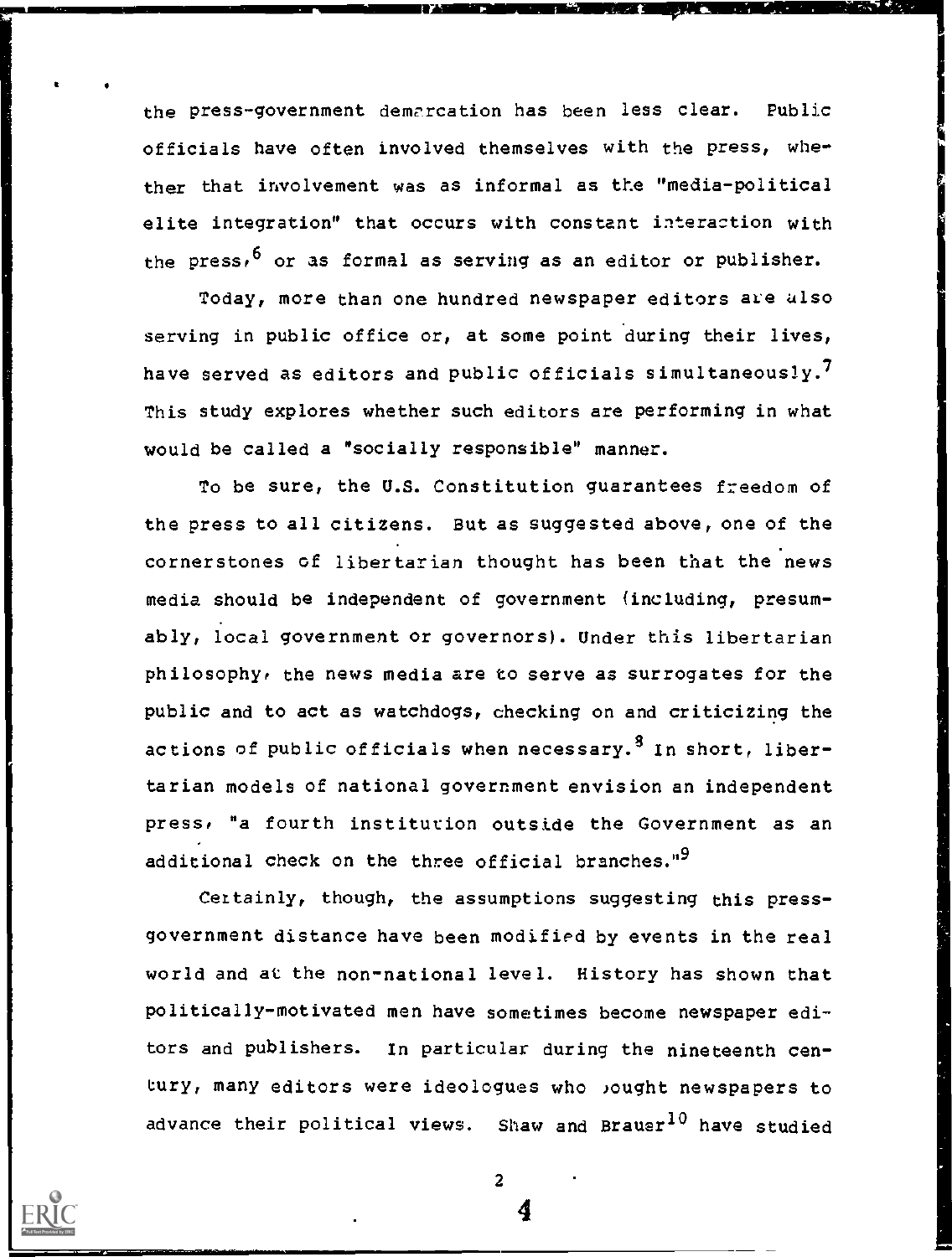the case of an outspoken North Carolina editor during the Civil War who, for example, opposed the war effort, organized an opposition political party, and ran for governor.

William Randolph Hearst was elected to Congress, twice lost mayoralty election bids in New York City, and in 1906 ran unsuccessfully for governor of New York against jurist Charles Evans Hughes. According to one analyst, Hearst's "eye was on the Democratic presidential nomination of 1904, but politicians cleverer than he blocked his bid." $^{11}$ 

William Allen White, editor of the Emporia, Kansas, Gazette, also considered entering political races and eventually chose to run in a gubernatorial race in order to pursue his opposition to the Ku Klux Klan.<sup>12</sup>

Five newspaper or magazine edltors have run for president of the United States, including the 29th president, Warren G. Harding, former editor of the Marion, Ohio, Mirror. Robert La-Follette, editor of LaFollette's Magazine, won the Progressive Party presidential nomination in 1924 and tallied nearly five million votes in losing to Calvin Coolidge. The New York Tribune's Horace Greeley was nominee for president in 1872. Liberty Party presidential candidate (1840 and 1844) James Birney published an anti-slavery newspaper. Finally, Henry A. Wallace, editor of Wallace's Farmer and New Republic magazines, became Franklin D. Roosevelt's vice president and would later challenge Harry S. Truman.<sup>13</sup>

Despite any otherwise laudatory accomplishments of these individuals, their "dual roles" could be seen as representing a potential conflict.

3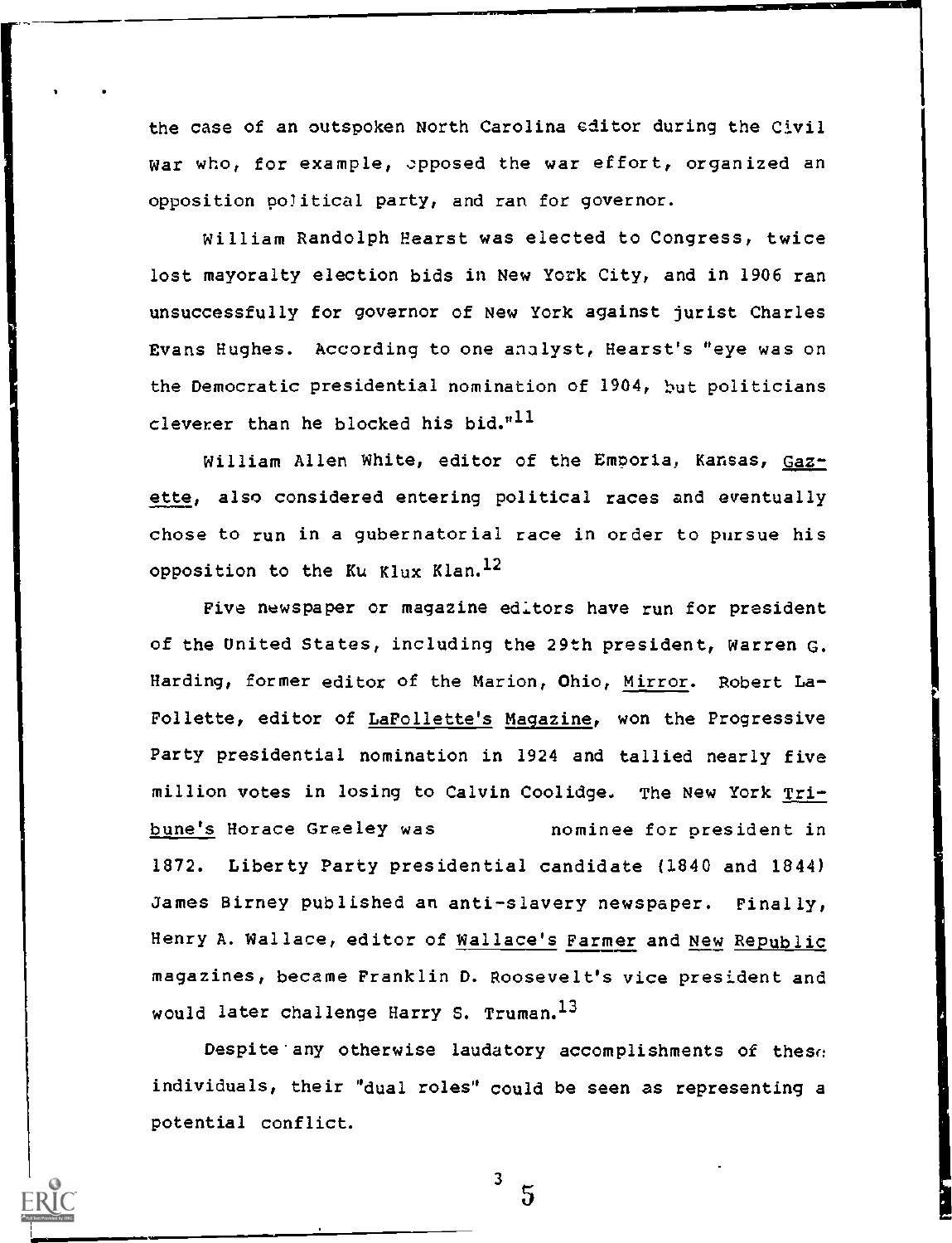But of course strict libertarianism has in some respects been eclipsed by "social responsibility." Still, while the essence of the Hutchins Commission's call for a socially responsihle press was that press freedom from government intervention must be "earned" by the press's behaving responsibly, press-government distance remains an essential tenet of this model. $^{14}$ 

To be sure, the idea that America's press is or can be socially responsible has its critics.<sup>15</sup>

Others, however, accepting the principle of a socially responsible press but lamenting the dearth of truly adversarial character in today's press, might ask how socially responsible a non-watchdog press can in fact be. How responsible can the press be if the objective reporting, surrogate, and watchdog functions of the press are filled by a newspaper editor who simultaneously occupies the role of his supposed "philosophical adversary," a public official?

We might assume the worst and and recall Brucker, who suggests: "We should be shocked if a government sought to pollute the air we breathe, or to poison the food we eat. Yet managing the news, even with good intentions, poisons the information the public gets."<sup>16</sup> Eulteng and Nelson present similar arguments for the journalistic "non-attachment"<sup>17</sup> Milton presaged with his 1644 caution that, for truth to survive, "government should keep out of the battle and rot weight the odds in favor of one side or the other." $^{18}$ 

Plainly, though, government and public officials are not always going to remain separate and apart from the newspaper

4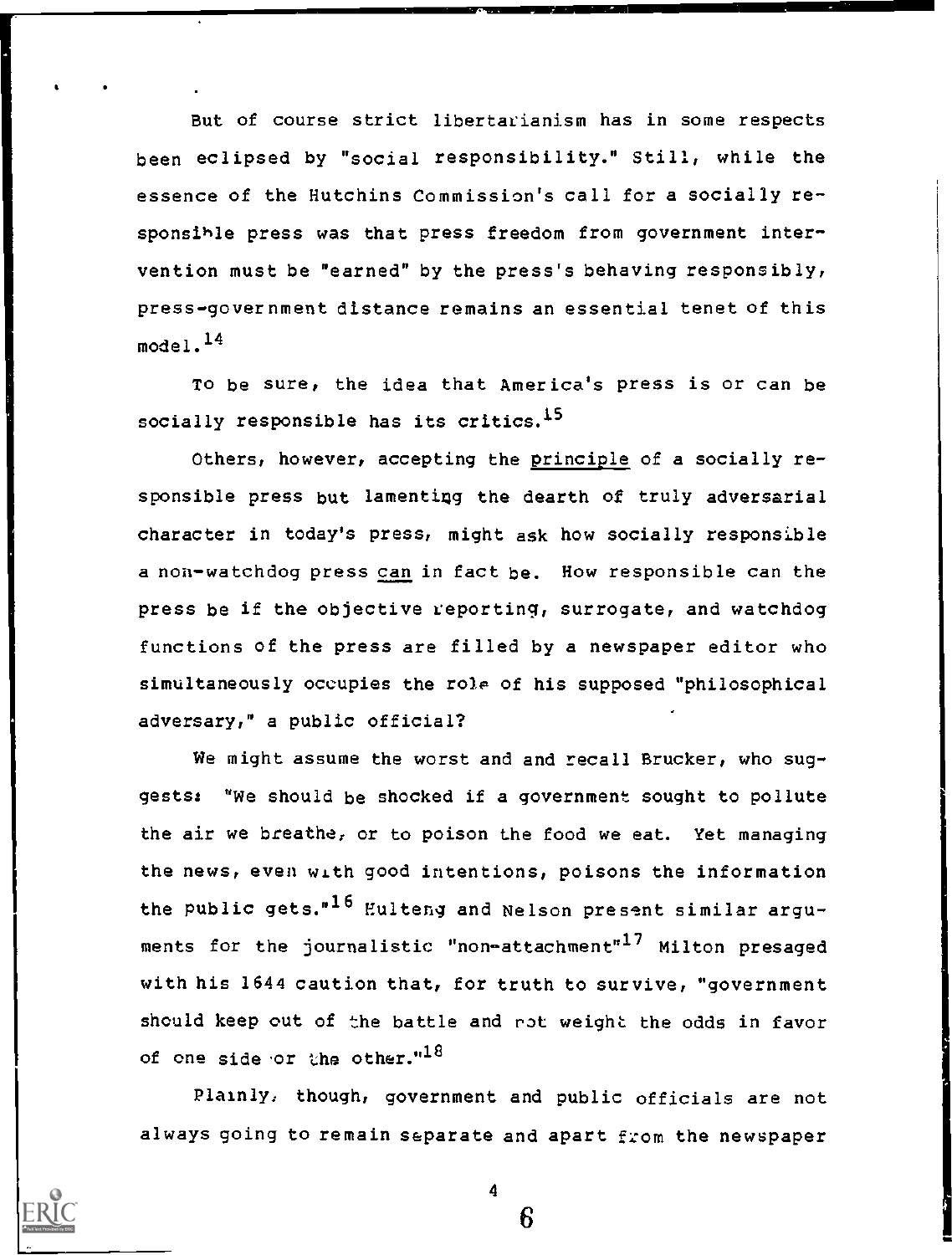business. William peter Hamilton, a former Wall Street Journal editor, points out that newspaper owners and editors are not bound to adhere to any abstract social responsibility "theory." He says:

> A newspaper is a private enterprise owing nothing whatever to the public, which grants it no franchise. It is therefore affected with no public interest. It is emphatically the property of the owner, who is selling a manufactured product at his own risk.19

Indeed, for some newspaper entrepreneurs, the cloak of press privilege or constitutional protection is invoked, perhaps even learned, only when the paper's business is threatened.

Thus while the idea of a public official's controlling a dominant communication channel to constituents seems, on the face of it, to conflict with the spirit of libertarian press tradition and perhaps social responsibility theory as well, there are no enforceable mandates, no constitutional prohibitions to prevent such dual roles, or to ensure that those wearing "two hats" do behave responsibly.

Will such folks behave reponsibly, of their own volition?

In Cullman, Alabama, the editor of the weekly Cullman Tribune is also a city councilman and the high school principal. A political opponent of his, Rick Henry, who ran unsuccessfully for mayor in.1980, argued:

> How can you put a fox in to guard the hen house? Raymond Clarke, as an editor,

5  $\gamma$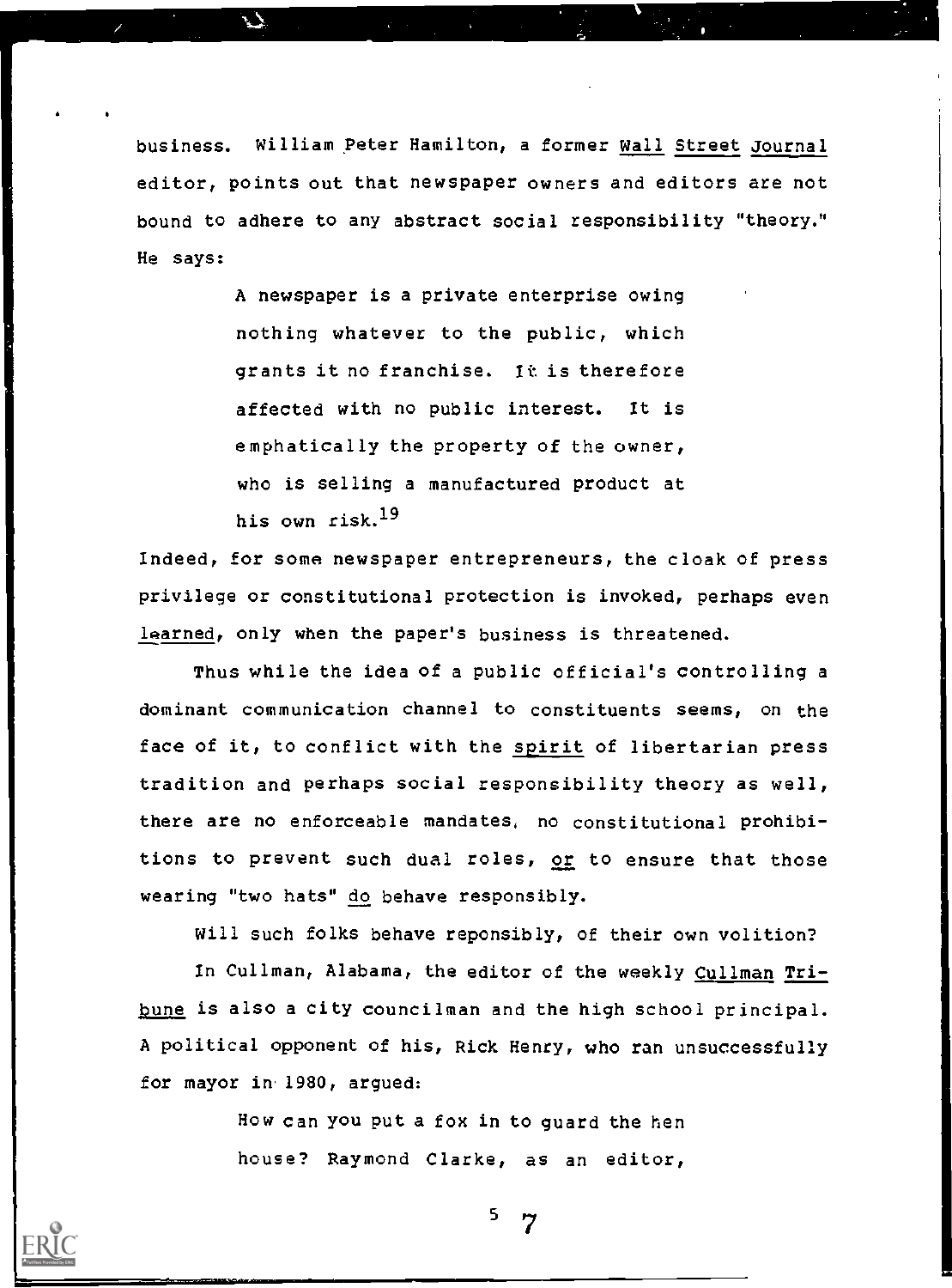isn't interested in printing the news in such a way that it would have a stimulating effect on the community. Who appointed him as a watchdog for the news media? I'm glad the other news media are watching him. He's sincere all right. He's sincere in making himself and the city council look good. I don't doubt his sincerity. Hitler was sincere.<sup>20</sup>

# SCOPE AND PURPOSE OF THE PRESENT STUDY

This study set out to explore this dual role phenomenon, using a variety of approaches: an examination of pertinent professional guideline and ethical code prohibitions or restrictions; an examination of news organizations' policies; interviewing of publisher-officials and readers; and an examination of the content of the newspapers of the publisher-official.

Specifically, the study seeks to answer certain research questions about public officeholders who also control newspapers. Can an individual who occupies the dual roles of newspaper publisher and public official serve to check government? Are there conflicts in a member of government's serving as a jcurnalistic surrogate and attempting to report news in an objective manner? Is it possible for a newspaper owned by a public official to be perceived as socially responsible and not just as responsive to the official?

While the previous discussion of libertarianism and social responsibility provide an institutional-level framework for the

6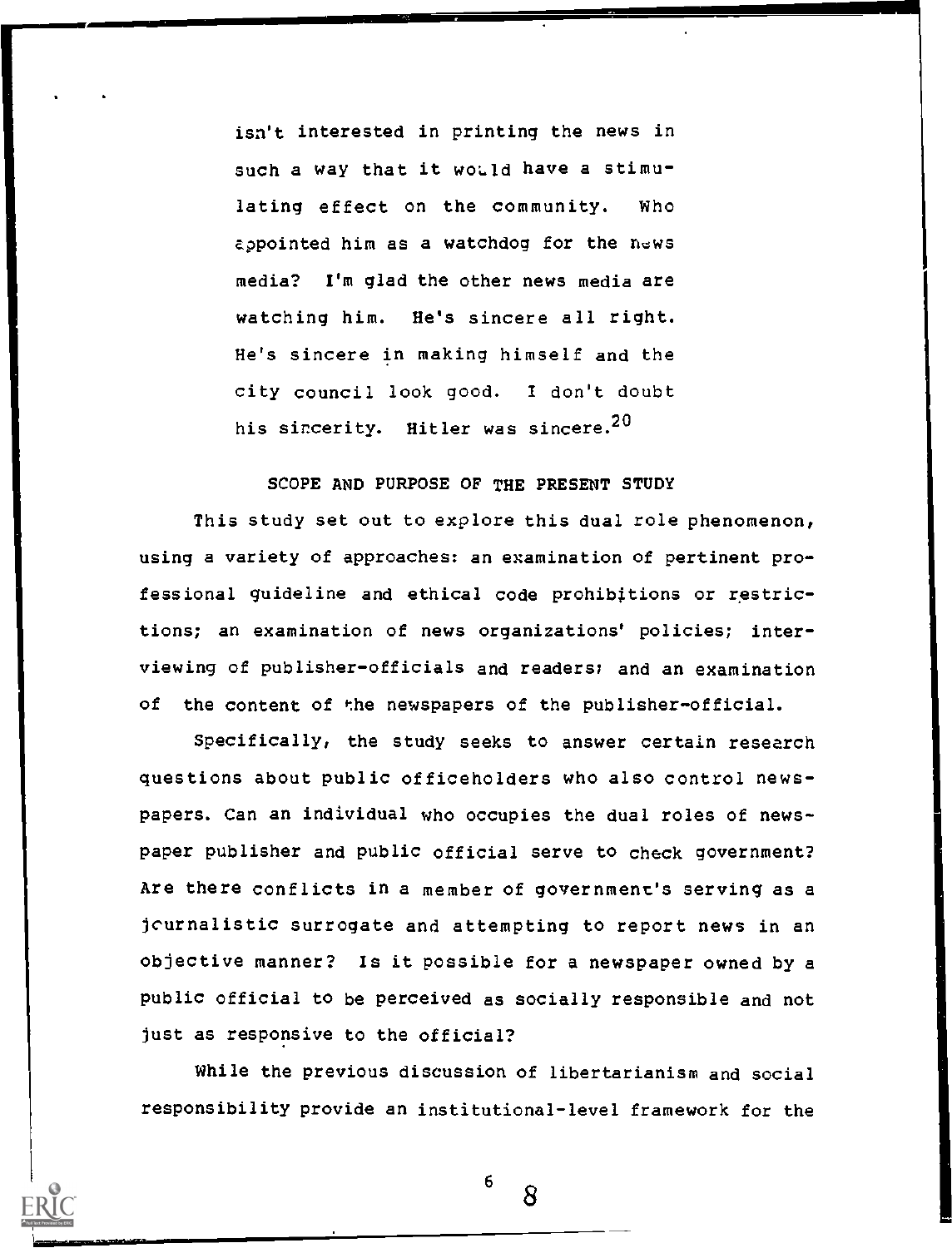study, and the "community conflict and the press" work of Olien, Donahue and Tichenor<sup>21</sup> an even less abstract institutional or organizational context, role theory is utilized as a conceptual framework for the study's focus at tho individual or occupational level.<sup>22</sup>

Role theory is the scientific study of 'hehaviors characteristic of persons within contexts which seeks to explain behavior through an analysis of roles, role expectations, reference groups, and role conflict. $^{23}$  Several role theory terms are used in this study to describe ways in which the roles individuals occupy influence their behaviors and the perceptions and behaviors of those around them.

Social Role. A patterned sequence of learned actions performed by a person who occupies positions within a social system or organization.<sup>24</sup>

Role Position. An identity that designates a commonly recognized set of persons who occupy a place in a social relationship.25

Role Expectations. Expectations held by others for the appropriate behavior that should be exhibited by the person holding a given role.<sup>26</sup>

Role Intensity. Seven levels of role intensity have been identified operationally, ranging from the lowest level--a kind of mechanical implementation of a role function--to the highest level of involvement which includes the integration of self and role. <sup>27</sup>

Reference Group. Any group with which an individual identifies himself such that he tends to use the group as a

> $T_{\rm c}$  and  $T_{\rm c}$  and  $T_{\rm c}$ .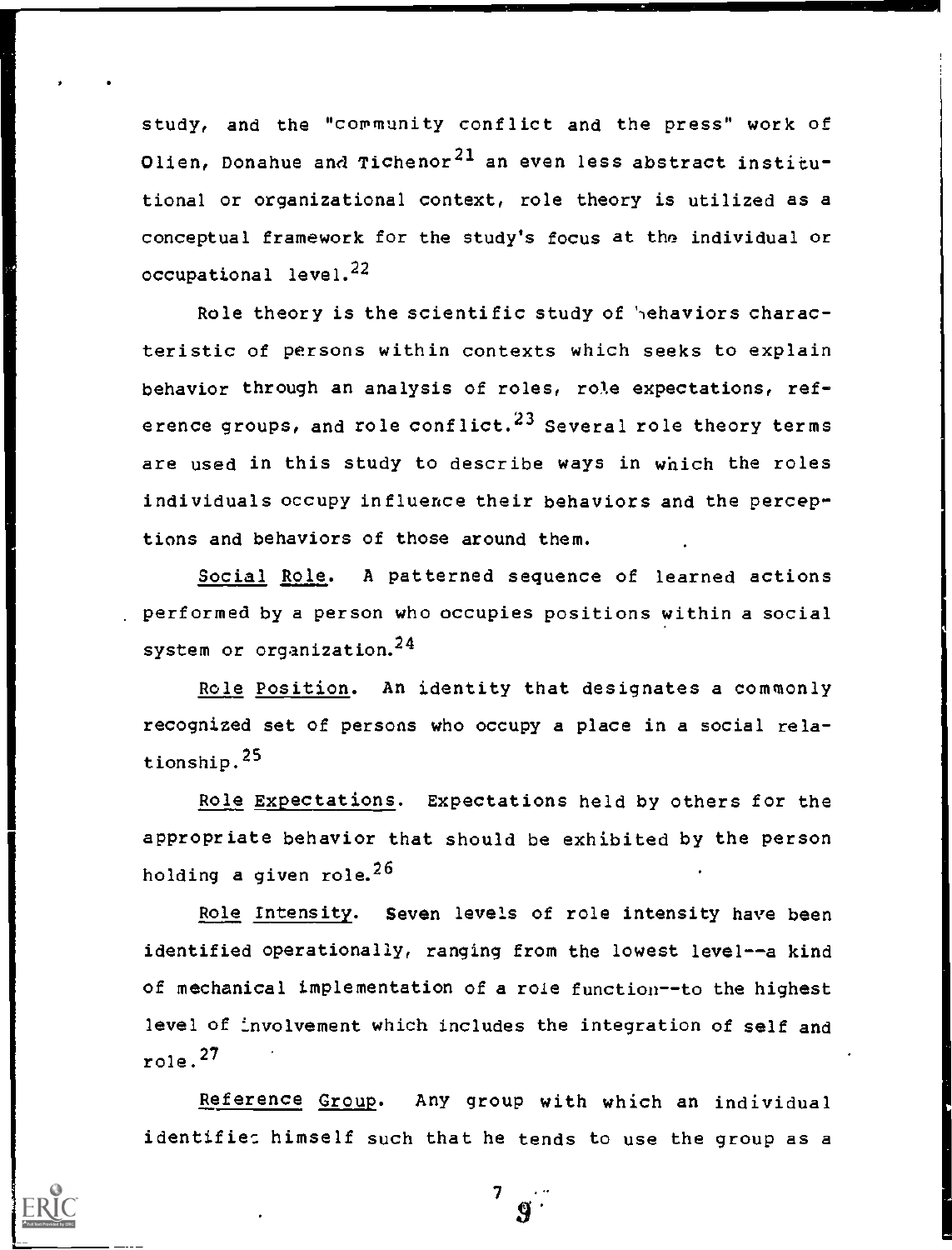standard for self-evaluation and as a source of personal values and goals.<sup>28</sup>

Role Conflict. Behavior which occurs when the expectations between roles inhabited by a single actor are inconsistent, contradictory, or mutually exclusive so that conformity to one expectation necessarily entails nonconformity to another expectation.<sup>29</sup>

Apparently, the potential role conflict for the publisherofficial has escaped systematic research attention. Even the professional literature has been silent, with an exception being a 26-year-old opinion piece by U.S. Sen. Paul Simon (Dill.), who was then serving his third term in the Illinois General Assembly. Simon owned a group of newspapers, and, not surprisingly, "strongly supported" the idea that public officials should own newspapers.  $30$ 

Researchers in other disciplines, on the other hand, have shown how role conflict can develop in situations where individuals occupy two roles simultaneously. Typical of these pertinent studies is Mitchell's examination of elected officials operating simultaneously in the business world. He concluded that, "the fact that most politicians serve in more than one role as elective public officials guarantees [emphasis added] conflicts among norms of performance."<sup>31</sup>

Of course everyone occupies multiple roles and experiences some degree of conflict when one role makes demands on another role in terms of time, values, or loyalties (e.g., career woman/mother/wife/homemaker). But while some individuals seem to handle multiple roles and their demands easily, for others

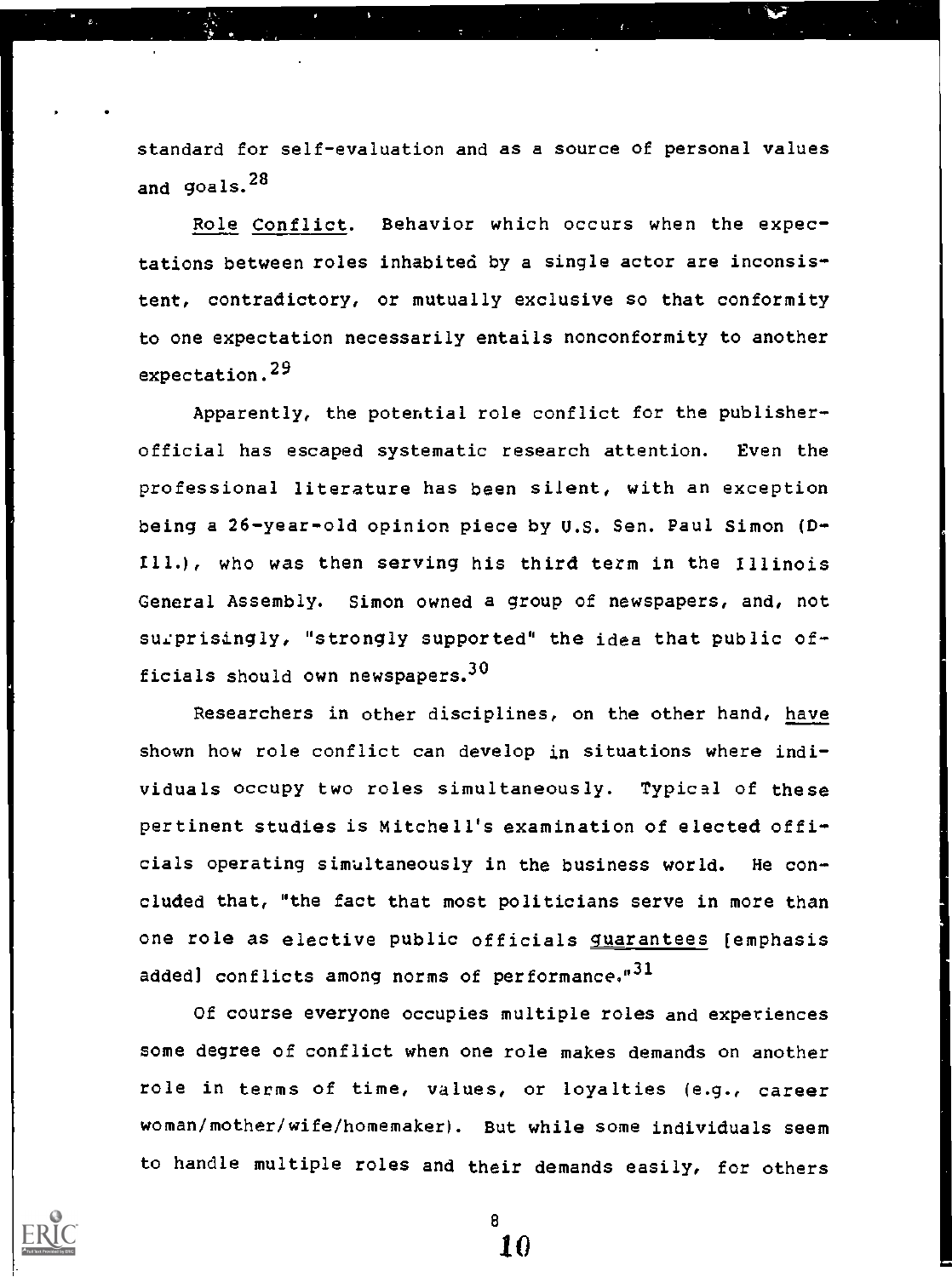the conflict is more salient--there is greater role intensity and conflict.

This study sought to determine the salience of role conflict for publisher-officials, or if indeed such a conflict was even perceived. And, depending on the extent to which others also perceived the conflict, we expected members of the publisher-official's varied reference groups to evaluate his performance differently.

The study owes its genesis to research which *i* dicated that in some comr.unities there is an absence of any adversarial relationship between government officials and the local press, and as a resqlt, a presumed absence of role conflict (between "booster" and "watchdog" roles) that subsequently makes possible the "we're all in this together," consensus-style reporting often found in smaller communities. $32$ 

In their study of 88 Minncsota newspaper editors, Donohue, Olien and Tichenor found that the editors saw themselves as promoters of civic endeavors. Pew felt they should serve as watchdogs over government, and only two reported that their newspapers regularly reported local controversy. most wanted to put their best foot forward--and the best foot of their communities.33 Janowitz had earlier reported that the community press is often viewed by the public as any other business or institution in the community and that such a view means that the public sees the newspaper's role as one of maintaining the status quo through developing community spirit, encouraging growth, and supporting the existing social-political structure. <sup>34</sup>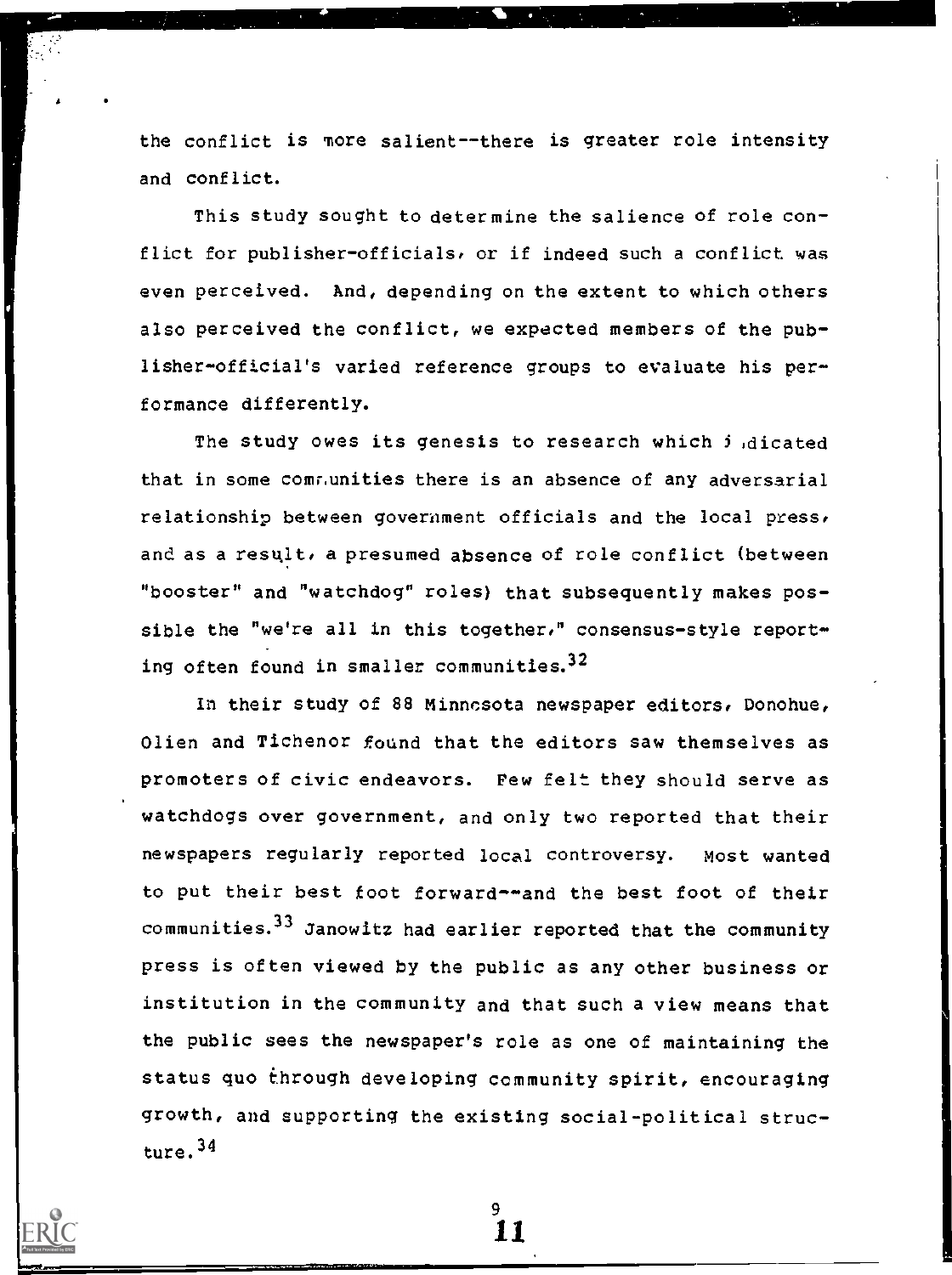## PROFESSIONAL GUIDELINES AND CODES

Social responsibility theory and news media codes of ethics have a striking similarity: both represent "a kind of public 'diary of conscience,' a written record of the character of a profession."<sup>35</sup> However, examination of 19 early codes of ethics and journalists' creeds reveals that none of them directly addresses a situation in which a publisher holds public office.<sup>35</sup> Still, some codes of ethics seem to suggest that public officials should not be serving as publishers.

For example, the code of ethics of the Society of Professional Journalists, Sigma Delta Chi, states that "journalists must be free of obligation to any interest other than the public's right to know the truth."<sup>37</sup> The Canons of Journalism of the American Society of Newspaper Editors argue, in discussing editorial independence, that "freedom from all obligations except that of fidelity to the public interest is vital."<sup>38</sup>

These codes and principles, however, are typically drafted and adopted as abstract ideals. Because we presumed that the operating papers or procedures of newspaper organizations or groups might address specifically possible conflicts of interest, we queried -- by mail--executive officers of these news organizations or groups. These decision-makers were asked what policy--written or implicit--would be invoked--if at all--if an employee also served as a public official.

While no claim of exhaustiveness, let alone representativeness, is made for the responses highlighted below, we feel these comments reflect a wide range of formal and informal policies.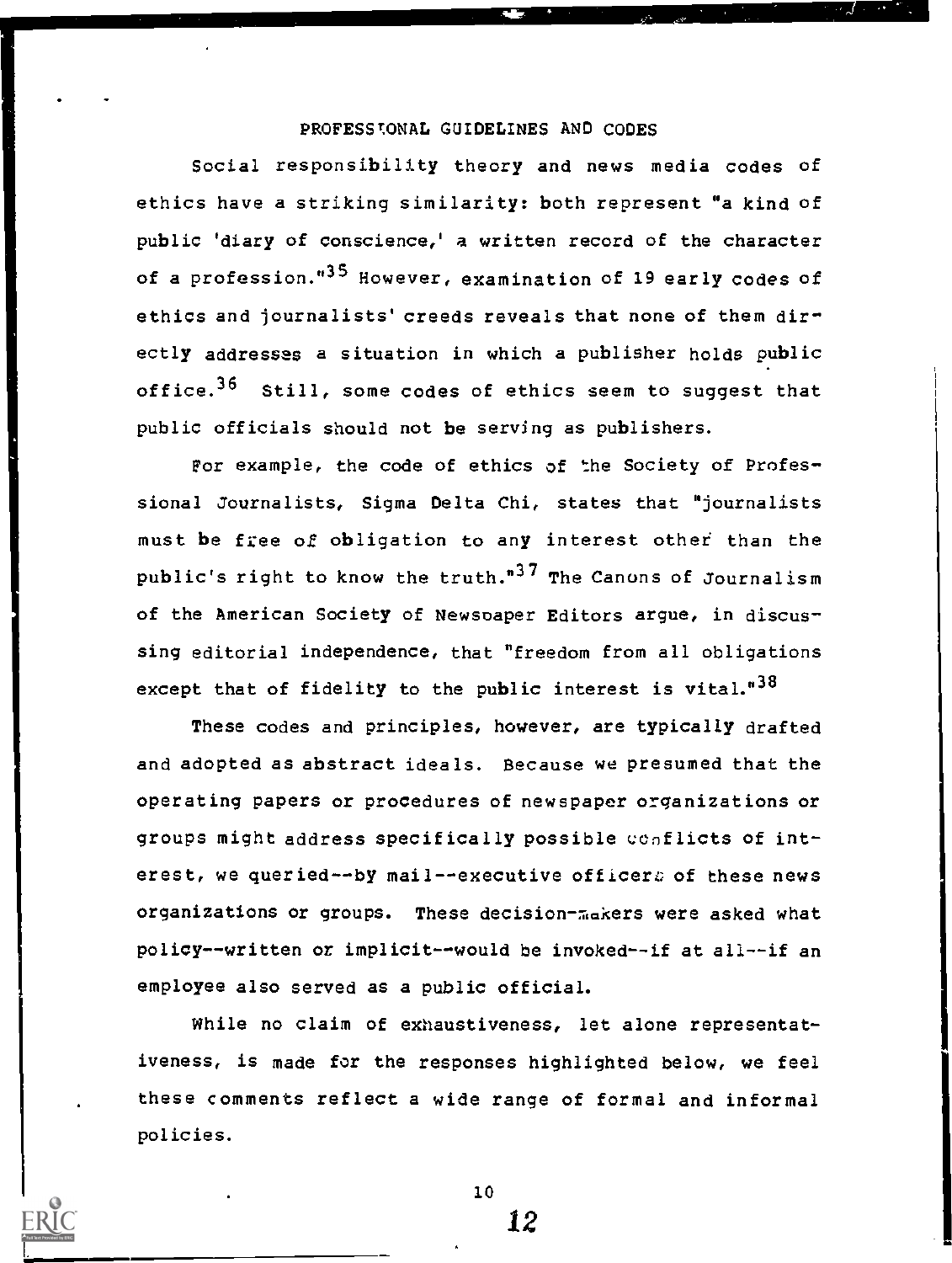Howard Simons, former managing editor of The Washington Post, wrote that an unwritten policy prohibits Post reporters and editors from serving as public officials.

> As our Style book makes clear, we avoid active involvement in causes of any kind--politics, community affairs, social action, demonstrations--that could compromise, or seem to compromise, our ability to report and edit with fairness. Although it has become increasingly difficult for this newspaper and for the press generally to do sp since Watergate, reporters should make every effort to remain in the audieace, to stay off the stage, to report history, not to make nistory.<sup>39</sup>

The Times Mirror newspaper group--which includes the Los Angeles Times, has a policy prohibiting its editors or publishers from seeking or serving in public office. And while some might argue the prudence of such a policy for "national" newspapers of record such as the Post and Times, Otis Chandler, chairman of the board of the Times Mirror group and editor-inchief of the Times, wrote: "1 would be philosophically opposed to any newspaper editor or publisher serving in elective office, regardless of the size of the newspaper or the com $m$ unity." $40$ .

The policy of another major group, Scripps-Howard Newspapers, does not speak specifically to the dual role of



11 la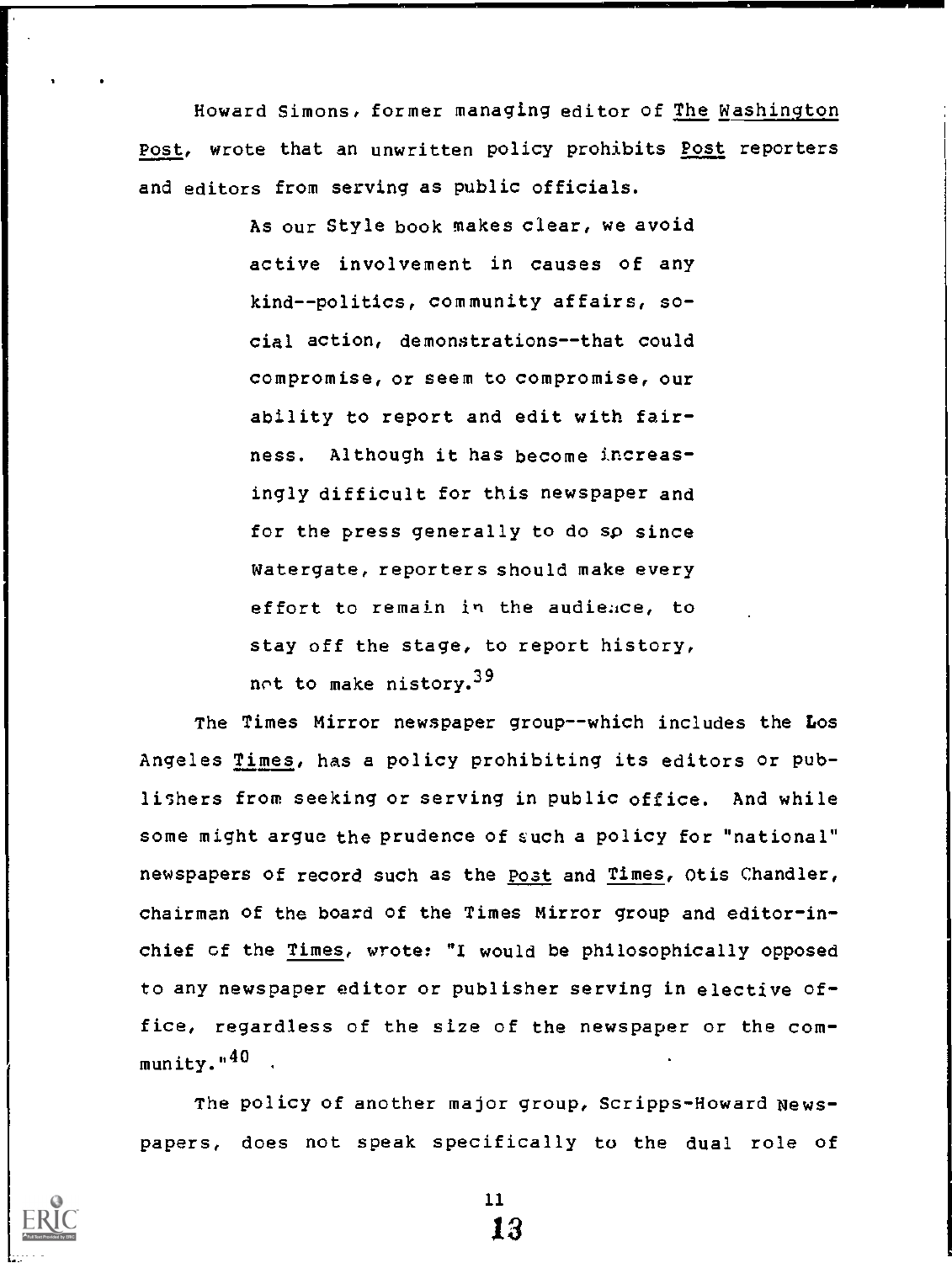publisher and elected official, but prohibits "paid work of any sort for any branch of government, any political organization, any candidate, or any politician." $41$  While the likely intent of Scripps-Howard policy, it seems, was to head off news employees' working for politicians, the emphasis on "paid work" is curious.

Other newspaper groups, however, have no such formal, written policy. Instead, policy which prohibits serving in public office is implied; dual roles would simply be out of the question.

John J. Curley, senior vice president of the Gannett group and president of the Gannett Newspaper Division, stated unequivocally that, "None of our editors or publishers serve in elective office. We do not feel that it should be the case." $42$ 

And J. Allen Meath, executive vice president of Park Newspapers, Inc., said his organization would "find it very difficult to accept the premise that an editor or a publisher can serve in elective office." His rationale was what one might expect: "We would find it very difficult to take an inefficient school board to task when our editor or publisher is a member of that board."<sup>43</sup>

Carmage Walls, president of his family's Walls Investment Co., said, "There is no publisher in the Walls family who is serving in an elective office. I personally would not encourage this and I doubt if the other members of the family would encourage it. $44$ 

But these organizations have not weighed the need for a written policy and then cavalierly dismissed that possibility.

 $12$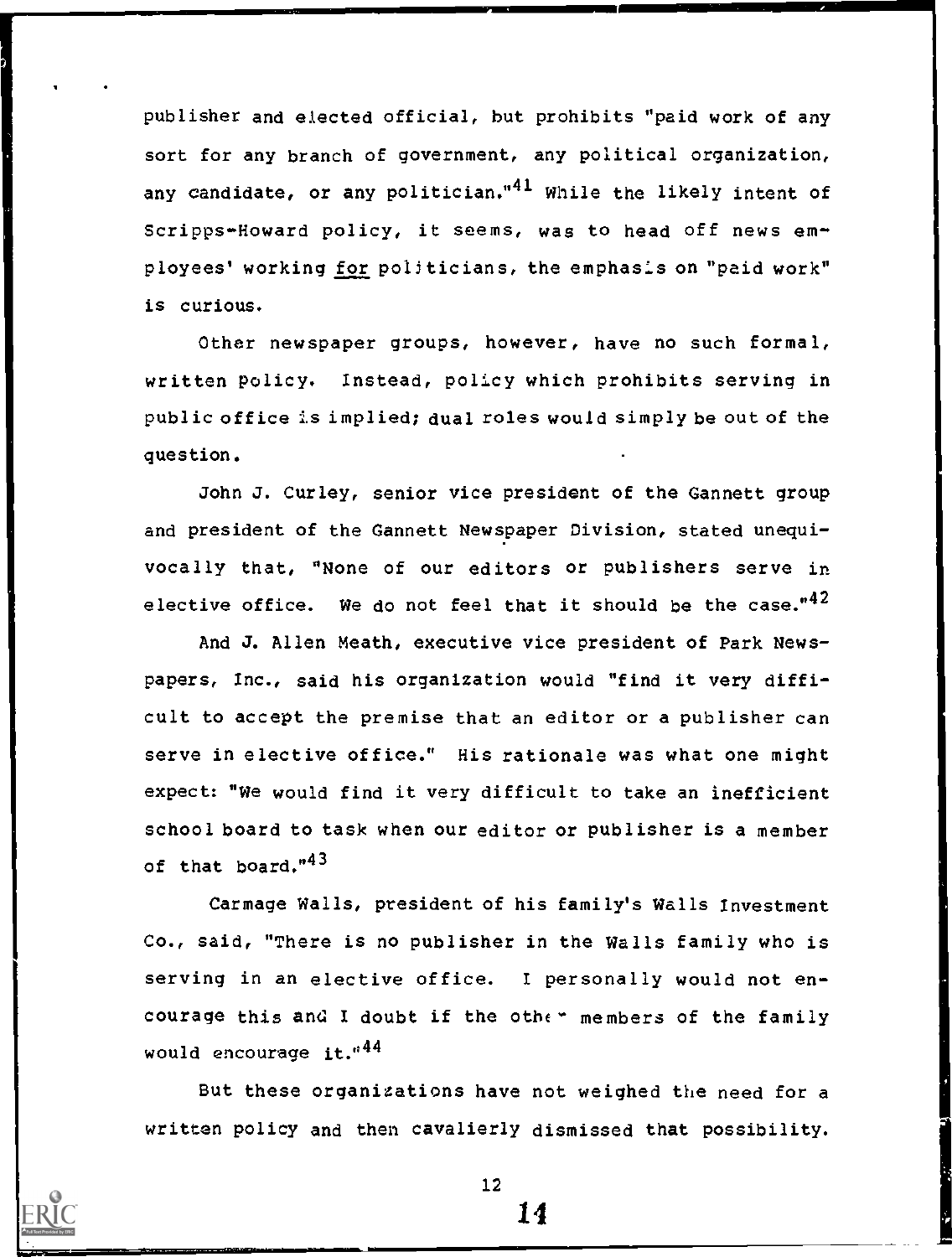As K.R. Thomson, chairman and president of Thomson Newspapers in Canada and the U.S., wrote:

> The com<sub>r</sub> any does not have a formal policy because it has not been a problem and because we also believe strongly in delegating to our editors and publishers a great deal of local autonomy. My personal view is that I am opposed to publishers and editors seeking political office. 1 think the pursuit of political office by an editor or publisher could lead to conflicts of interest. This could jeopardize the objectiveness of editors or publishers which is so necessary to the pursuit of their responsibilities.45

Note however that Curley and Meath speak primarily in terms of whether editors or publishers should hold office, and Thomson and Walls voice only personal opposition. Lacking formal policy, are there special circumstances that might outweigh these beliefs?

Two newspaper executives said that certain circumstances may indeed allow their editors to serve in public office. One, James E. Burgess, executive vice president of Lee Enterprises, wrote:

> Each newspaper develops its own policy in Lee for the outside activities of editors, news people and other employees.

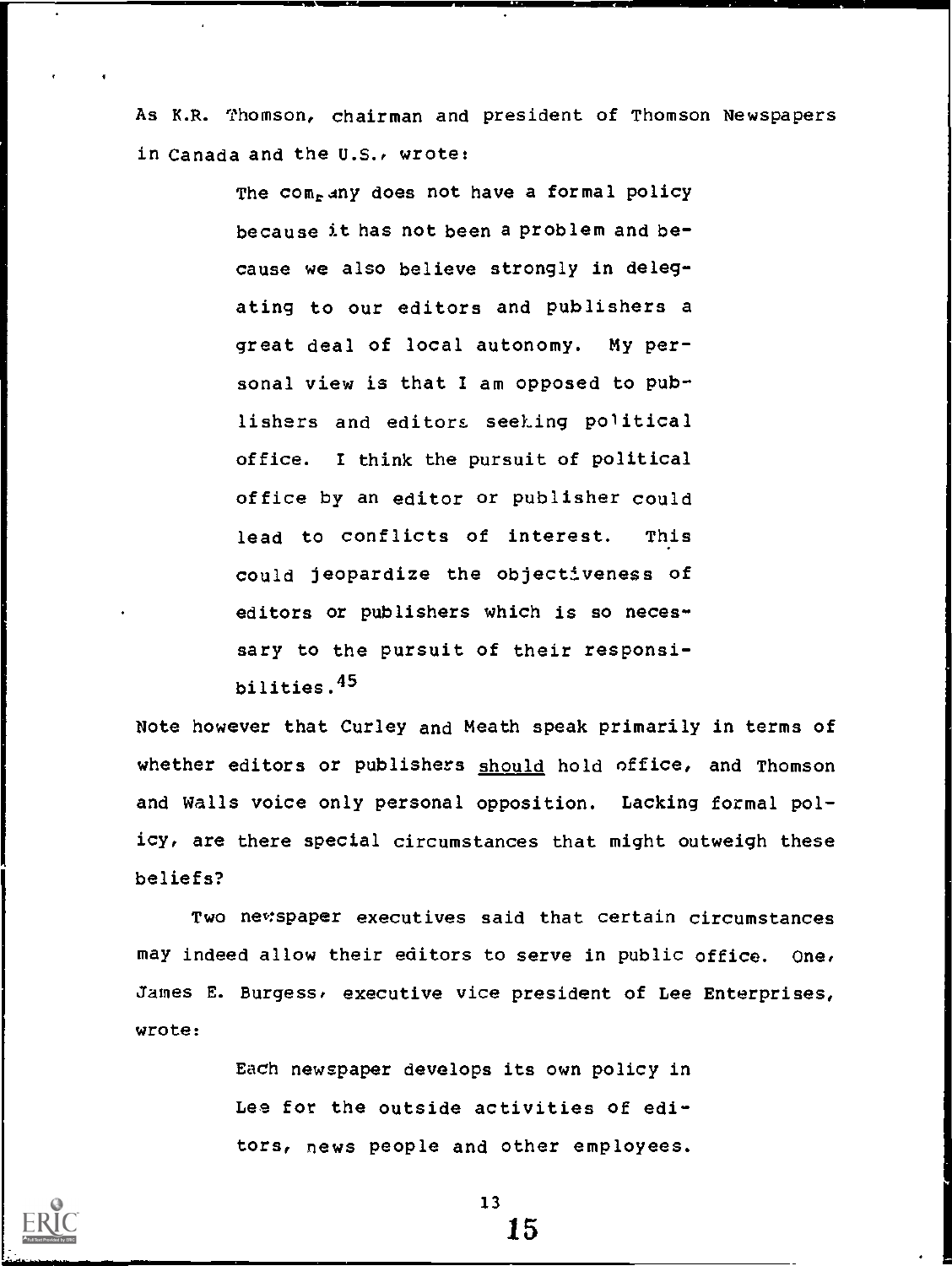Generally, there is one standard for newsroom employees that is very prohibitive and one for non-newsroom people that is less restrictive. We encourage publishers to be very much in their communities. There are some elective offices such as State Board of Education that attracted one of our publishers. We do encourage publishers and all other newspaper executives to participate fully in community boards and services.  $46$ 

Even the lofty New York Times admits to exceptional circumstances that might permit dual roles. The Times' Leonard R. Harris, director of Corporate Relations and Public Relations for the New York Times Co., said that the Times has very few printed policies, because employees are expected to discuss questions of conflicts nf interest with editors.

> Certainly, questions would arise about some elective or appointed positions. But the editor would simply examine the situation to see whether a conflict of interest might arise. If a reporter lives in Westchester and covers the courts in Brooklyn, it is hard to see why he or she should not run for office in Westchester to serve on a school board or a town board. But if the reporter both lived in Westchester and covered events



14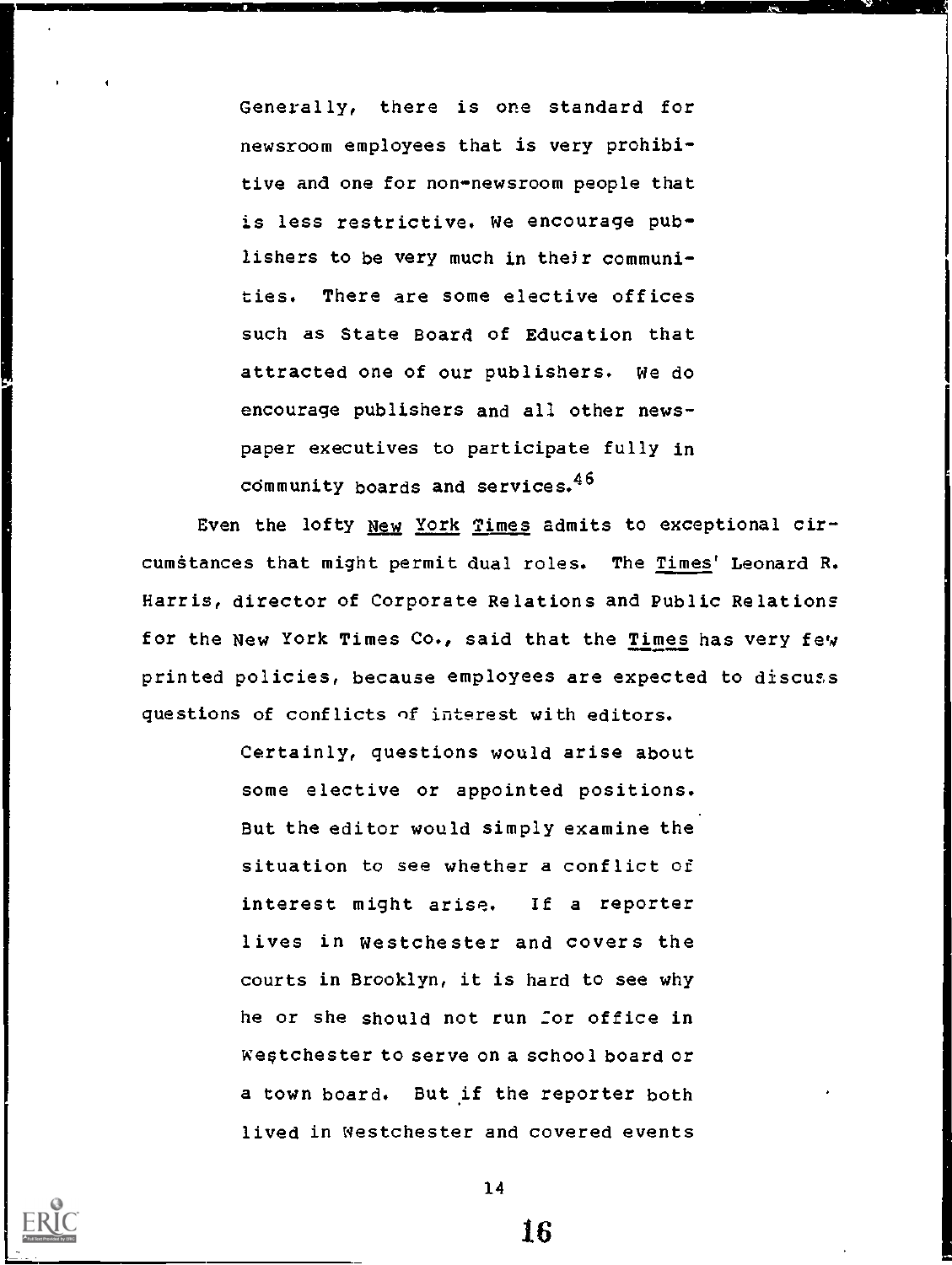in Westchester, then elective or appointed office could indeed result in confiicts of interest.47

Philosophical conflict aside, Harris added that, "Certain positions require so much time that a reporter or editor could not function effectively in both."<sup>48</sup>

Of course, as Harris noted, many Times employees have resigned to take positions with the city, state, and federal government. Further, the New York Times Co. encourages its employees to play active roles as citizens. But, he added:

> We stress that the name of the paper and the company should not be used by anyone so involved, since such use could imply an endorsement of a party or a candidate

by the newspaper or the company.<sup>49</sup>

The <u>Times</u> policy of tolerating dual roles is not absolute,<br>however, and special problems arise with the smaller member papers of the group.

> Insofar as other newspapers in the group are concerned--twenty daily newspapers and ten weeklies--the individual publishers make these decisions for themselves; we do not set forth a group policy, although we certaialy encourage dialogue with the group president. Clearly, in a community of 5,000, any public position is a great deal more 'public' than is a similar position

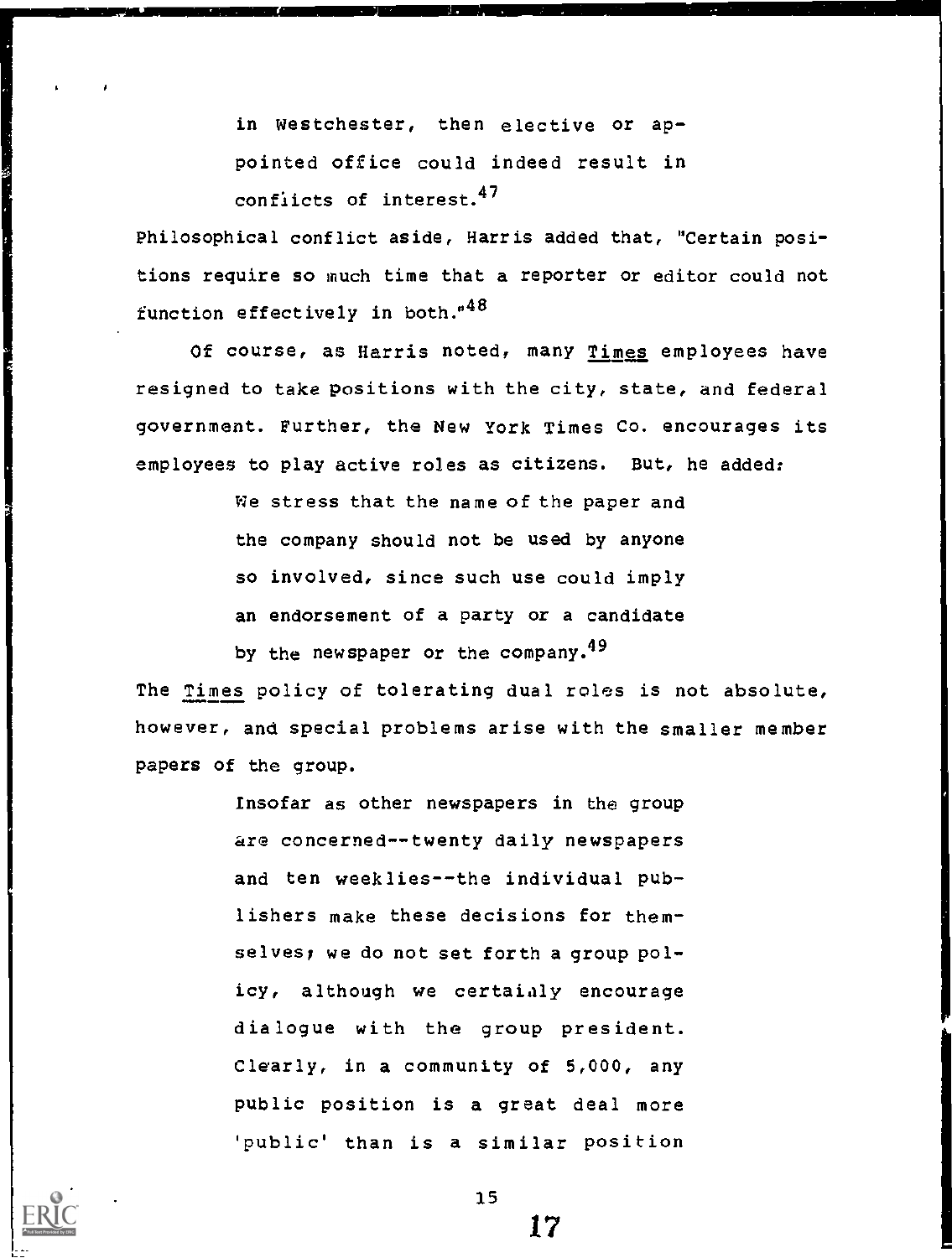(e.g., a position on a school board) in a city of seven million. It is up to the individual publisher and editor or reporter to use their own judgment and knowledge of the community to decide what is appropriate. In case of doubt, the decision would certainly be to preserve the objectivity of the newspaper above all. $50$ 

Other industry leaders echoed Thomson's, Burgess's and Harris's view that decisions on role conflicts should be local ones. Typical are the responses of officials in press associations who have dealt with association members occupying both editor and public officials'roles, and who saw a need to keep those roles separate. William Schabacker, nianager of public affairs for the American Newspaper Publishers Association, wrote:

> ANPA adheres to the principle that policies on ethics, or any other policies for that matter, belong to, and are the prerogative of the individual newspaper and that such policies should not be administered by others outside the newspaper, unless these policies are defined by regulation or law. However, we're confident that publishers and editors do strive to follow the ethical principles of the American Society of Newspaper Editors, which in part says that "jour-



 $16$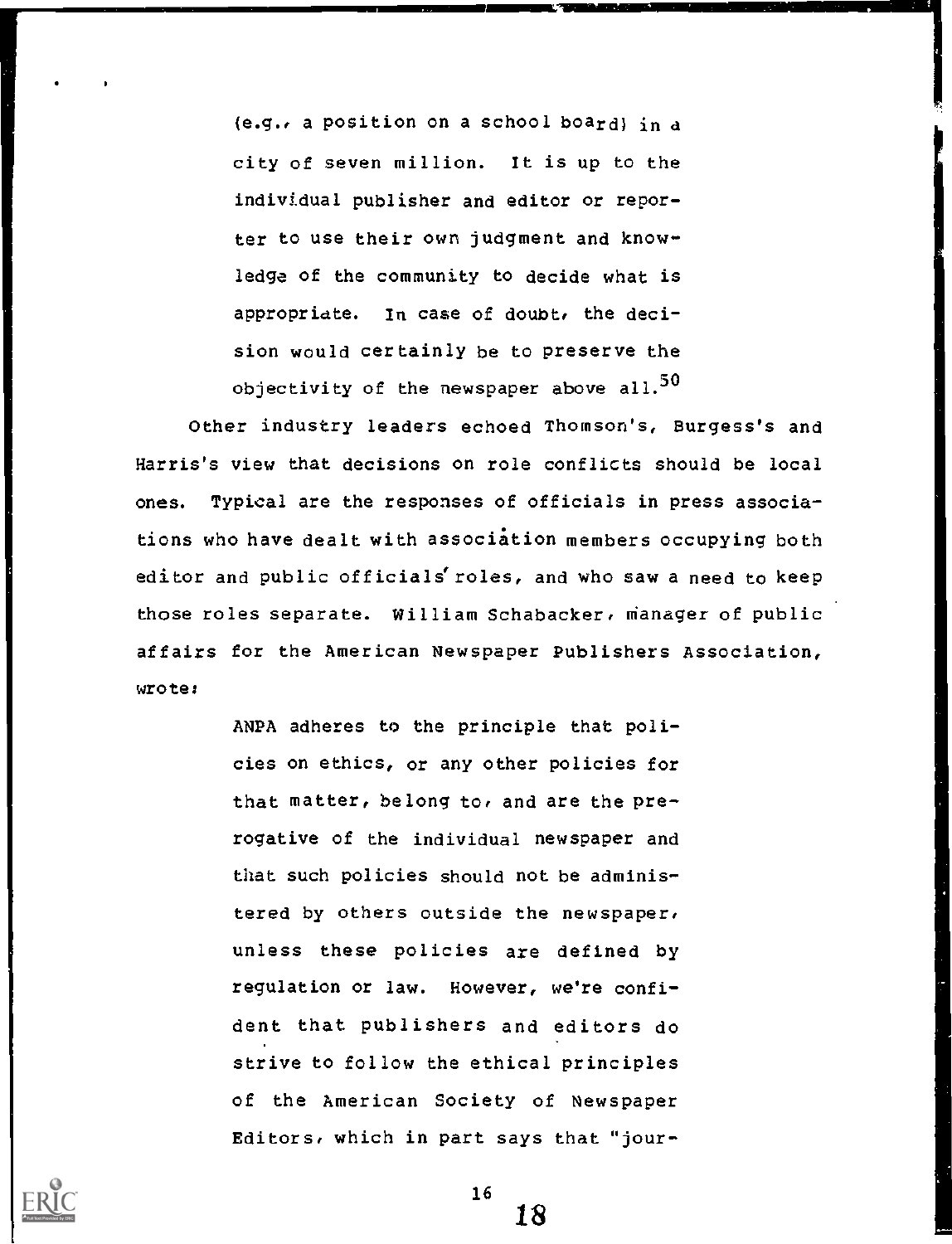nalists must avoid impropriety and the appearance of impropriety as wall as any conflict of interest and appearance of conflict--that they should neither accept anything or pursue any activity that might compromise or seem to compromise their integrity." That makes sense.  $51$ 

More fiercely absolute was the voice of Michael J. Kramer, manager of the Minnesota Newspaper Association, who said that organization's policy had been to "preach against" editors and publishers holding office. But, despite "the ranting and raving" of Kramer and his predecessor, editors and publishers continue to hold public office. Kramer cited a mayor who, in addition to publishing several papers, presided over the Minnesota Newspaper Association, and described editors and publishers who sat on city councils, and school, county and township boards. Echoing Harris, Kramer said, "This is a larger problem in a smaller town where there are fewer leaders in the community."<sup>52</sup>

But while the principle of whether dual roles constitute conflict of interest is easily argued, does the conflict have any consequences?

The Wall Street Journal profiled Bill Hobby, who was then president and executive editor of the Houston Post and had been Texas lieutenant governor since 1973.

Hobby protested that "I'm on leave of absence (from the company) when the legislature is in session and I don't direct day-to-day news coverage." But Hobby acknowledged meeting with

 $17$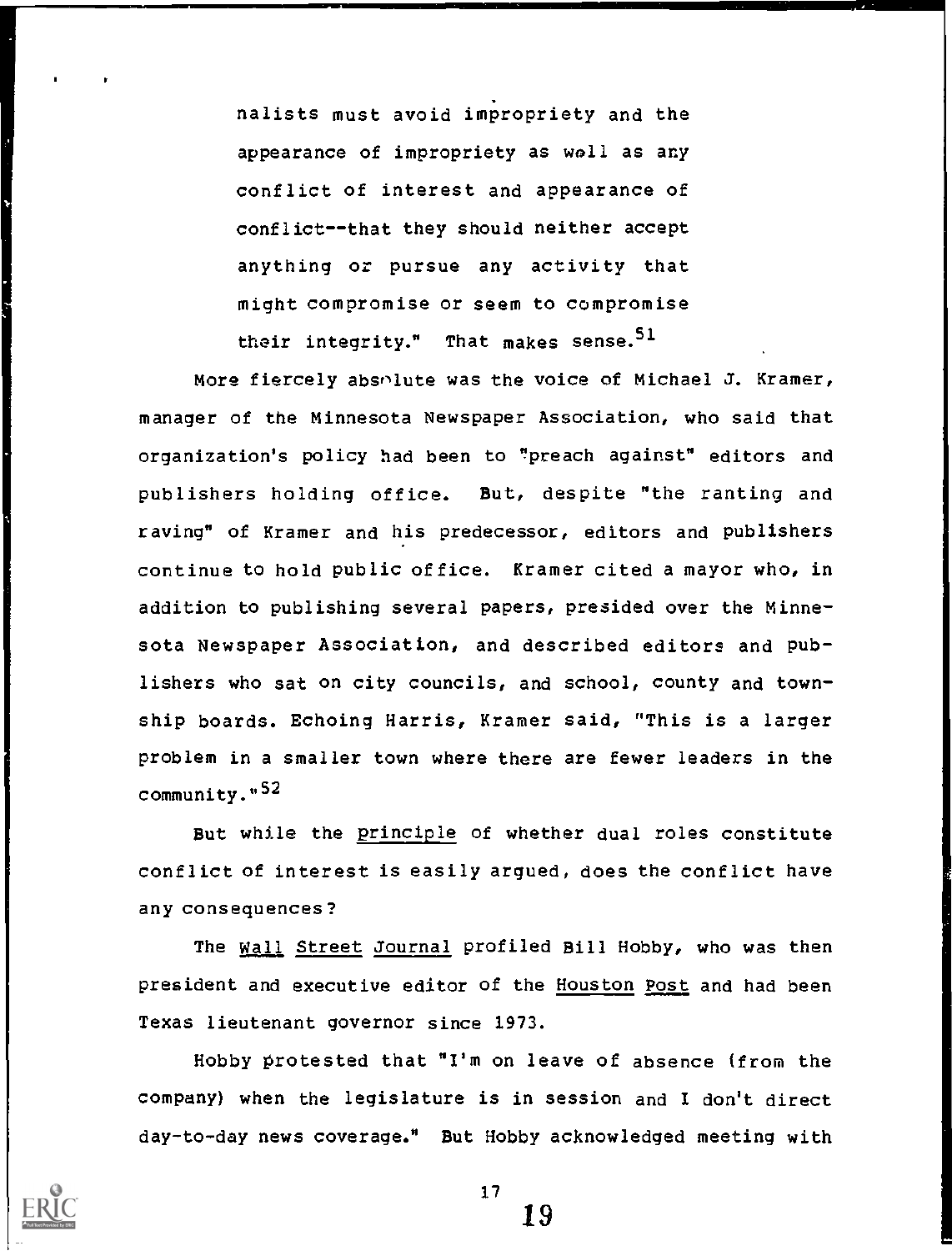Post editorial writers to "give out ideas," and occasionally suggesting stories to Post reporters. The Journal concluded that publisher politics "is most pronounced in small towns where it is traditional for the owner of the local newspaper to be a community mover and shaker."<sup>53</sup>

Other "consequences" of dual roles have also occurred. A Knoxville News-Sentinel reporter in 1983 ran for and won a school board seat in a town outside Knoxville, and was dismissed.<sup>54</sup> A Duluth Herald & News Tribune section editor was fired for refusing to withdraw candidacy for a city council seat.<sup>55</sup> Notably, neither the Newspaper Guild nor the paper's "conflict of interest" policy for editors expressly forbade running for or holding political office. Publisher John McMillion told the New York Times that, "Credibility is the sole issue. Newspapers are so critical of others that we have to live clean lives and not be people who live in glass houses but throw stones."<sup>56</sup>

Newspaper editors who have actually been elected or appointed to public office express a variety of reactions on managing role conflict. Consider the publisher of the Lewiston, Idaho, Morning Tribune, who dutifully listed all business, political, and civil affiliations of every member of his news operation, and recognized the potential conflict in his serving as president of the Idaho Board of Education his paper covered. <sup>57</sup>

Mike Augusburger, editor of the Bloomfield, Iowa, Democrat, and mayor of Bloomfield, said he minimized potential conflict through reassignment of duties: "I have disassociated



18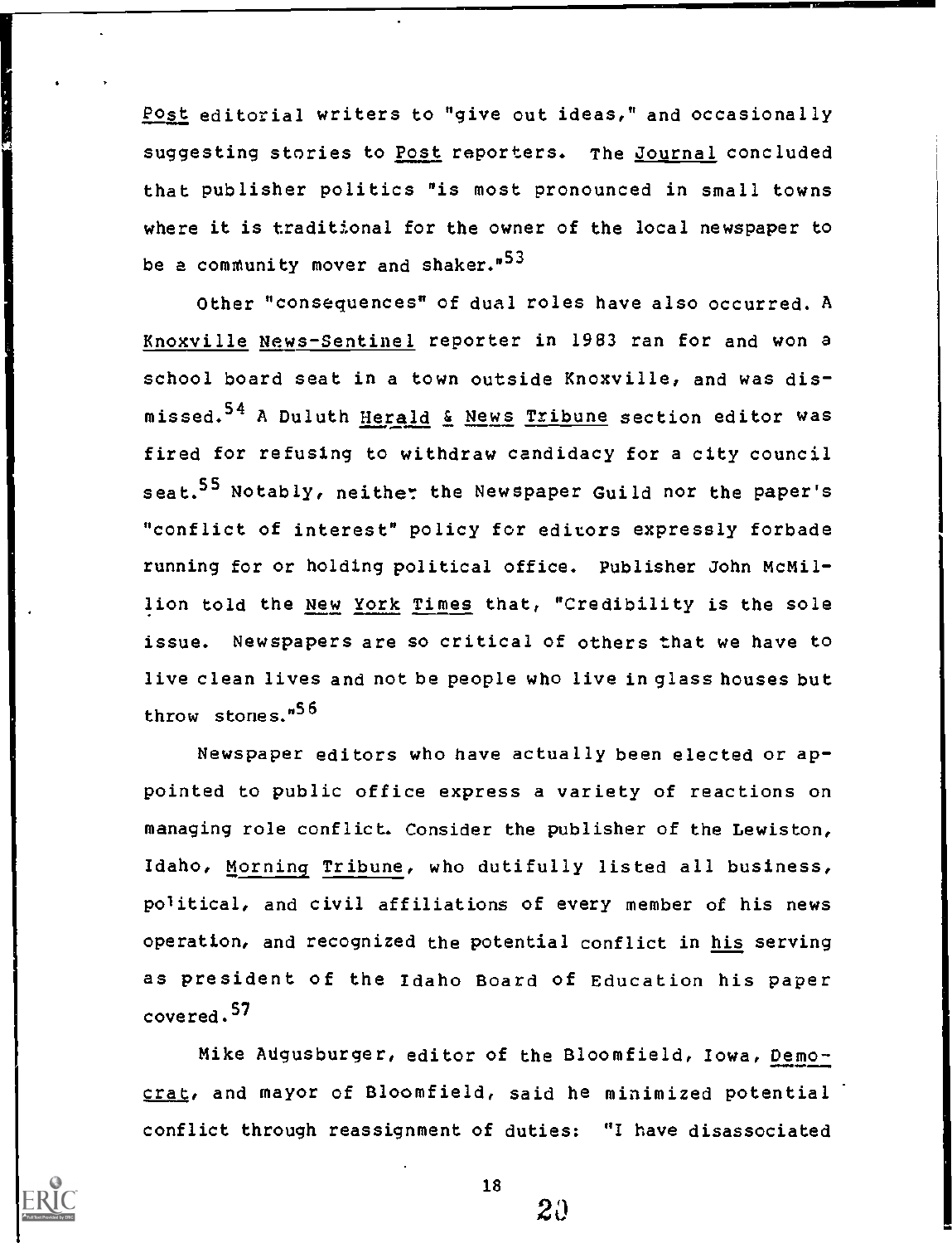myself from any reporting about the city council. My publisher now covers those meetings, and I continue to cover other public bodies as always."58

But former Eldon, Missouri, city councilman and Eldon Advertiser editor Wallace G. Vernon wrote: "If I had to do it over again, I would probably resist the urge to run for office because it certainly is easier to maintain objectivity from the outside looking in." Vernon said editorial decisions became "extremely difficult" when he, as editor, sat in executive session of the council.<sup>59</sup>

In sum, guidelines, codes and policies reflect a general ambivalence. Many large newspaper group executives argue that decisions on role conflict should be local, which of course is where conflicts would be most visible. And many who fear potential role conflict recognize exceptional circumstances. Finally, while some suggest that the critical concern is whether the roles clearly overlap (i.e., a journalist covers his/. "own" board or office), journalists have lost jobs when no such clear overlap existed.

One concern that surfaced repeatedly supports this study's focus on small towns. The Wall St. Journal concludes that publisher politics "is most pronounced in small towns where it is traditional for the owner of the local newspaper to be a community mover and shaker."<sup>60</sup> And the Minnesota Newspaper Association's Kramer said, "This is a larger problem in a smaller town where there are fewer leaders in the community."<sup>51</sup>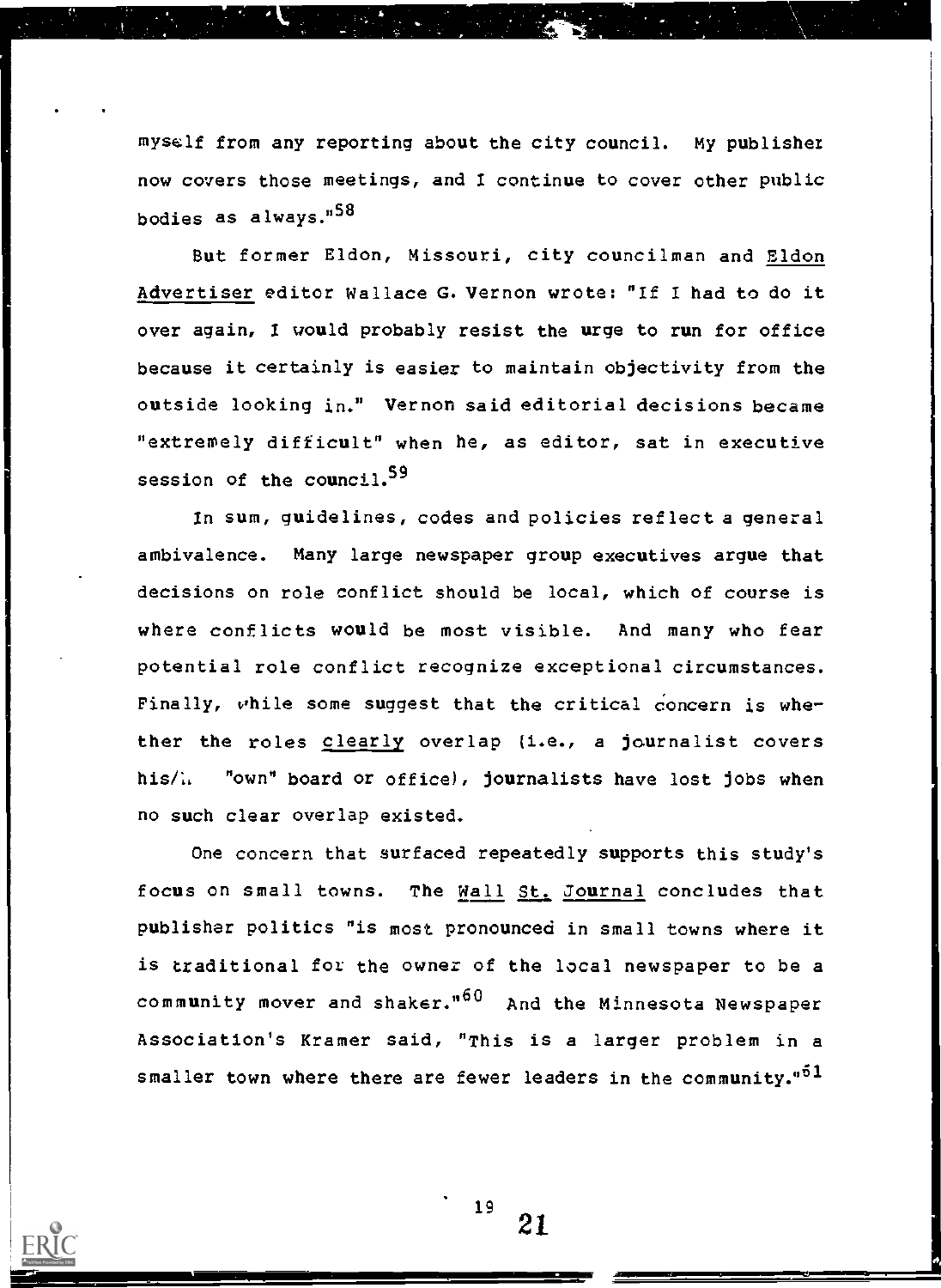#### THE PRESENT STUDY

#### Method

P

The present research was composed of a series of case studies, with each study employing several research techniques: a standardized instrument generating quantitative data; analysis of newspapers as documentary evidence; and in-depth personal interviews.

In addition to providing a richness of detail and sensitivity to the local environment of publisher-officials, the case study design was chosen because of the difficulty encountered initially in trying to identify a population of publishers who are also public officials. While conventional media directories list publishers, they do not list public offices held. Directories of state and local officials give office held but rarely indicate other sources of employment.

#### The Purposive Sample

The eighty subjects in the study included five community newspaper publishers and fifteen subjects from each of five social role categories (as discussed below, interviewees in the five categories were identified by social or occupational roles and by determining whether they regularly read the newspaper).

In an attempt to identify a working population of publisher-officials, inquiries were sent to managers of state, regional, and national press associations. Even though a list of more than one hundred names of publishers who are or have been public officials was generated, responses (some accompanied by managers' admissions of uncertainty as to the comprehensiveness of their data) were received from only 35 states.

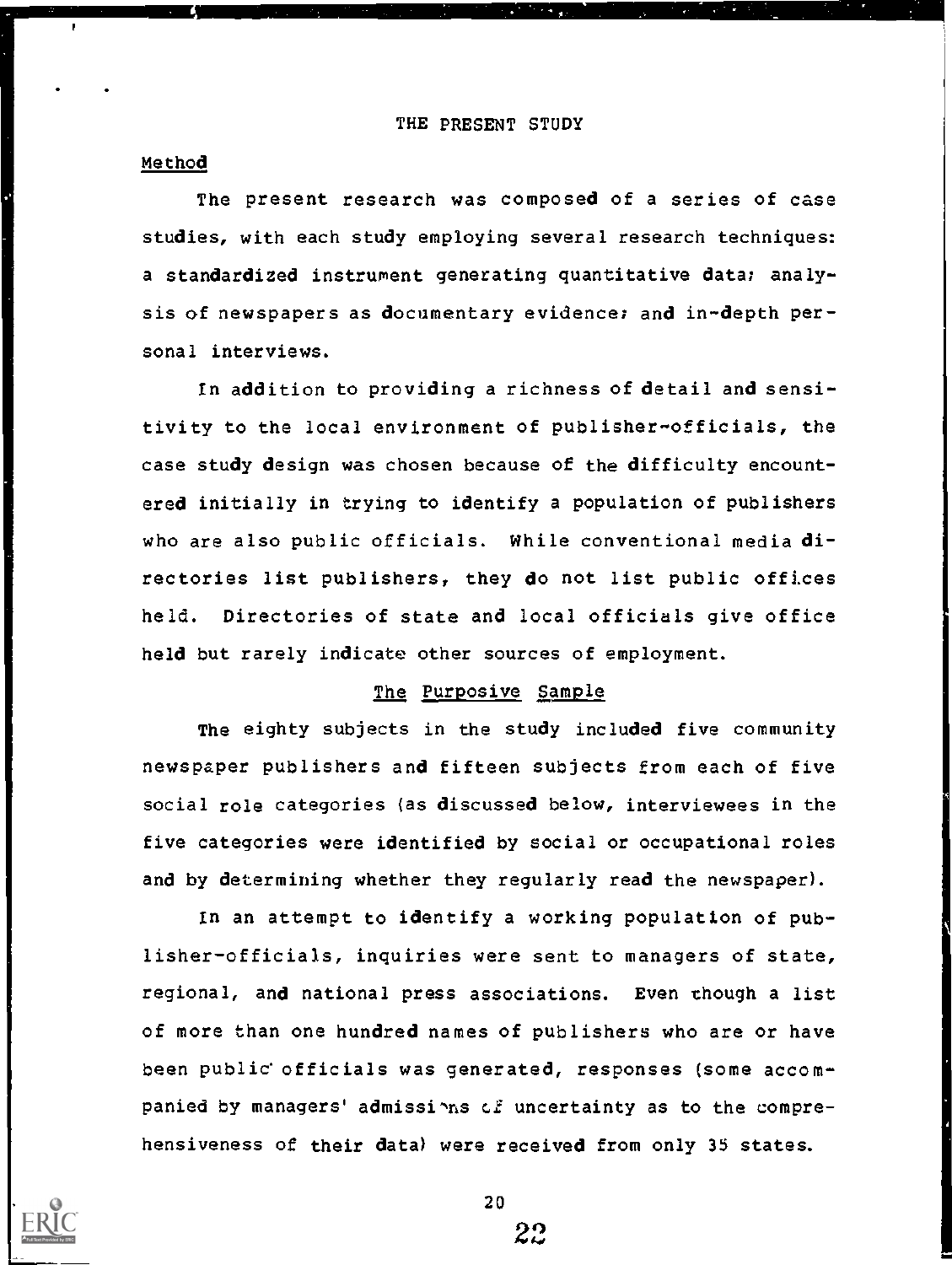In selecting the purposive sample of five publishers from the list of 100 generated earlier, only current elected officials were considered. Publishers were contacted by letter and by telephone and given a brief outline of the proposed research (they were told they and some readers would be personally interviewed and asked to respond to a standardized instrument, and that the investigator would review issues of their newspapers). The publishers in the sample, their office or offices, names of newspaper, and cities are:

MARVIN PROFFER, state representative, Cash-Book Journal, Jackson, Missouri.

MAHLON WHITE, city councilman, school board member, Benton County Enterprise, Warsaw, Missouri.

DANIEL MILES, SR., mayor, Clinton Eye, Clinton, Missouri.

RODNEY BRENNER, sheriff, community college board of trustees, Herald-Enterprise, Golconda, Illinois.

RAYMOND CLARKE, city councilman, high school principal, Cullman Tribune, Cullman, Alabama.

These men were chosen because of the diversity of local and state offices represented (national officeholders, e.g. Congressmen in Washington, would be unlikely to regularly edit the newspaper: admittedly, those national officials-newspapermen would likely experience less role conflict than the local officials chosen), and because of comparable ownership of weekly newspapers. The deliberate selection of these five cases limits the generalizability of the study; what is perhaps gained is a greater diversity of cases than might have been obtained in a more scientific sample.



21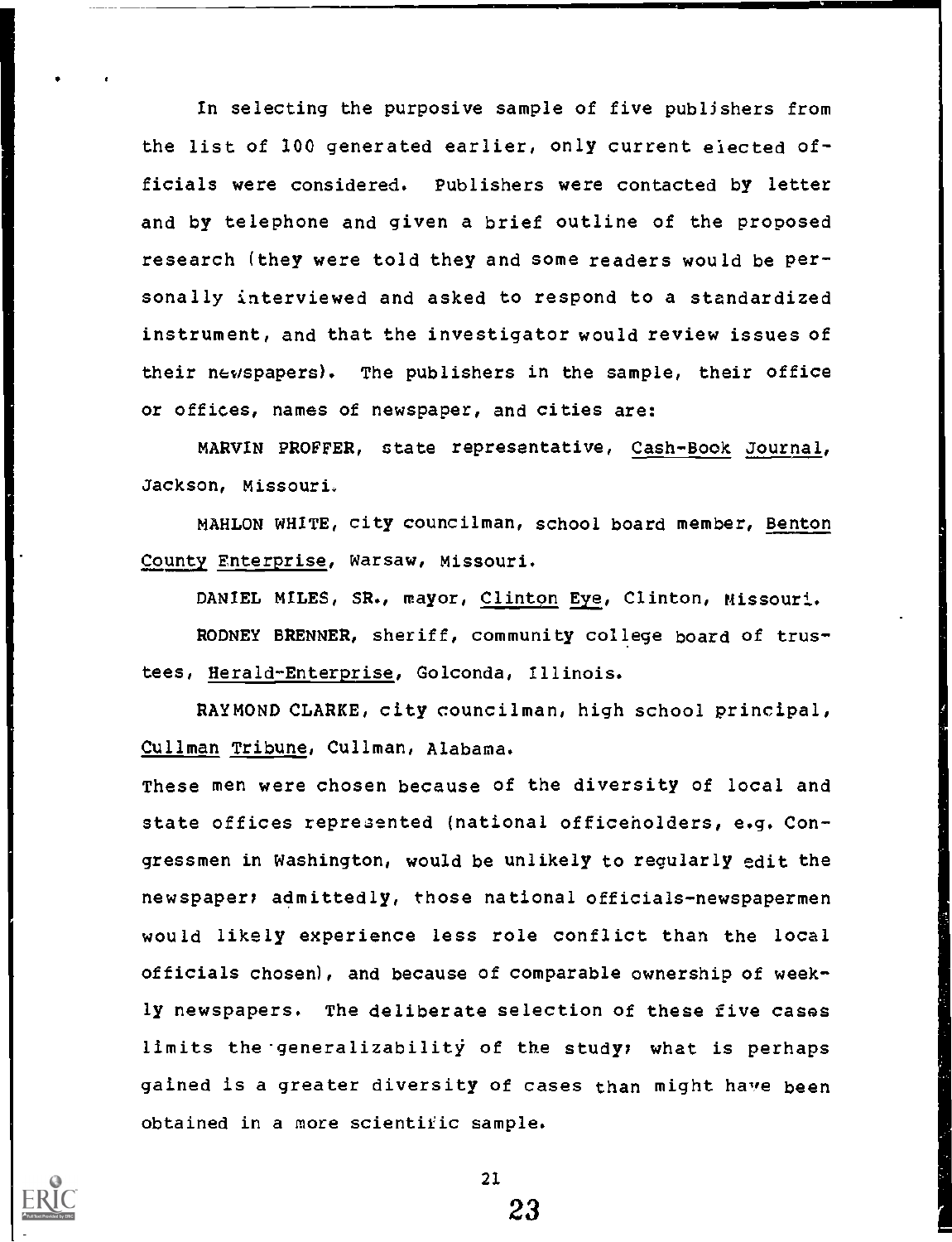The purposive sample of readers was selected on the basis of their occupancy of one of five occupational or social roles which result in their having some interaction with the newspaper as readers, or with the publisher as members of the publisher's reference groups.

The five role categories were themselves selected, in part, on the basis of the fact that they were different in role expectations, in social position, and in affiliation to reference groups. Differences in these five role categories might predict differences in perception of the publisher's performance and any role conflict he might experience. Three persons were selected in each of the five categories of readers from each community, with a total of fifteen providing a rough cross-section of readers who have various levels of interaction with the publisher. No claim of representativeness of these 15 is offered.

The role categories are:

Professional. Such persons were members of a high status group of influential local citizens who, along with the publisher, hold membership in the same organizations, clubs, or church.

Blue-collar worker. In most small towns, blue-collar workers make up the largest percentage of the population. The blue-collar worker was likely not a member of the publisher's social reference groups, so his perspective on publisher performance will differ from that of the professionals.

Advertiser. The advertiser has a stake in the success and image of the newspaper. He or she was also a member of the

 $^{22}_{24}$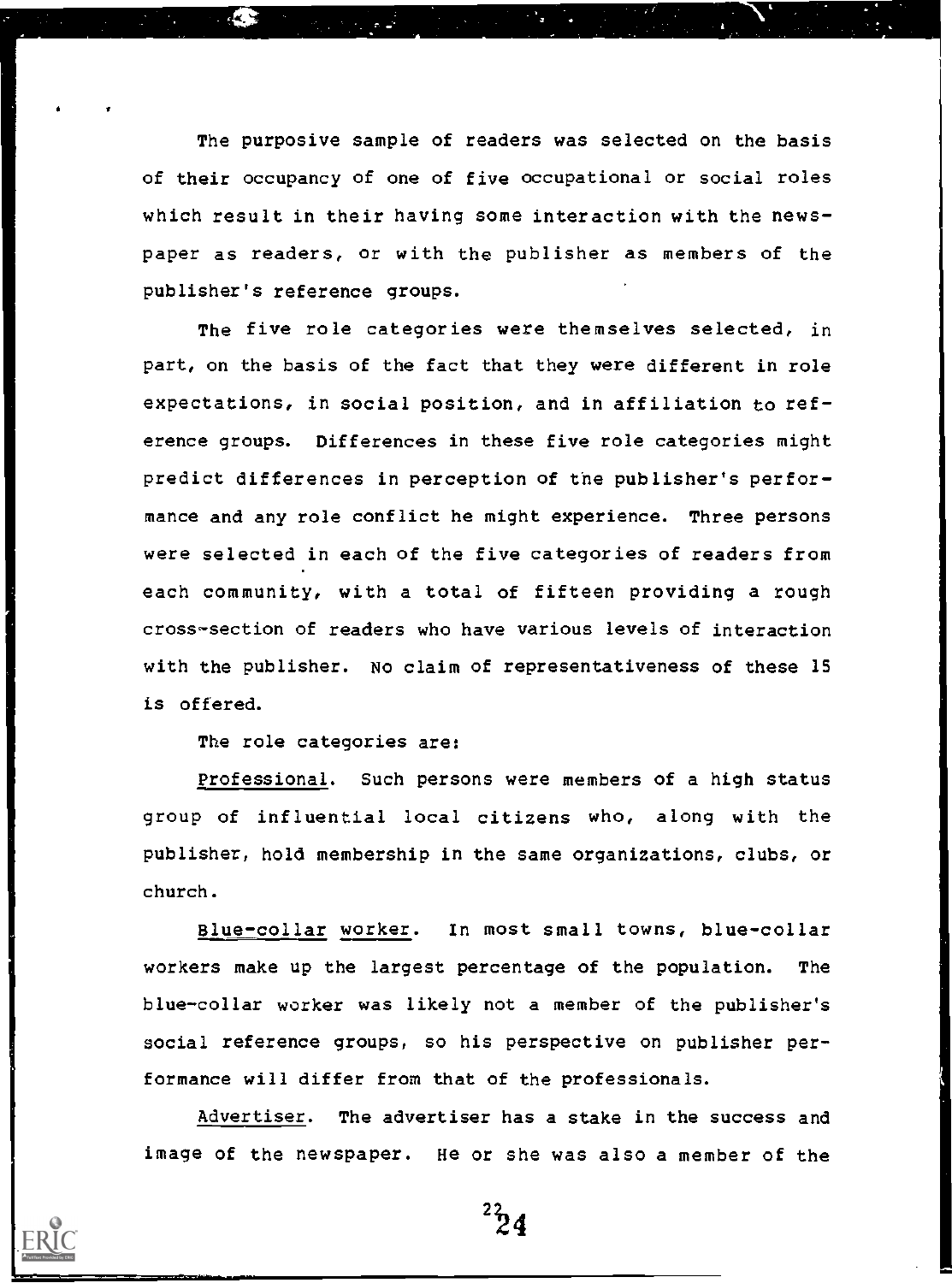business community. Thus, advertiser and publisher were members of a common group--the business community.

News media representative. This person was a radio or television newsperson whose area of coverage includes the sample community, or a newspaper person whose paper circulates in the same area. A news representative might have some understanding of press-government tensions, perhaps of social responsibility notions, and such individuals should apprehend the media's watchdog and surrogate functions; this subject, then, would have a unique perspective for evaluating how effectively the publisher performs those functions. Also, these subjects would recognize conflict between the publisher and public official roles.

Political opponent. These individuals were persons who had been candidates for the publisher's public office or members of an opposing political party. Such individuals could provide "information" or a countering point of view on the adequacy of coverage of controversial issues, or on the balance of coverage of political races.

#### The Instrument

Because of the nature of the study, both structured (a standardized instrument was administered) and in-depth interviews were conducted in each of five communities with the publisher and fifteen of his readers. In-depth interviews afforded responderts an opportunity to provide their own situational definition, encouraged the interviewee to structure his own account of the situation, and allowed the interviewee to introduce his notions of relevance rather than relying on the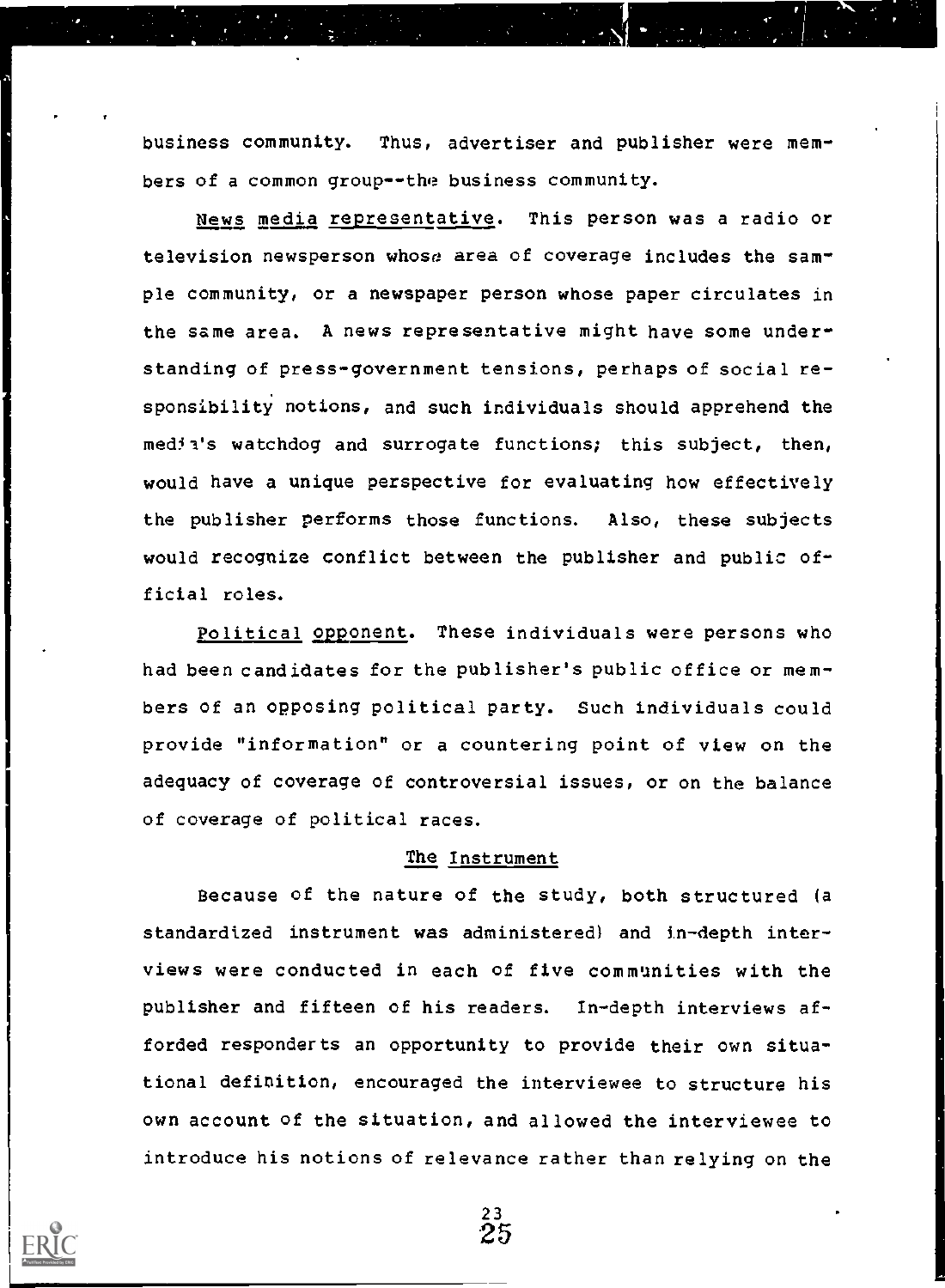# investigator's.<sup>62</sup>

Interviews with the publishers and readers and a preliminary section of the research instrument were designed to collect biographical, personal, and clarifying information. The instrument itself is designed to provide a quantitative index or measure of publisher-official performance which would be comparable across and within case studies. Fifteen Likert-type items were developed, with responses recorded on a five-point scale ranging from "strongly agree" to "strongly disagree." For comparison purposes, the items were scored--and summed to form a composite index--in such a way that lower scores indicate greater perceived "responsibility." That is, the more subjects agreed with items citing specific "sins" of irresponsibility, the higher the "irresponsibility" index  $v\epsilon$ 'ue. Correlational analyses were planned in order to assess the unidimensionality of the index.

In telms of press "theories" discussed earlier, statements represent efforts to operationalize measurement of the degree to which publisher-officials are perceived (or perceive themselves) as exercising their "watchdog" and journalistic surrogate roles and to what extent they promote a forum for ideas. Other statements measure perceptions of role conflict when the publisher is offered a hypothetical situation featuring crosspressures between loyalty or norms of a "peer" group and allegiance, duty or, if you will, responsibility, to readers.

The statements were developed in a two-phase process involving judgments by journalism educators, and pretesting on two groups of undergraduate students.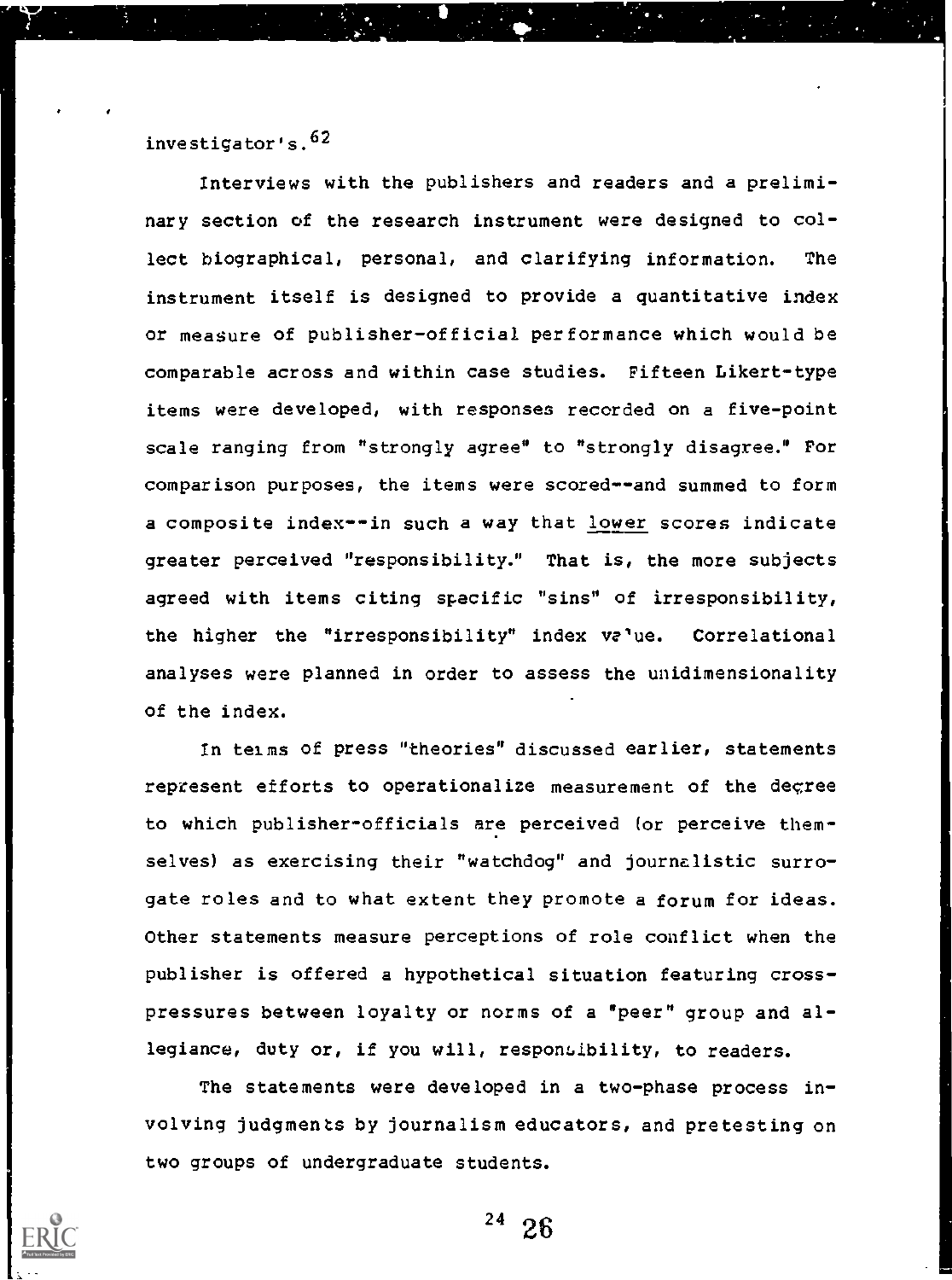#### The Operational Plan

Before the personal interview was conducted with each publisher a review of the previous year's newspaper front and editorial pages was completed. Stories that dealt with the public office and stories judged to be of a controversial nature were analyzed to provide insight into coverage of and by the publisher-official. Where appropriate, excerpts from news stories and columns written by the publisher-official are included in the present study.

Each interview with a publisher openei with a series of questions designed to gather biographical information, to gauge political ambitions, and to ascertain the publisher's own image of his role. Publishers completed the standardized instrument, and follow-up questions were asked based on news articles and columns the publisher had written, and on responses to the instrument. Publishers were asked to recommend readers in the community wbo would fit the five role categories (e.g., "Name one of your advertisers...." "Who did you face in the last election...?"). Finally, a second, return interview was conducted, including questions prompted by interviews with readers.

25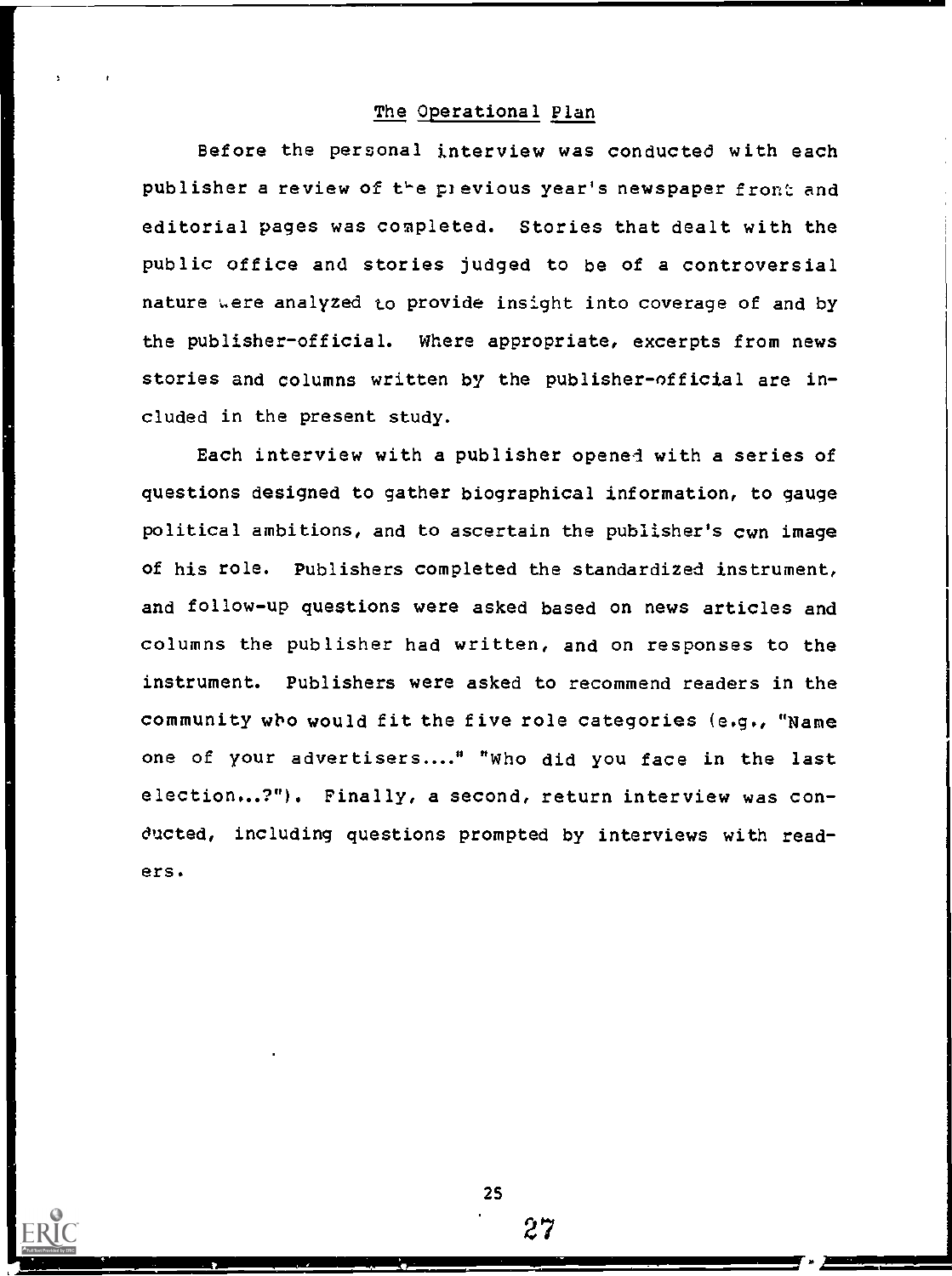#### RESULTS

The 15 Likert-type items were conceived as collectively indexing<sup>63</sup> reader views of publisher-official performance. Item analysis suggested that one statement, however, should be removed. The item, asking if the community newspaper is "critical of the actions of local public officials and local government," was--surprisingly--uncorrelated (Pearson  $R = 0.05$ ) with the summed index.<sup>64</sup>

 $//$  Table One about here  $//$ 

See Table One for the item-total correlations of the summated rating scale, which we here label a "Social Responsibility Index" (SRI). SRI scorer provide the basis for betweenrole and between-town comparisons detailed in Table Two. Because the component index items deal with a variety of "sins" of irresponsibility, the higher the index score, the less responsible the local paper and, presumably, its publisherofficial.

For each role group in each town, the members' (n=3) scores on the SRT were averaged, yielding the "call" means displayed in Table Two. Because several statistical assumptions precluded use of parametric techniques, these cell means were used in a non-parametric Friedman's two-way analysis of variance by ranks, as described in Gibbons, Kerlinger and Siegel. $^{65}$ 

The Friedman analysis was performed on ranks (shown in Table Two) computed for SRI means both within towns and across role types, as well as within role types and across towns. The statistical null hypothesis--that the distribution of ranks

26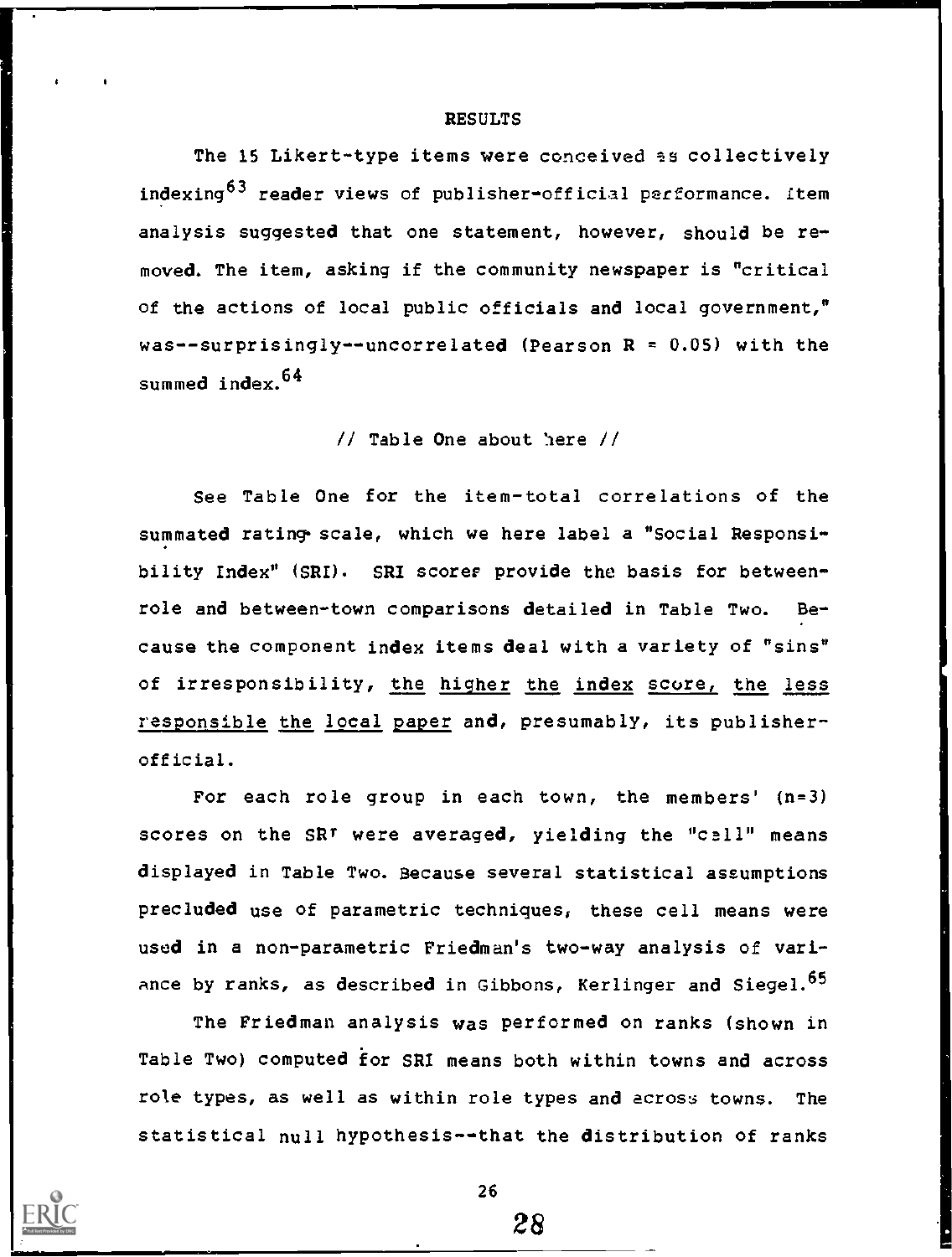# TABLE ONE

# Items of the "Social Responsibility Index"

| (SRL) and Item-index Correlations -                                                                                                                                            |                     |
|--------------------------------------------------------------------------------------------------------------------------------------------------------------------------------|---------------------|
|                                                                                                                                                                                | Correlation<br>to.  |
| Statement:                                                                                                                                                                     | Total: <sup>b</sup> |
| My community newspaper serves as the public's watchdog over local<br>government.                                                                                               | .60                 |
| It is a good idea for public officials at all levels--local, state, and<br>national--to own and edit their own newspapers.                                                     | $-.71$              |
| The editor of my community newspaper would not publish a story unfavor-<br>able to an advertiser if the advertiser asked that the story not be pub-<br>lished.                 | .37                 |
| When there are opposing positions on issues, my community newspaper gen-<br>erally does a good job of presenting both sides.                                                   | .80                 |
| My community newspaper sometimes places too much emphasis in the public<br>office the editor holds.                                                                            | .68                 |
| My community newspaper reports news that is critical of or unfavorable to<br>the community's major industry.                                                                   | .20 <sup>C</sup>    |
| My community newspaper is used at times to advance the political views of<br>its editor with regard to his public office.                                                      | .75                 |
| My community newspaper presents a fair and balanced account of political<br>races in which the editor is a candidate for public office.                                        | .71                 |
| My community newspaper often fails to report on controversial local<br>issues.                                                                                                 | . 59                |
| Owning a community newspaper and serving as its editor can be a problem<br>for a person who also holds public office by creating conflicts brought on<br>by holding both jobs. | $-.52$              |
| My community newspaper sometimes gets involved in issues that are best left<br>to public officials to decide.                                                                  | .38                 |
| The fact that the editor holds public office can affect the prominence or<br>position a story about that office receives in my community newspaper.                            | .69                 |
| The editor of my community newspaper writes more for his political con-<br>stituents than for his readers.                                                                     | .83                 |
| The editor of my community re spaper is performing well in his role as<br>editor even though there ma be conflicts brought on by his serving as a<br>public official.          | .79                 |
| イベー・エス しょうこうさい                                                                                                                                                                 |                     |

(Ocntinued)

 $\bar{\mathcal{A}}$ 

 $\bullet$ 

 $\bullet$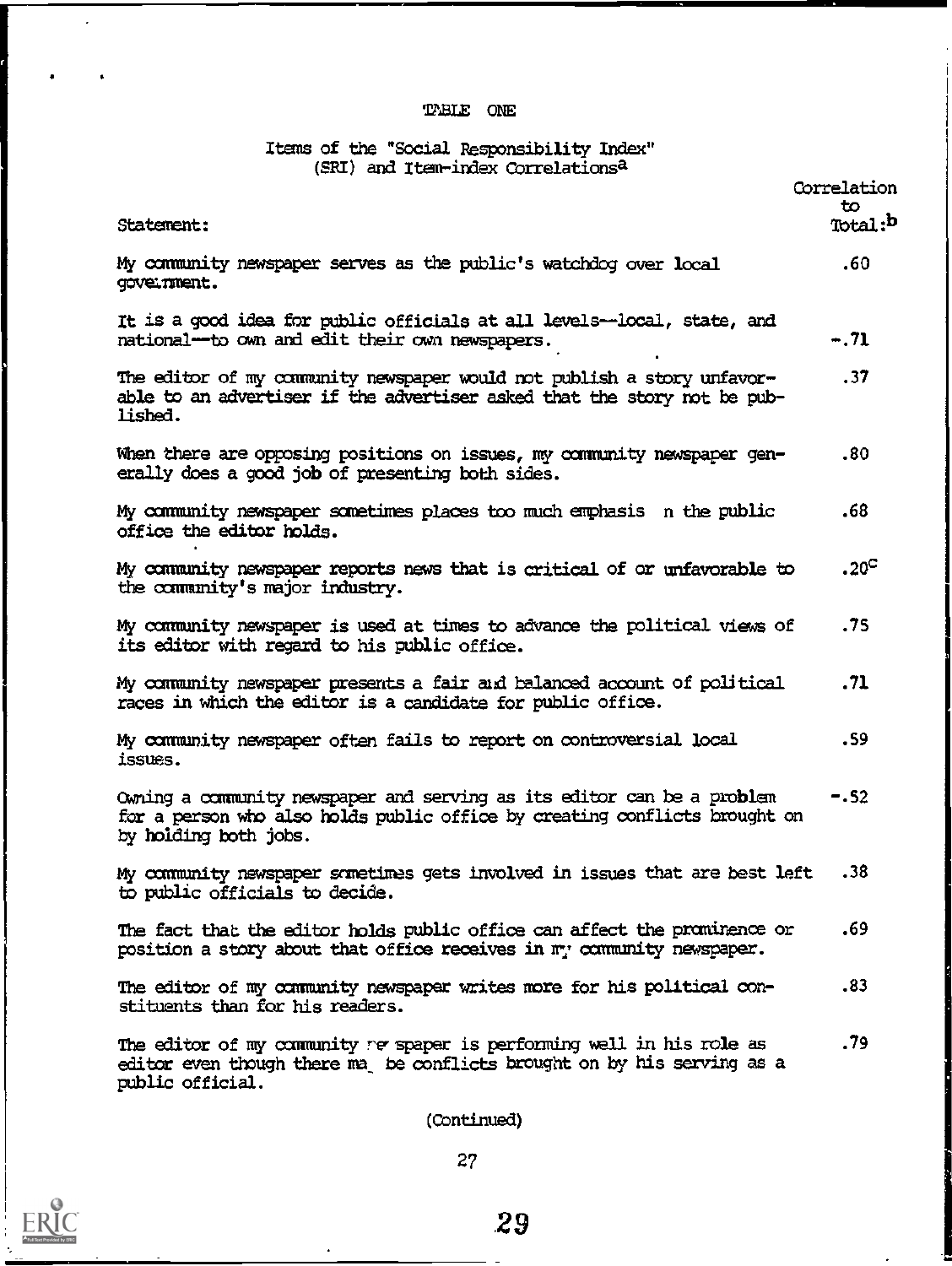# tE ONE

# (continued)

a

Scoring of items with negative sign was reversed in final computation of the index.

b

Pearson's R. All values significant at 0.01 level, except as in note c.

e <sub>e st</sub>

Significant at 0.05 level.

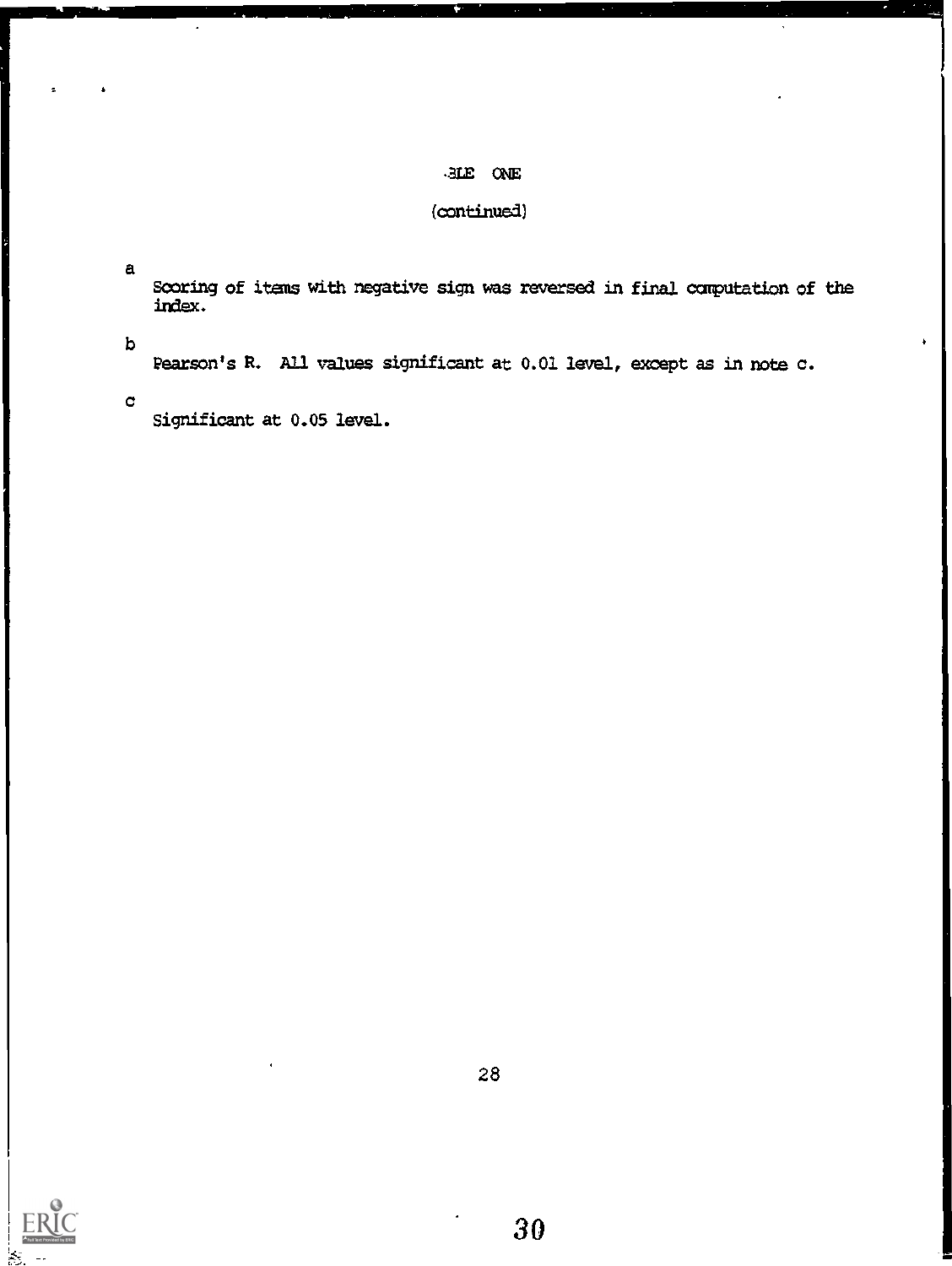among towns or among role types did not differ from what might have occurred by chance--was rejected in both cases, at the p=.05 level. In short, the pattern of rank score distribution indicates that there were significant differences in SRI scores among role groups and among towns.

// Table Two about here //

Next, post hoc comparisons, examining between-town and between-role differences in sums of ranks by a transformation to values of Z (as described by Gibbons<sup>66</sup>), were used to identify significant differences.

Across all five towns, the Political Opponent groups were the most negative in evaluating local newspaper performance, and were significantly more negative than Professionals, consistently the most positive overall in rank position. Perhaps more telling is the narrow range of Political Opponent group scores across towns: the difference between high and low ratings was only 10.7 SRI units, while for Professionals the range was 25.7.

While News Media representative groups were comparatively more critical than all but Political Opponent groups, these differences were not significant. News Media groups' SRI scores were also tightly patterned, with a range of 14.3.

But notice how Blue Collar groups, whose rank position ranged from "1" in Golconda to "5" in Cullman, had the greatest dispersion of SRI scores (26 SRI units). Advertiser groups also had a comparat vely broad range  $(22.7)$ . The generally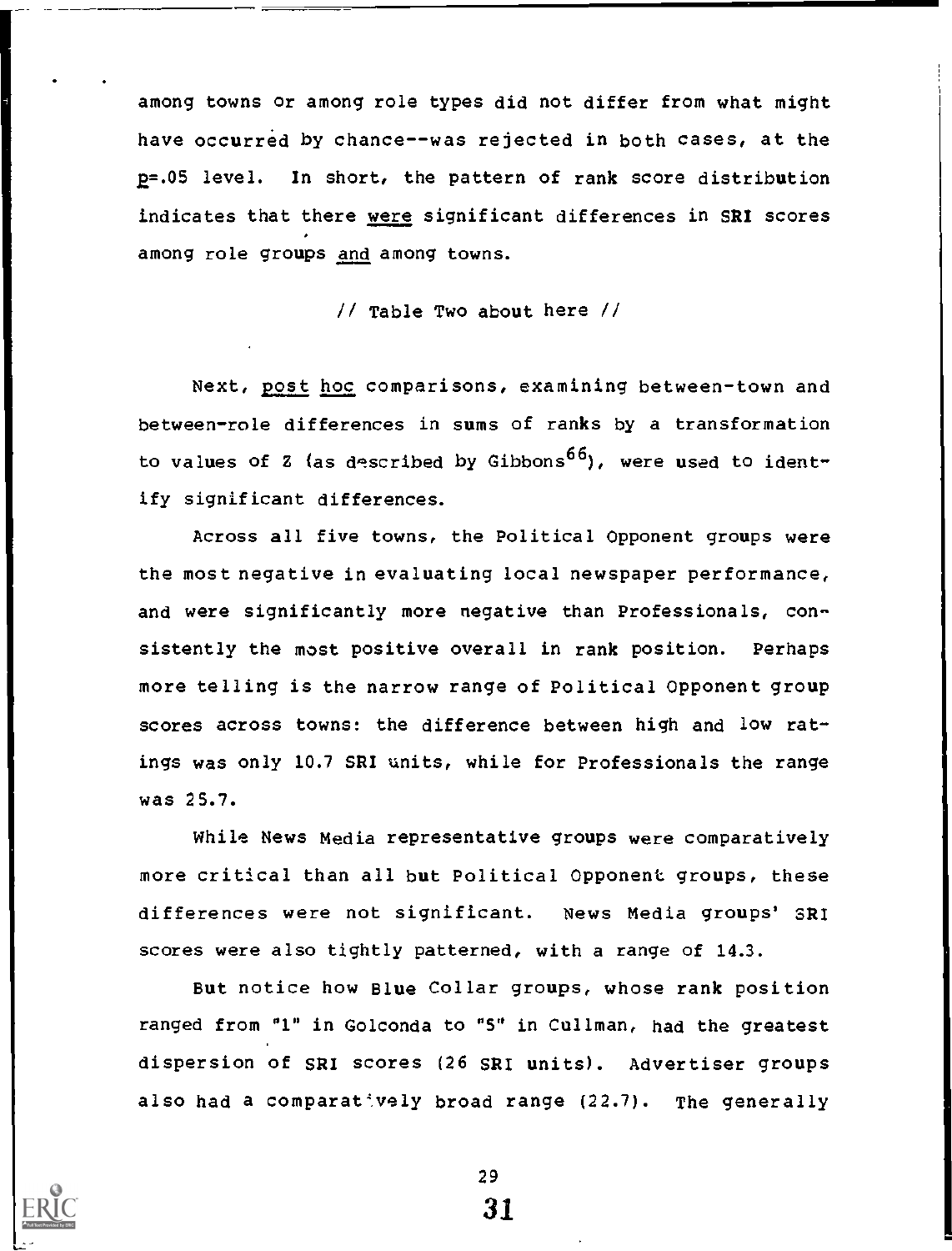#### TABLE TWO

Mean Rating of Local Press on Social Responsibility Index<sup>2</sup> (SRI), By Role and By Town

|                                  | $_{\text{Role}}$ : $^{\text{b}}$<br>٠ | Professionals    | Blue Collar | <b>Advertisers</b> | News Media | Political Op-<br>ponent | Rank Sum<br>by Town <sup>d</sup> |
|----------------------------------|---------------------------------------|------------------|-------------|--------------------|------------|-------------------------|----------------------------------|
| Town: <sup>C</sup>               |                                       |                  |             |                    |            |                         |                                  |
| Jackson                          |                                       | 37.7             | 33.0        | 31.0               | 42.7       | 47.0                    | f, g<br>6                        |
| Warsaw                           |                                       | 31.0             | 37.7        | 39.0               | 43.7       | 50.3                    | h<br>10                          |
| Clinton                          |                                       | 41.0             | 42.7        | 42.7               | 46.0       | 48.7                    | 14                               |
| Golconda                         |                                       | 46.7             | 45.0        | 53.0               | 53.0       | 56.7                    | 20 <sup>9</sup>                  |
| Cullman                          |                                       | 56.7             | 59.0        | 53.7               | 57.0       | 57.7                    | $25^{\text{f}}$ ,h               |
| Rank Sum<br>by Role <sup>e</sup> |                                       | 9.0 <sup>1</sup> | 12.5        | 11.0               | 19.0       | 23.5 <sup>1</sup>       |                                  |

<sup>a</sup> The higher the value of the SRI--and the rank sum generated from means--the <u>less</u> responsible the paper.

<sup>b</sup> Value of X<sup>2</sup> for Priedman's two-way analysis of variance by ranks of roles = 12.12, p = .02. The ranks of mean SRI scores under each role heading are significantly different from a chance distribution.

- Value of  $x^2$  for Priedman's two-way analysis of variance by ranks of towns = 18.56, p = .001. The ranks of c. mean SRI scores within each town row are significantly different from a chance distribution.
- $d$  This is a sum of the ranks assigned SRI means from a particular town, and provides a comparative measure of towns' tendencies to rate high or low on the SRI, regardless of role of rater.
- e This is a sum of the ranks assigned SRI means from a particular role group, and provides a comparative measure of groups' tendencies to rate high or low on the SRI, regardless of town of rater.

f,g,h,i Rank sums with common superscripts differ significantly by the Z-test (p = .05).  $33$ 

ပ္စ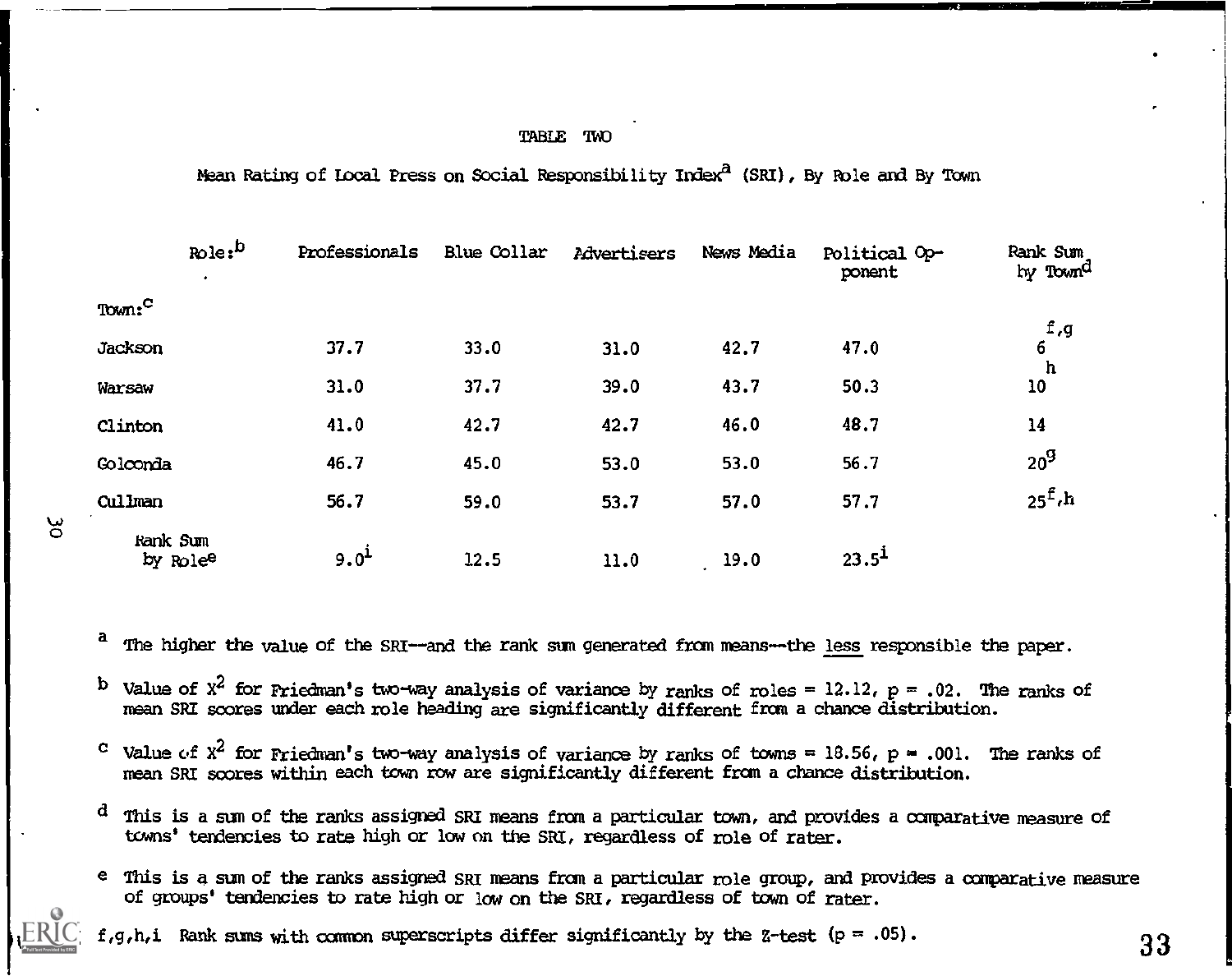positive Professional groups, however, had a comparatively narrow range of 15.7.

What do these ranges indicate? We might interpret the comparatively narrow ranges of scores of News Media groups and Political Opponent groups as evidence that within each role there is a shared or common view of the press, on the one hand, or of "fairness" in political opposition per se, on the other hand (e.g., to news people, the dual roles of publisher and official represent a compromise of journalistic ethics or principles, while for office-seekers the dual roles represent an unfair advantage for adversaries).

Conversely, might the wide range of group scores for other roles (Advertiser and Blue Collar) be seen as indicating the absence of a similar "group norm" in regard to the dual roles of publisher and official?

These interpretations, of course, are quite tentative, based as they are on these limited data, and are meant to be suggestive.

Among towns--and ignoring role differences--there were several significant differences. The local newspaper in Jackson (and its publisher-official) was viewed as most responsible, significantly moreso than papers in Golconda and Cullman, which was also significantly less responsible than the Warsaw paper.

Visual inspection of Table Two suggests that the town "factor" influences SRI ratings more than does the role "factor." The narrowst range of SRI scores was within Cullman-- 5.3 SRI points between the highest and lowest roles--while the

31.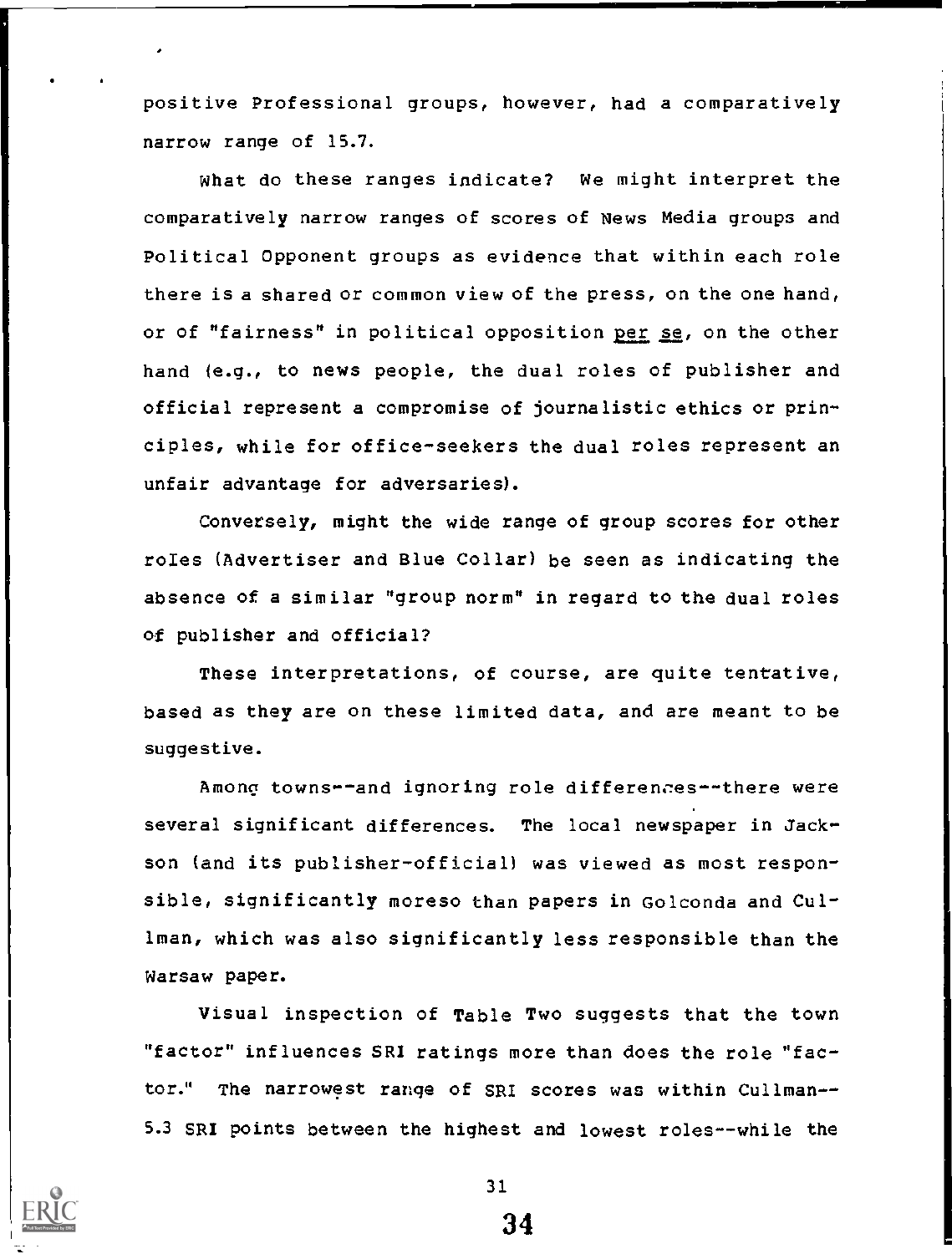widest range was within Warsaw--19.3 points. By contrast, recall that the widest range within roles (i.e., the effect of the town "factor") was 26 SRI points and the narrowest was 10.7. There is greater homogeneity--or unanimity--within towns than within roles.

But how do these officials rate their own news operations on the SRI? Loosely borrowing a methodological perspective from the coorientation studies of Chaffee and McLeod, 67 Table Three contrasts publisher-officials' ratings of themselves with the aggregate ratings from the samples of their reader/constituents.

### // Table Three about here //

Clearly, these publisher-officials see themselves and/or their papers performing more responsibly than do their readers. The more positive the SRI ratings of citizens, the smaller the gap or difference between those ratings and the self-ratings of the publisher-official. The SRI score of the official who rates himself most negatively (in Cullman) is still almost 19 SRI points more positive than the score for the Cullman citizen sample.

At this point, it is worth restating the results of the SRI analysis. First, Political Opponents were the most negative in evaluating their local newspaper, while Professionals were most positive. News Media representatives were also negative and, like Political Opponents, exhibited a narrow range of SRI scores across towns. This narrowness or within-role group similarity of response suggests a strong group norm disap-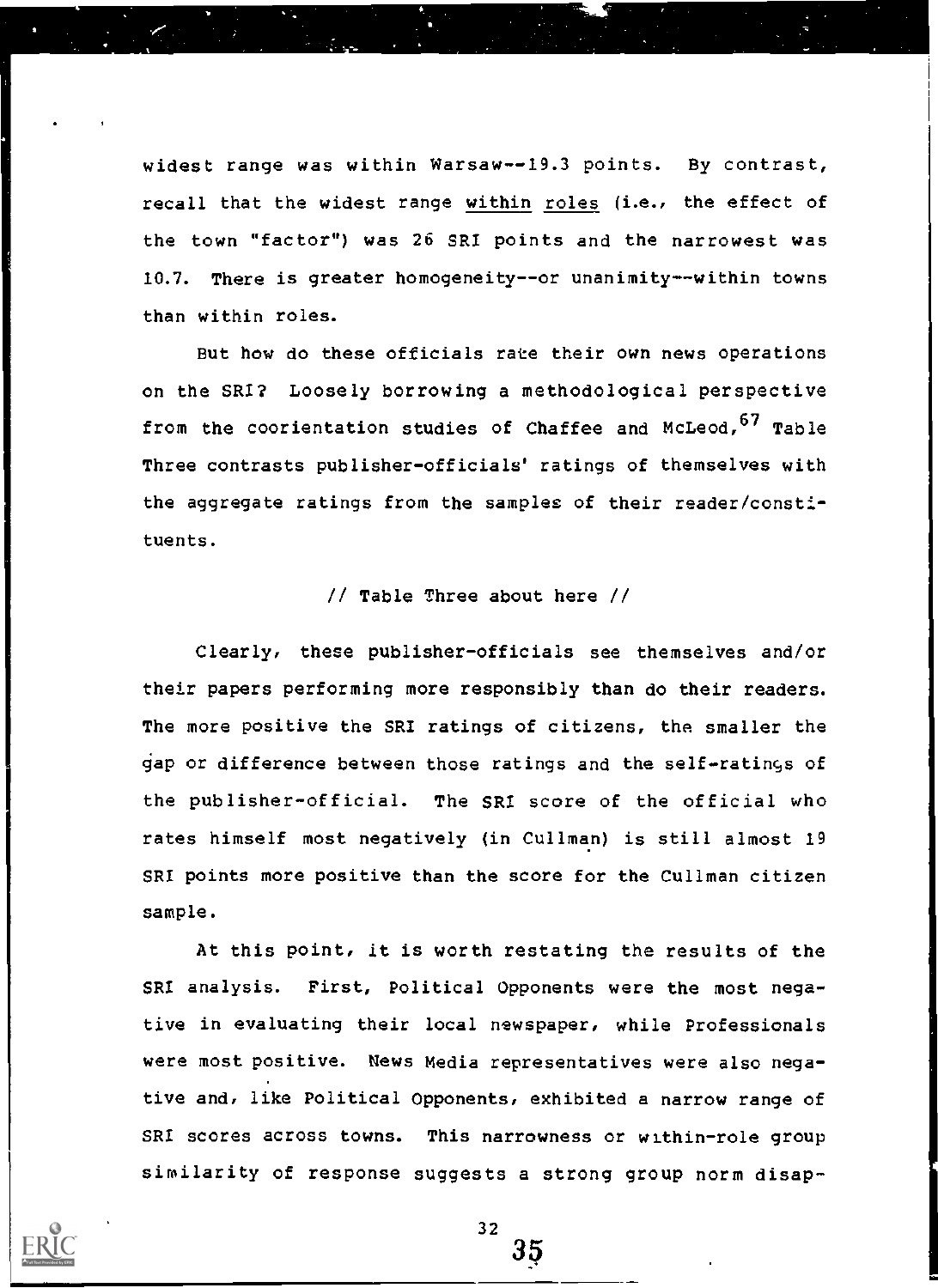#### TABLE THREE

# Mean Publisher-official Self-ratings and Composite Reader Ratings on the Social Responsibility Indexa (SRI) , by Town

|                | How Publishers<br><b>Rate Themselves</b> | <b>Rating Difference</b> | How Readers<br>Rate Editors |
|----------------|------------------------------------------|--------------------------|-----------------------------|
| Town:          |                                          |                          |                             |
| <b>Jackson</b> | 33.0                                     | 5.3                      | 39.3                        |
| Warsaw         | 31.0                                     | 9.3                      | 40.3                        |
| Clinton        | 31.0                                     | 13.2                     | 44.2                        |
| Golconda       | 32.0                                     | 18.9                     | 50.9                        |
| Cullman        | 38.0                                     | 18.8                     | 56.8                        |

a

Ă

The higher the mean SRI score, the less responsible the performance.

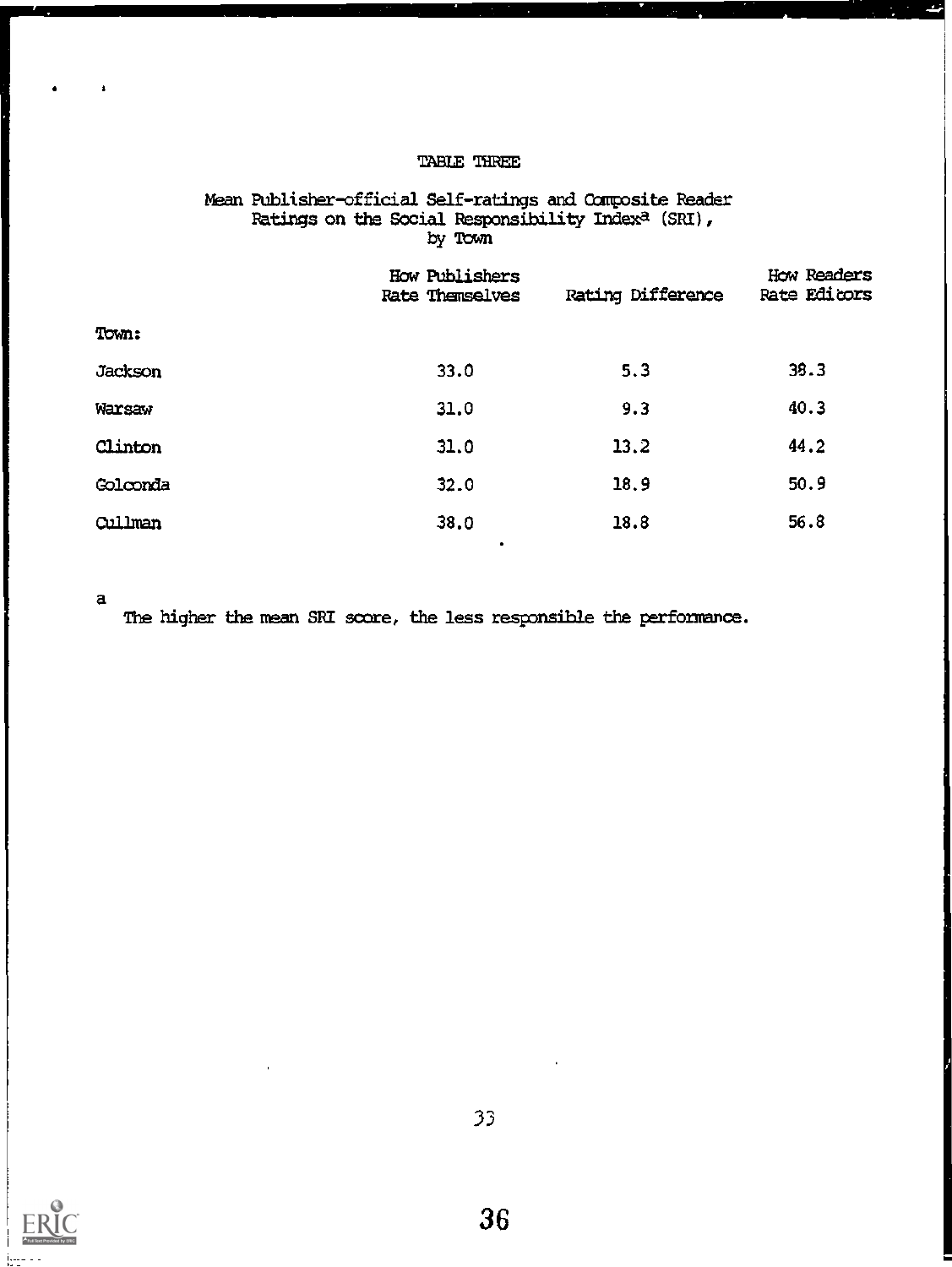proving the dual roles in question.

There were also clear differences among towns. And narrowness of News Media and Political Opponent response ranges notwithstanding, there was greater homogeneity within towns than within roles.

While Tables Two and Three thus illuminate the similarities and differences among towns and roles in terms of a common scale, these empirical data represent the fruit of only one part of a multi-method approach. The SRI's greatest utility may be as a heuristic used in conjunction with the results of the depth interviews that are themselves part of the following Case Studies.

Case Study No. 1: The Benton County Enterprise

In brief: The Enterprise was rated second-best on the SRI, with its most supportive role group the Professionals. Although some interviewed suggested that the paper reflects the views of an "elite" group of influential citizens, others suggest that the councilman/publisher's use of humor, the fact that his office-holding has resulted in better news coverage of government, and his efforts to provide diverse viewpoints, all . combine to make him an exception to a general principle they embrace: office-holders should not control newspapers.

Warsaw, Missouri, is a town of 1,494 in the Ozark foothills. The local Benton County Enterprise has been published for 26 years by Mahlon K. White, 49, known to Benton County residents as "Jab," through his weekly, front-page column, "Jab's Gab."

 $34$ <br> $37$ 

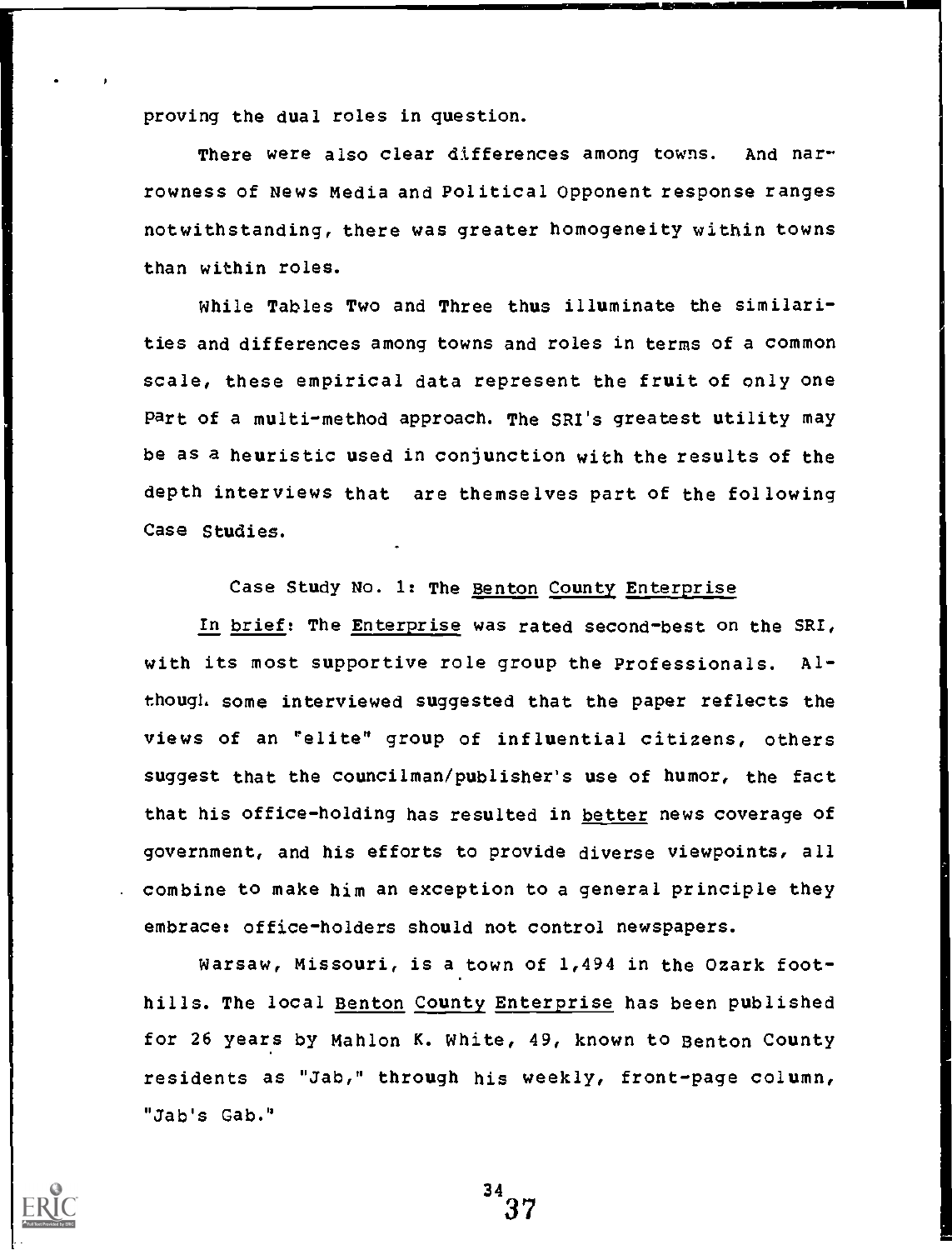A college graduate with English and psychology majors, White is serving his seventh consecutive two-year term on the Warsaw City Council and his third three-year term as member of the Warsaw Board of Education.

Both offices are elective and non-salaried. Elected president of the council, White also serves that body as police commissioner.

White devotes a great deal of time to the community and is active in the Warsaw Chamber of Commerce, industrial development board, and local planning and zoning commissions.

Journalism and office-holding are long-time White family callings. His father (also an editor and publisher), his grandfather and his great-grandfather served their communities, "on various boards, and apparently felt, as I do, a commitment .to the community."

The great-grandfather, Thomas Benton White, founded the Enterprise in 1881 after work as a reporter for the Denver Post. The patriarch also owned the Clinton Daily Democrat, now edited by his grand-daughter and published by his daughter-inlaw and his grandson, who is mayor of the city of Clinton, Missouri (see Case Study No. 4).

White, who succeeded his father as Enterprise publisher, described his father as a "tough act to follow." According to White, his father--onetime president of the Warsaw School Board, president of the Chamber of Commerce, and member of various other community organizations--served as (his) a model.

In fact, when Missouri Secretary of State Jimmy Kirkpatrick, himself publisher of the nearby Windsor weekly newspaper,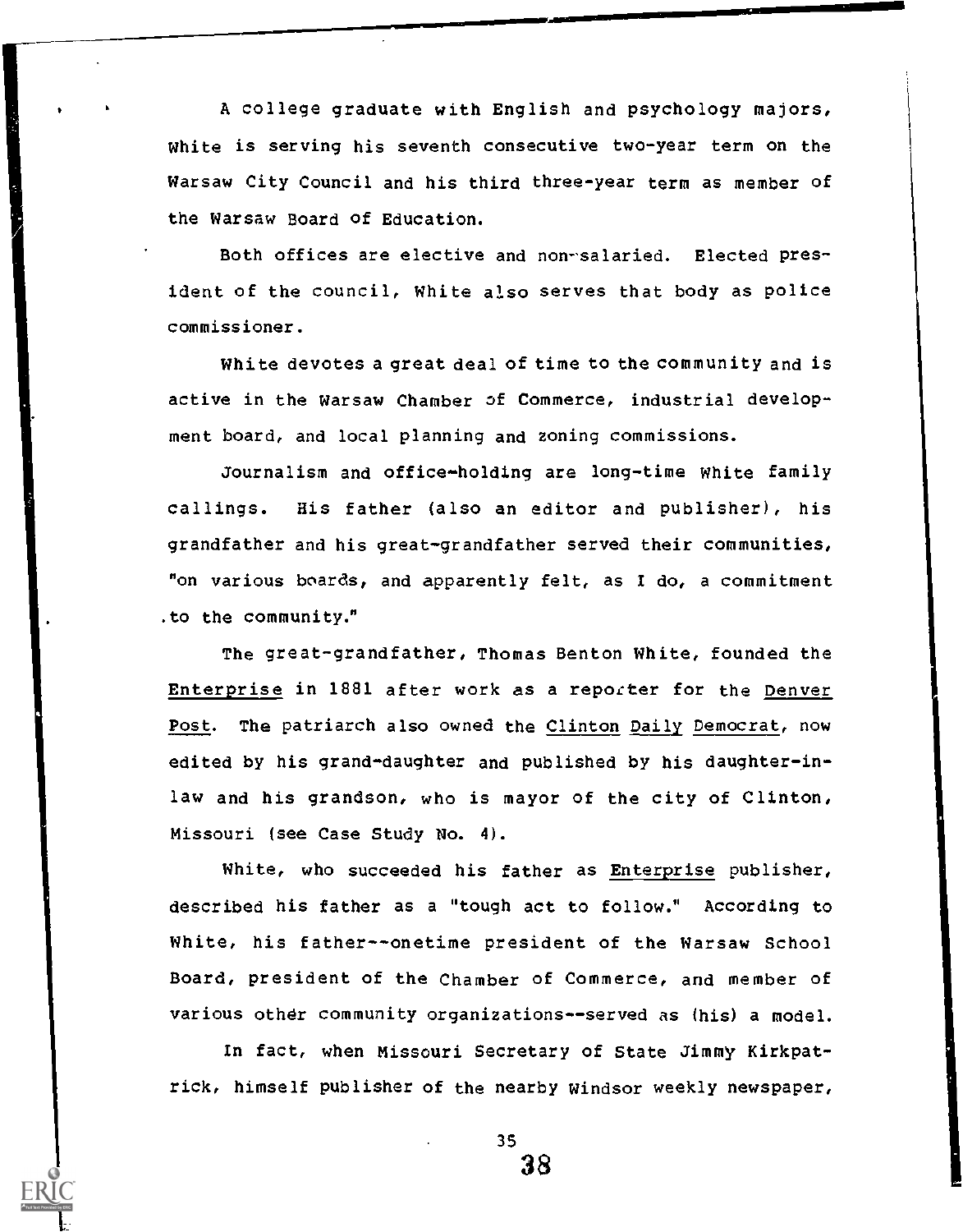warned against Mahlon White's simultaneously serving as publisher and official, "He said he didn't know how anyone could handle both roles, but I told him my Dad had done it," White said.

7

White said he ran for public office with the best intentions. "I didn't have an axe to grind," he said. He has considered seeking higher office--mayor. "Maybe after my children are out of school," he said.

However, White doubts the present form of government will last in Warsaw. With the development of a lake and the construction of a dam and multi-million dollar visitors' center near town, an increased workload on city officials has necessitated three or four additional council meetings per month. "Our mayor devotes thirty to forty hours a week to his office, and when he retires we're going to need a city administrator," White said.

White, the publisher, sees positive value in his holding public office. "It gives me more insight into what's going on than the average publisher gets," he said. Still, White thinks that only a native could do what he has done in "clannish" Warsaw. "It could only work here if you were a native, didn't have an abrasive personality, and knew the makeup of the board on which you sat."

White says "togetherness" and cooperative spirit are evident among council members and school board members. "We're all businessmen on the city board, and on the school board we're all kindred in thoughts, so far as education is concerned," he said.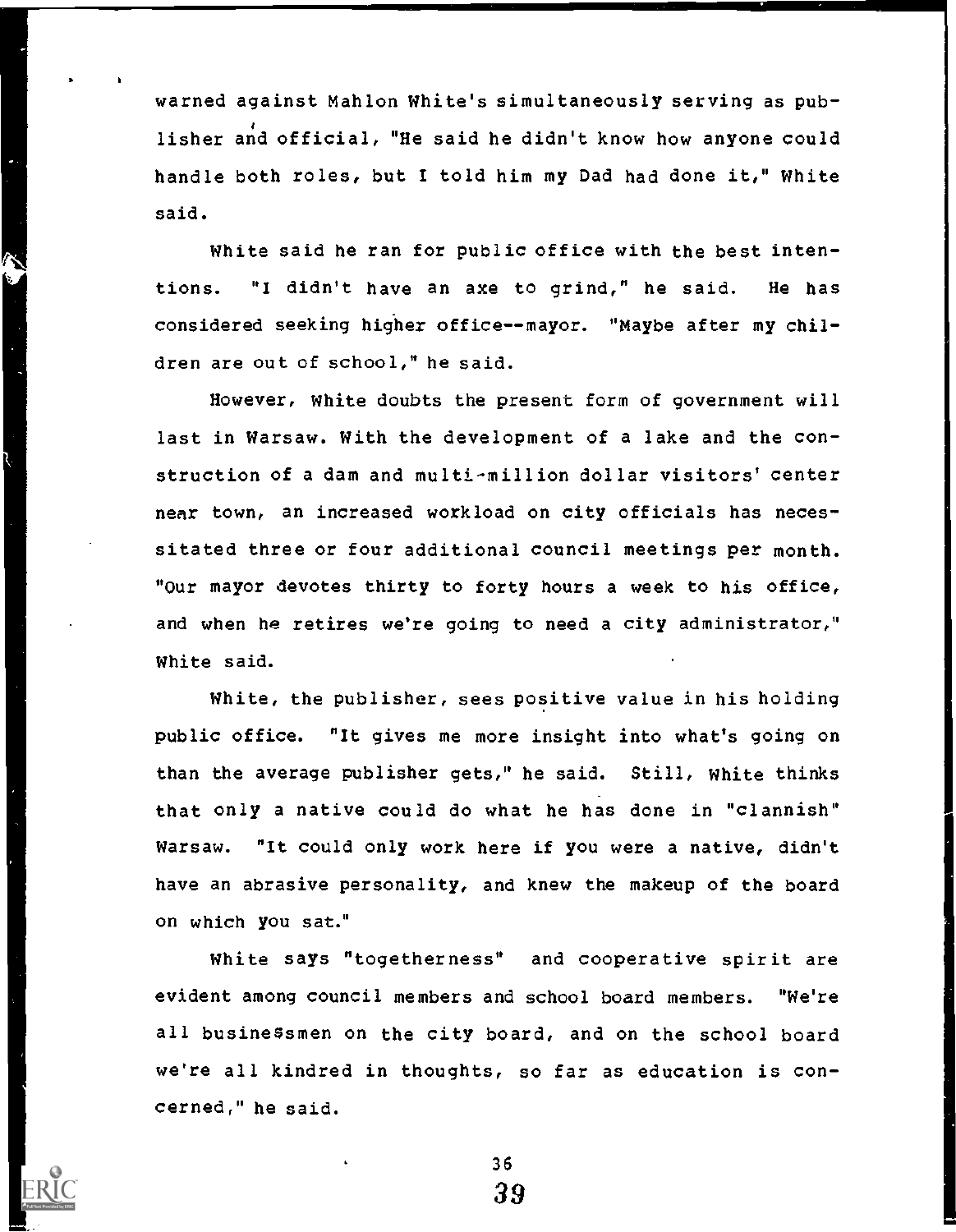Vhite claims no conflict of interest in his covering the school board and council meetings, which are also covered by a nearby community's paper (although headquartered 35 miles away, the paper "loves to dig things up" in Warsaw, White said) and a local radio station. The fact that both school board and council positions are non-salaried, he said, helps him remain objective. And, White points out, lucrative job printing for both the school system and city are not done by White, but are "farmed out" to out-of-town firms. "All we do is run the legal ads."

And, whenever either body meets in executive session, White said, he takes no notes of the meeting. "During an executive session my role is that of a bo-rd member," he said.

However, when he was first elected to public office, certain board members asked White to withhold stories, a request he denied. "They no longer ask," he said.

Does White consider himself a "watchdog" over local government? Not "unless it's some county official that you catch in malfeasance." White sees his paper's role az covering meetings that would not otherwise be covered and would only write editorials about the school board or city government if they were upbeat in tone.

Admitting that "it is hard for me to be critical of townspeople and survive," White also said that he treats information that he is privy to as a public official differently than other journalists might:

> If funds are not concrete for a project, I will sit back on a story. A case in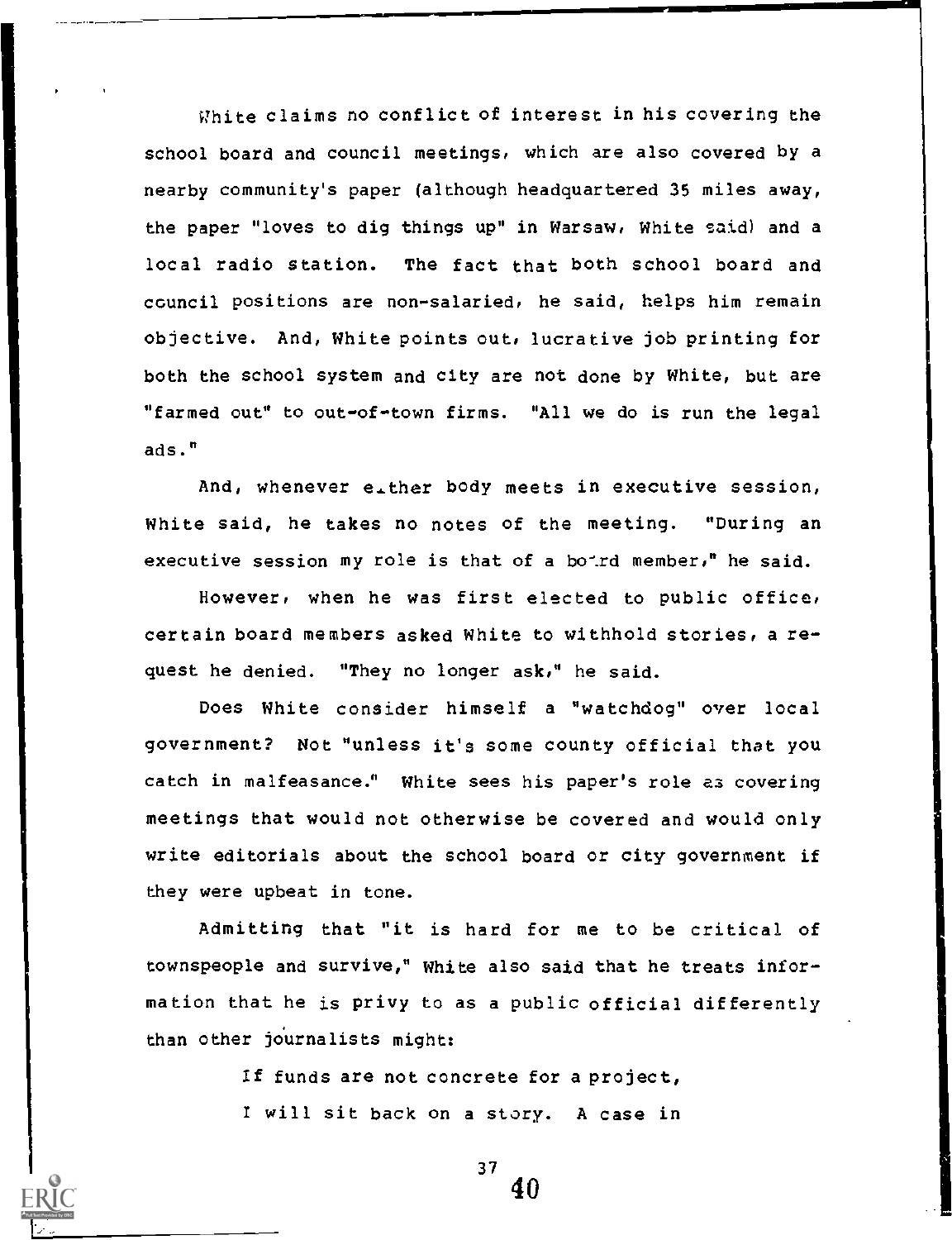point is our harbor area. I did t publish anything until the Corps of Engineers and Congress agreed that it would be a reality. I didn't print anything because the project hadn't been cinched yet. I think that journalists jump the gun sometimes. Today, some people don't view journalists as they did thirty or forty years ago. Just look at the rankings of occupations. Journalism doesn't rank where it once did.

Wi.ite said that school board stories are the most difficult for him to write and that he avoids bylining his accounts of meetings. This precantion, and the practice of having arcther staffer cover the meetings, developed during a period where white's wife tanght in the school system.

And, White added, members of the two boards on which he serves keep him in check. "My peers who serve on these boards are close friends, and they wouldn't tolerate any grandstanding if I tried it," he said.

A staunch Democrat, white sometimes pokes fun at Republicans in his front-page column. Fis ability to deftly handle humor may be one reason why many of his readers describe him as likeable. Still, not everyone agrees. Several readers derisively described White as a member of Warsaw's "ruling class" who will withhold certain stories. Regardless, evidence exists in the Enterprise which suggests that White accepts alternative ideas in his newspaper. Letters to the editor have been criti-

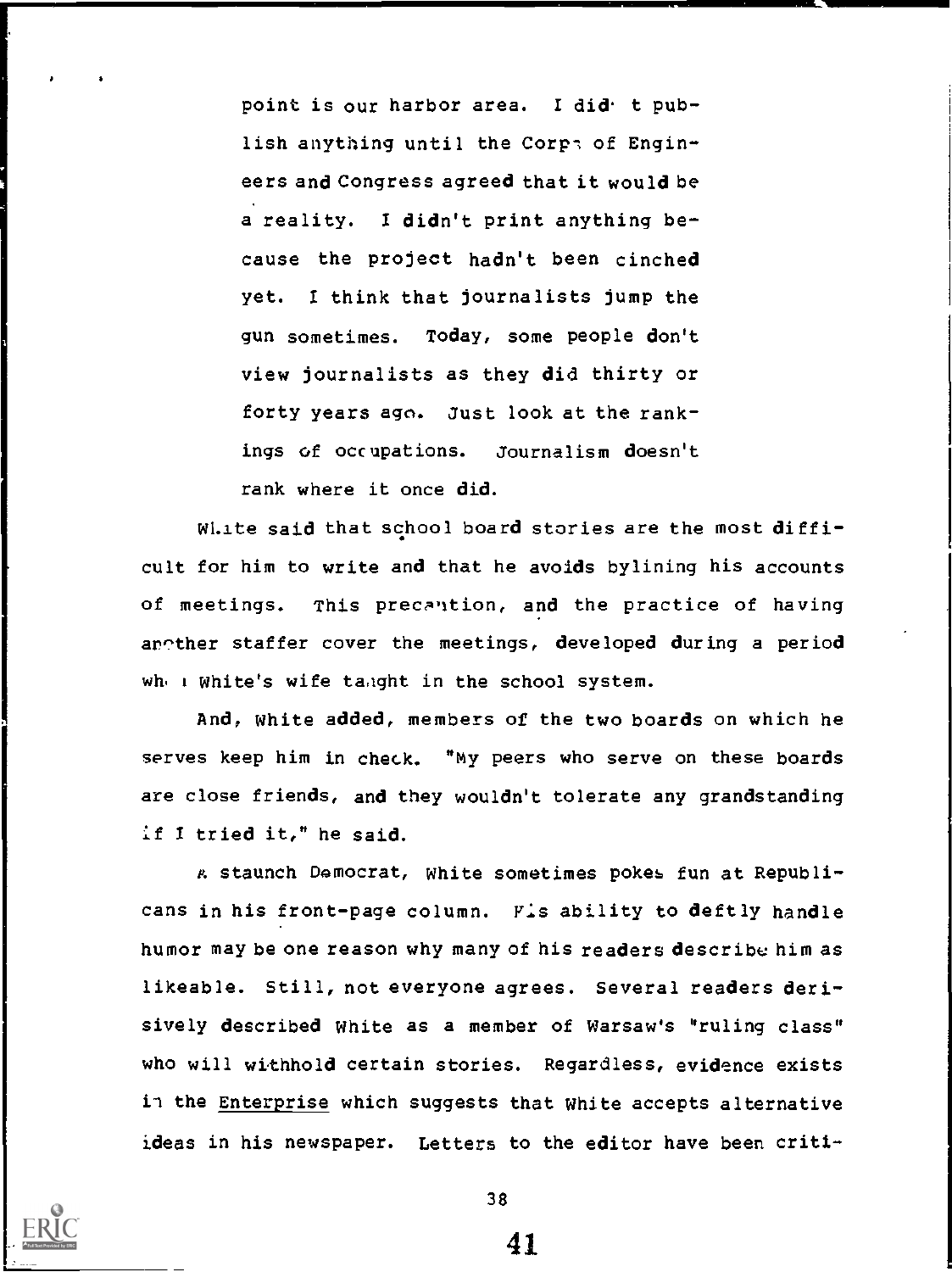cal of the Enterprise coverage of local high school baseball and of a county official, and a front page article entitled "Harbor Hot Potato for Warsaw Board" apparently presented both sides to a controversial issue facing the Warsaw City Council.

## The Reaction of Readers

Twelve of the fifteen readers interviewed thought White Was doing a good job as editor, but despite the evaluation, one Advertiser said, "I have heard a lot of people say that he should do one thing or the other, but not both." Another Advertiser, who strongly endorsed White's editorship, added: "Owning the paper and serving in office works well in this case because Jab uses the paper to better the community; he wouldn't have to use the newspaper to his advantage. He grew up here, his roots are here, his children go to school here, and he looks out for the well-being of the community."

Another Advertiser was complimentary, claiming White's dual roles had improved news coverage in Warsaw. "Jab is a sharp man who can express himself, but before he was elected to the school board he rarely came to board meetings. At least now we are getting the news from the school board meetings."

A Professional told a similar story: "Before Jab was on the city council, we had very little newspaper coverage of city meetings. Now we have better coverage of what goes on in the city because he's at council meetings."

But one local News Media representative worried about quality (and not just increased quantity) of coverage, arguing that, "When Jab knows that the council is moving on something, he'll give the council version moreso than another rep, rter

 $3<sup>2</sup>42$ 

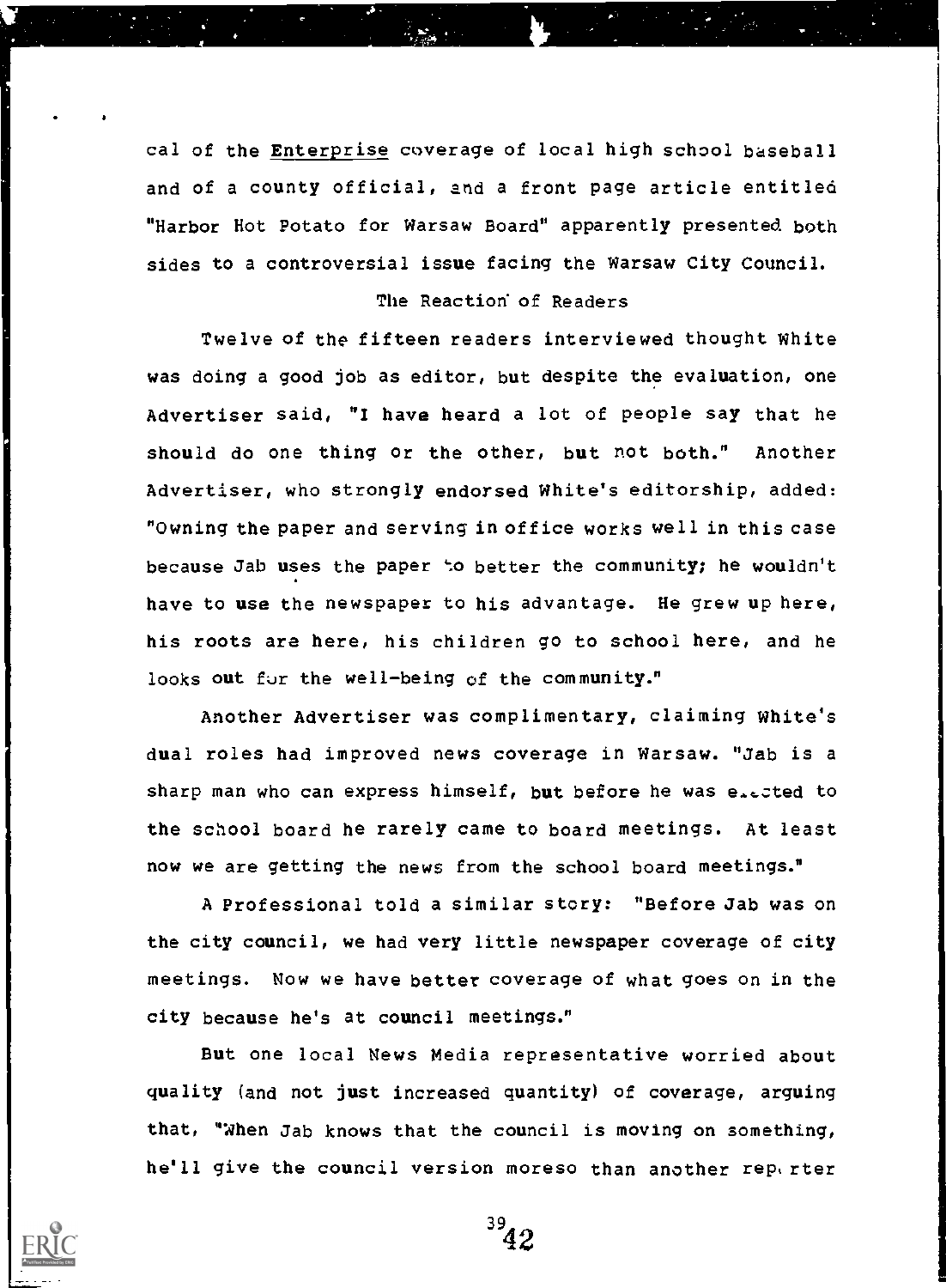might. He expresses the council's views, but he doesn't go out of his way to report the other side unless it is a major issue and he finds it unavoidable to print both sides."

In fact, interviews with Warsaw citizens found considerable difference in perception of White's coverage--or non-coverage--of controversy.

While several readers said that White does publish news about local controversial issues, one Advertiser, a political ally of White's, said that he knew of "a couple of exceptions," where White had backed away from or delayed publication of controversial issues. He cited one case in which the story revealing that a former Warsaw city alerk had allegedly embezzled city funds appeared in the Sedalia newspaper before it appeared in the Enterprise.

A Blue Collar worker added: "The story about the city clerk was on the streets a month before it hit the Sedalia paper, and it was another month before it was in Jab's paper." Another Blue Collar worker said that White runs a "nice" newspaper. "He doesn't stir up any hornet's nests; he knows his place," the Blue Collar worker said.

A News Media representative condemned what he saw as evidence of conflict of interest due to White's holding of multiple roles: a lack of willingness to investigate news leads. "You are not going to go out and dig up stuff on board members who are also your friends," he said. "Besides, the Enterprise publishes hospital reports, not investigative reports." Another News Media person expressed doubts whether White reports news objectively:

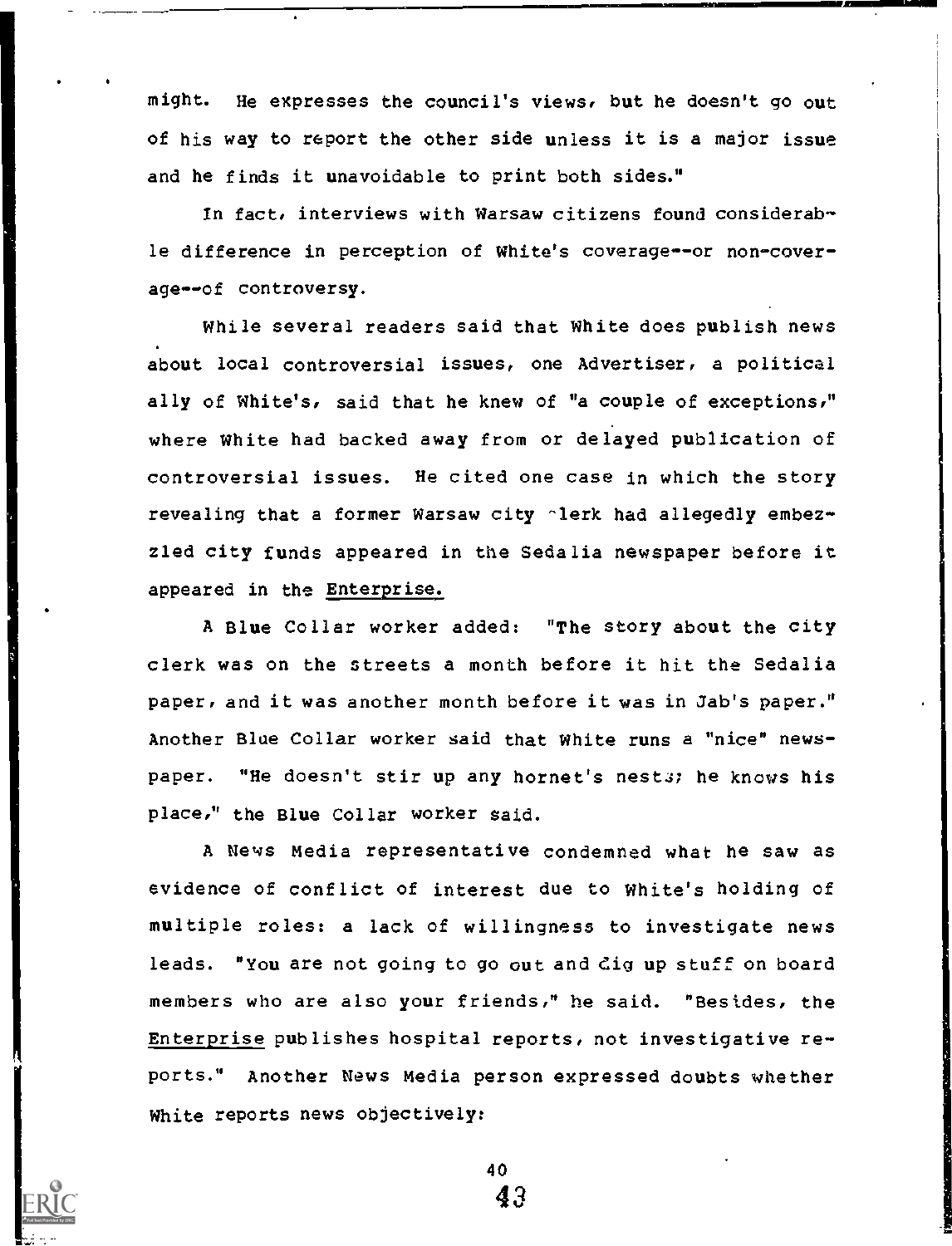Consider a case where it is in the city's best interest to raise taxes and the whole town is against it. A publisher can put information out about the need to raise taxes or he can suppress information. Either way, it opens up an area for abuse. What happens is that the system of checks and balances is taken away when the publisher is in public office. And in small towns the newspaper can be the only check.

Another News Media rcpresentative said:

As an editor, it's too easy to control dissemination of news. The press tells the public what public officials are doing, but in this case the gatekeeper is the public official who can decide whether it's in his best interests to disseminate the news.

What continually cropped up, however, were references to the city council's perceived resistance to change and statements of dislike for a small nucleus of leaders--a Warsaw "ruling class"--which some readers saw as the main pocket of resistance to change., A Blue Collar worker said that while the city council was opposed to development of a harbor adjacent to the Warsaw business district, most downtown merchants supported the development.

"Warsaw is an old, country-type town that resists change,"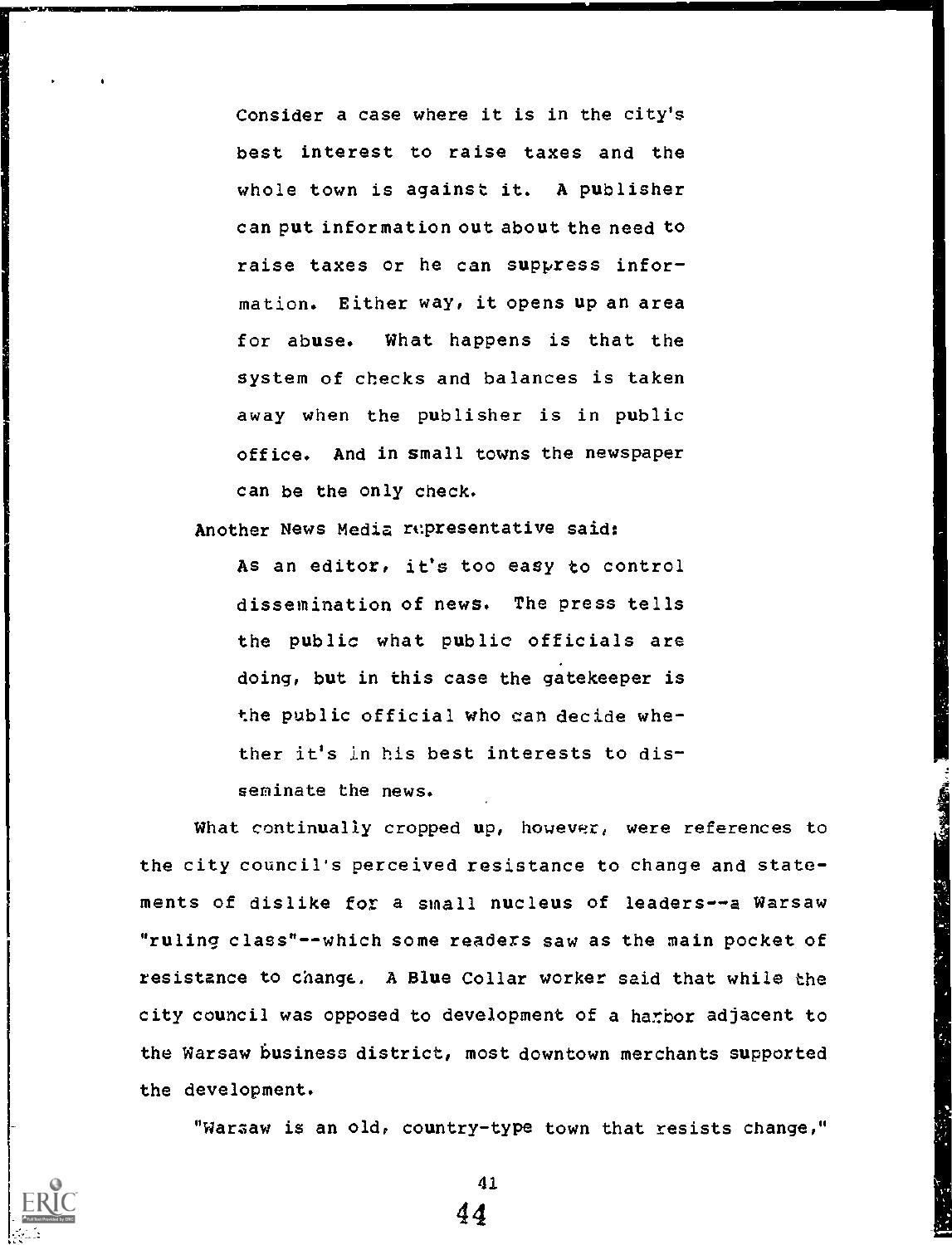the Blue Collar worker said. "But the town could use the harbor to bring people and money in. Jab has too much pull with his offices and the paper. Even though the council hasn't decided what to do, Jab keeps up with the little knocks against the harbor in his paper. Those little knocks will add up and hurt the merchants in the end."

Yet one Advertiser complained that White's paper lacks editorial vigor and that White rarely takes editorial stances. "I wish he'd write more editorials," said the Advertiser, a political ally of White's.

A Professional said that White is successful as an editor because he is a "low-key individual who doesn't rock the boat." Another Professional said that White apparently handles his multiple roles with little conflict because "he bends over backwards since he knows people are concerned about possible conflicts." This pattern, the Professional said, has resulted in less enthusiastic coverage of school board bond issues than before he was elected to the school board and publishing too many comments that are critical of the school system.

But as the earlier analysis of SRI ratings indicated, not everyone saw the conflict in terms of journalistic ethics or principles.

A Political Opponent objected to White's remaining in office term after term and using his newspaper to political advantage.

> Sure there's a conflict of interest in serving on the council, the school board, and owning the paper. He gets free pol-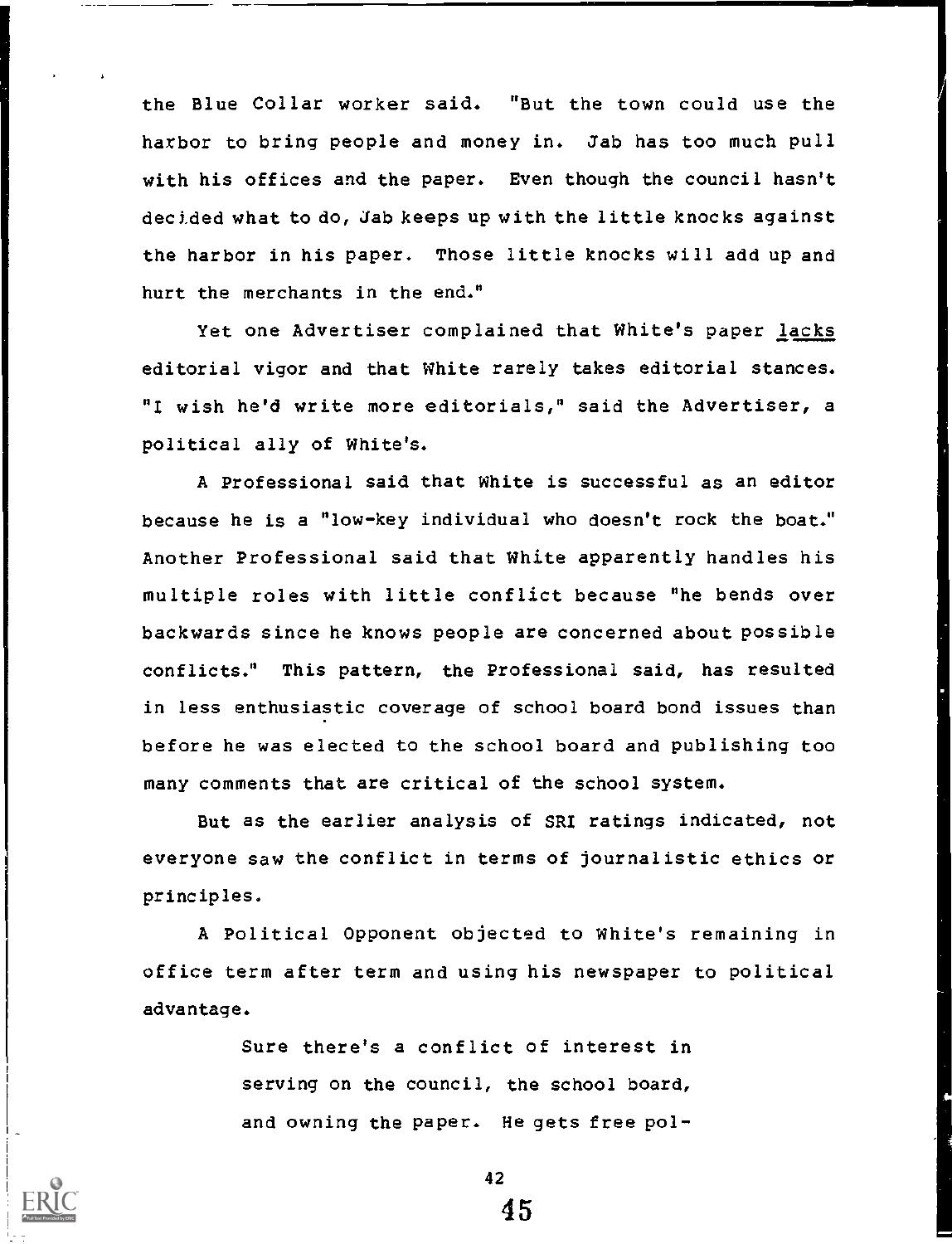itical advertising, doesn't he? The major conflict is holding office for so long. When people hold office for as long as Jab has, they get too obligated to each other. They start scratching each other's backs. One votes for the other's bills.

While most readers gave White good marks as editor, the main complaint about his editorship was, as a Blue Collar worker said, that, "He writes for the upper class, for people in authority." Still, his Juccess appears to be fashioned by a deft use of hupor and by apparent attention given to providing a "marketplace" of ideas. A Political Opponent explained:

> Jab admits he's for the Democrats, but he does it in good humor. He takes a certain amount of razzing over it, but he always plays things low key. In his news stories he tries to present both sides. Maybe that means he stays on the fence. Probably, that's the way a publisher has to do it in a small town.

Finally, eleven of the fifteen readers said it was not a good xdea for public officials to own and edit newspapers although twelve of the fifteen thought White handled his multiple roles well. Nor did White think it was a good idea; he strongly disagreed with the principle of public officials in general serving as editors.

A News Media representative sounded this warning:



43

4ĥ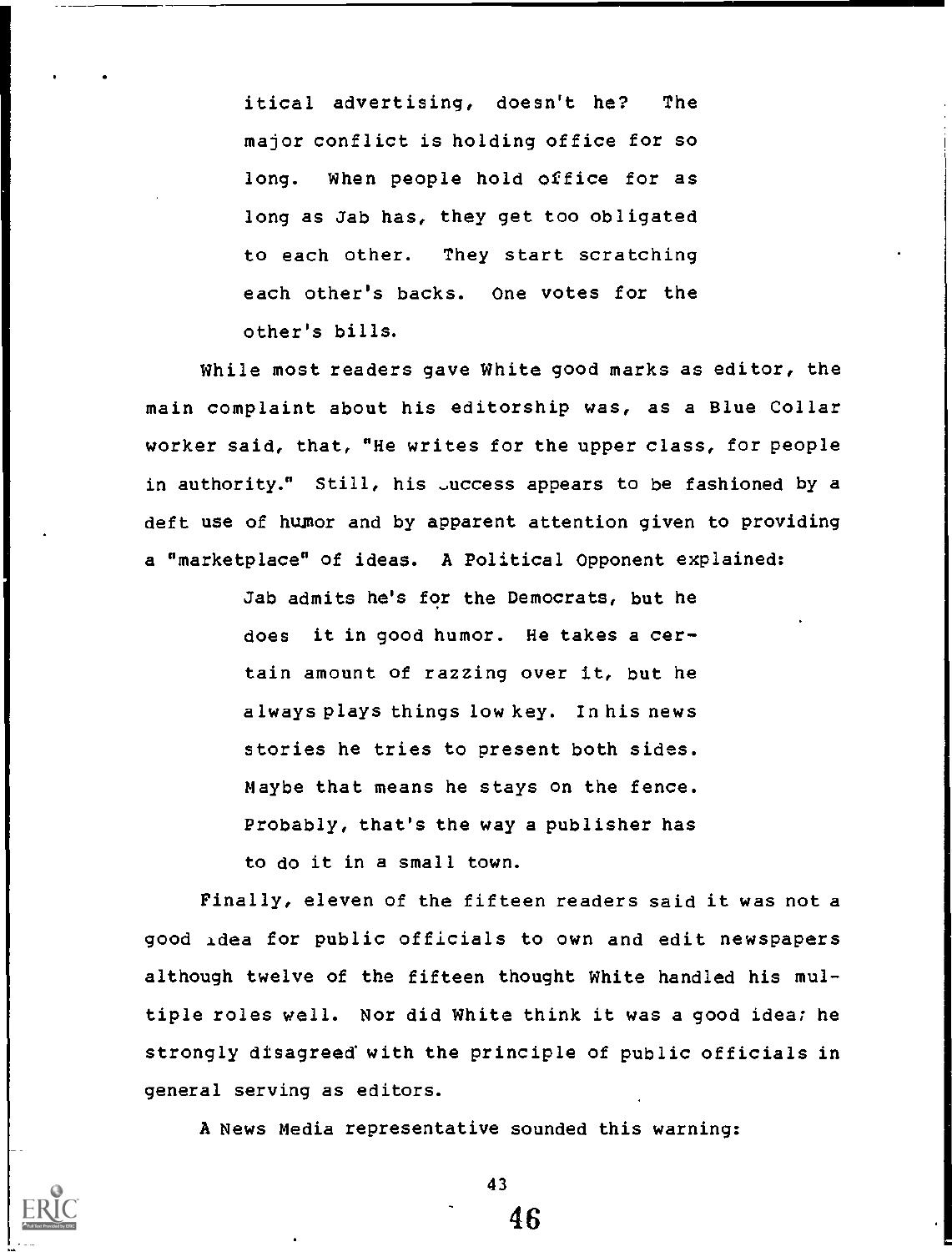Generally, it is not a good idea to do both. 1 can see where certain circumstances can cause real conflicts to develop. But I think Jab is handling it as well as it can be handled, even though tomorrow could be an entirely different story.

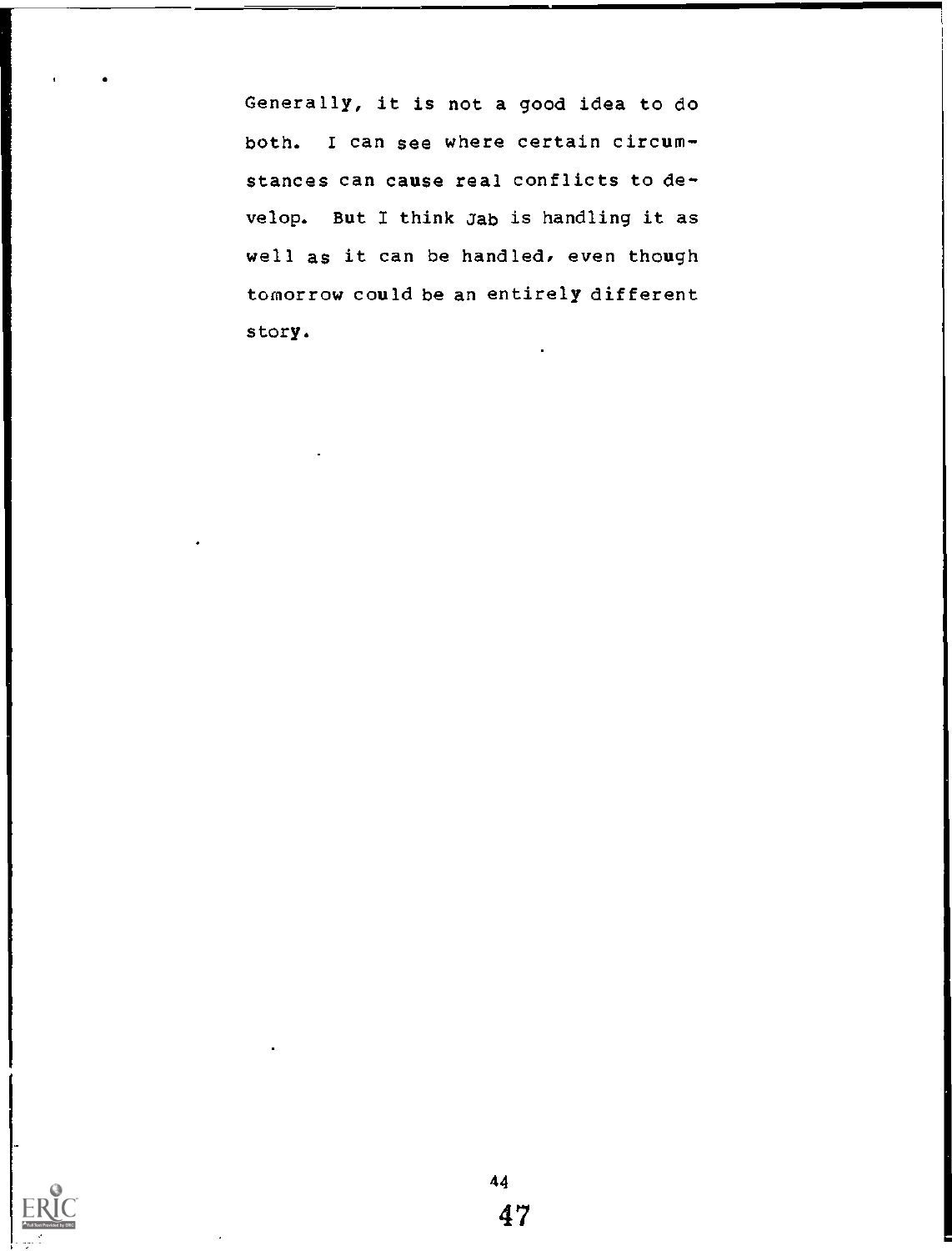Case Study No. 2: The Jackson Cash-Book Journal

In brief: Enjoying the best rating on the SRI of the sampled papers--including the most favorable given by any of the News Media representatives or Political Opponents in all five case studies--the Jackson paper has a legislator/publisher who promises, and delivers, a 'good news' newspaper. The emphasis is clearly on the positive. Despite evidence that he occasionally uses the paper to promote himself, many point to his effectiveness as a legislator, and the distance between "home" and statehouse as factors that reduce fears of any conflict of interest.

Marvin E. Proffer, co-publisher of the Cash-Book Journal, one of Missouri's largest weeklies, did not plan a newspaper career. But after his wife's grandfather--a newspaper publisher--was killel in a 1955 accident, Proffer began working at the newspaper, selling insurance, and managing a movie theater. "I worked seven straight years averaging one hundred and seven hours a week," he said.

The 54-year-old legislator, who is serving his twelfth term in the Missouri General Assembly, earned a degree at Southeast Missouri State, where he played varsity football, and a master's degree in educational administration from the University of Missouri-Columbia. Prior to 1955, his plans were to work toward a doctorate and to become a college athletic director.

In Jackson, Proffer's interest in city government developed and grew. Proffer sought and won a seat on the city council, covering council meetings for the newspaper while he



45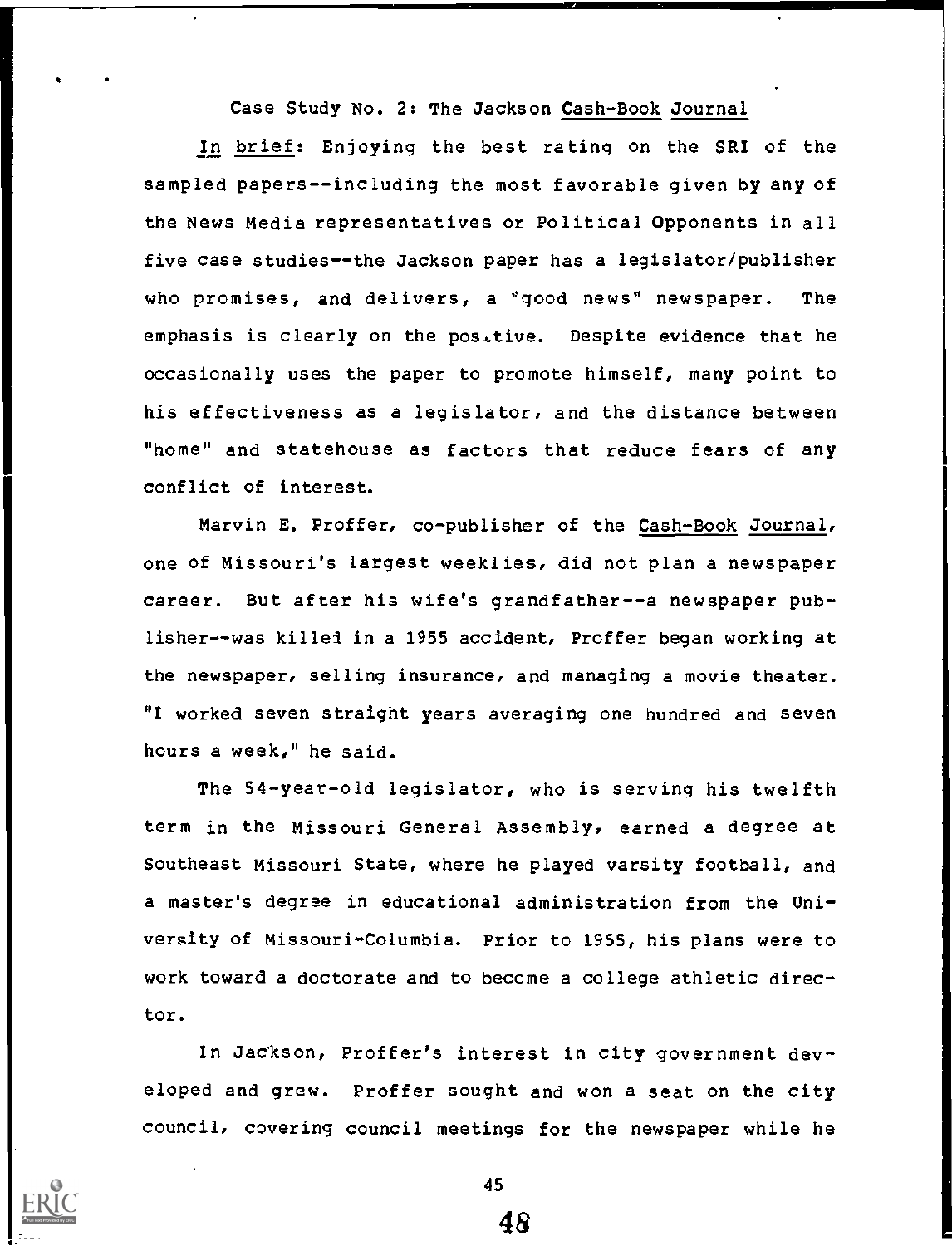sat on the council.

 $\bullet$   $\bullet$   $\bullet$ 

Proffer in 1960 ran for the state legislature and lost, but in 1962 he defeated the incumbent Republican. He has since won twelve successive trips to the legislature, drawing either little or no opposition.

In 1964 Proffer and his wife sold the newspaper, but four years later they repurchased it. Other benchmarks for the Journal included adding a co-publisher, merging with a second Jackson newspaper in 1979, and hiring the paper's first editor in 1983. The latter was prompted by increased legislative duties for Proffer.

Today, Proffer carries a heavy legislative and newspaper workload, serving as House budget committee chairman and, even during legislative session, spending thirty to forty hours each weekend at the newspaper. Between sessions, he covers meetings and sports events, writes a legislative column and occasional editorials, and meets with advertisers.

Separating the publisher and public official roles is especially difficult, Proffer said. "I always have two hats on when I go to cover a meeting or an event," he said. "But I try to downplay the political side when I cover things."

In fact, when the Journal carries announcements of his intentions to run for re-election, "Some people tell me that I don't toot my own horn enough," he said. Still, "I always find myself shaking hands and greeting people as I cover things for the newspaper."

Thoughts of running for higher office have crossed Proffer's and others' minds, as recently as the last state sena-



46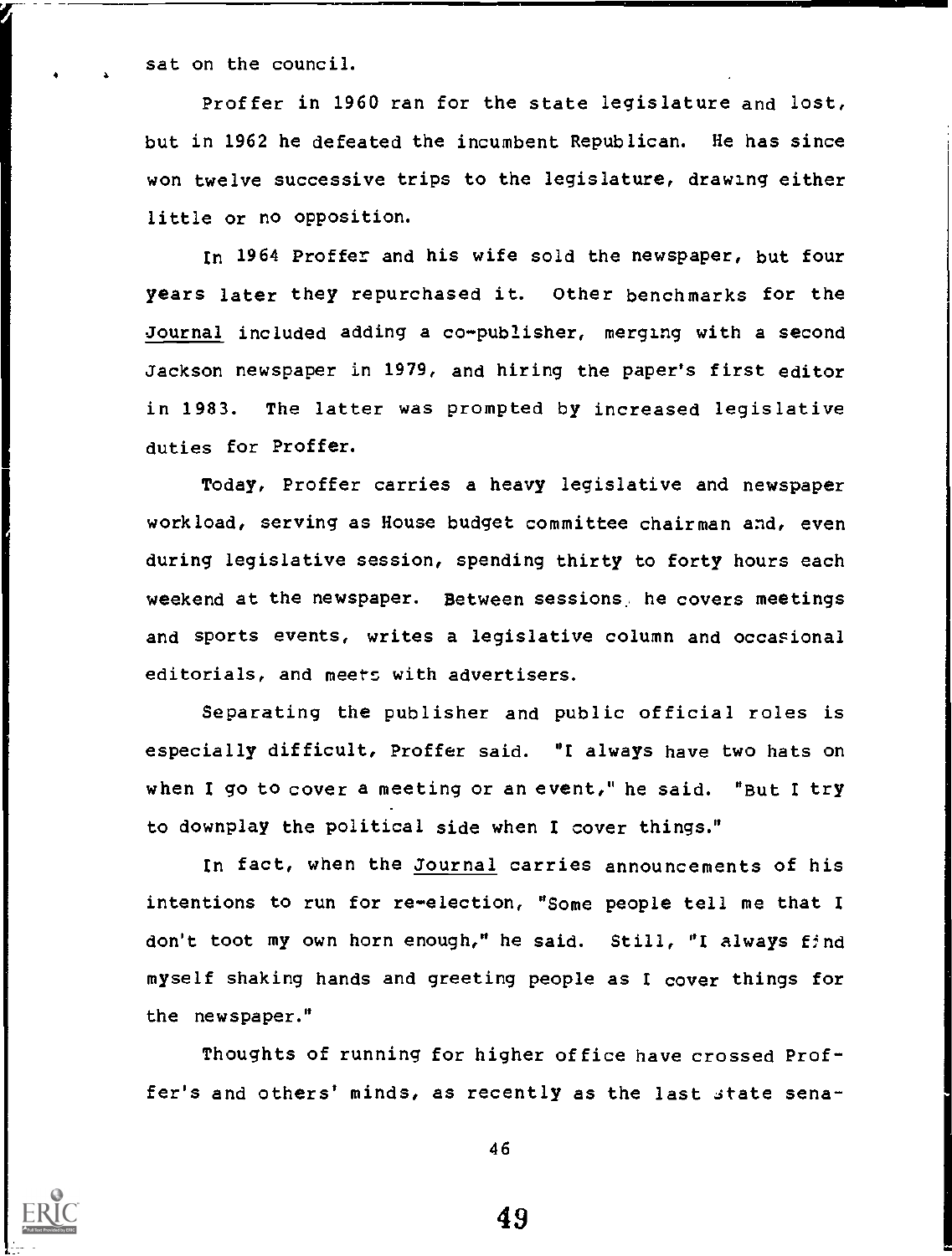torial election in his district. He said he had "every intention to run" had the incumbent not decided to seek re-election. Proffer has been encouraged to run for national and higher state offices, but has declined because he's "not enthused about spending a year campaigning and raising funds."

Still, the budget committee chairmanship consumed so much of his time that PrOffer hired an editor in 1983. prior to that, Proffer covered public body meetings for the newspaper, and he or his co-publisher covered issue stories. Today, Proffer avoids stories in which he is involved. "If I feel I can't be objective, I have someone on the staff cover a story," he said.

Nor does he make a practice of editing staff-written stories. "I try not to take away a staff member's initiative by editing stories," he said. "Otherwise you would kill their enthusiasm."

Proffer claims that his newspaper acts as a "watchdog," particularly on the activities of Missouri Gov. Christopher Bond. But he says the Journal is not an "attack newspaper" and that he tries to use a "positive approach" in reporting, and in his weekly legislative column. He avoids, he added, using his column for political gain.

> I view my role with the governor as one of being a watchdog. We disagree on things and if I disagree with the governor, I let it be known. I try to be factual and to print the truth. I point out the 'why' behind issues, but if <sup>I</sup>



47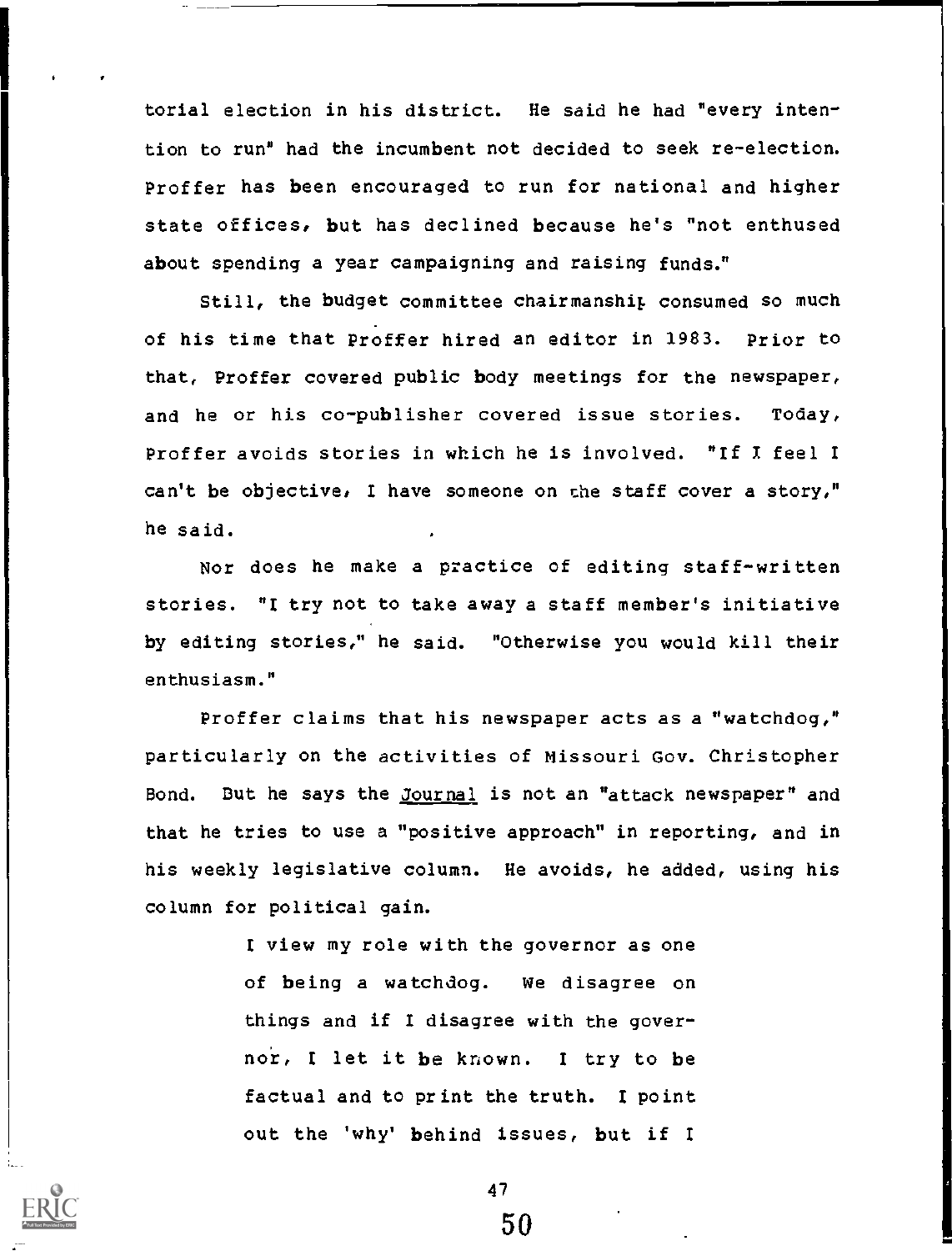have a strong point of view, I will

stress it in the column.

Proffer also considers himself a watchdog of local government, even though the examples he cites are of controversial issues in the 1950s, when he first took ownership of the paper. He admits that Mirect involvement with people" causes problems with trying to be a watchdog at the local level, as does his interest in "positive" news coverage.

> We try to build rather than tear down. We try to point out the good things in Jackson rather than put sordid headlines and build up the bad. We don't place much emphasis on the negative, but that doesn't mean we don't cover a murder or a drug bust. Our policy is to talk more about the good things. That may not be exciting, but we try not to overplay bad news.

Actual examination of copies of the Journal reveals it as indeed a "good news" newspaper. And as Proffer claimed, coverage of state government is extensive. But examination also reveals that Proffer's agenda of state issues is sometimes apparent in front page stories, and if the issue is a major one, he will address it in his legislative column.

Yet he seeks diversity. In one edition, the controversial issue of adoption of a state lottery was a lead story in the Journal, and the story solicited letters from readers for a future page dealing with that issue. Proffer, who ardently

48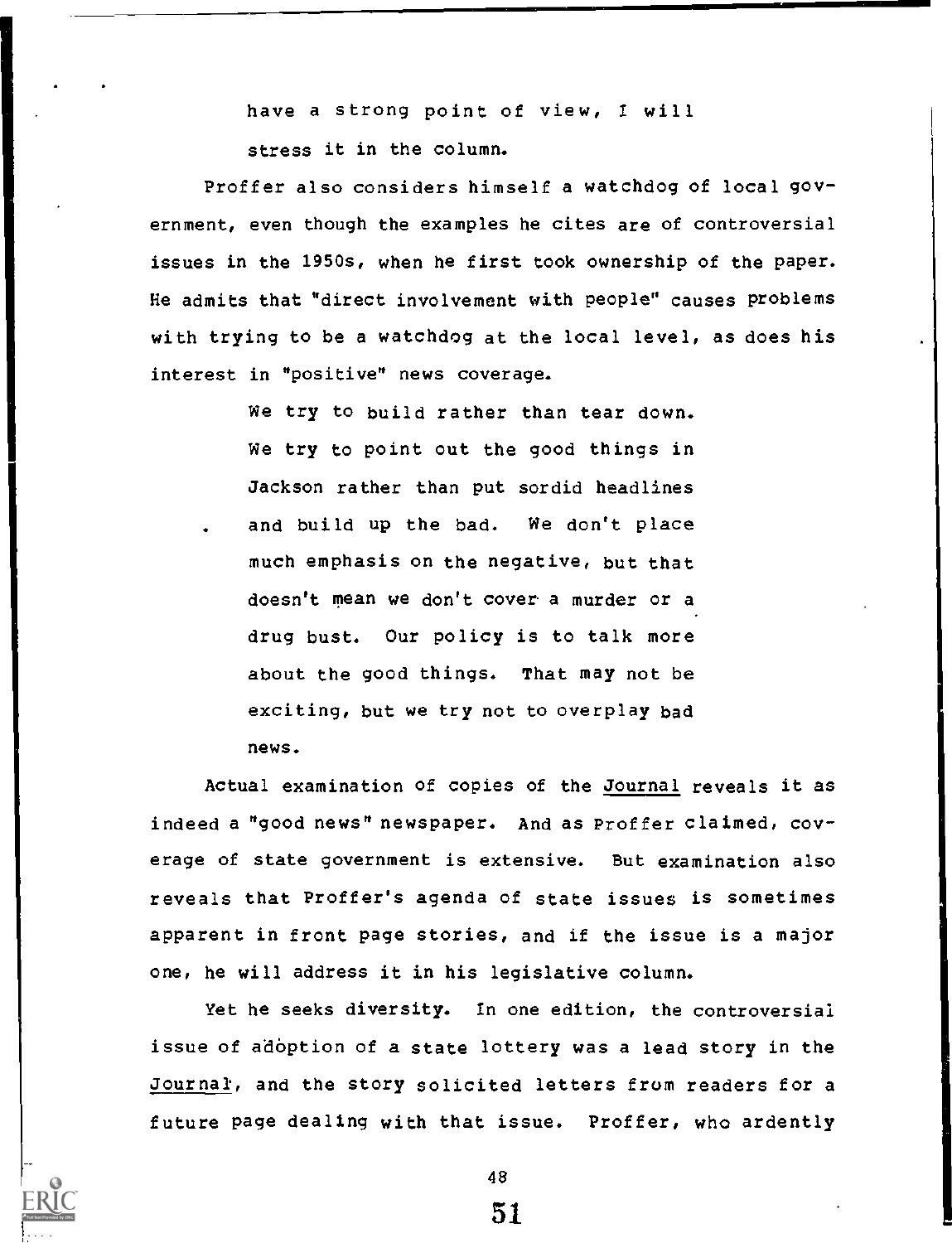supported a state lottery, nonetheless included in the same edition a column by the Missouri state treasurer who spelled out his opposition to the lottery.

Proffer apparently also tries to keep his name and photograph high on readers' agendas. In one edition, the weekly Journal carried three front-page stories on the legislature (one headline, "Proffer reflects on session, lauds unemployment bill," had the publisher "lauding" an unemployment bill he sponsored). The same edition included four other state government articles and Proffer's "Legislative Report" column. Finally, the Journal used a photograph of Proffer and the governor with a caption that said the governor was congratulating the Jackson legislator after signing a Proffer-sponsored bill to set up performance evaluation for state employees.

Proffer's published columns supported his claim that he carefully evaluates the governor's performance. He wrote:

> The state is hurting and it takes intestinal fortitude to face up to the issues. I am well aware that, as a result of the economic times and the governor continually telling everyone that we need to cut the fat out of the budget and get the delinquent taxes, that it seems that the state would be in good condition. We've been led down the wrong path.

Yet Proffer also uses his column to pursue his goal of emphasizing "positive news" involving state government. In another column, he wrote:

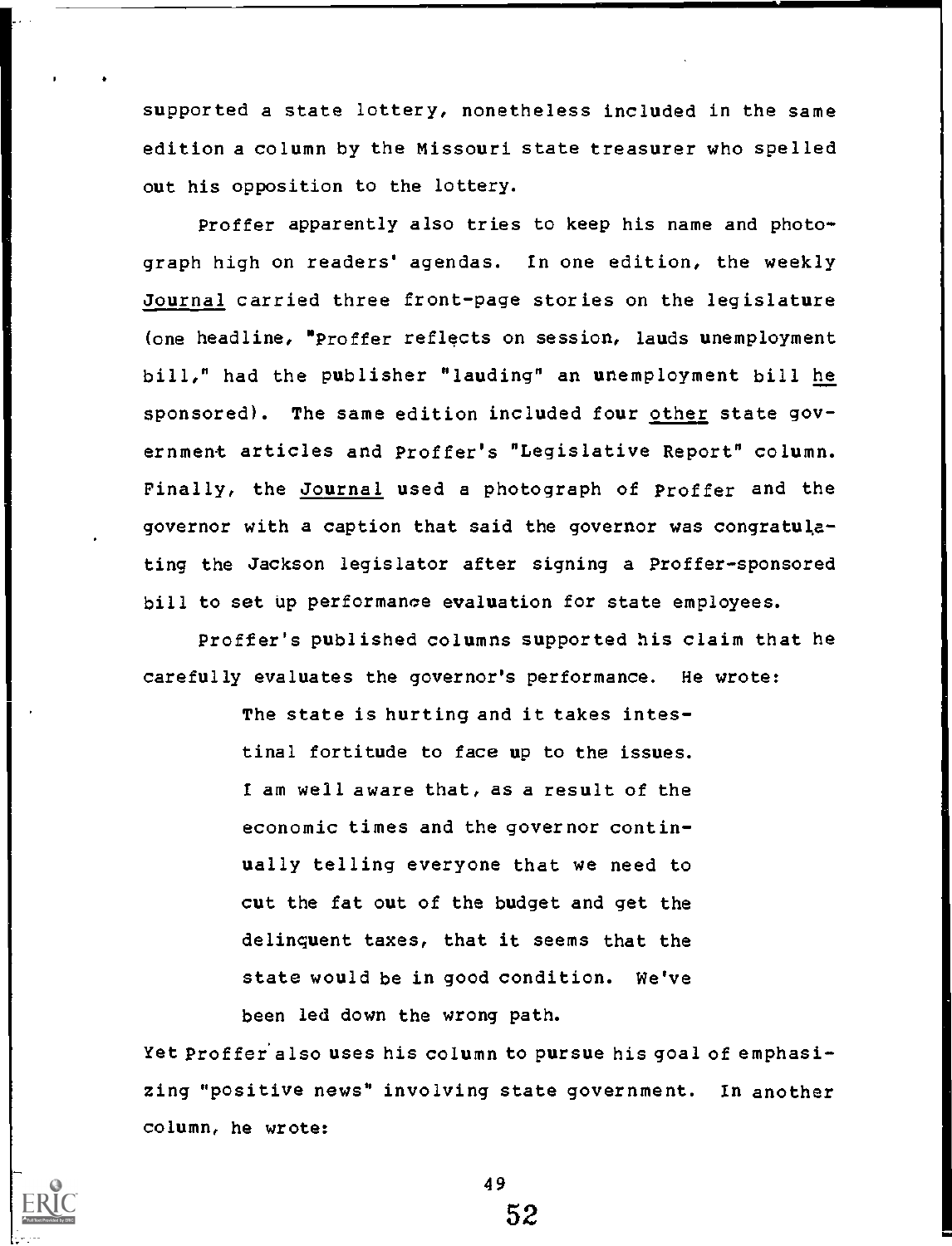State government demands a positive attitude to succeed. I've heard the bad over and over again, but there is much on the positive side and it should be heard. Over the next few months I am going to discuss the agencies of government and what has been done in recent years that is positive, and I am proud to have been part of the leadership to have helped make these decisions.

Proffer avoids involvement in local politics by not participating in county or city government, and the Journal avoids political endorsements. "We think people should sell themselves," Proffer said.

Despite the decision not to make political endorsements, the Journal once published a letter from a legisiative colleague which paid high tribute to Proffer:

> I have admired his conservatism...and yet he has the good, sound judgment to support new programs that are for the welfare of our great state. He has always been an ardent supporter of education and of those programs that are needed by the people of his district who have so wisely chosen him to represent them...Missouri needs men like him who are conscientious.never have I been more impressed by anyone than Marvin... I feel proud to



50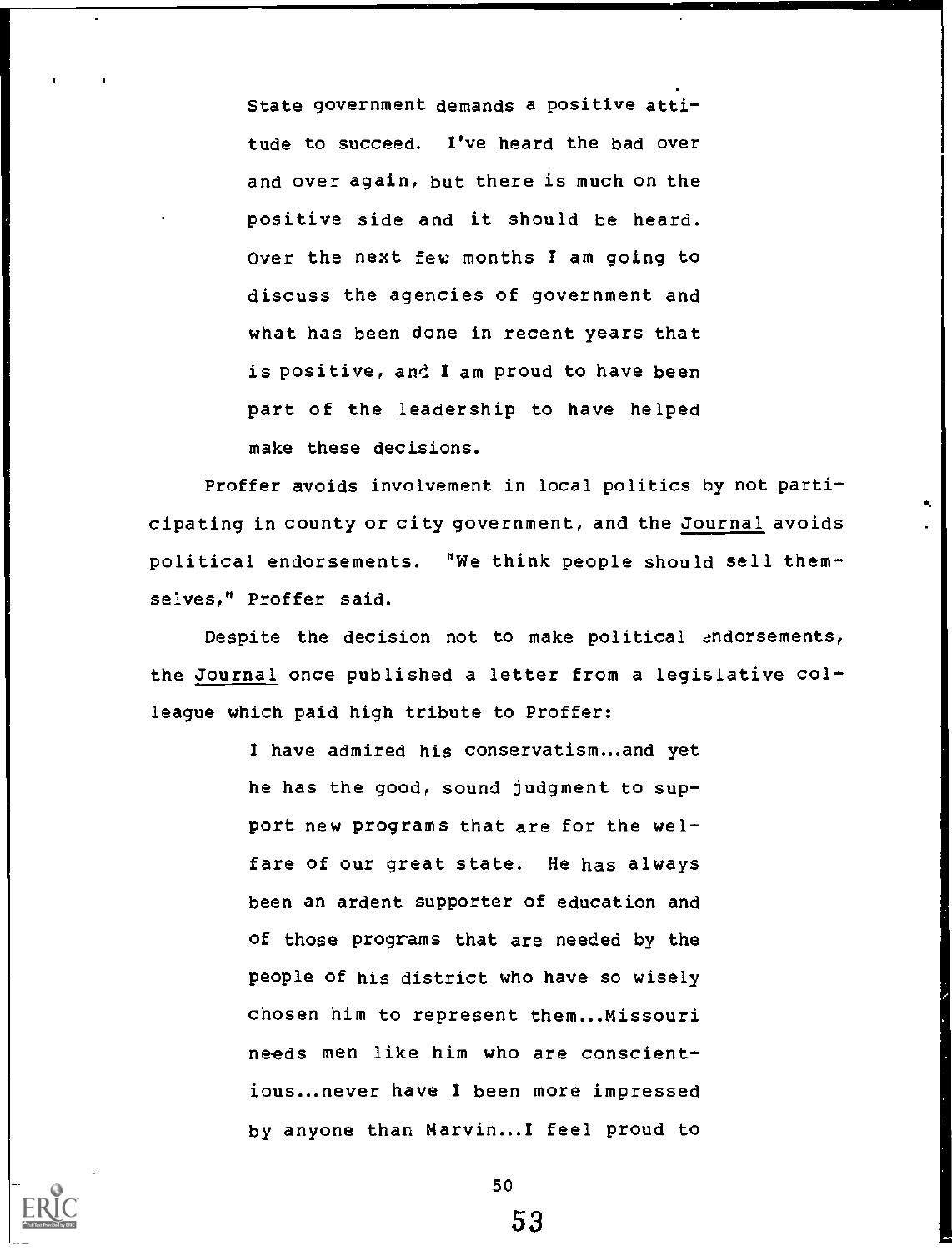have had the privilege to serve with him.

The letter, which was published, incidentally, at about the same time that Proffer announced his bid to seek re-election to the House, was in the Journal less than a month after Proffer's opponent in the House race announced his candidacy. However, Proffer allowed his opponent a front page announcement and an opportunity to criticize his performance in the Missouri General Assembly.

## The Reaction of Readers

Journal readers were generally pleased with Proffer's work as editor, an approval evidenced by his positive SRI rating across role groups. Several were quick to compare Proffer's performance with that of Gary Rust, a former state representative who served simultaneously as a newspaper publisher in nearby Cape Girardeau.

"Gary Rust's writing had a slant; he promoted himself and his ideas through his newspaper," a Professional said. "Marvin doesn't use his paper the way Gary did." Another Professional added, "Marvin doesn't use his newspaper as a pulpit."

An Advertiser who spends \$1,000 weekly on the Journal agreed. "Marvin has never used the paper to create a better image for himself," he said. Another Advertiser said Proffer succeeds because "he doesn't make himself out to be a hero." A Blue Collar worker said Proffer is successful in both roles because he works hard. "Either Marvin or (co-publisher) Gerald Jones will.get out at anytime day or night and take a picture of a fish someone has caught, and he'll speak anywhere he's asked to speak," he said.



51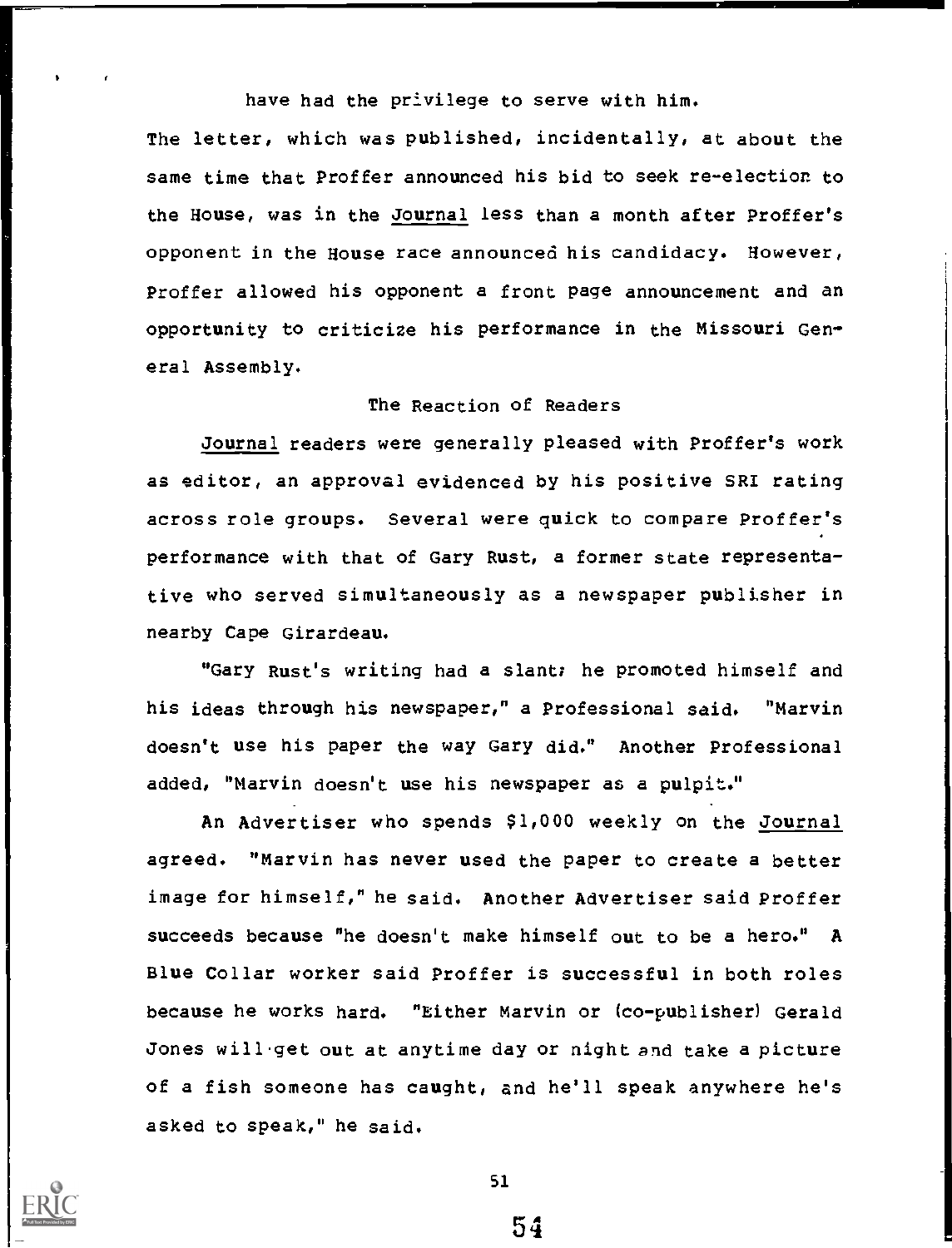But not all readers were convinced that Proffer can perform both roles without the potential for conflict. Proffer, the politician, himself suggested negative electoral consequences of owning the paper:

s

People joke and say that 1 have no problems because the newspaper is always on my side. Brt that can work to my advantage as well as to my disadvantage because when you own a newspaper you are always going to make some people happy and some mad.

A Political Opponent--one of the few people who found fault with Proffer's job as publisher--said the Journal is a hometown "booster." Because Proffer's attitude is one of "our team, our city," the Political Opponent said, Proffer would not be a good publisher even if he were not in public office. The Political Opponent said that Proffer does not use the paper to espouse his political views as much as for "name recognition."

Two News Media :et 'entatives described the Journal as "innocuous" and as a i-entity." One said, "People don't want such a flood of news from Jefferson City (state capital) as Marvin gives them. He'd do better to publish pictures of winne. from a photo contest at Wal-mart and cut a state government story from forty to twenty inches." The other News Media representative noted that the Journal rarely becomes involved in local controversy.

The last time Proffer was personally involved in controversy was in 1976 when he ran ro; House Speak r and  $l^{\text{out}}$ , the

፟*፞*፧ጘ5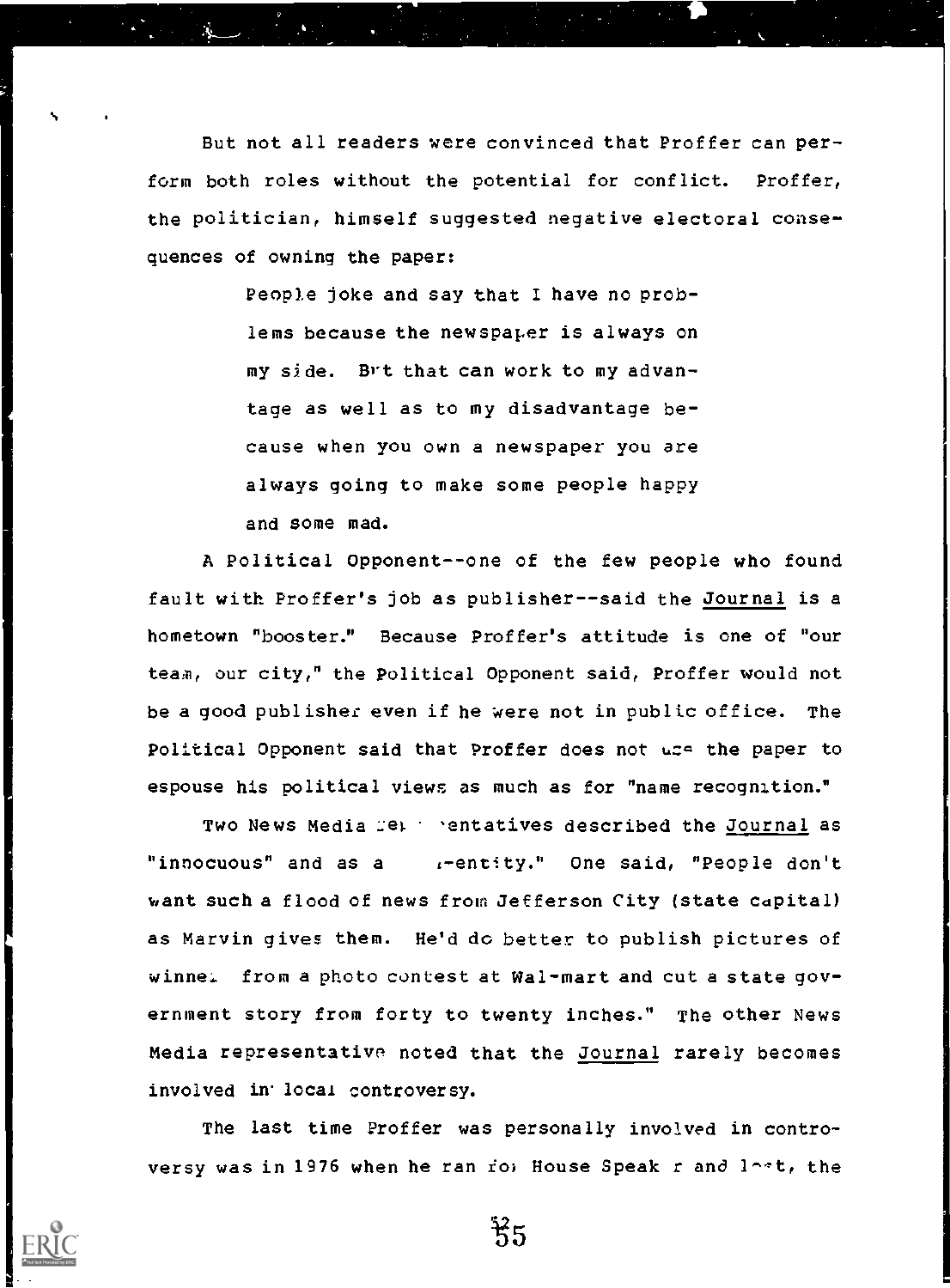News Media representative said. "He was stripped of his committee assignments and was bitterly antagonistic in his paper," he said. "He minced no words. It was a blood feud."

A Professional described Proffer as a "maverick" who does not get involved with county or city politics. "He's always been more for himself," he said. "Marvin boosts Marvin Proffer in his newspaper, but it doesn't seem like it's for political gain."

A Political Opponent said that Proffer's ownership of the newspaper has allowed him "subtle advantages" which he said have been used for both personal and political gain. Access to lists of names has given Proffer an advantage over the years, he said.

"Marvin uses lists of graduates and honor students to mail congratulatory letters or state publications," the opponent said. "He uses the newspaper as a public relations tool. There's hardly anyone in his district who hasn't received some item of personal mail at some point in time."

Furthermore, the opporent said that "Proffer or his staff won't hesitate to add his name to a news story even if he is only remutely connected with it." Finally, the opponent said that he thirts Proffer and his staff are aware of the advantage he holds and that they work hard to guard against any overuse of the advantage which might minimize the value of owning the paper.

A Professional, however, said readers see no conflict because "they are well aware that Marvin is a public official and consequently read what he rites with a grain of salt."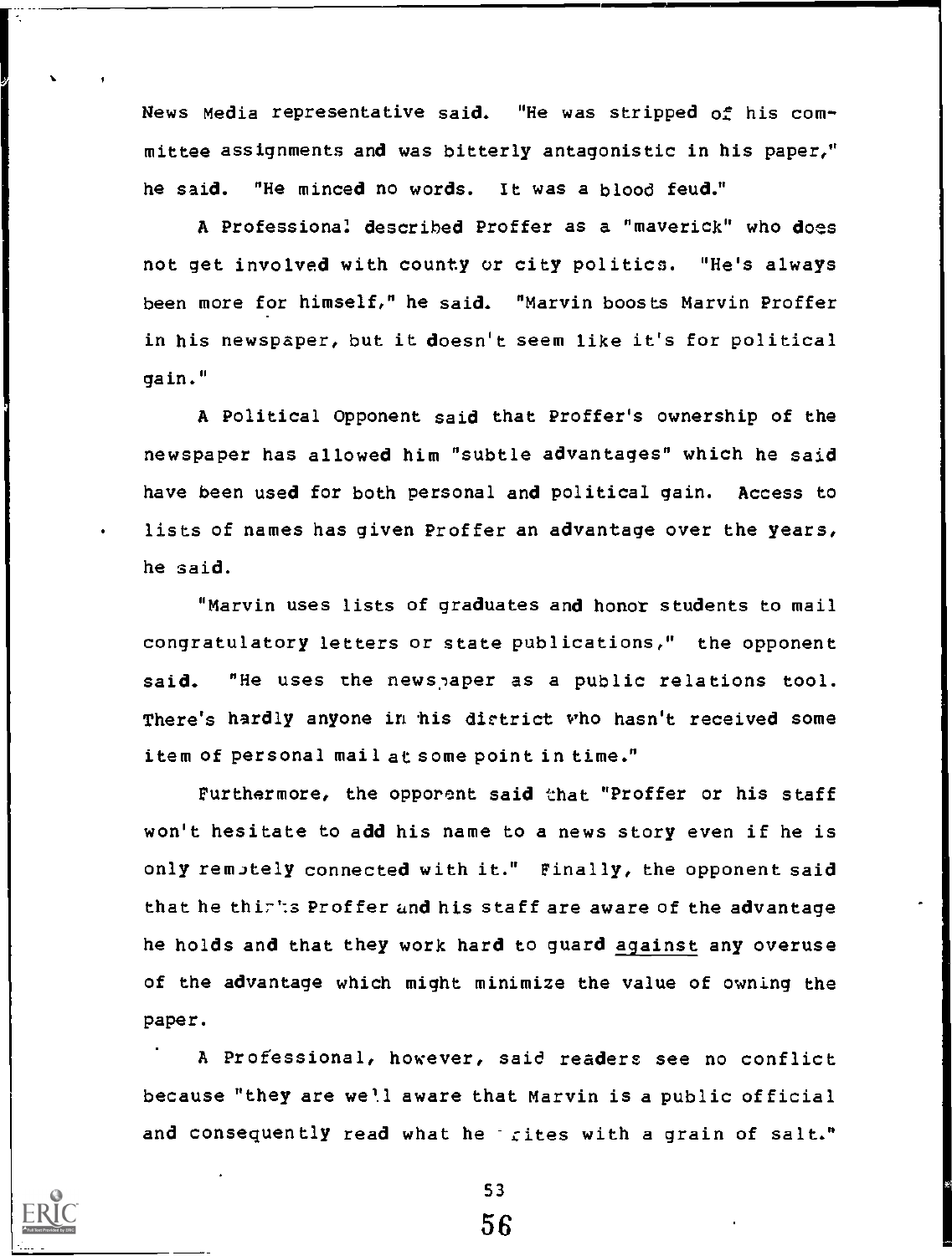And, he said, the Journal has a "limited sphere of influence" because of two other newspapers at aearhy Cape Girardeau. "I think the papers in Cape watch what Mary is doing," he dded.

On the other hand, a News Media representative said he thinks Proffer handles both roles without sensing much conflict because his political office is secure.

> Marvin doesn't use his paper or his column for political gain. Instead, he sees himself as a businessman and a state legislator who just happens to earn a living by publishing a newspaper. Ir fact, he may even have scruples about using the newspaper as a political organ.

An opposite view was presented by another News Media representative, who said:

> If a paper is to function as a watchdog, there is a fundamental problem with having a publisher who i; actively participating in government and also directing that newspaper's editorial product. There are too many temptations to influence the readers if you are directly involved in the legislative process. A lot of people in newspaper work are highminded, but when it comes to a close call, I think the temptation may be too great.

The sare r,ews representative agreed that part of the

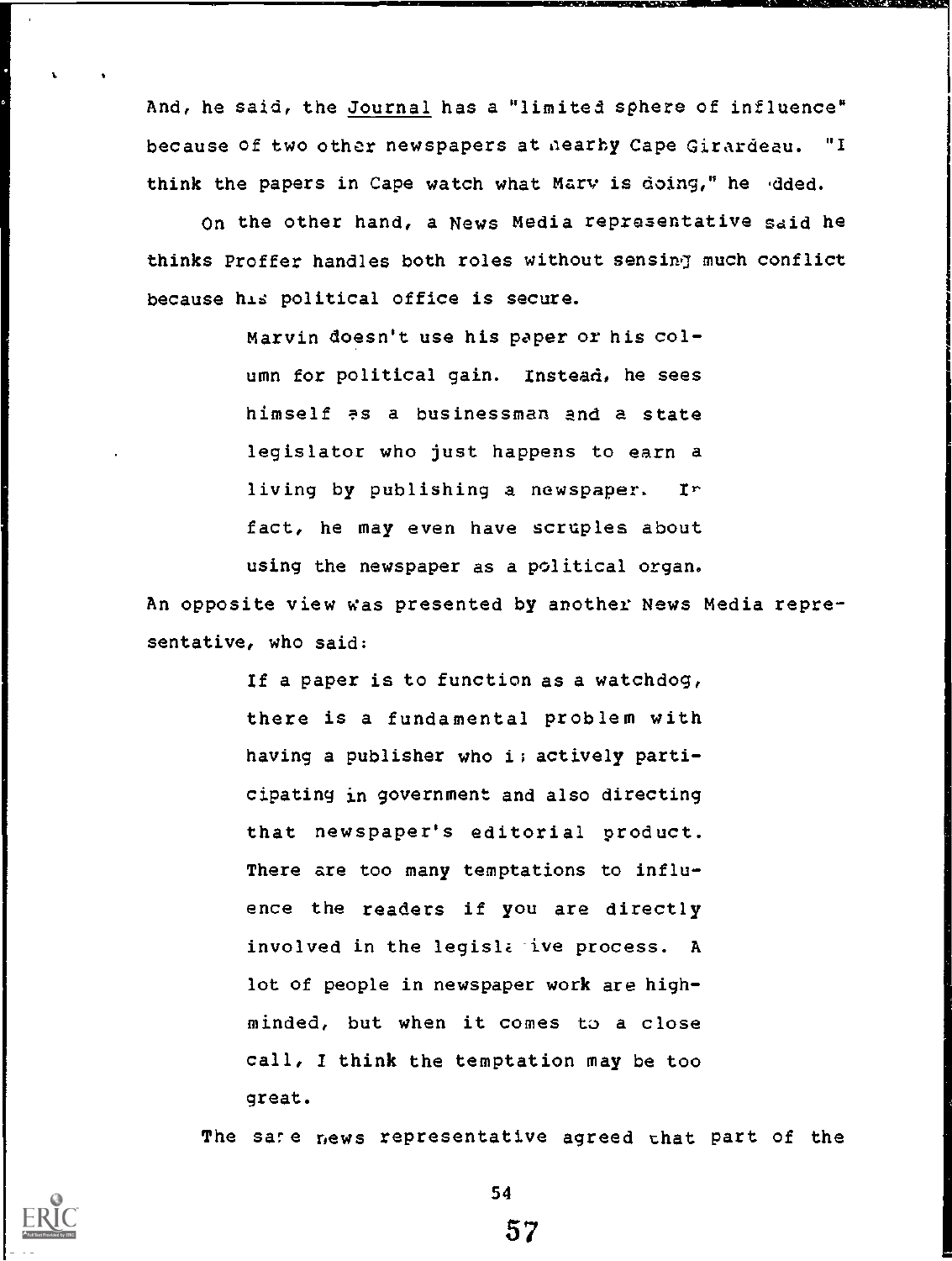reason why Proffer is successful at both jobs is that he is perceived as an extremely effict. We legislator. "He's a very popular guy who won a standing round of applause at the end of the last legislative session," he said. A Blue Collar worker said, "The legislature named him one of the Top Ten Legislators, and those were his peers. If he's good enough for them, he's good en:ugh for me." kn Advertiser sal.d, "I think Marvin would make a good governor, and I'm not even a Democrat." Another said, "In Jackson everybody knows everybody else. People feel like they've known Marvin from the day he was born. If he had not been doing things right all these years, people would have voted him out."

But despite the general satisfaction with Proffer specificallv, most readers said that, placed in the wrong hands, a newspaper owned and edited by a public official could be misused. A Blue Collar worker said:

> I think it all depends on who the person is. I can't say I'd like all papers to be published by politicians. I think the more newspapers we had that were published by politicians the worse off we'd be. If you had all the newspapers owned by politicians, then you wouldn't have anyone left to challenge the politicians.

Yet another reader, a Professional, said that distance may be a factor in Proffer's success, explaining that the editor's state office seems, in a very real sense, far removed from local government in Jackson. And yet, Proffer continues to maintain



**PARTY PRESENTATION AND PROVIDENT CONTROL DESIGNATION** 

55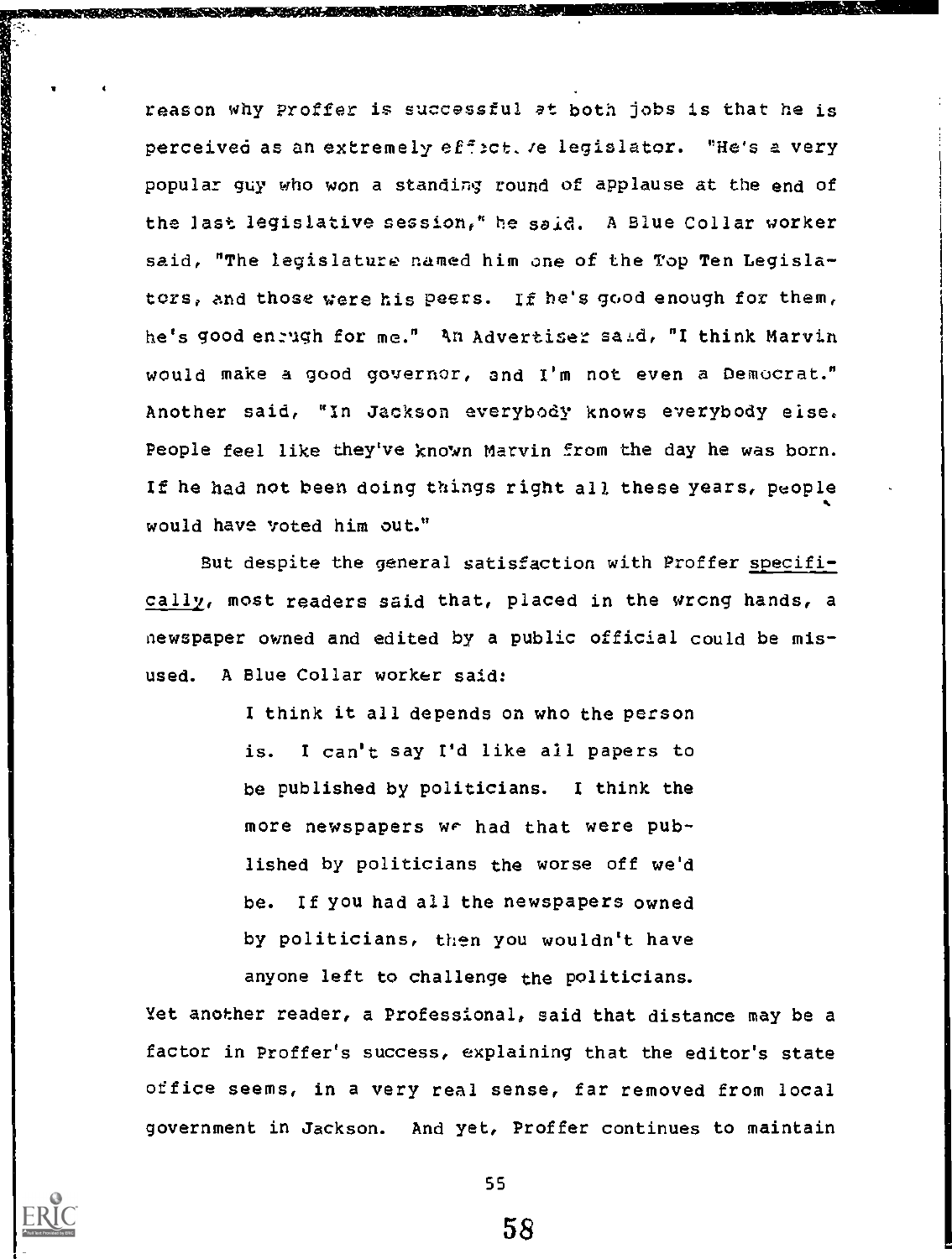a "homegrown" image. "Marvin was born and raised here and that makes a difference," an Advertiser said. "All I know is that what Marvin is doing works, because sometimes I have to fill the newspaper rack in my lobby twice a week."

Still, there are reservations. An Advertiser cautioned: "It's a good idea to have a public official as publisher in Marvin's case, but in the next town the case may be different."

## Case Study No. 3: The Cullman Tribune

In brief: For all role categories, the Cullman, Alabama, Tribune was rated low in responsibility on the SRI. The publisher has long used the newspaper as a vehicle for attacks, though not on political opponents so much as on--what he sees as--the politicized "other" newspaper in town. He claims to offer a forum for views, but in essence fills that forum with his own views. Somewhat surprising is the negative SRI rating among Blue Collar workers, a role group typically providing a comparatively more positive rating. Cullman Blue Collar workers are more negative on the SRI than other Cullman groups and other towns' Blue Collar citizens.

In October 1982, the weekly 108-year-old Cullman Tribune was a badly listing ship of a newspaper. However, Tribune columnist Raymond Clarke helped buy the newspaper in order to revive it, and to keep Cullman from becoming a "one-newspaper" town.

Like his co-owner (Terry Smith), Clarke was a fulltime employee of the Cullman City School system. A fixture on the editorial page since 1974, Clarke the publisher had begun his

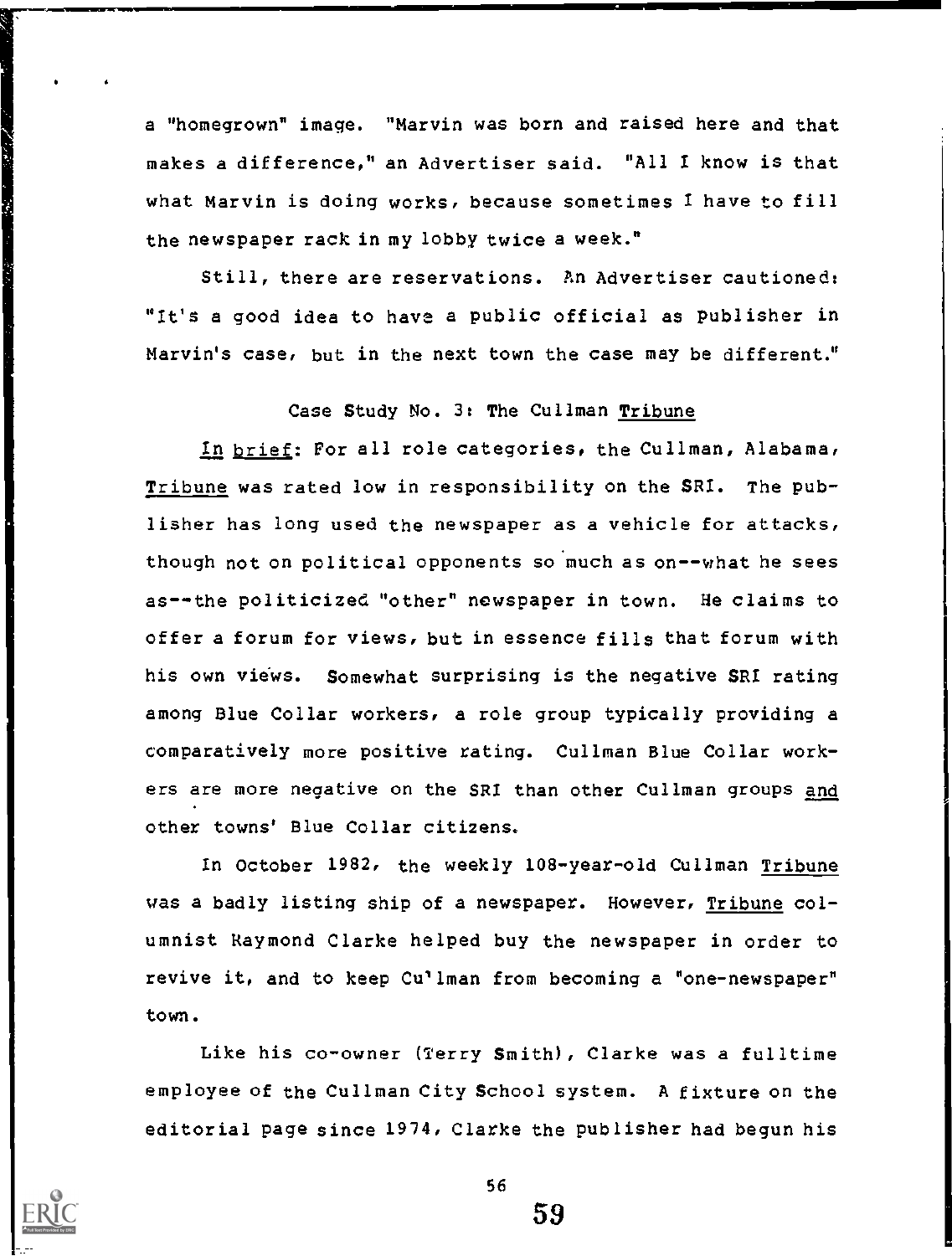second year as Cullman High School principal, while Smith served as an elementary school principal. Clarke was also a Cullman City Council member, elected in 1980.

Cullman, a city of 13,084 forty-four miles north of Birmingham, is a two-newspaper town. The second newspaper--the daily Cullman Times--had long been a target of Clarke's. He viewed the Tribune as the only viable alternative to the Times, and he intended to speak out to the Tribune's 5,500 subscribers.

The 45-year old Democrat first spoke through the news media in 1974, when embroiled in a debate over introduction of a new math program in the elementary school which he served as principal. Clarke felt he needed a platform to rebut a number of critics whose charges were fueled by extensive coverage- much of it unfavorable--provided by the Times. Grady Griffin, then Tribune publisher, asked Clarke to write a weekly column. Seizing the opportunity, Clarke began an eight-year-long campaign against what he called "slanted and distorted" accounts of school issues by the Times.

During the years Clarke authored his column, his opinionated writing about subjects in which he had a vested interest hardly went unnot\_ced. Few people remained neutral about the school issue, and when school problems became as much political as educational issues, few were surprised when he ran for city council.

Townspeople asked: Once elected, would Clarke continue to write? The answer was soon in coming. He would.

Next, Clarke bought the Tribune, polarizing public opinion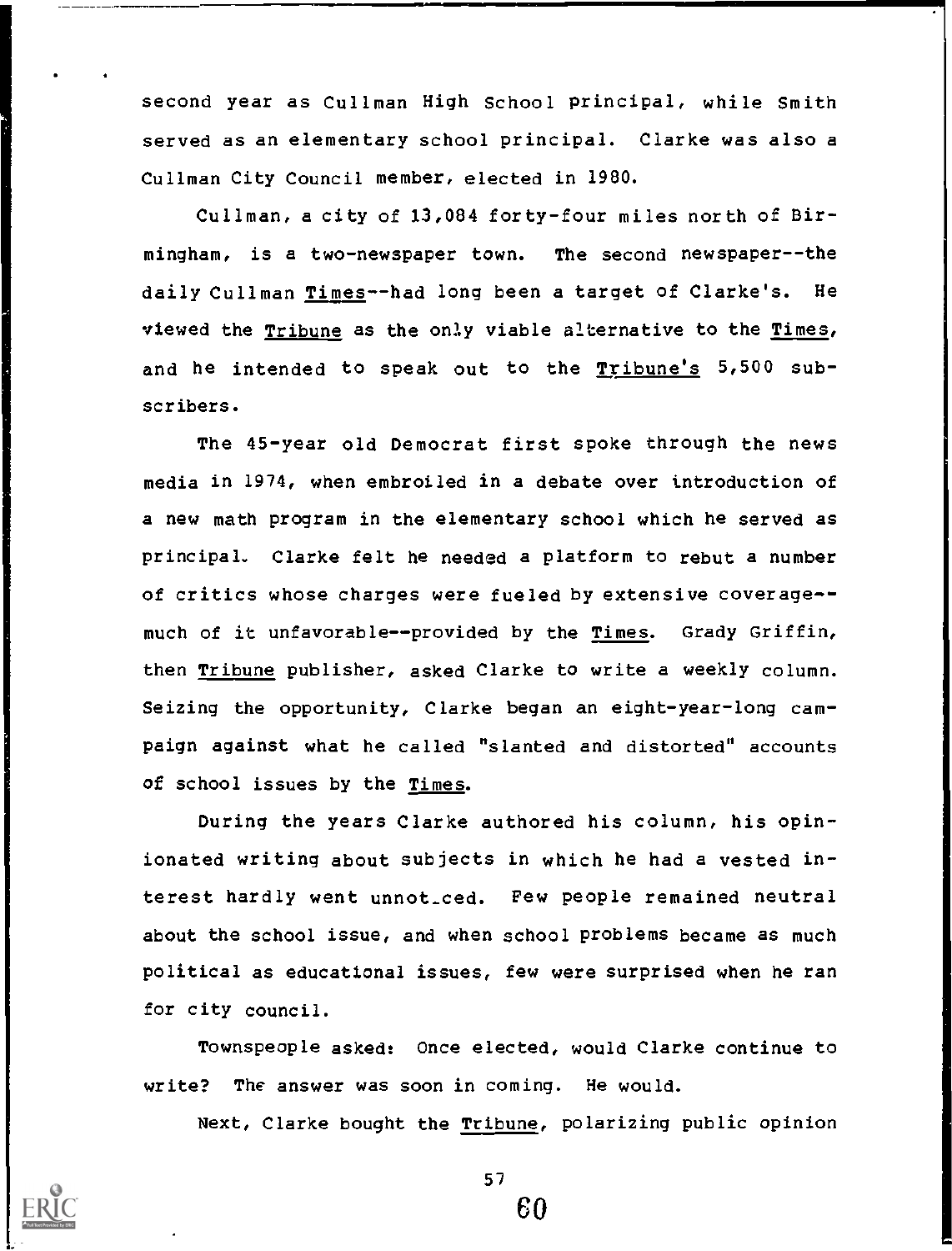and heightening public debate. His critics grew in number, yet he was buoyed by a group of supporters, many of whom had been stung by the "opposition paper," the Times.

Clarke's job as an educator demands most of his time, but with the assumption of the city council seat, new demands were placed on him. "Time is a critical factor with three jobs going," he said. "But I give top priority to the school job. I absolutely refuse to go to the newspaper office during the day." Clarke hired an editor and a reporter to handle news, but, of necessity, had to spend many nights and almost every weekend at the Tribune of ice. On the other hand, he said council business can be "spliced in" as time permits because that job is parttime. However, he said that during the council's annual budget deliberations, time becomes an especially critical factor. "I just try.not to let the job at school suffer," he said, "but there are those who argue that it does suffer."

When his son asks him where he is going on a given night, "My usual response is that I have some kind of meeting to attend--city council, PTA, gas board, planning commission, power board, finance committee, street committee, community development, school board, football or basketball game, high school dance, or Kiwanis Club."

Clarke admits he is not a journalist. His expertise lies in education. He has done soma work toward a doctorate in education, has authored a book on his innovative elementary education programs, and has been recognized as one of Alabama's outstanding educators. He says ne "sort of stumbled" into the



58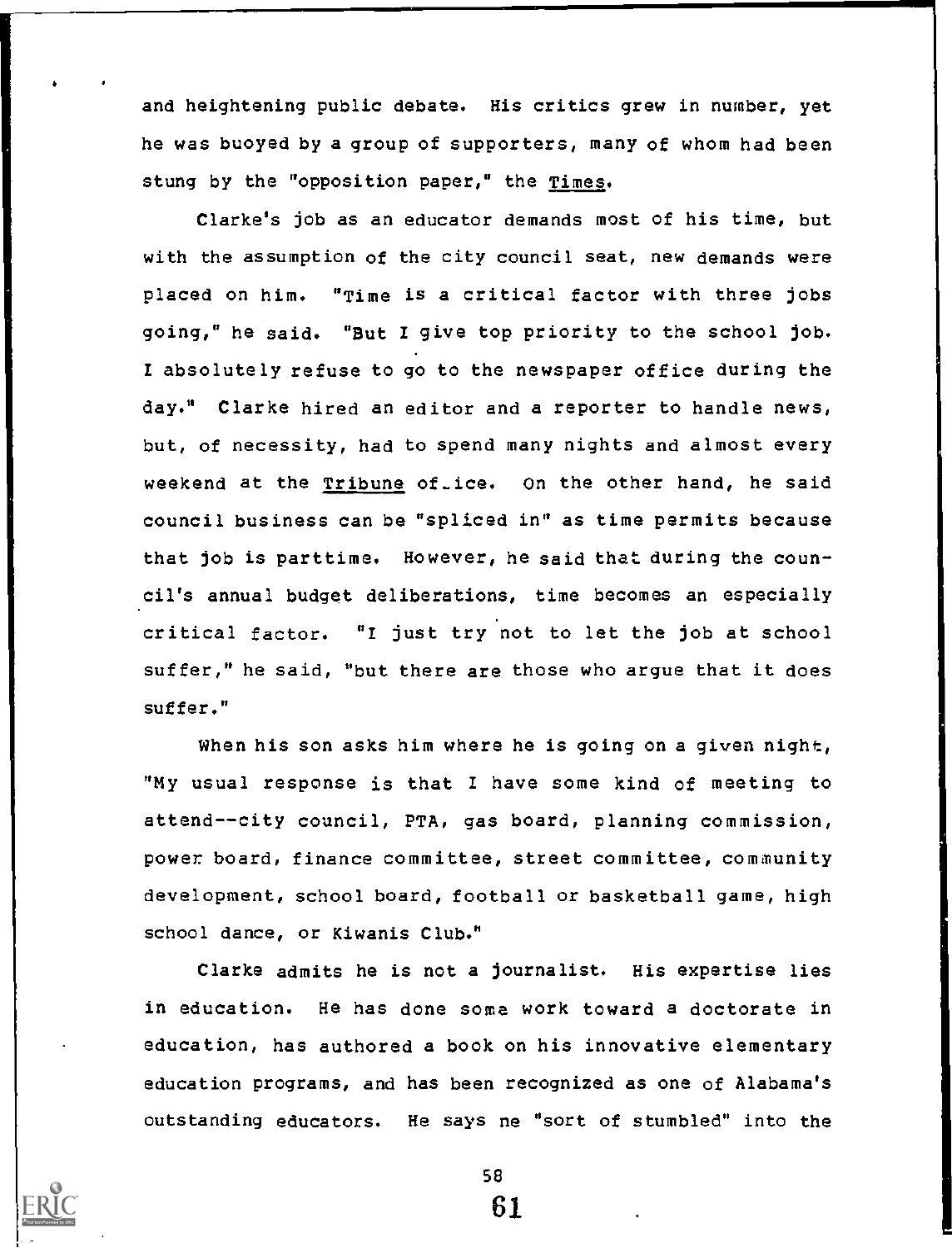newspaper business:

When I saw the Tribune going under, I knew my sounding board would be gone. I wanted a forum, and I wanted the Tribune to be an alternative voice. I was not going to be silenced.

And silenced he was not. From the start, Clarke expressed his views on his favorite subjects--school and city matters. Furthermore, he placed himself in a watchdog's role, although he turned the function upside-down by primarily watching, not the government, but the daily newspaper! Clarke said he asked himself, "Who is to watch the news media if they abuse their power?"

Clarke does, however, see his paper as performing something of a watchdog's role over local government. He noted that he had criticized city and county government leaders, including council members Larry Entrekin and Jean Deese. "It has become an adversary relationship between Larry and Jean and myself," Clarke said. "Our working relationship has been difficult because I've called their hand in the newspaper." Still, Clarke has refrained from criticizing most local government leaders. "when it comes time to turn the heat on someone, a friend, I've wondered about that. I still like to think I'd be objective, but I don't really know if I can."

Clarke also said that he firmly believes that "all sides to an issue should be heard." In practice, however, that philosophy has sometimes fallen short. For example, Clarke and his co-publisher could not agree on coverage of Cullman's



59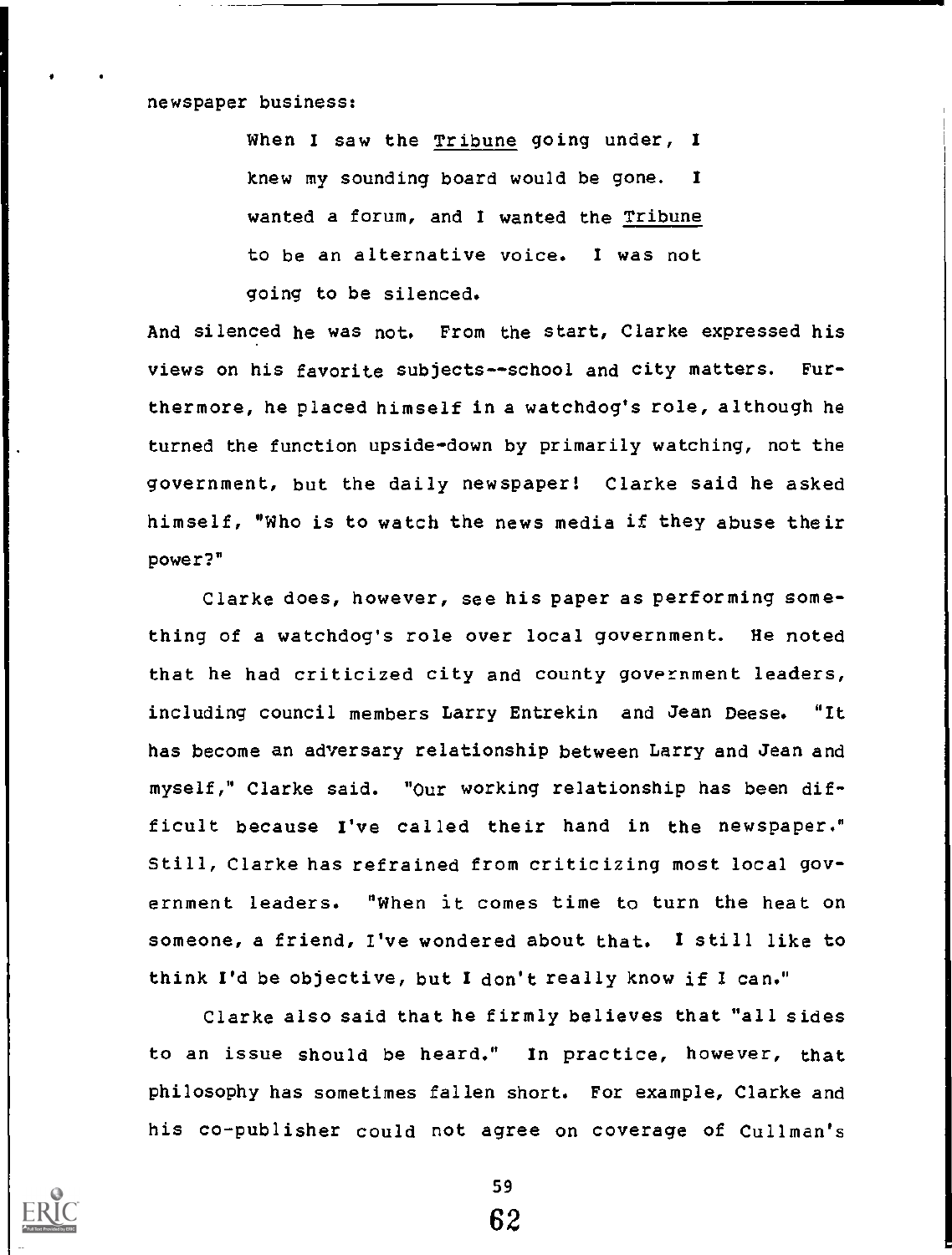industrial park and the future of industrial development in the Cullman area. Clarke wanted to boost industrial development, while his co-publisher wanted to criticize expenditures at the industrial park by city government. The co-publisher left the newspaper.

In addition, Clarke said he gives his newspaper staff "pretty much a free hand" in what they write, although he warned that "my writers know who is boss." Clarke said he has changed staff-written stories, once amending a headline from "City Debates Bond Issue" to "City Gets A-1 Bond Rating." He said, "I thought the bond rating was more important than the debate." Emphasis on the positive, particularly in stories on city schools and city government, is a recurrent Clarke theme.

While Clarke bought the Tribune in order to continue his crusade against the Times and to maintain an open forum, he said his decision to get involved in city government was prompted by observing the city council's dealings with school matters. "I saw decisions the council was making with regard to city schools that I thought were wrong," he said. "So I got into politics to change the direction of those decisions." That move to become involved has been fraught with problems for Clarke, primarily because the council appoints members to the city's Board of Education and appropriates funds to schools.

Most recently, Clarke created a stir by voting on a school board appoiatment--in effect, voting for his own employer. While he had previously abstained from such votes, "I saw an attempt to stack the board, so I voted."

The Times reported that a "bitter feud erupted" between



60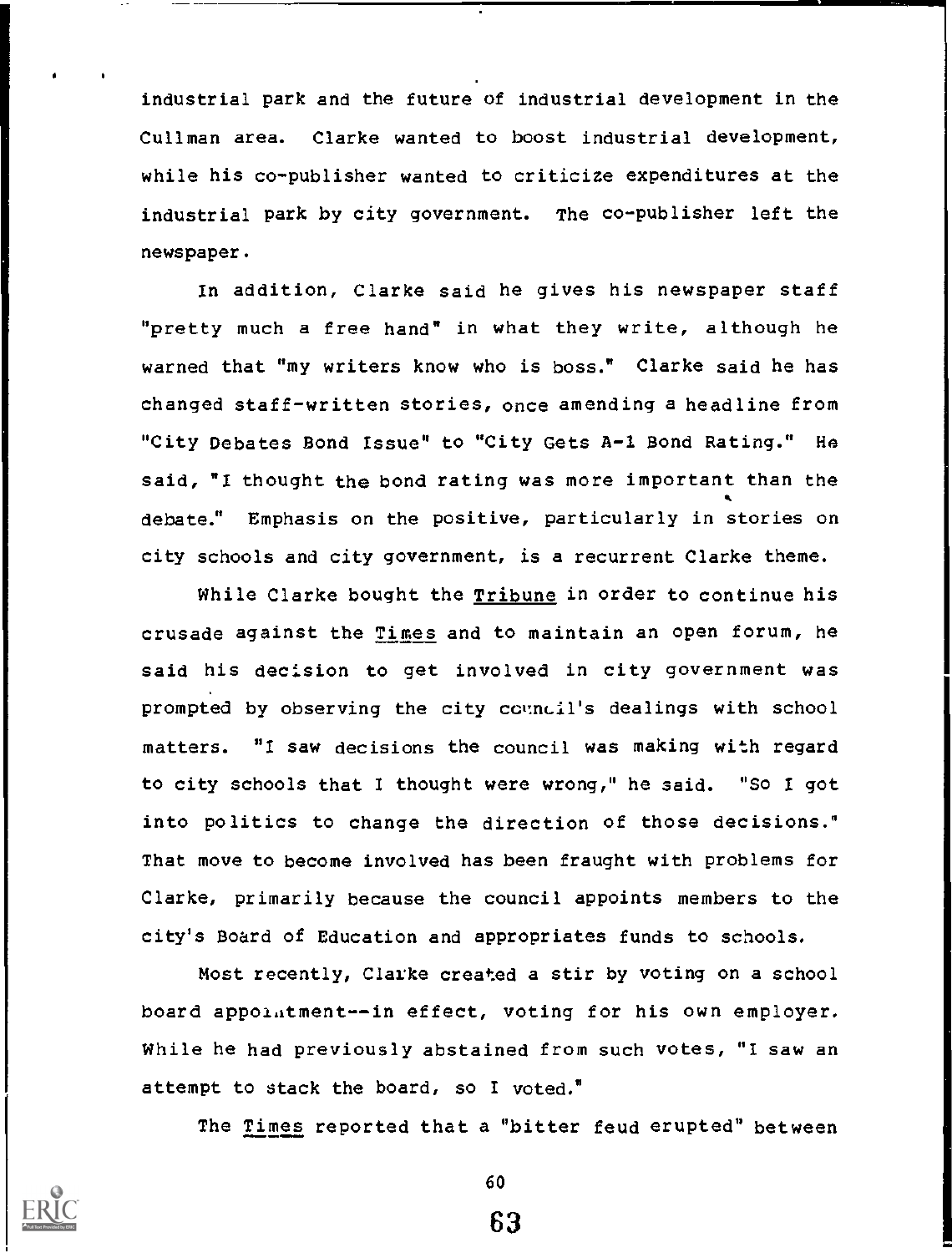Clarke and two city council members over his vote on the school board appointment. Describing the voting by Clarke and council president Don Green--a teacher at Cullman High School--the Times wrote:

> That action by the two councilmen-educators was widely criticized. Opponents claimed the two educators were trying to use their spots on the council to benefit them in their fulltime jobs. Both Clarke and Green were appointed by the school board to their positions. Despite the criticism, the two educators refused to bow out of the school board selection process.

Although on the one hand the Alabama attorney general issued an opinion that Clarke "certainly should not be able to vote on the appointment of those who employ him," Clarke cited the state's Ethics Commission opinion that it was not a violation of the state's ethics law for him to vote on school board matters.

Soon after acquiring the Tribune Clarke expressed concern over his dual roles. In the first issue under his co-ownership, the Tribune reported that the two school principalspublishers "want it made clear from the start that this new endeavor will not interfere with their jobs in the school system." The Tribune also reported in Clarke's column that "it will be our policy to report the news--not make it."

But by the second issue, the composite Clarke portrait had

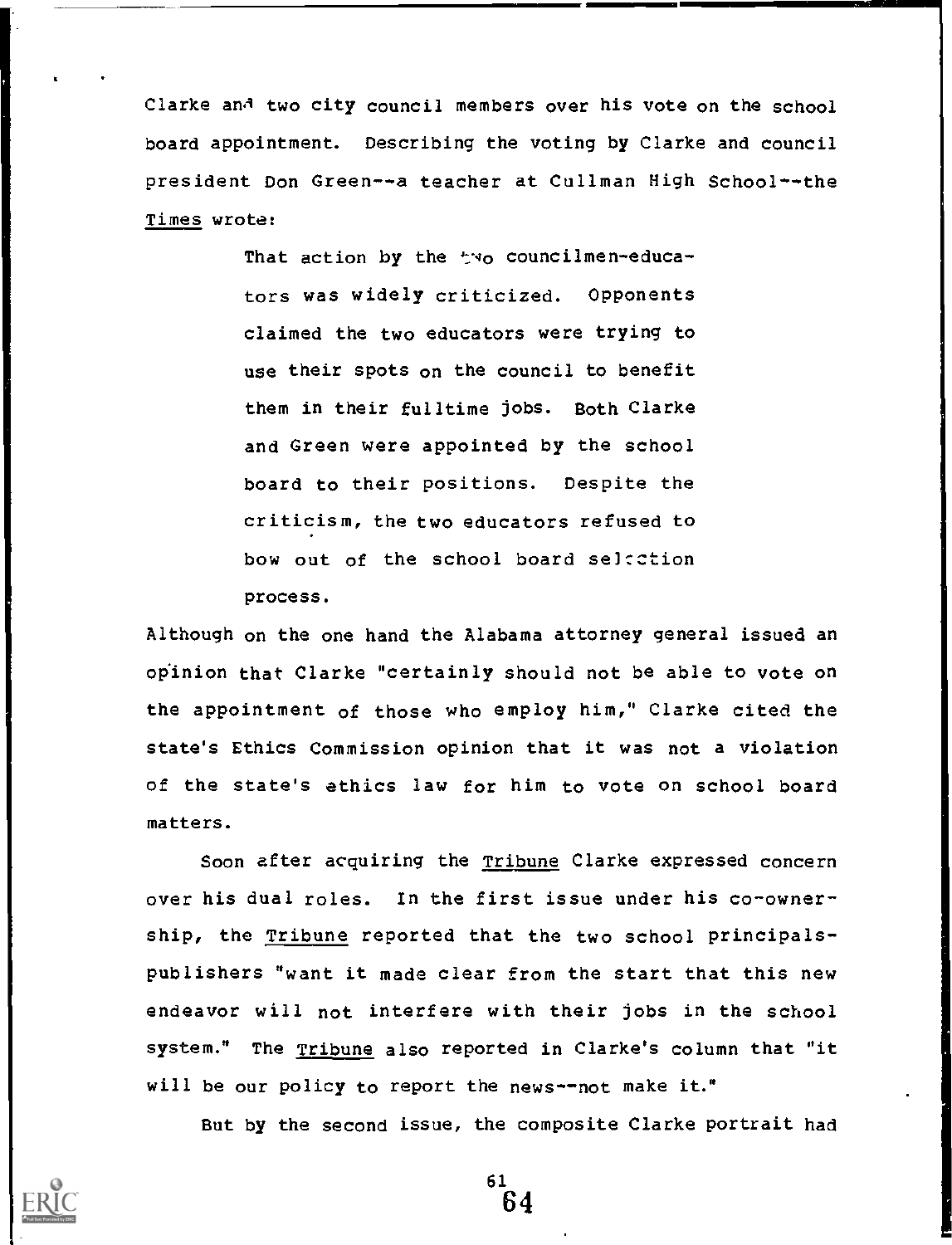begun to emerge. He wrote in his column:

We go down to Cullman City Hall on Monday nights to work on various problems facing the city. In the back of everyone's mind, we are apprehensive about what we are going to be clobbered with by the press the next day. No matter how much good comes ouf of the meeting, you can rest assured that the negative aspects, no matter how insignificant it may have been, will be sprawled across the headlines.

In another early issue Clarke's column topic was city schools. He wrote about Cullman High's demerit system in a column entitled "CHS Demerit System a Success." Clarke was architect of the system.

In the same issue the lead story was "Drug Problems Here Could Soon Be History," an accounting of city school progress in fighting drug abuse. Principal sources for the story? Cullman Police Chief Roy Wood and Raymond Clarke. Said Wood: "We are not in as bad shape as some other areas, thanks to school officials like Mr. Clarke, who stays on top of it." Wood in turn was primary source for a front-page story on burglaries, complimenting the chief for being "on top of crime in Cullman." Such mutual back-patting became routine as part of the Tribune's course of reporting good news.

But self-promotion of Clarke the principal remained secondary to Clarke the journalist's primary goal: taking the Times

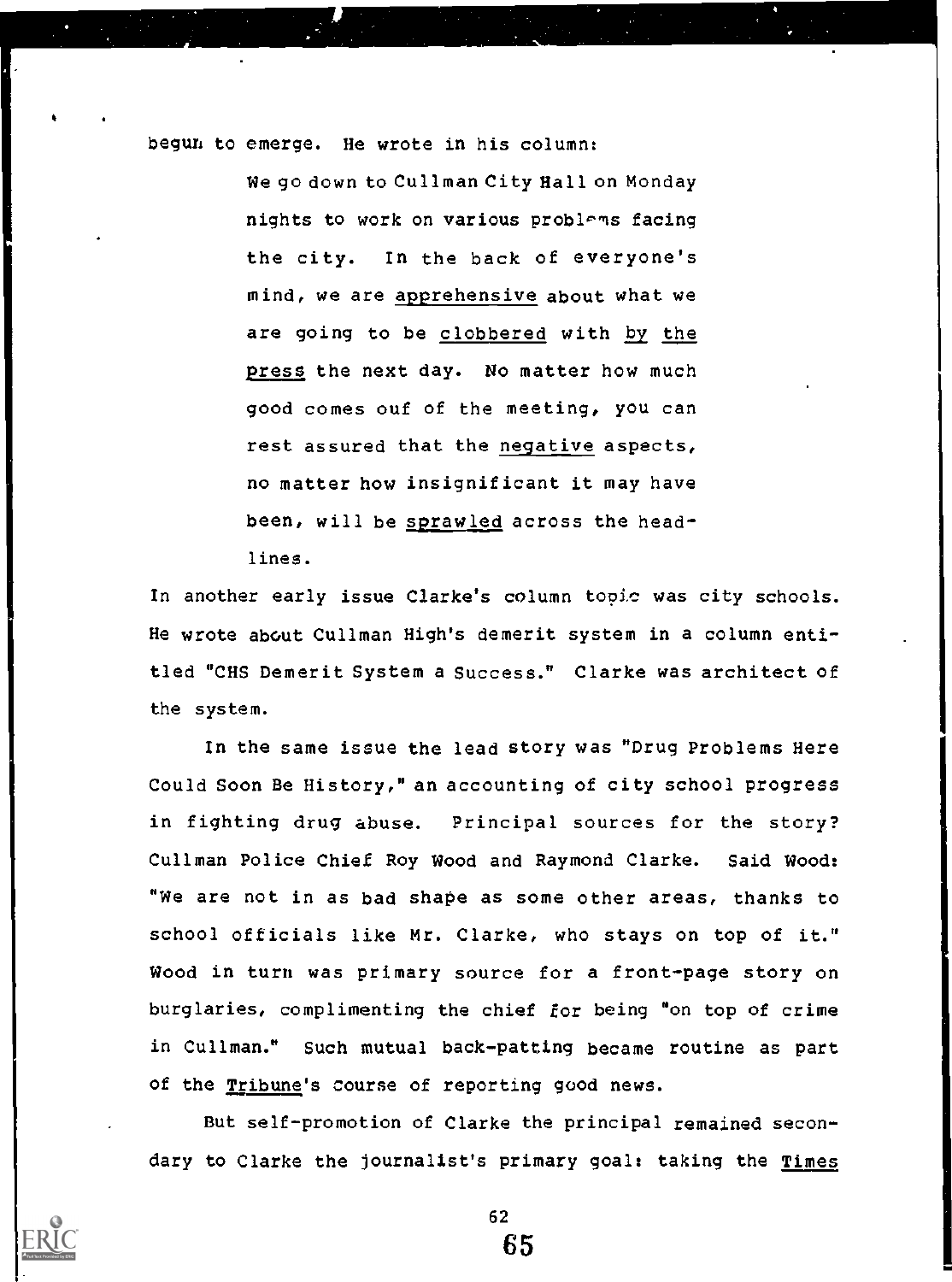to task. Announcing a plan to author a second opinion column when events merited, he wrote:

> EDITOR'S NOTE: The Cullman Tribune cannot compete with the Cullman Times in reporting. However, we will do much more in-depth analysis. I am starting this column for the purpose of keeping the people apprised of the workings of city and council government. It will also be used to help pull city and county governing bodies together in a more cooperative effort and to point out to the people efforts of any other section of the news media who (sic) might attempt to drive a wedge between the two governmental agencies.

And occasionally, the Tribune as watchdog might have been accused of losing sight of the consequences of specific news events. For example,

> This series of articles on industry is designed to promote a more positive environment. As the idea gains momentum, you can rest assured that the other newspaper in Cullman will take note and it will begin to have an impact on their (sic) policies. We want to prove to them that Cuilman will support a positive newspaper. You, the people, know that the

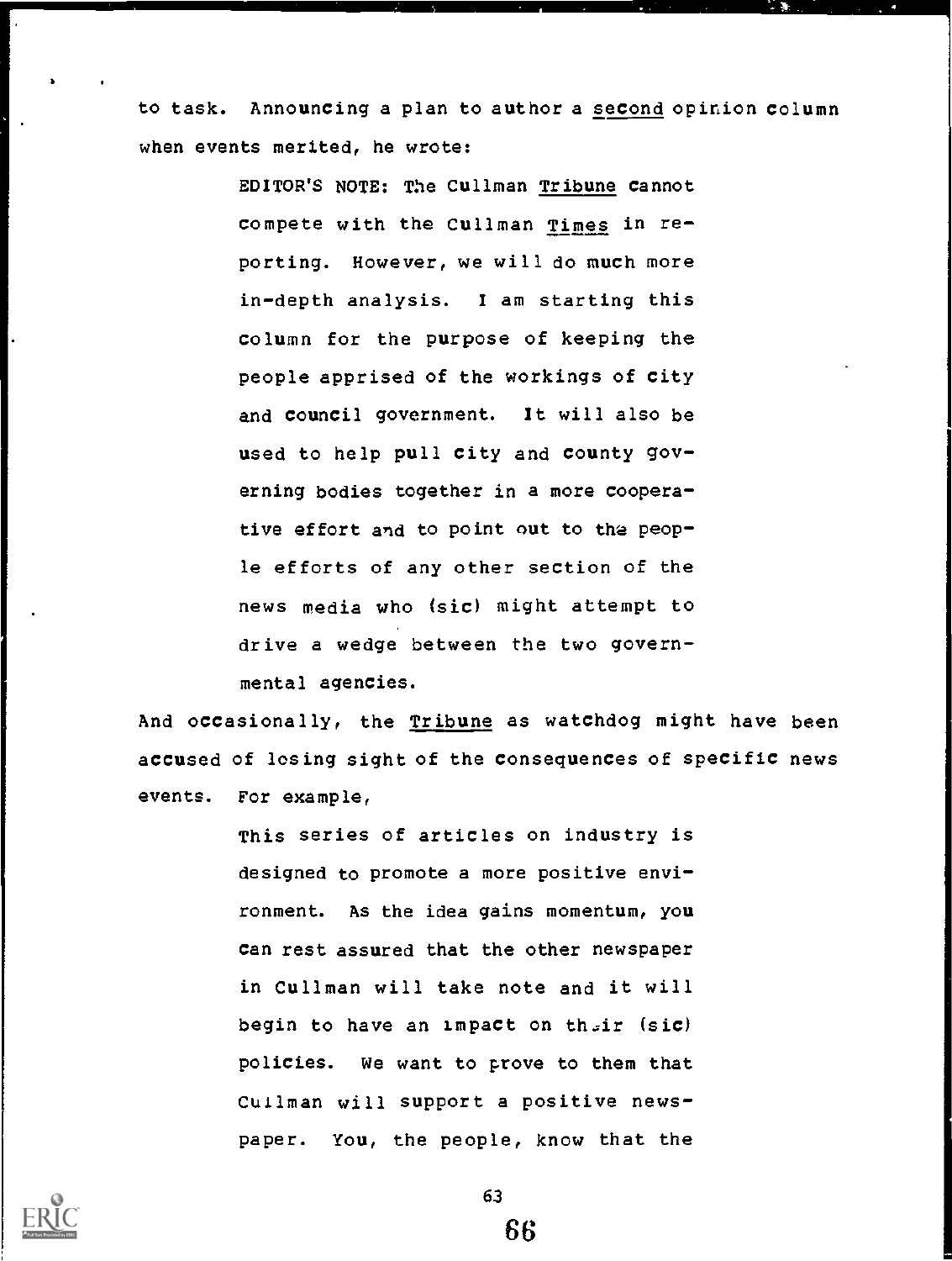kind of reporting in the Times must be checked.

While Clarke plainly uses his newspaper to his advantage at times, he said he refuses to use his position in city government "to scoop" the Times. Again the Times is a target: Clarke claims the "insider's" position was abused when Times reporter Charlotte Miller, first woman elected to the Cullman City Council, used her public post to get early breaks on stories.

Does Clarke see any problems with his own multiple roles?

I like to think that I'm objective enough to serve on the council and tell my reporters to report objectively or to hit me between the eyes. I have asked myself, "Am I doing it as all pro-city government?" I'm human. I'm conscious of it, and if I knew there would be fair reporting, I would pull out. I realize my family is coming up on the short end. I have two kids, one eight and one ten. I need to spend more time with both of them.

## The Reaction of Readers

Many of the Tribune readers interviewed said Clarke's performance as publisher was affected by his public official and educator roles. A Professional said the Tribune is "more like a newsletter that a politician sends out than it is like a newspaper. He states his position and tells us why he voted on

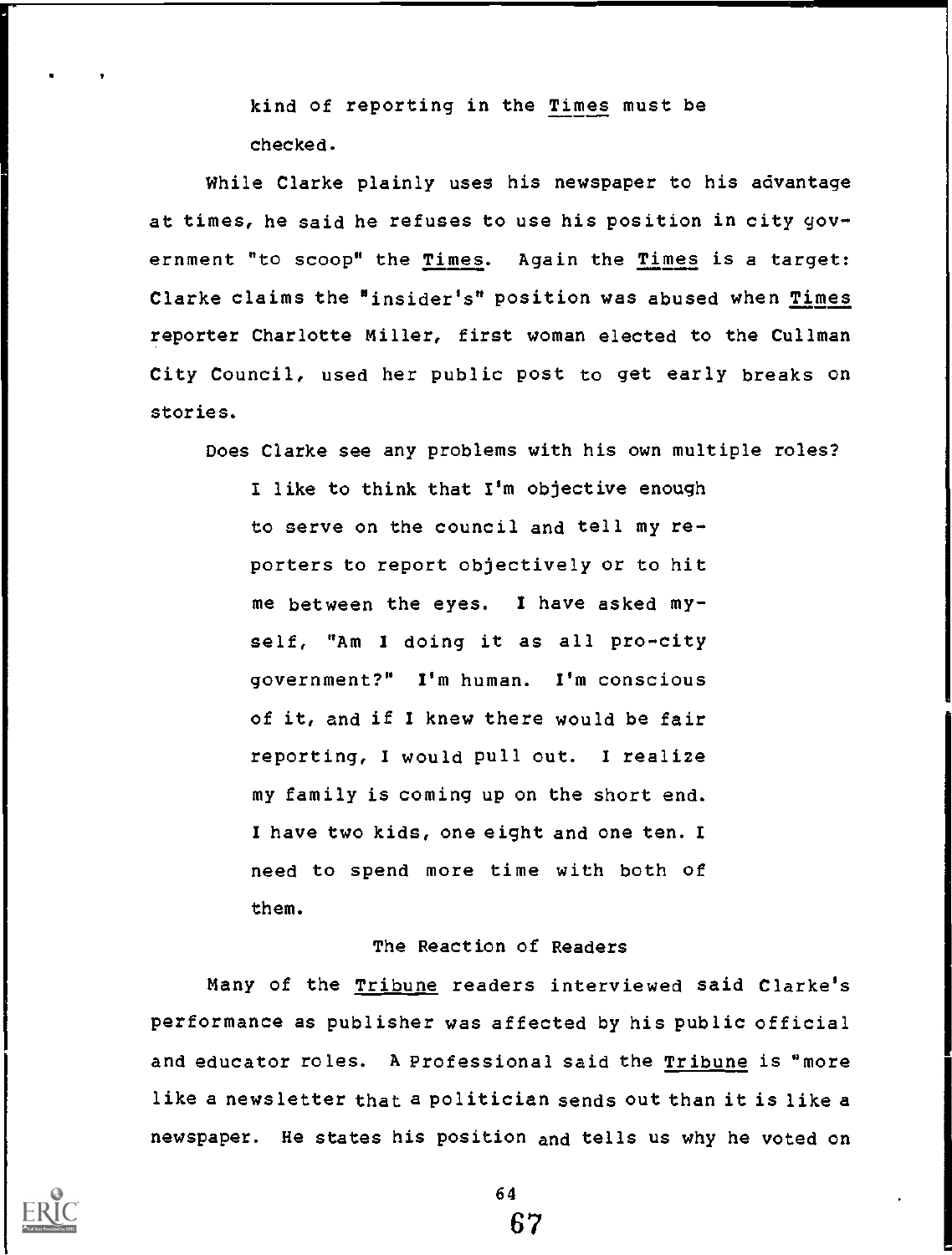things. I don't think being an editor was his calling. He never intended to establish an impartial paper."

But even though most readers were critical of Clarke's performance as publisher, most of them expressed a genuine liking for Clarke as an individual and several said he was an excellent school administrator. One Professional labeled Clarke "a good fellow" and "basically a good elementary school principal," and a Political Opponent said Clarke is "a nice guy. <sup>I</sup> like him personally. But the newspaper is an ego trip."

A News Media representative said:

Raymond is trying to run a 'state' newspaper where he will only present the council's side. Cullman would suffer if it had only one paper and it was run by a person with Raymond's attitude.

Readers were quick to point out real or potential conflicts of interest for Clarke. One Professional said that anything Clarke was involved in would be "up front" in the Tribune. "He played up his role in cleaning up a bunch of old tires and then filling in the landfill with them," the Professional said. "It was played up like he was a knight in shining armor and had rid the city of an eyesore."

A News Media representative who said Clarke "doesn't run a newspaper, (H)e runs an alleged newspaper," claimed that Clarke's dual roles represent "a basic conflict of interest." Generally, he said:

Government and the press need to be sepa-



65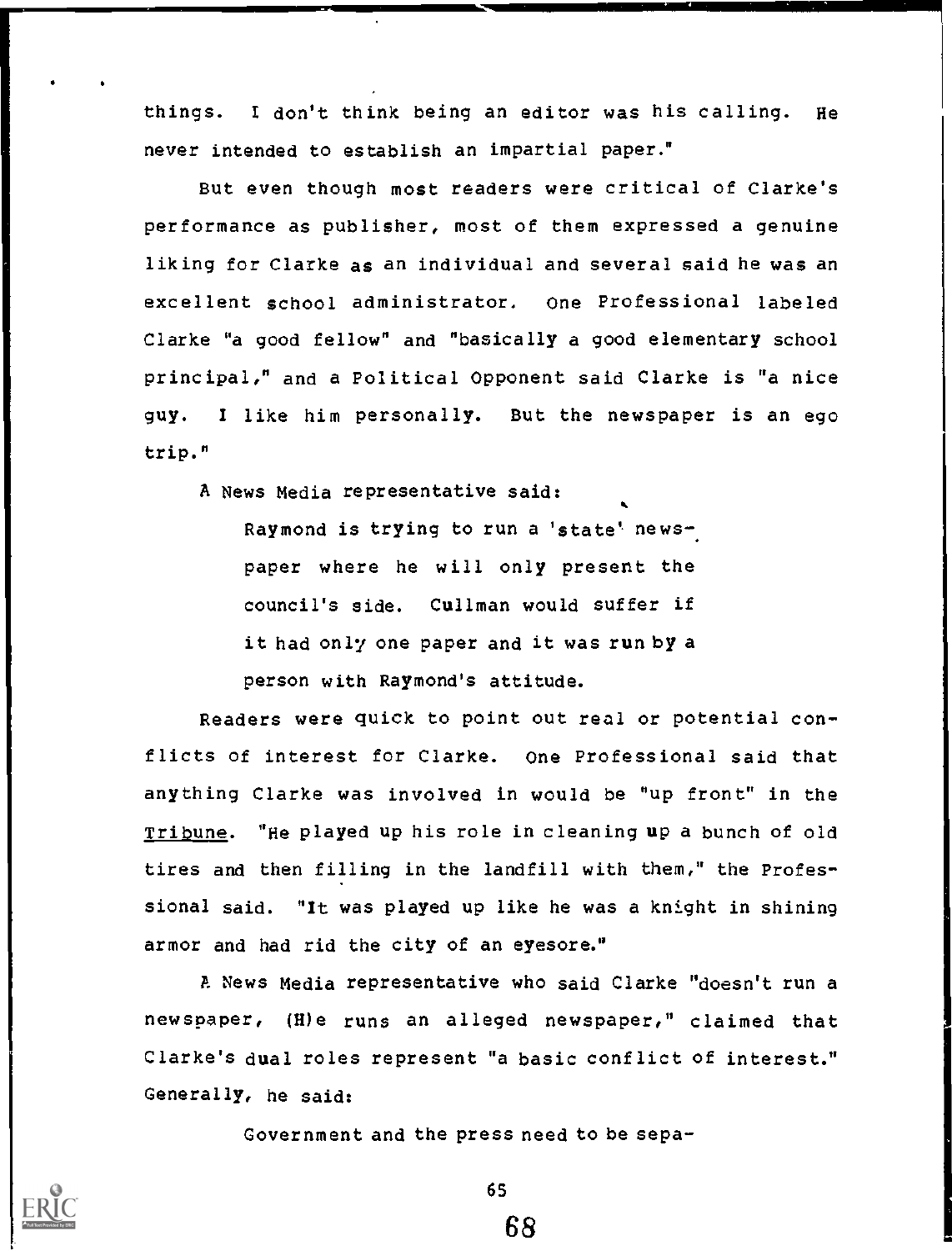rPte. If government puts itself in a position to play a part in the press, then government can put itself in a position where it can controlithe press.

A Blue Collar worker voiced the tear of many:

1'0 one can perform well when he wears more than one hat. In a real crisis which hat will he wear? There will always be a latent danger in public officials owning newspapers, particularly in a time of crisis.

A local Advertiser proposed that, "If an elected official owns a newspaper, I think he should divorce himself from it during his term in office,  $1^{\frac{1}{2}}$ .e Jimmy Carter stepped out of the peanut business when he was president." A cyn\_cal Political Opponent lamented that "both honest and crooked  $_{\rm P}$ oliticians try to control the news media even when they don't own the m, ia."

Saveral readers, however, pointed out that the high visibility of Clarke's own views in Tribune content has, in a sense, become less "dangerous" because of that visibility; a number said that people read the Tribune with awareness of

sible bias in its content. A News Media representative said <sup>c</sup> t he was confident that readers were aware that the Tribune is owned by a "member of government, \_ promoter of the town." He believes that, "people read the Tribune with the eye of a skeptic." A Blue Collar worker said, "No way is he a watchdog. He neve-  $l_{\sigma}$ :s you forget he's a public official first and editor second."



66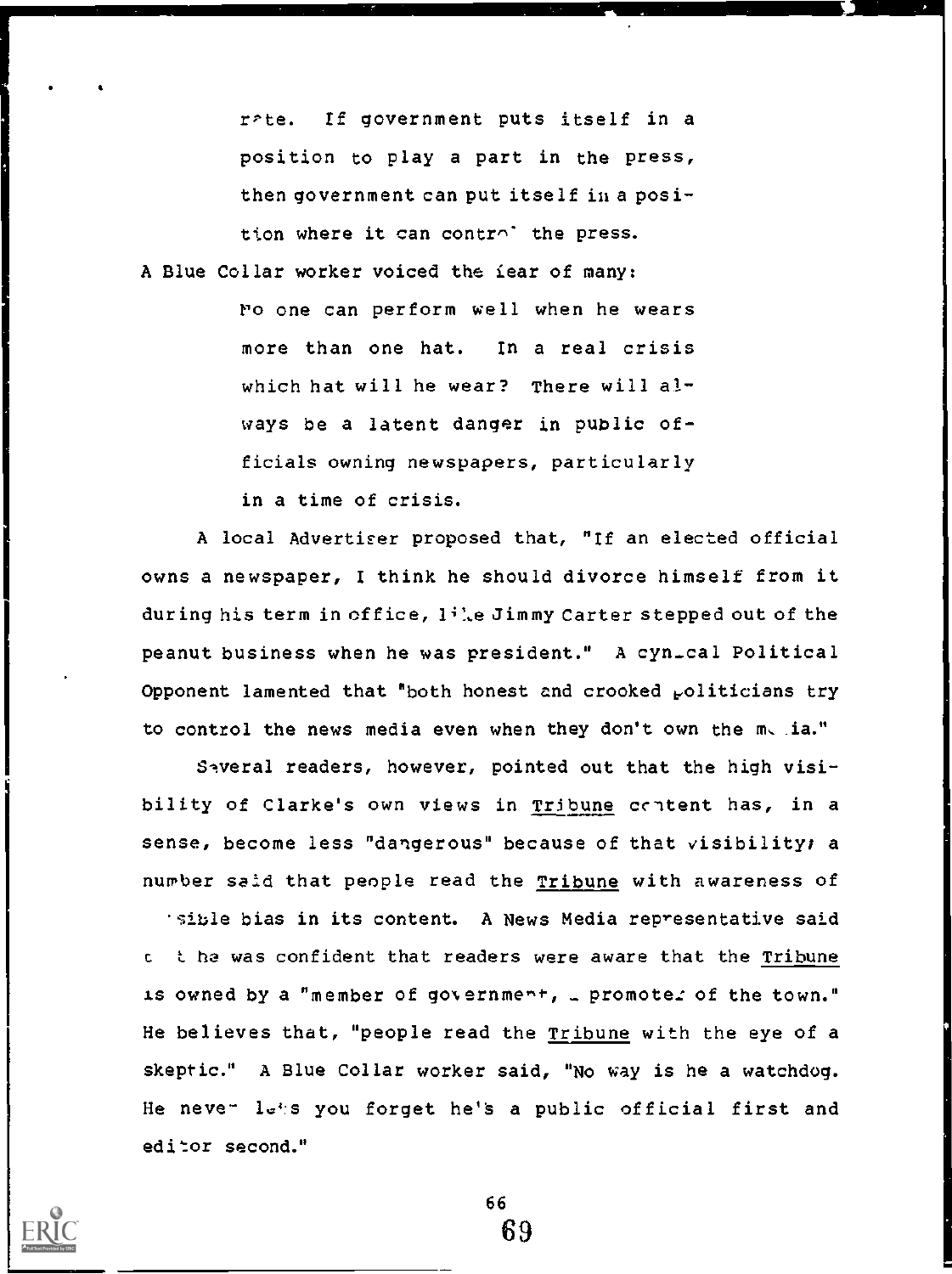A Professional allowed that while Clarke might provide both sides of a controversial issue, Clarke's own position would be "front and center." One Advertiser said, "The paper is simply Raymond's forum--his never-ending open letter to Cullman County." Similarly, a Professional accused Clarke of running a public relations campaign through his newspaper, adding that Clarke's approach is, "'let's not offend anybody and let's put fr. .h my position.'"

But while some complained of the irritation of reading Clarke's own views, several feared the Tribune was being used to lay.the groundwork for the editor's ambitions. An Advertiser said Clarke "uses the newspaper to promote himself," while a Political Opponent's choice of terms was "self-aggrandizement." A Blue Collar worker, sympathetic to Clarke's efforts to appear as a "sensible and real leader" by explaining his position and council's position, nonetheless complained that the "constant regularity" of Clarke's explanations "wears thin."

One Political Opponent said, "Raymond's a yood fellow, but he's also a flag waver. He's tried to build a power base, and he hamit succeeded. His intentions are wrong." Another opponent noted "a fine line of distinction between using the paper wisely and misusing it. I think Raymond misuses the paper. And I also think he intends to run for mayor or for the state legislature."

:larke does not deny that he has political ambitions beyond the council seat. But he did say he would sell the newspaper if he were to seek higher political office.

The most common complaints about Clarke, however dealt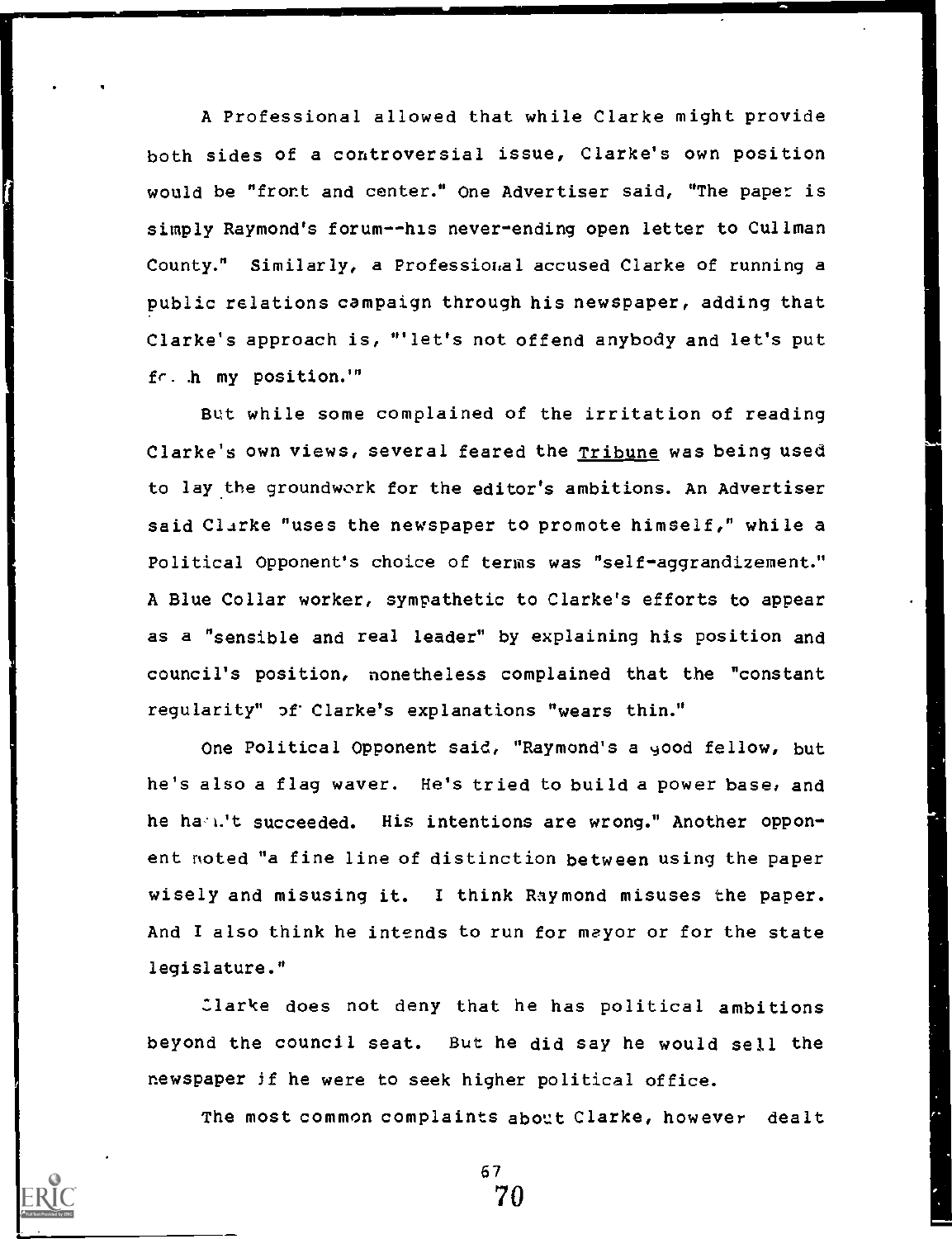not with his ambition or even his use of the paper to present his views. And notably, few complaints dealt with his efforts to keep an eye on the Times.

Most complaints dealt with questions of ethics, both journalistic and political. Of the former, a Blue Collar worker said:

> The temptation to slant the news would be a constant problem each week. No matter how honest and objective a person wants to be, vou can't assume that someone will report news that will make him look bad. In this case, the politician's instinct for survival raises an ethical question of what he would do.

Othcr complaints about ethical matters ignored the editor's role entirely. One News Media representative said:

> I'm deadset against educators sitting on boards that appoint their bosses. Raymond serves on the council and the council votes on appointments to the city school board. The school board members are Raymond'e, bosses. Raymond's voting for a school board member is unethical.

r.larke's boss, the superintendent of schools, the news representative added, must dppeal to the council for annual funding. "Last year, the mayor tried to cut the appropriation to city schools, but through Raymond's efforts no cuts were made. That is a terrible conflict of interest."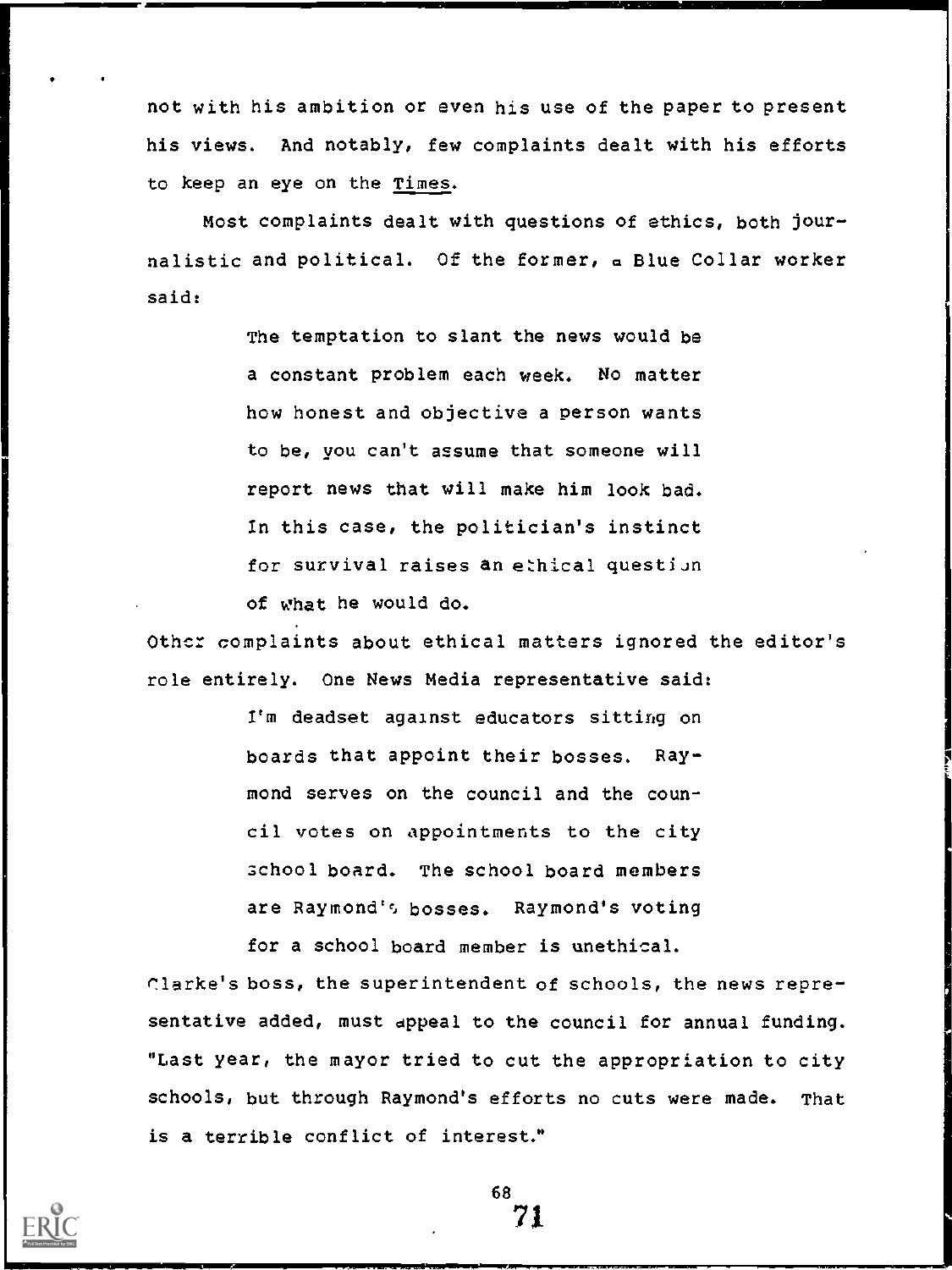Can Clarke continue as a successful publisher? A News Media representative sounded a warning in his summary of the situation in Cullman:

> 1 know that nothing in the Constitution prohibits Raymond from owning a newspaper. But the newspaper is supposed to be the fourth branch of government. The bottom line is that if Raymond has something to contribute, readers will read his paper and advertisers will buy ads. 1 think he'll fail. 1 think he has a right to try to make a go of it, but people here don't want his kind of journalism.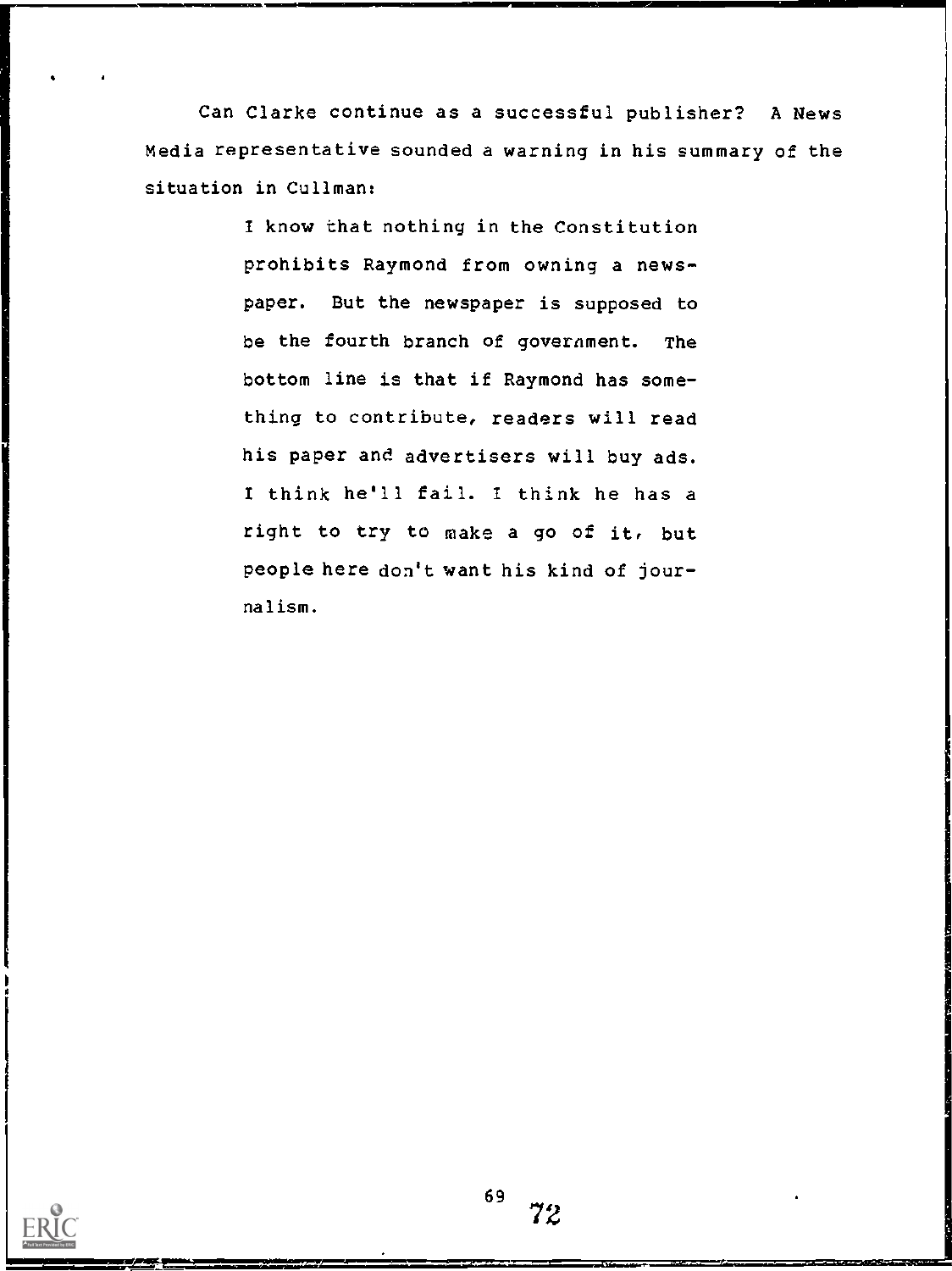Case Study No. 4: The Clinton Daily Democrat

In Brief: Unlike other sampled officials criticized for using their newspapers for self-promotion or attacking enemies, the Clinton mayor is seen by some readers as "innocuous," a mere "figurehead" who has "stepped down, aside, and backward" from using the paper for his own purposes. Indeed, the paper's overall S. rating places it at the median of the five studied papers. Some readers, however, argue that despite the mayor's reluctance to wield the newspaper's influence, his wife, who edits the paper, <u>does</u> use the paper to present a part cular point of view.

The Clinton Daily Democrat is one of the oldest continually operating businesses in Clinton, Missouri, a city of 8,373 located eighty-five miles southeast of Kansas City. Clinton's first newspaper, the 1858 Clinton Journal, became the 1868 Henry County Democrat, and in 1886, the weekly became the daily Clinton Daily Democrat under the ownership of Edwin Mahlon White.

Today, Clinton Mayor Daniel B. Miles, Sr., and Mrs. Mahlon Neill White are co-publishers of three Clinton newspapers--the Clinton Daily Democrat, the weekly Clinton Eye, and a shopper named The Kayo. Miles' wife, Kay White Miles, serves as editor of the three publications, one son is managing editor and the other works in production.

The 68-year-old mayor intended to pursue a journalism career, graduating from the University of Missouri School of Journalism in 194) (his wife is a 1948 graduate). Miles has worked in )ournalism since 1940, except fora stint (1960-69)

4

70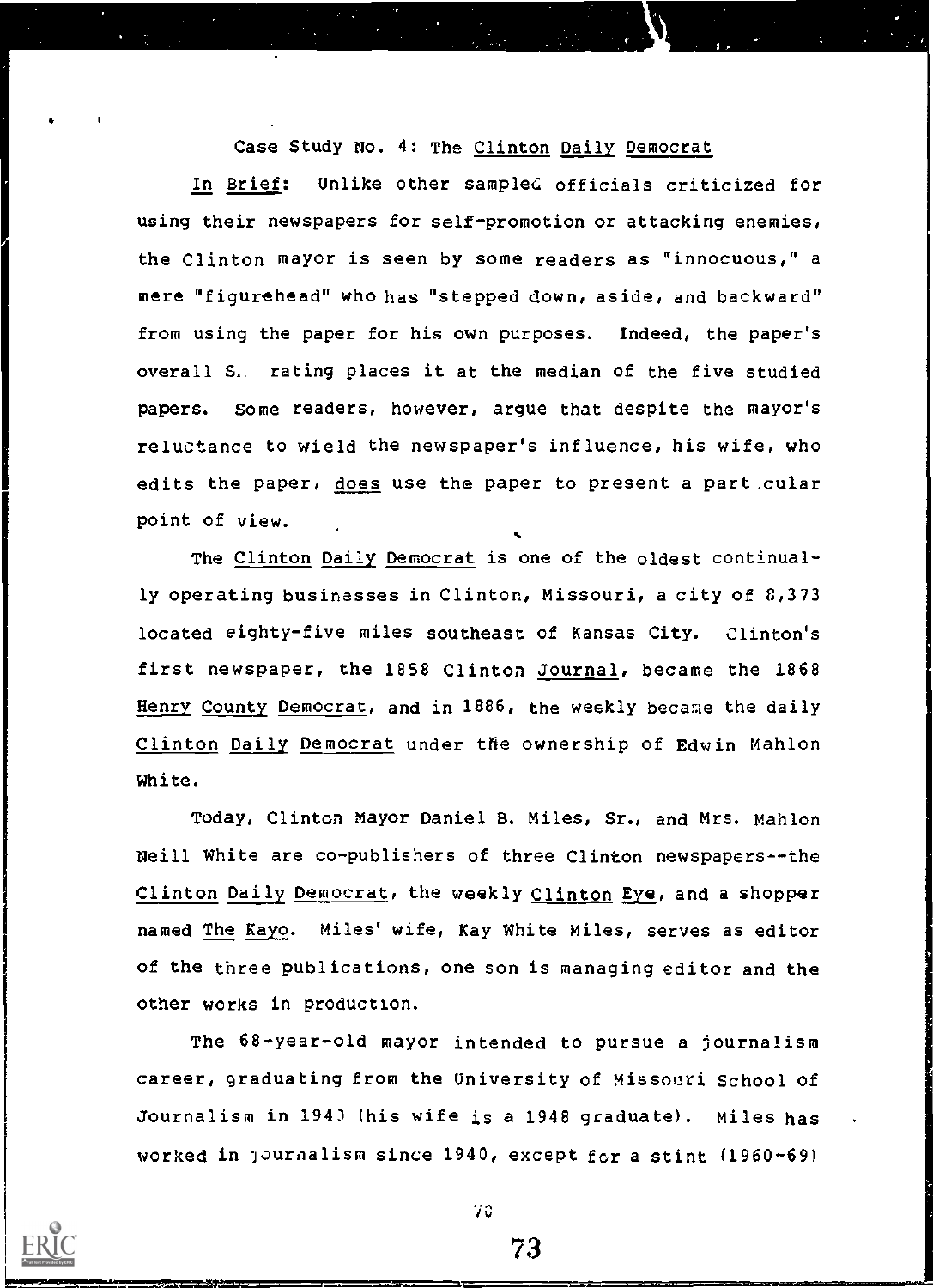in Washington, D.C., as adminstrative assistant to a Missouri senator.

Miles credits Bill Bray, executive director of the Missouri Press Association, for triggering an interest in public office. Miles said Bray was wary of a sentiment among some Missouri legislators that taxing newspapers was essential, and a variety of problems with postal regulations, and encouraged editors to become more involved with elective office in selfdefense. "Bill Bray said that papers were not expressing themselves on those matters, and he encouraged editors to seek public office."

Miles was elected to the non-salaried mayor's post as a Democrat, but it was through efforts of a coalition of Democrats, Republicans and Independents that he was elected unopposed. "A group called Citizens for Progress was formed, and that group supported my candidacy," he said, adding that the coalition was formed "to remove politics from city government."

Politics, though, is far from removed from Miles' publications. "We are Democrats," he said, "and we tend to support the Democratic Party editorially." Miles' wife is perceived by readers as expressing an anti-Republican bias in her column. Mrs. Miles admits she "used to stir things up with a stick when I was in my 20z," but several readers were stirred more recently by some of her anti-Reagan humor. "That's right," she said. "All kinds of local Republican ladies called and told me not to write about that."

Mi1qc himself does not author a column, nor does he byline stories. Both decisions provide him a relatively low profile

> 71 '1 4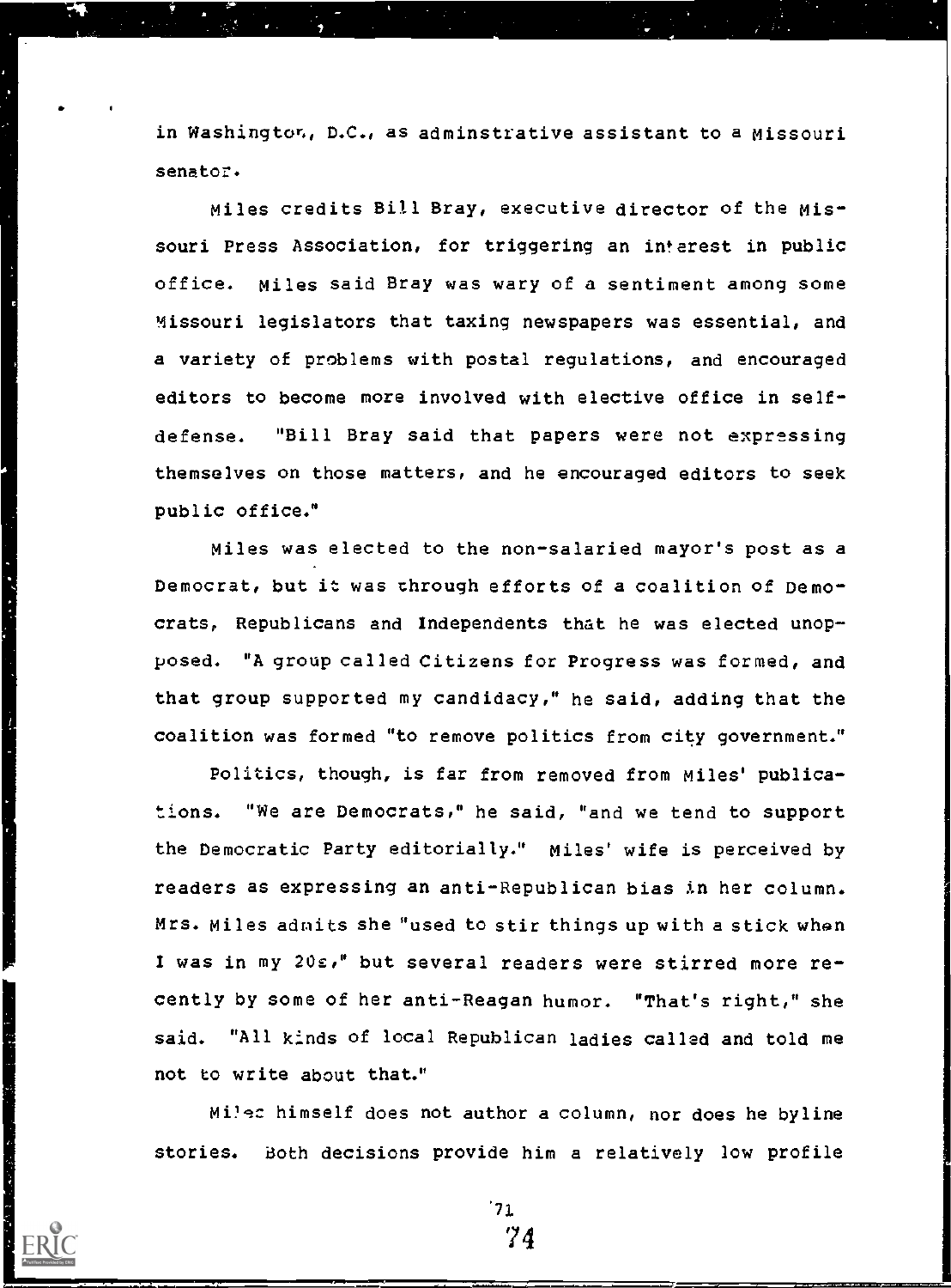as publisher.

Even though Miles is at an age when some retire, he works daily at the newspaper and at city hall. He arrives at city hall late in the mornings after writing stories and helping to get the three newspapers published, and he stays at city hall until the early afternoon or until city business is completed.

> I try to be at city hall from eleven until noon and from one until two o'clock. Also, I have meetings to attend, both city meetings and other organizations. And then there are ribbon cuttings and ground breakings. But there are so many of these kinds of things that I would be going to as a newsman anyway, . that it's not as disruptive as you might think. For instance, last night I covered a chamber of commerce meeting and a downtown association meeting in the afternoon, and tonight there is a city council meeting. Sometimes, though, it's not until late in the evening when I'm through attending meetings and writing stories from those meetings.

Miles' oldest son covers city council meetings, while Miles himself covers most other public body meetings, including school board, county court, zoning commission, planning commission, hospital board, and chamber of commerce. Although he is a member of several of the public bodies that he covers as a

72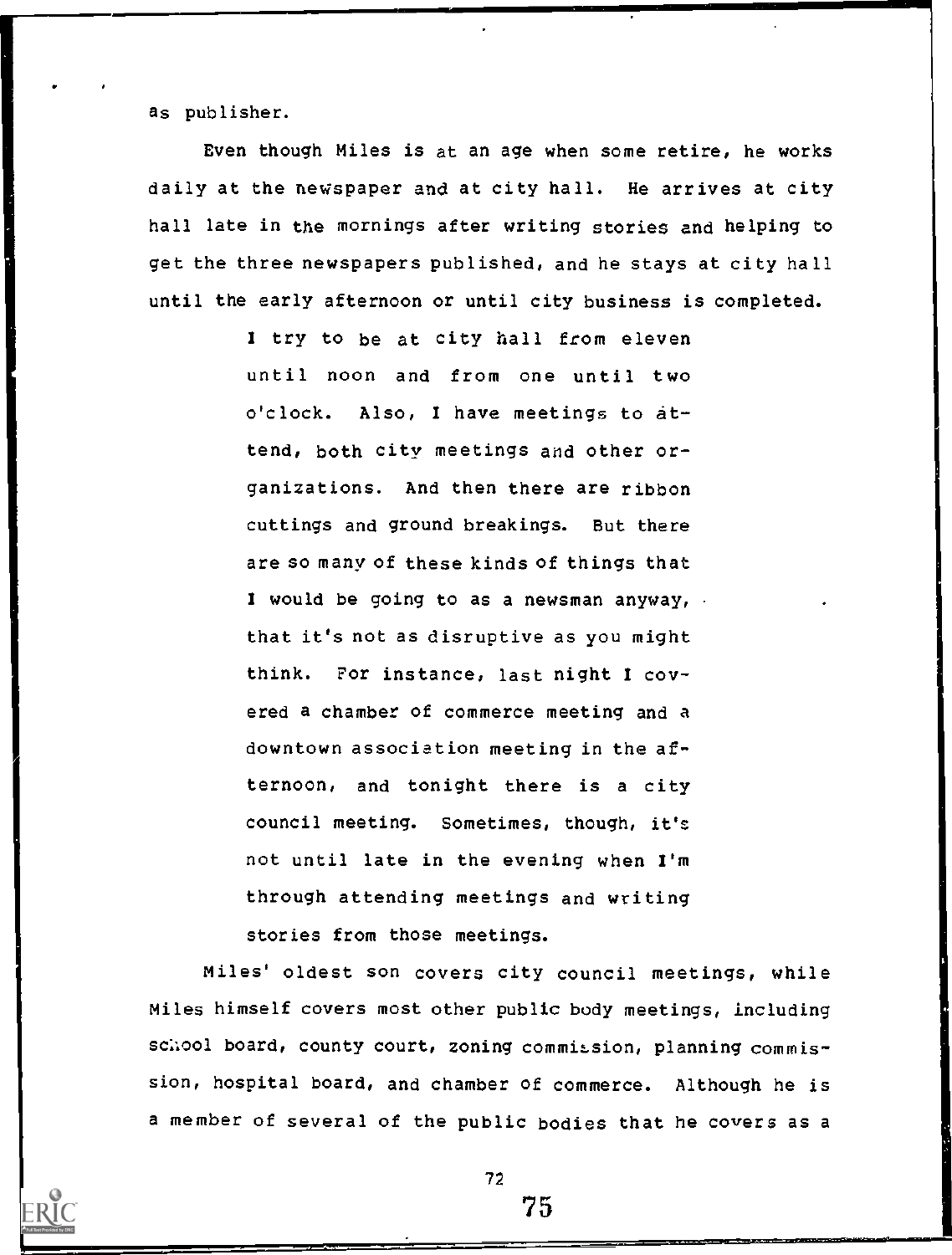newsman, Miles said he finds little problem in covering other public bodies whose members he must sometimes work with on city business in his role of mayor.

> I find that I have an advantage in covering county court, school board, and other bodies. I find that other public officials have certain misconceptions about city government, and when I am at meetings covering them as a reporter, the officials sometimes ask me to fill in details and provide them with information that I have because I am mayor. I don't speak out at those meetings as a reporter, but 1 do till in details if I'm asked.

Miles said a "fine line of distinction" exists in his serving as a reporter and editor while he also serves as mayor. He explained how he attempts to avoid the appearance of any conflicts et interest:

> 1 know some members of the press question whether a newsman should serve in public office, and it is questionable. But I don't question it if it's done correctly. Everybody at the newspaper office who writes knows that I am fair game. There is a fine line of distinction, and a lot of it is a matter of perception. So, <sup>I</sup> don't even get near that fine line. But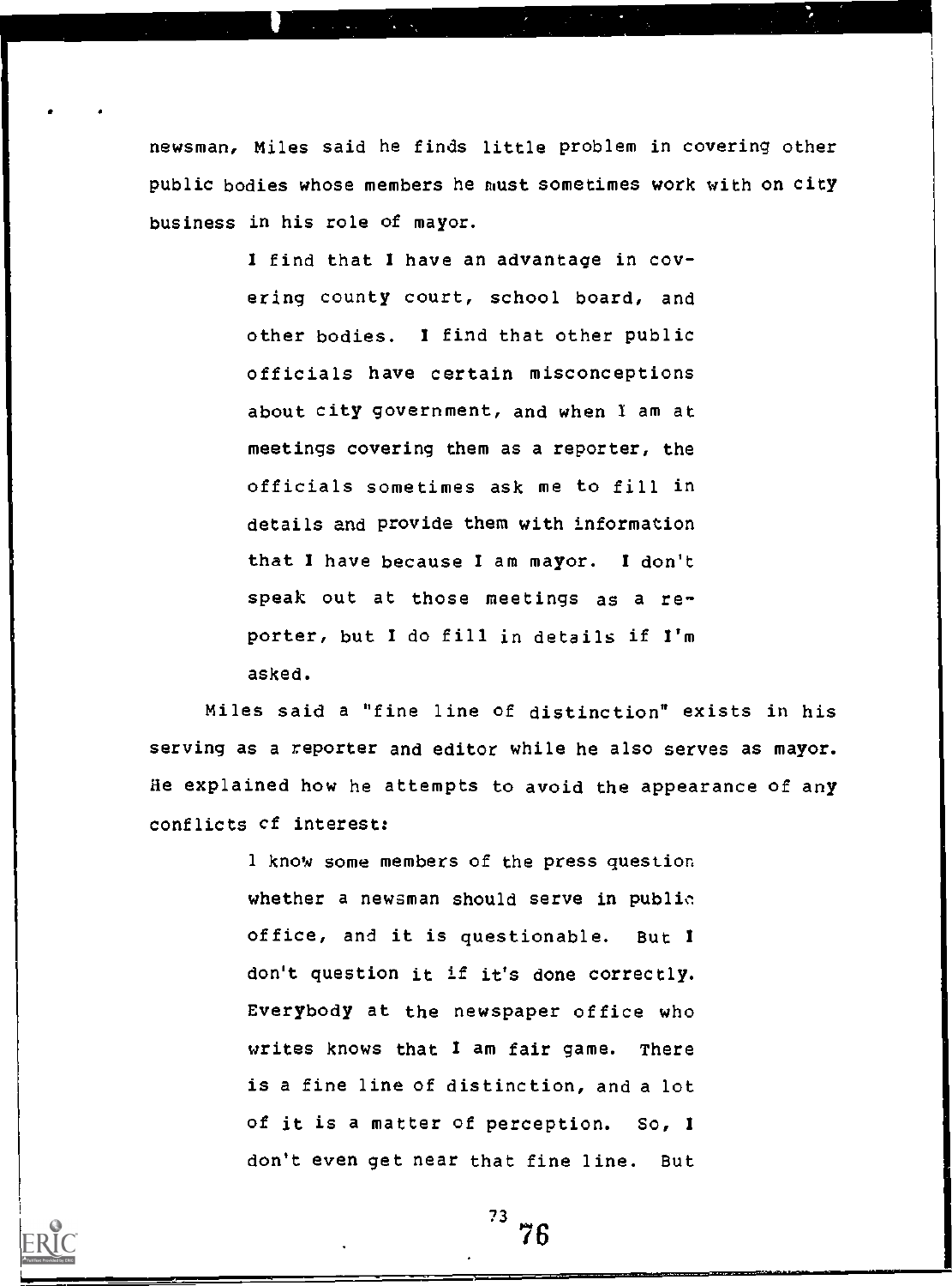generally it is not a good idea for an editor to serve in public office. One of the crimes of the past was that people who owned newspapers published them as a party matter or for political gain.

The mayor's office takes more and more time from his newspaper job as Clinton grows, but, Miles said, "I still feel that I'm more newspaperman than anything else because I was educated in that area and involved in it for most of my life." But, he admitted, "I don't really know if that's the public's perception. People approach me deferentially as mayor rather than as editor. I always thought it should be the other way around!"

Other members of the Miles family who write for the three papers are aware of the dangers of public perception of conflict of interest. Miles' wife said, "We are all aware that there are people out there who will take potshots at Dan."

But she said that she thinks allowing their oldest son to cover city council meetings eliminates most of the potential problems. "He calls it as he sees it," she said. Her son, however, said, "I play it straight, but sometimes I give the city the benefit of the doubt."

Mrs. Miles acknowledged one problem that has arisen as a result of her husband's serving in public office: as mayor his picture seems to appear too often in the newspaper, at ribbon cuttings or ground breakings. Miles agreed. "The ribbon cutting drives me up a tree," he said. "We have always been 'protown', but printing too many pictures of me could make it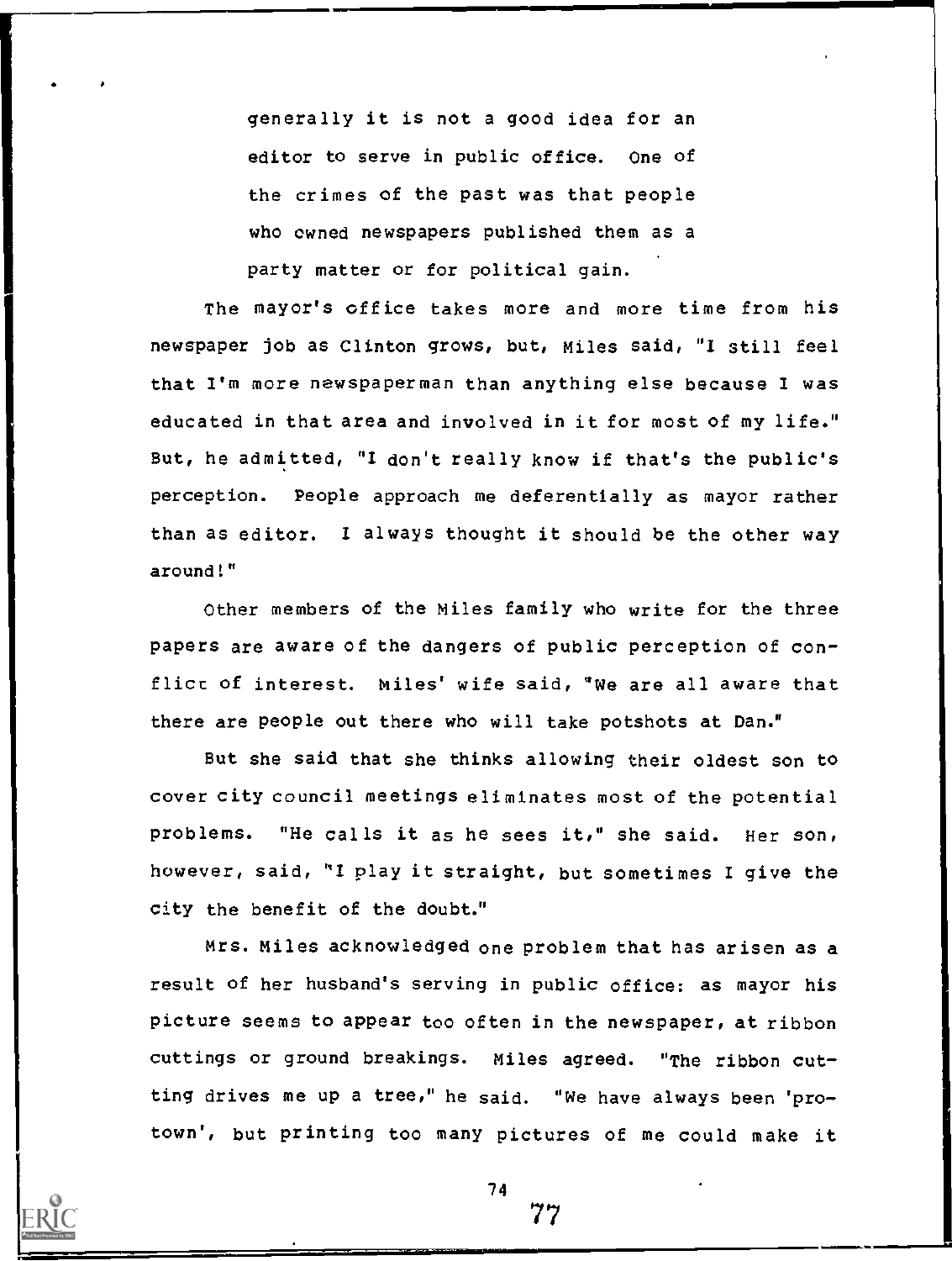appear that the paper is placing too much emphasis on the mayor's office." Miles said he has "all but refused" to participate in such picturetaking sessions.

## The Reaction of Readers

Miles, who claims no higher political ambitions, says his newspaper serves as a "watchdog" on local government. Yet his papers rarely publish editorials on local issues. Furthermore, readers say he is guilty of "downplaying stories that other newspapers would play up."

One read'r noted an instance in which the Democrat published a potentially controversial story about the county sheriff on page twelve, using a headline that disguised the fact that the sheriff had been named as a defendant in two lawsuits. The sheriff, involved in a heated election, may have benefitted from the small headline which gave no hint of his impending lawsuits. Further, the 94-word lead emphasized the county's insurance representative as the newsmaker rather than the sheriff. Finally, the larger of the two lawsuits--seeking \$2.5 million in punitive damages and \$41,382 in actual damages--was played lower in the story than the lawsuit which sought \$1,000 in damages. "I've seen this kind of thing happen not once, but many times in Dan's paper," said the reader.

A Blue Collar worker agreed, saying Miles uses his newspaper to "educate people to his point of view." He said:

> Dan can take a story that has a negative side to it and vrite it so that you'd never know the story has a negative side. He should be presenting the negative

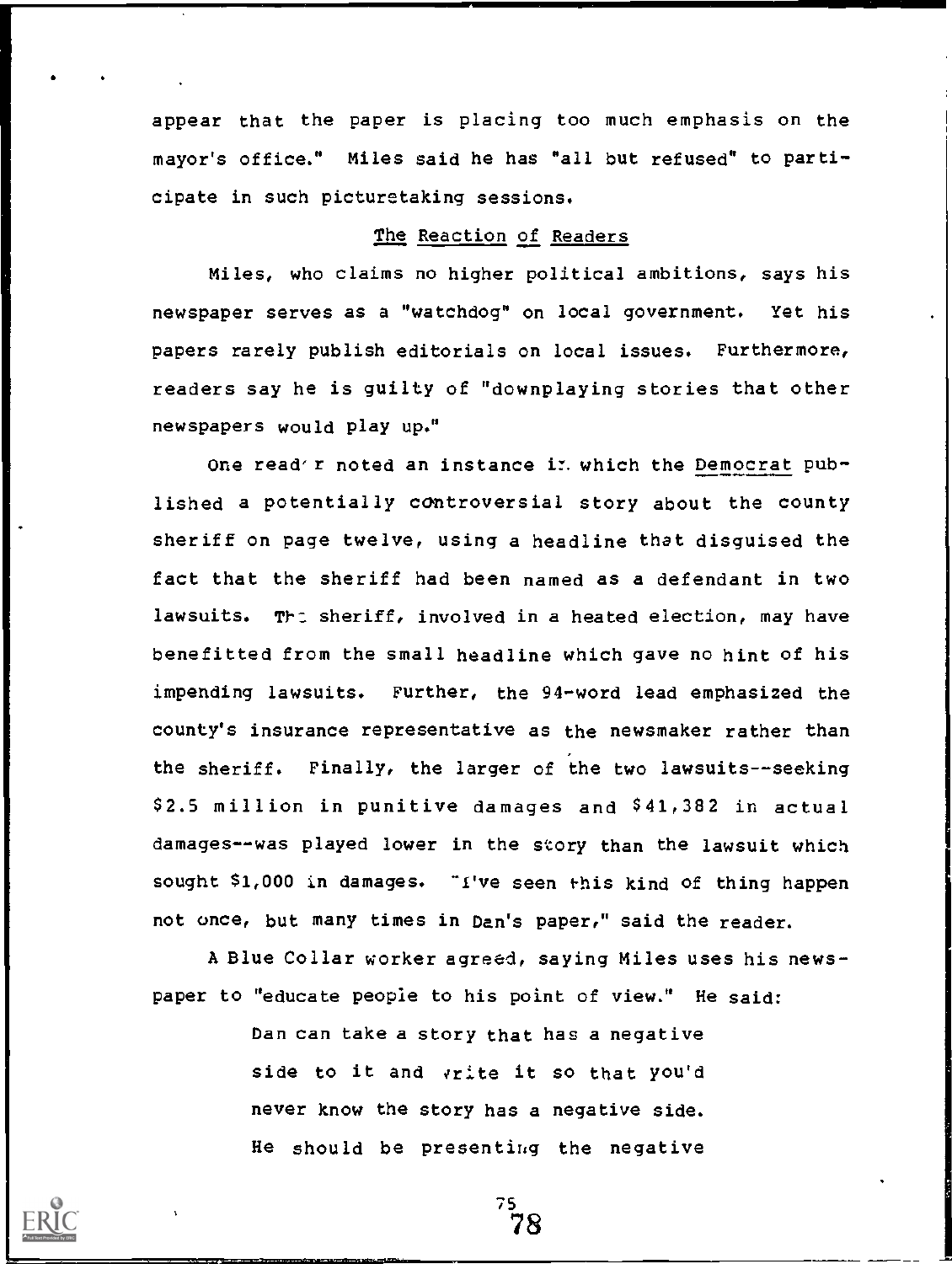side, but he turns it into a positive story by using the newspaper to educate people to his point of view. Most people don't have that kind of tool to use, but he's older, thinks things through, and is very subtle with the way he uses the paper.

Miles was also criticized for delaying publication of stories. One reader said Miles would hold a story if he thought the community would benefit. "If we are working with an industrial prospect and publicity could hurt, some newspapers would publish news that the city or chamber of commerce was dealing with a prospect," said the reader, a director of the chamber of commerce. "But if I asked Dan to hold the story, he would."

The paper's editor, Mrs. Miles, affirmed the chamber member's view.

> Since Dan is mayor, he knows things that are about to pop. That doesn't mean he holds things back. But if there are negotiations or dickering to get a new factory, he wouldn't print anything about the negotiations if he thought we could lose the factory.

A Blue Collar worker, though, insists that Miles has made a habit of "reporting a story next week that should have been reported today." He said:

It's not a good idea for a person to be a

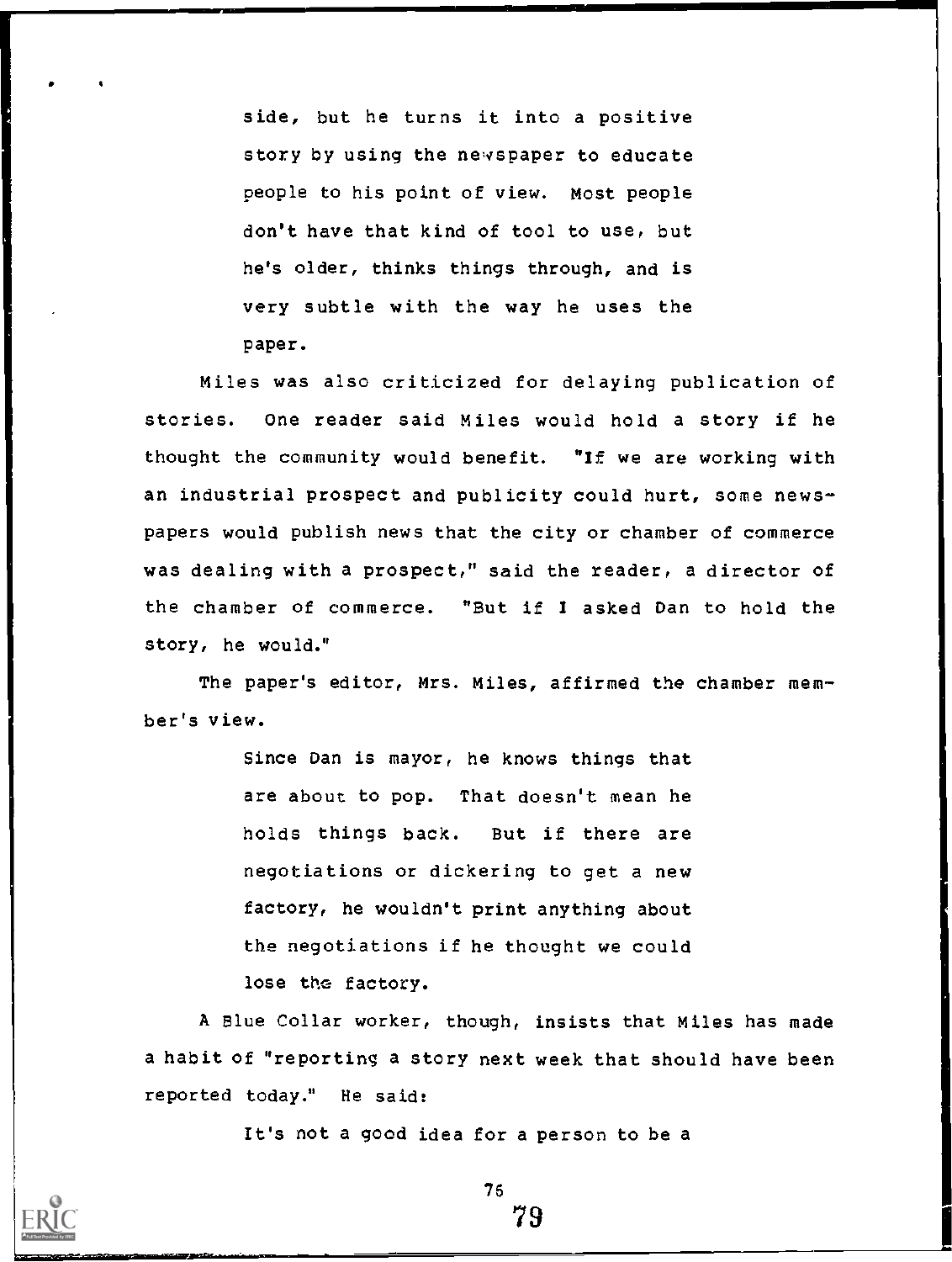publisher and a public official because he acts like a pressure valve and lets a story break when it's safe to let it break. He does a very subtle job of relieving pressure by timing when he prints a story. He prints some stories after the pressure is off. The only reason he's able to do that is that we have only one newspaper in town. If we had two newspapers, that wouldn't happen.

The same person said that Miles holds or fails to print stories on actions at council meetings "when the radio station is not present" to report the meetings.

Similarly, several readers who complained about the Clin- . ton newspapers' Democratic bias, said Miles' biggest fault is a lack of willingness to get involved in local issues. For example, an Advertiser described Miles as "a nice old man who runs a paper that never steps on anyone's toes."

A Professional echoed this view:

I never think of Dan Miles as a force. Kay, his wife, is the force. They are the only game in town, and they are a force only because of that. The mayor here is a figurehead. As far as power goes, the city manager and council have the power.

Another said:

The mayor of Clinton has always been sort

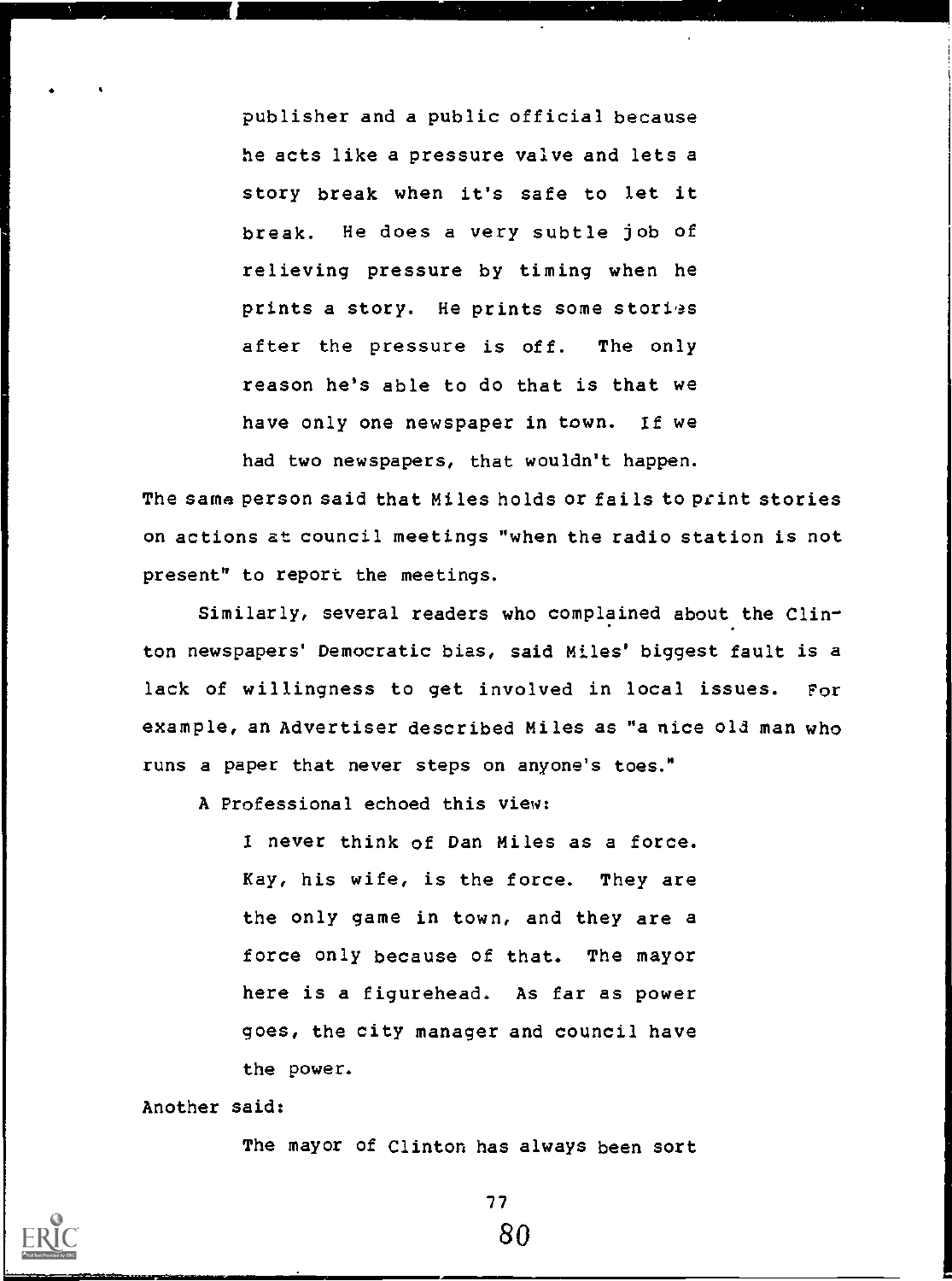of like the granddaddy of the town. Mr. Miles was elected mayor because he was a nice guy, because he never offended anyone, and because he has a political history serving in Washington during the Kennedy and Johnson years.

A Political Opponent who nonetheless helped organize the Citizens for Progress coalition that helped elect Miles said that the absence of conflicts was one reason the coalition supported Miles. "He's had a folksy-approach to his newspaper, and he's always felt a responsibility to the community." But the opponent echoed many others who recognized the "behindscenes" influence.

> The heart of the paper, the guidance of the paper, comes from the son and wife. And Mrs. White is the reigning monarch. Dan has stepped down, aside, and backward. He's chosen community service ove: the newspapet. But he's astute enough to sidestep controversy.

A Professional said that Miles avoids issues involving personalities. "He is hardly ever critical of a public official, and if there are times when he should be critical, then all he does is say nothing." He added that, "Dan wouldn't run an unfavorable story if an advertiser asked him not to, but it wouldn't have anything to do with how much money the advertiser spent. It would depend on who the advertiser was in town."

Clinton residents may have become accustomed to Miles'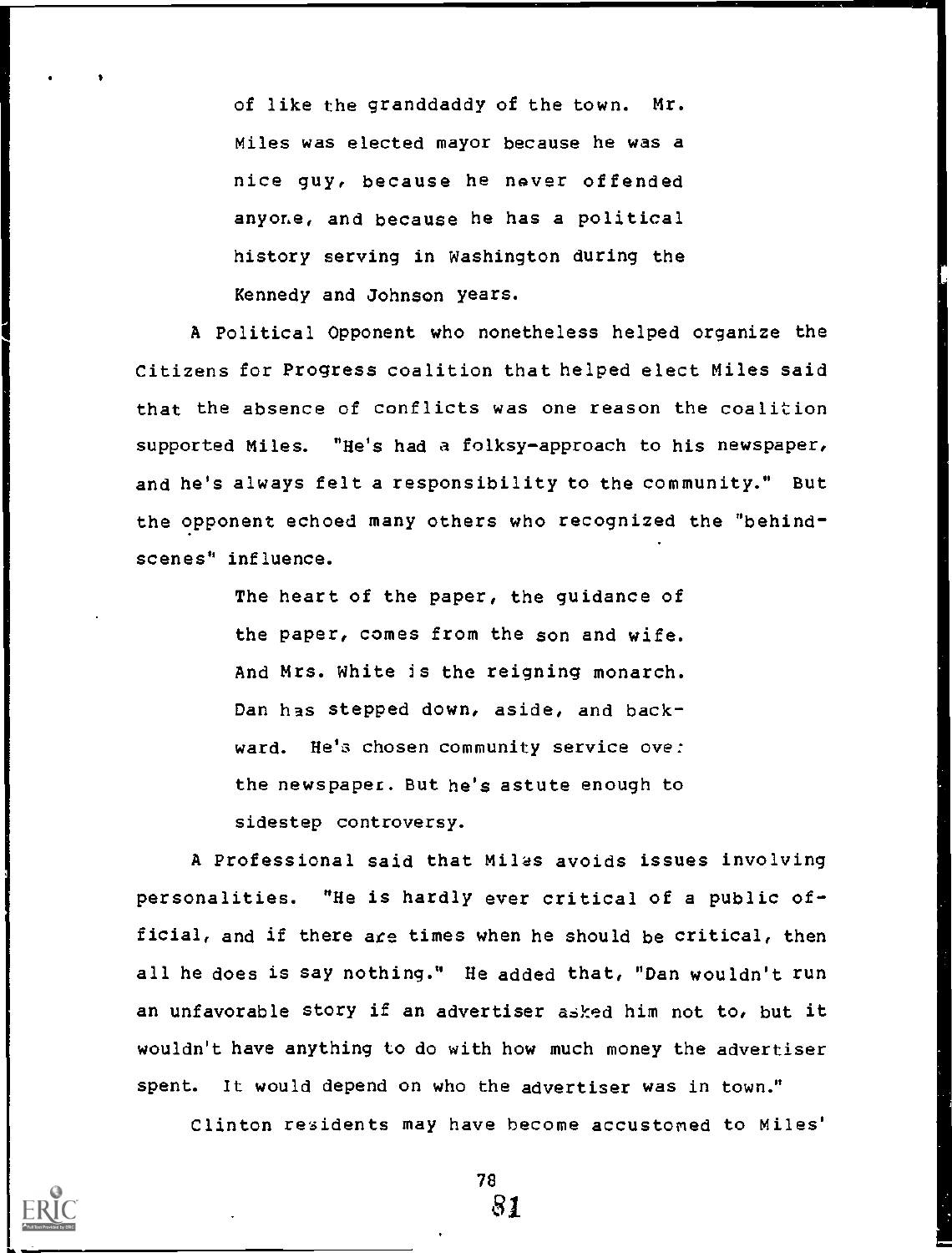style of newspapering. As a News Media representative argued, the Miles family has owned newspapers in Clinton for so long that many readers probably were not aware that newspapers sometimes do act as "watchdogs" over local government.

> People in Clinton just don't care. Probably half of the town wouldn't know who the mayor is, and the other half wouldn't know or care who is editor. I think it may be because it's pre-ordained who is going to be mayor. Dan Miles worked in the big leagues in Washington, and it was his time to serve as our ceremonial mayor. Dan's not the type of person to criticize others, of course.

Another News Media representative pointed to conflicts that accompany Miles' dual roles, though she specified conflicts for others--not Miles.

> The biggest conflict is where the two roles tend to overlap, where there is ambiguity when there shouldn't be any. am not sure that it presents a conflict for Dan, but it does present conflicts for people who serve on boards where Dan is a member. The board members have told me they don't know how much they can comfortably say to Dan. They aren't sure whether he would keep things in confidence as an editor. They would like to

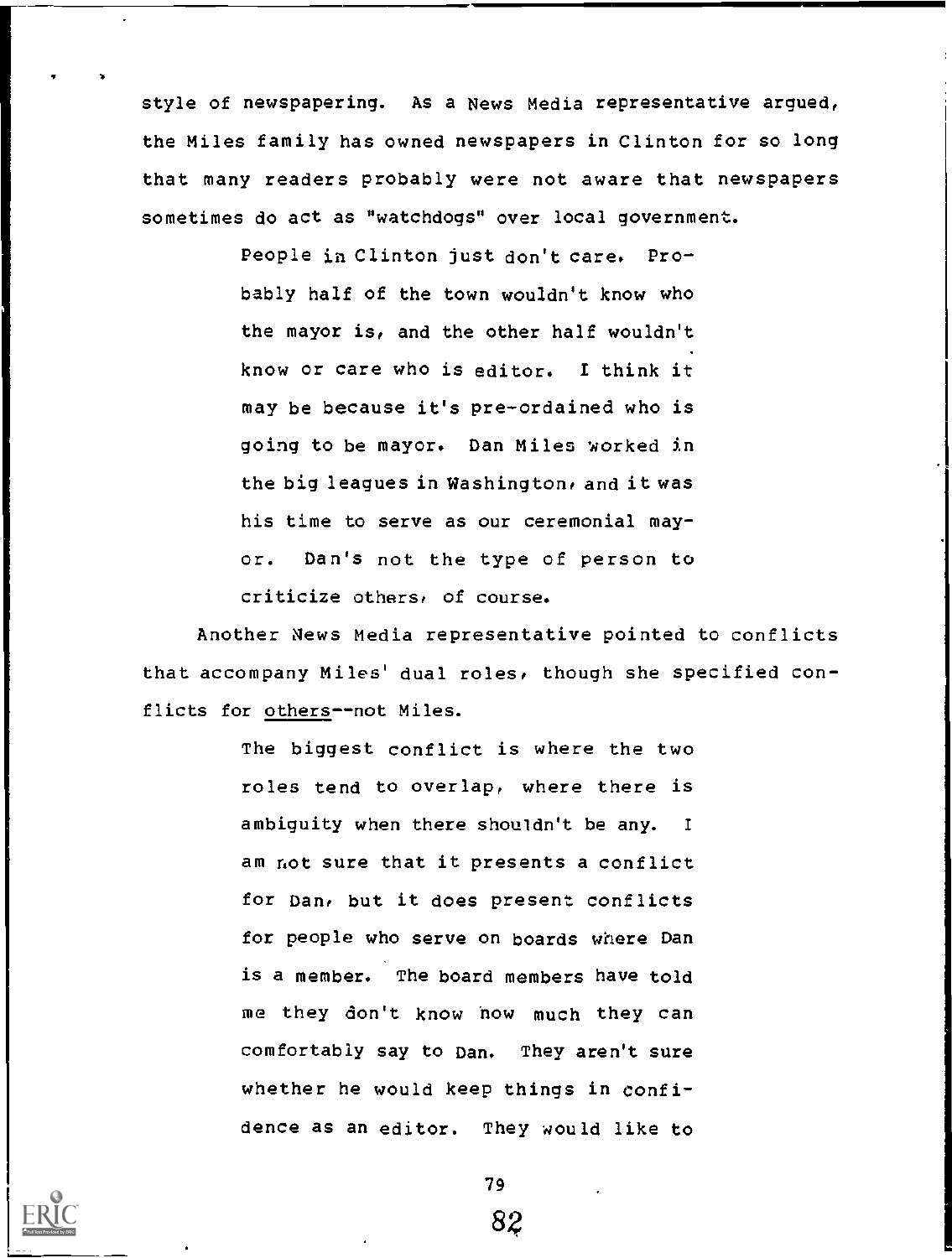be able to confide in him as a mayor, but they just aren't sure what they can say when he's present takirg notes at a meeting.

Still, one of the most often-voiced reader complaints dealt simply with the Miles papers' political leanings and failure to provide any sort.of forum for ideas--especially Republican ideas. A Political Opponent said, "Their writiny isn't slanted against Republicans some of the time, it's slanted all of the time. I get mad when a Republican rally is on the back page, but what can you do when they have the only paper in town?"

Another PoJ, tical Opponent said:

Recently, there was a tongue-inchnek column written by Dan's wife. She wrote that John Ashcroft, who is a Republican candidate for governor, was for capital punishment. Then in he next sentence. she said that if Ashcroft were ,lected, we'd be seeing public hangings in the Clinton square and that, at least, things would not be so dull around here. It's tongue-in-cheek, but with the mentality of people around here, there will be people thinking that "epublicans are for capital punishment and public hangings. Dan agreet with all that or he would put a stop to it. What he should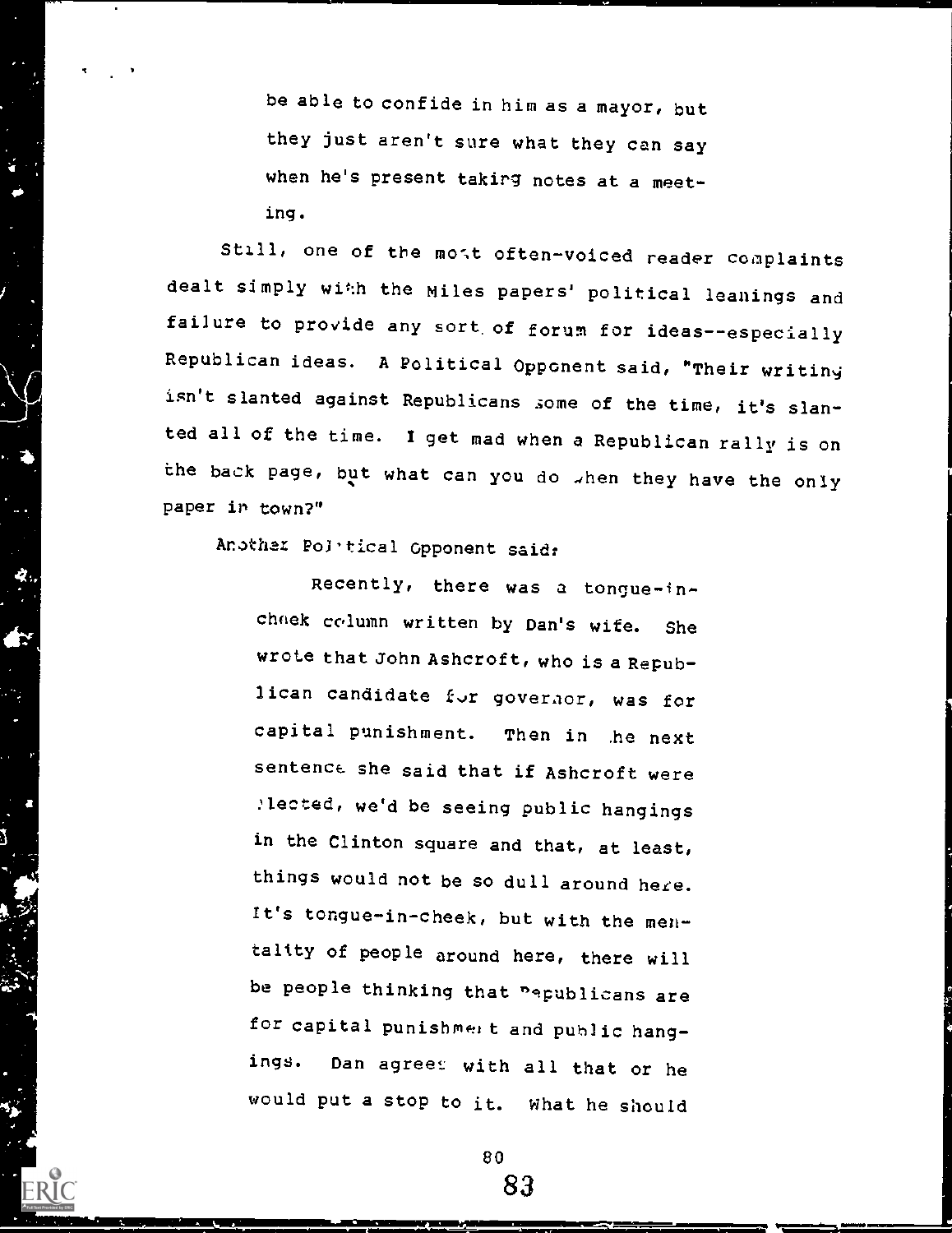be doing is writing local editori.ls, but they stay away from local issues and take cheap shots at Republicans instead.

Miles answers these complaints this  $w : "This year, Republi$ cans have probably gotten more news coverage than Democrats, but we probably have more Democratic coverage from year to year than Republican because there are more Democrats in the county."

|<br>| 2

Regardless, the most common refrain heard is tnat, beyond promot..ng Clinton, Miles newspapers' are bland, doing little to provoke readers into thinking. Among some younger readers, for example, the Democrat is described as "stagnant and not thought-provoking." a Professional said:

> We lost Peabody Coal, and the farmers have had five bad years. Everybody riought Truman Lake (recreation area) would open up and that cash ceg:sters would overflow. But that hasn't nappened. All the paper does is to report industrial development committee meetings in a tweedle-dee, tweedle-dum way. The paper doesn't do enough to let people know that the town could die. Dan's paper is innocuous. It doesn't get people to thinking. People here take a lot of pushing to get them involved, but the paper doesn't push.

But r. les' can count among his readers many supporters.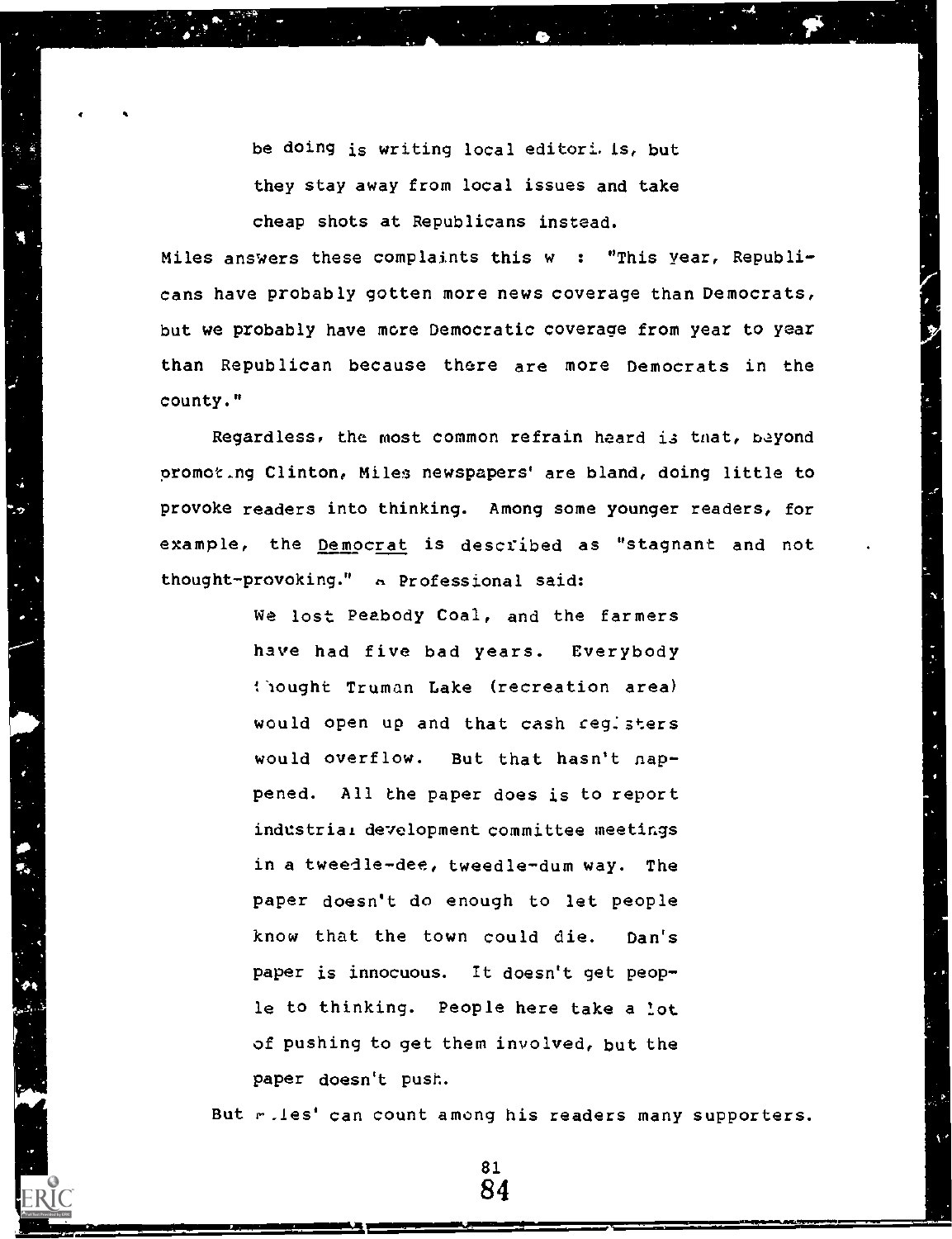One Advertiser, who announced he was "pro-Dan Miles," said it might be a good idea for all public officials to serve as editors;

> In newspaper reporting, the media often report what they think people ought to hear rather than the message the public official is trying to get across. Sure, the person who owns the media has the advantage in having access to the media, but at the same time there should be no mistake in his message. Often, you read and wonder whether a public official actually said what was reported, but if it comes out in the public official's newspaper, there should be no mistake in understanding his message.

Another reader, a Professional, endorsed Miles but stopped short of the Advertiser's position.

> It's not a good idea for all public officials to own their own newspapers, but in Dan's case it's different. In the hands of the wrong person, it would be a  $e^{\prime}$ . saster.

Case Study No. 5: The Golconda Herald Enterprise

In Brief: The Herald-Enterprise was comparatively low in perceived responsibility, earning an SRI score second only to the Cullman, Alabama, newspaper. Why? As the following inter-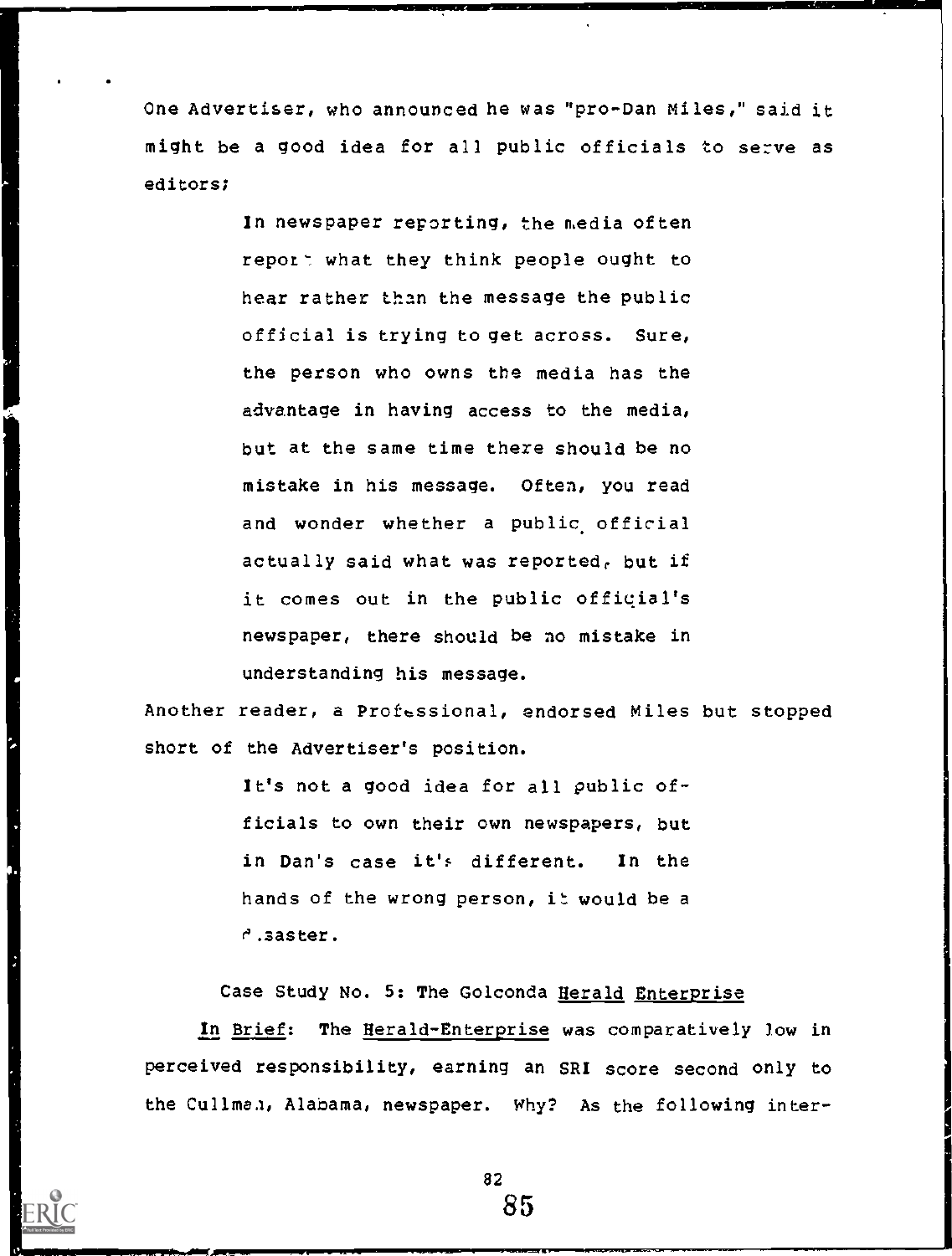views reveal, the publisher-official became embrciied in c ccntroversy involving funding of his public office, and has subsequently used his paper deliberately to attack his opponents. He has also withheld cove:age of his opponents' activities, except as a focus for his attacks.

When the Pope County, Illinois, Board of Commissioners cut the sheriff's budget and forced layoffs in January 1984, the publisher of the weekly Herald-Enterprise did what many publishers might do: he charged in a front-page headline that "County Commissioners Plan to Reduce Sheriff's Department to Mere Token Agency." A deck read: "Budget Cut Will Endanger Protection of County Citizens, Curtail Other Services--Sheriff." With too few employees to provide 24-hour supervision, the Pope County Jail would indeed be closed  $\Box n$  the wake of budget cuts.

Rodney J. Brenner, the weekly's editor fo. 40 years, criticized the board's action, calling it "unbelievably insane" in his column. In a front page news story, Brenner continued: "The current plan of the county board of commissioners to dismember one of the best sheriff's depal:ments in Southern Illinois will truly imperil the health and safety of every man, woman and child in our county. It is disgustingly irresponsible and a move that smacks of immaturity and inability to gauge the needs of the public."

While presentation of Brenner's scathing reaction in news coverage of the budget cuts is not unusual (and is, in fact, good iournalism), another fact in this case makes the paper's ure of his caustic remarks somewhat problematic: Rodney J.

 $83^{83}$  86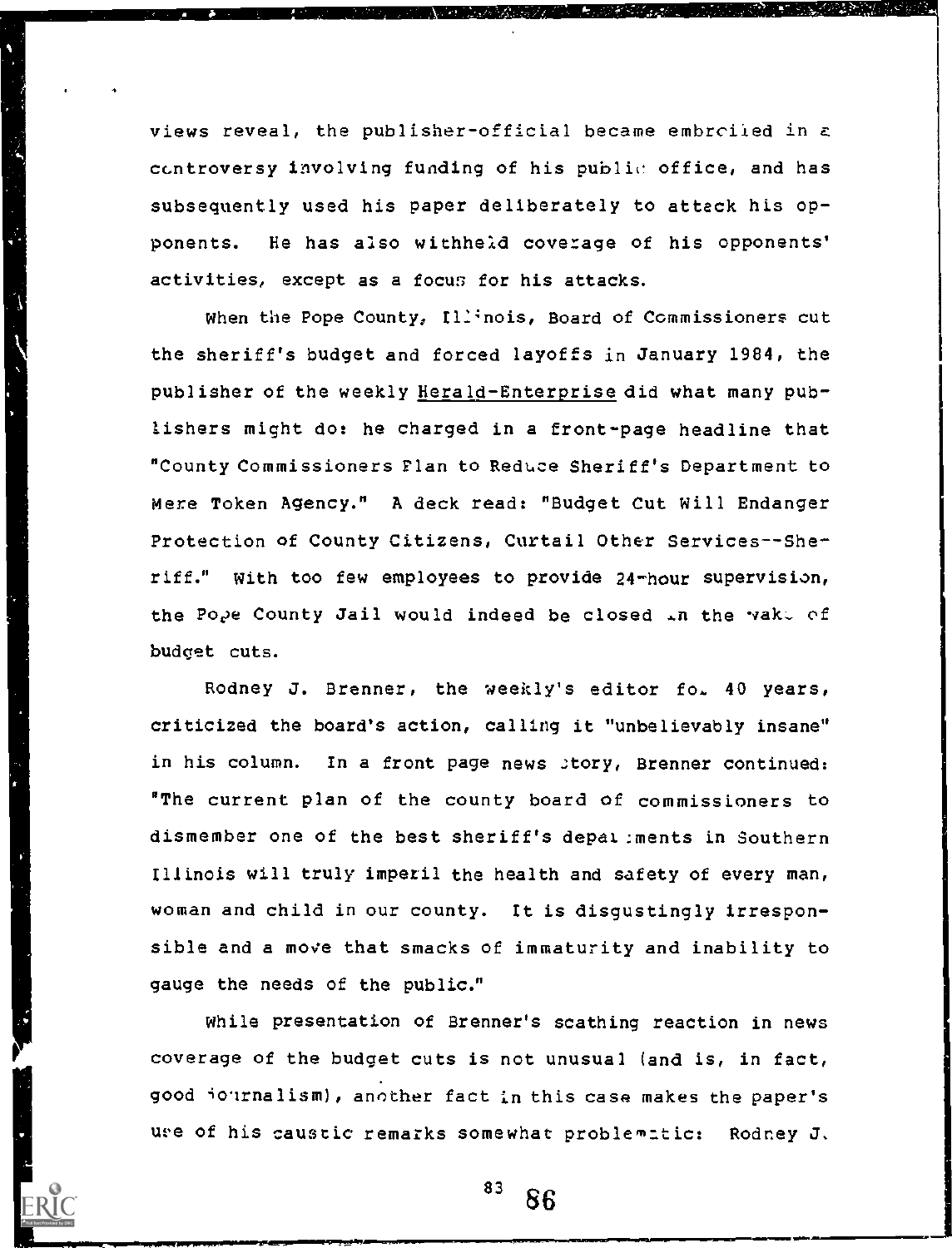Brenner, publisher, is sheriff of Pope County.

In addition to his sheriff's hat, Brenner wears several others, including chairman of the Southeastern College Board of Trustees, an elective community college post decided by voters in seven counties. The 69-year-old sheriff has long been active in public and political life in rural, sparsely populated Pope County (the county has fewer than 6,000 residents, while its principal town, Golconda, has a population of 960).

A 1939 graduate of the University of Illinois, Brenner said he bought the newspaper from a state senator who was "as crooked as a dog's hind leg." His first foray into politics came when he won election as deputy county coroner, a post he held for 20 years before he ran for coroner and won. At one time, he was coroner, sheriff, community college board chairman, and editor and publisher. Among other current public duties are chairmanship of the conservancy district, membership on the waterworks board and several committees associated with his law enforcement career.

"I've been in everything," Brenner satd. "That's the way it is in small towns."

Today, Brenner and his wife, a former schoolteacher, operate the Herald-Enterprise from their home. Brenner, who writes all stories that deal with public bodies or issues, says he often works tntil "three or four in the mornings each Monday and Tuesday" to get the newspaper published. Then, sometimes on only "one or two hours of sleep," he returns to law enforcement work with the single deputy that budget cuts left him. The sheriff has had to assume dispatcher's duties, and a police

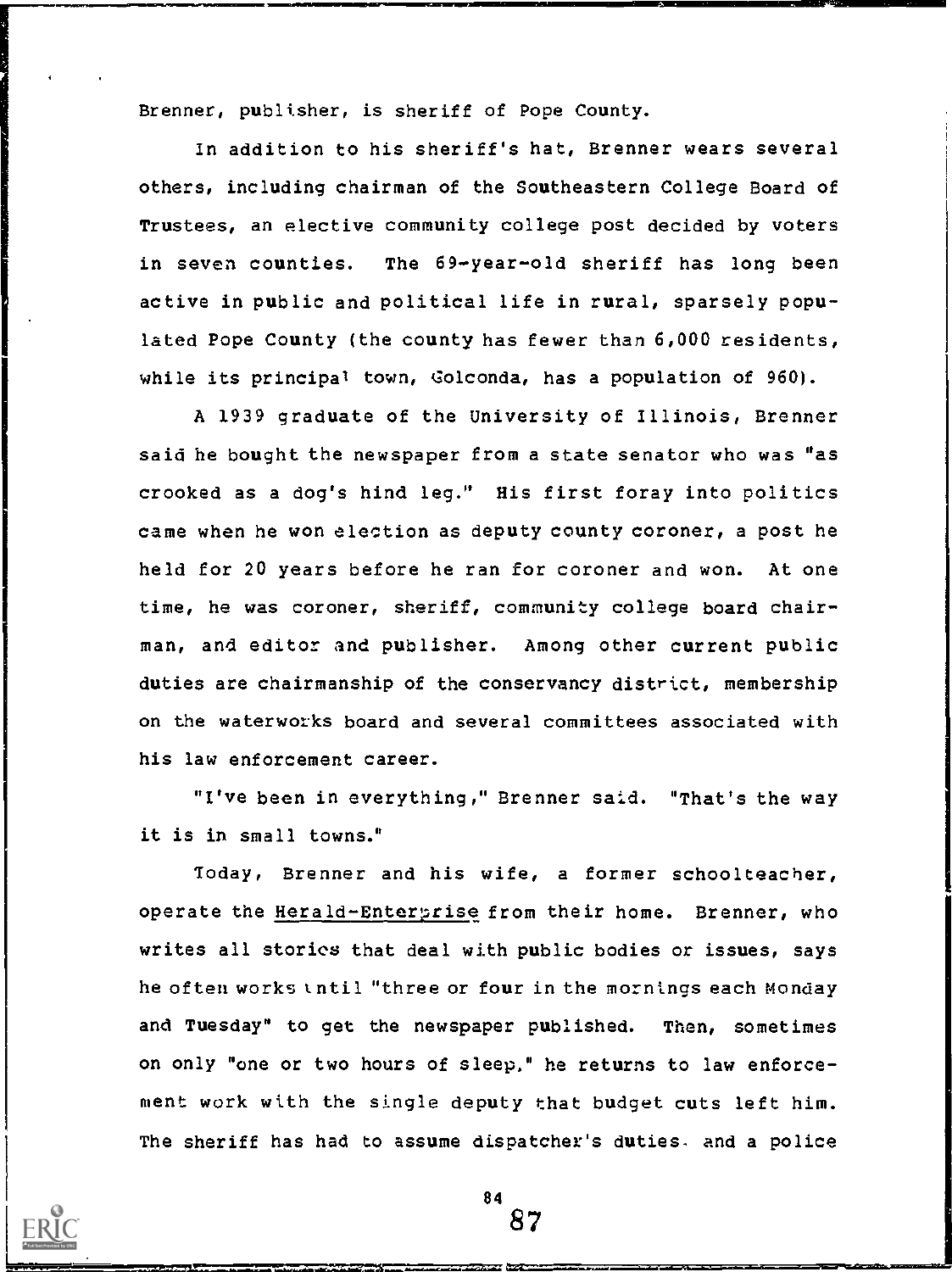radio in the Brenner home crackles all night long and during weekends. All prisoners must be taken to another county.

Because of the rift with commissioners, Brenner no longer covers the commissioners' meetings. Nor does he publish minutes of the meetings. "We'd like to get our minutes in the paper, but Rodney won't talk to us," said Commissioner Kenneth Buchanan.

The controversy between Brenner and the commissioners has been a dominant topic in the Herald-Enterprise for more than a year. The issue has drawn banner front-page headlines, letters to the editor, and widespread television and newspaper coverage. Brenner authors two columns, "Sheriff's Corner," which appears two or three times per month, and a front-page column, "Hello Neighbor," which has never failed to appear weekly during the past 40 years. During the controversy, however, the conflict with the commissioners seemed to span the boundaries of columns and news stories.

Yet Brenner sees no conflict of interest in his owning and editing a newspaper while serving in public office.

> I don't see any conflict. Or at least I don't recognize any conflicts. I haven't changed my attitude as sheriff except that now I think everybody is an S.O.B. You'll find that there are more S.O.B.s out there when you are sheriff.

While Brenner said he considers himself a "watchdog" over local government in his editor's role, examination of the Herald-En :erprise suggests that he limits exercise of that

85

\$8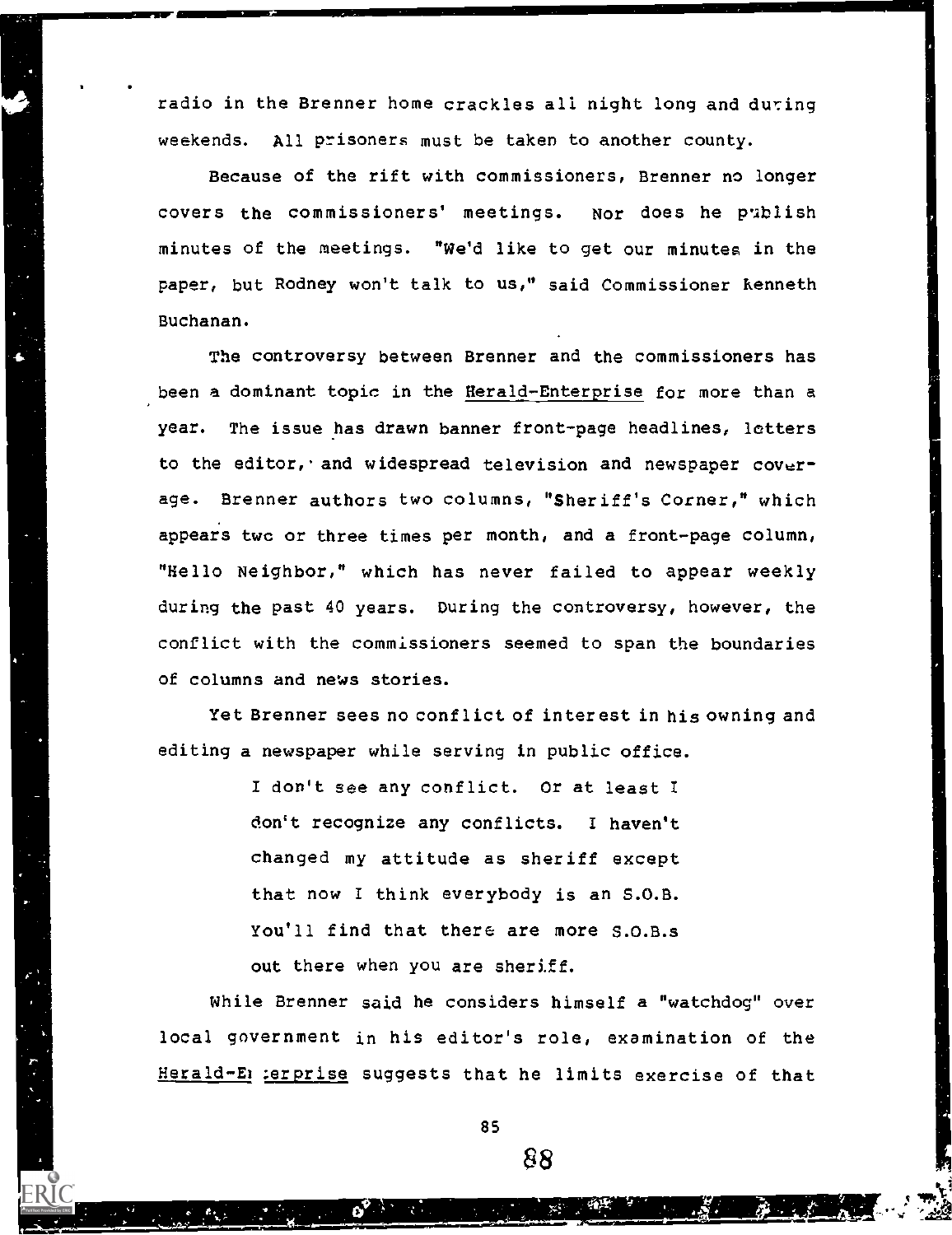function to harsh criticism of the commissioners and to occasional challenges to the U.S. Forest Service based in Pope County.

For example, in a story published prior to the commissiolers' taking action to cut the sheriff's budget, Brenner wrote a headline--"Proposed Move Will Invite Criminals into County"--that clearly reflected his own interests. The story was illustrated with a photograph of the sheriff and a caption above the photograph, "Deeply Concerned," provided a prelude to 28 inches of comment in the story from the sheriff, without a single quote from the commissioners.

Note how the story weaves a variety of "appeals" to readers, quotes from the concerned sheriff, and opinion.

> A wave of growing concern is sweeping over Pope County as citizens are becoming aware of a plan...to drastically slash the budget of the Pope County Seriff's Department, thereby randering it virtually helpless to safeguard the health and safety of the citizens, keep the peace, and enforce the laws...We will have to severely limit the patrols past the rural homes of our elderly couples and many elderly ladies liviug alone who have come to feel save and secure in the knowledge that they are being protected by the sheriff's department...The sheriff pointed ott that these are but a few of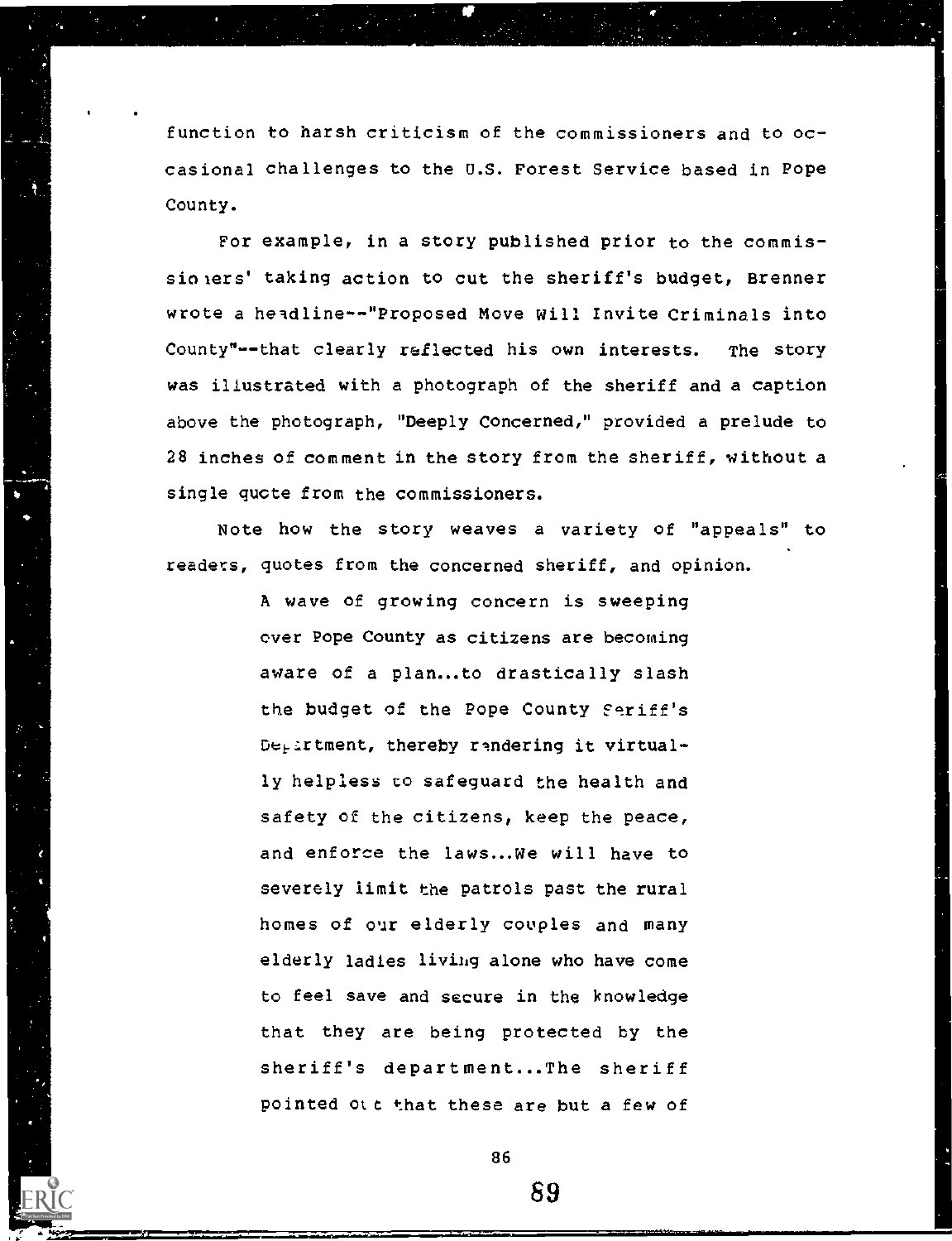the services the department will have to curtail if the county board of commissioners insists upon rim-wrecking the department. He mentioned the countless hours of counseling that he has spent with confused youths, troubled parents, and many couples who believe themselves to be incompatible. "Many of these people," he said, "merely need someone to talk to. I am a good listener, and I feel that at various times 1 have been helpful."

The sheriff's criticism may have reached a zenith in December 1983 when he wrote that he had met with the commissioners in an unsuccessful attempt to have the board's "unprecedented and unwarranted" action rescinded. Warning the citizenry "not to panic," Brenner protested that he was worried about farmers and rural businessmen "who will be prey to thieves and marauders who already are aware that we will be unable to patrol the county as in the past." This impassioned plea pointed the finger directly at the commissioners: "Although some persons are willing and able to ignore their responsibilities to the citizens for whom they work, lam not, and will not."

The same issue carried 10 photographs of the sheriff's staff who had been terminated, with a headline, "Commissioners axe county sheriff's dept; county deprived of dedicated; capable personnel." A listing of fifty-five names of former she-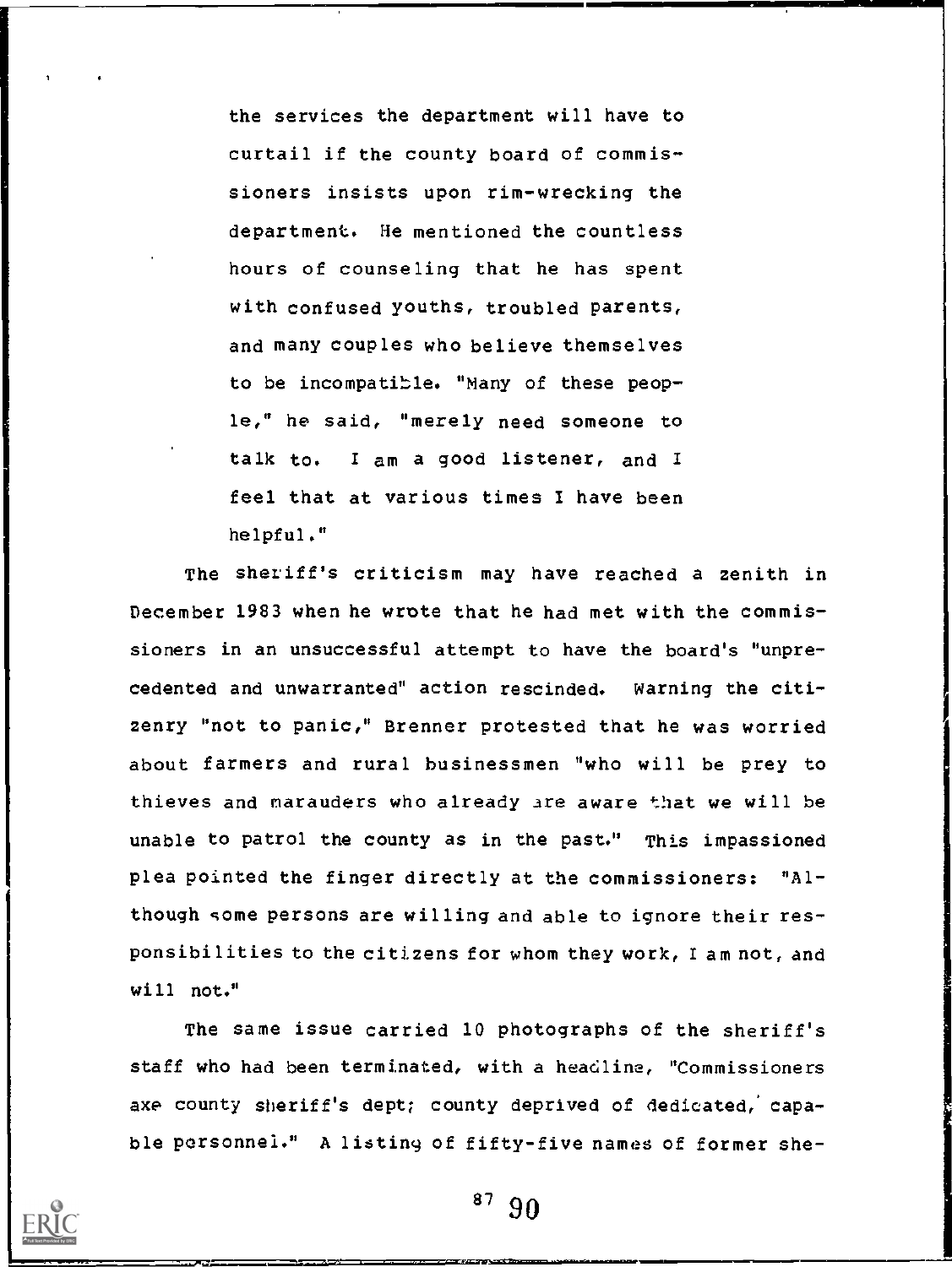riff's department employees was included, and a front-page photo of the former chief dispatcher was captioned "Capable, Loved, Devoted--Terminated." The accompanying text described completion of the final report she would file:

> One of the most knowledgeable, dedicated, and compassionate chief dispatchers in Southern Illinois, she was terminated by county commissioners Bennie Gibbs, Kenneth Buchanan, and Jonnny Climer. Pinal.y, this great lady closed the big book, neatly foided her reports and placed them on the sheriff's desk, lovingly touched that desk, the desk of the deputy, and her own, slowly and almost reverently strolled through the booking room, the kitchen, the laundry room, and jail now closed because of the commissioners' action. Tearfully, she opened the door, passed through it for the last time, not daring to look back, slowly entered her automobile, and drove away.

In other vrticles and columns Brenner gave the commissioners--and readers' handkerchiefs--no respite. He warned of the imminent consequences of the "ill-advised plan": the °invasion" by motorcycle gangs, "mean, generally dope addicts," who pose a "constant threat" to Pope County. He claimed that he had processed more gun permits for citizens than at any time in his five-year tenure as sheriff. He quoted himself as having

88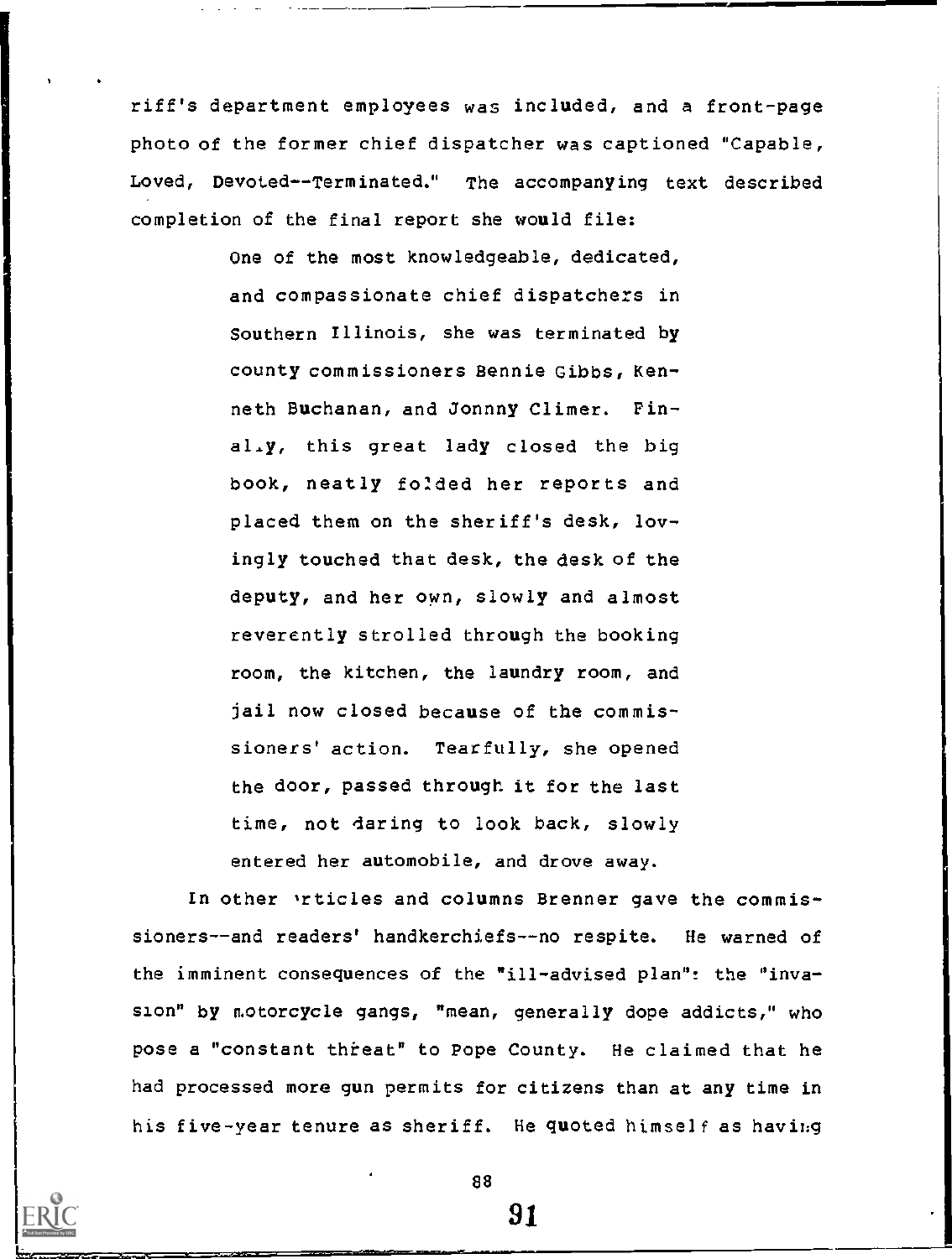learned that commissioners had \$120,000 "in the bank" which could have saved the department.

Were rec.ders provided responses from the commissioners? Not in the Herald-Enterprise. In a separate interview, though, one commissioner said, "Rodney wanted to play the role of an administrator. He wanted to sit in the sheriff's office and let the dispatcher work and send the deputies out. What our little county needs is a working sheriff."

The other target of Brenner's editorial venom has been the U.S. Forest Seryice. Brenner said:

> We have a lot of government ground in Pope County, and the forest service has been a pain in the neck for as long a I can remember. They're liars, cheats, and parasites. They've eroded our tax base and messed up our revenue. They've used our roads and don't provide many jobs.

But other local officials and local government appear to escape purview of the busy Herald-Enterprise editor. For example, minutes of the local school board are edited slightly and re-printed in the paper. Neither Brenner nor any staff member attends school board meetings or city council meetings, and Brenner has not attended county commission meetings since January 1984.

His vitriolic assault on the commission notwithstanding, Brenner claims that he publishes a "good news" newspaper.

> It's all a matter of growing up here, being here so long, knowing what's going



89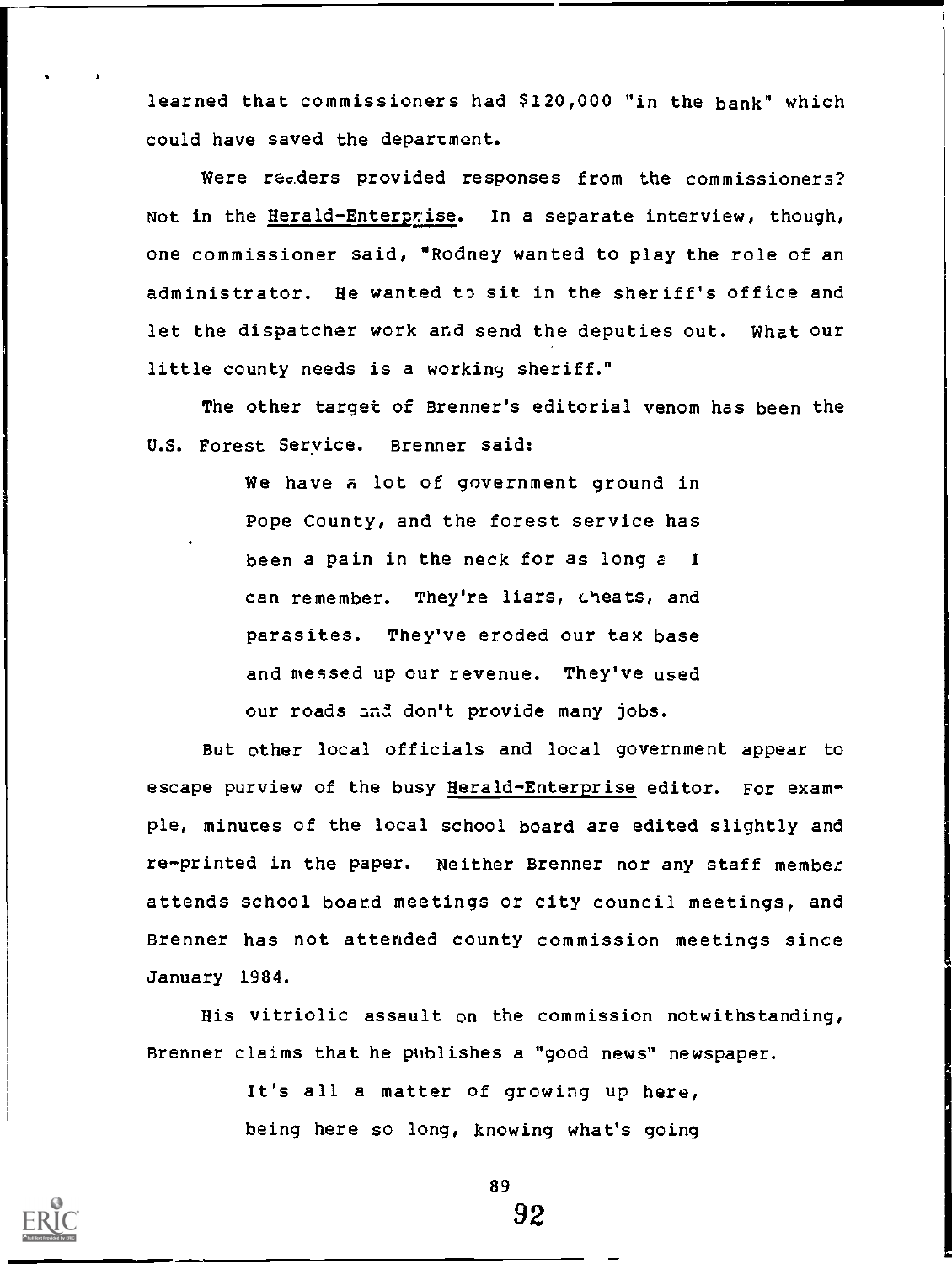on. I have a built-in antenna. I know there's not all that much coming out of here from local government, and maybe that's a good thing. I just don't put much controversy in the paper. I'm kind of a good news guy. There's enough sadness in the world that I don't play it up.

Furthermore, he said he doesn't mind the criticism and accusations that he uses his newspaper for his own personal gain in the controversy with commissioners. "People here know that I've always tried to boost the community," he said. "But I won't run for sheriff again. I can see where it causes problems."

## The Reaction of Readers

Opinion is mixed on Brenner's performance as an editor and sheriff. However, a number of Pope County residents question whether a sheriff who is also an editor can remain impartial when an issue involves his public office. The major complaint is that Brenner presents only one side of the commission issue--his side. Some readers say the editor has succumbed to the temptation to use the newspaper to espouse his views to the exclusion of differing views.

One major Advertiser said, "Rodney's a friend of mine, but I still went and looked at the county budget. What I found was that he used the paper to tell his side of the story, and that's that." But despite any problems in Breaner's journalism, the Advertiser added, "I'm just tickled to death that

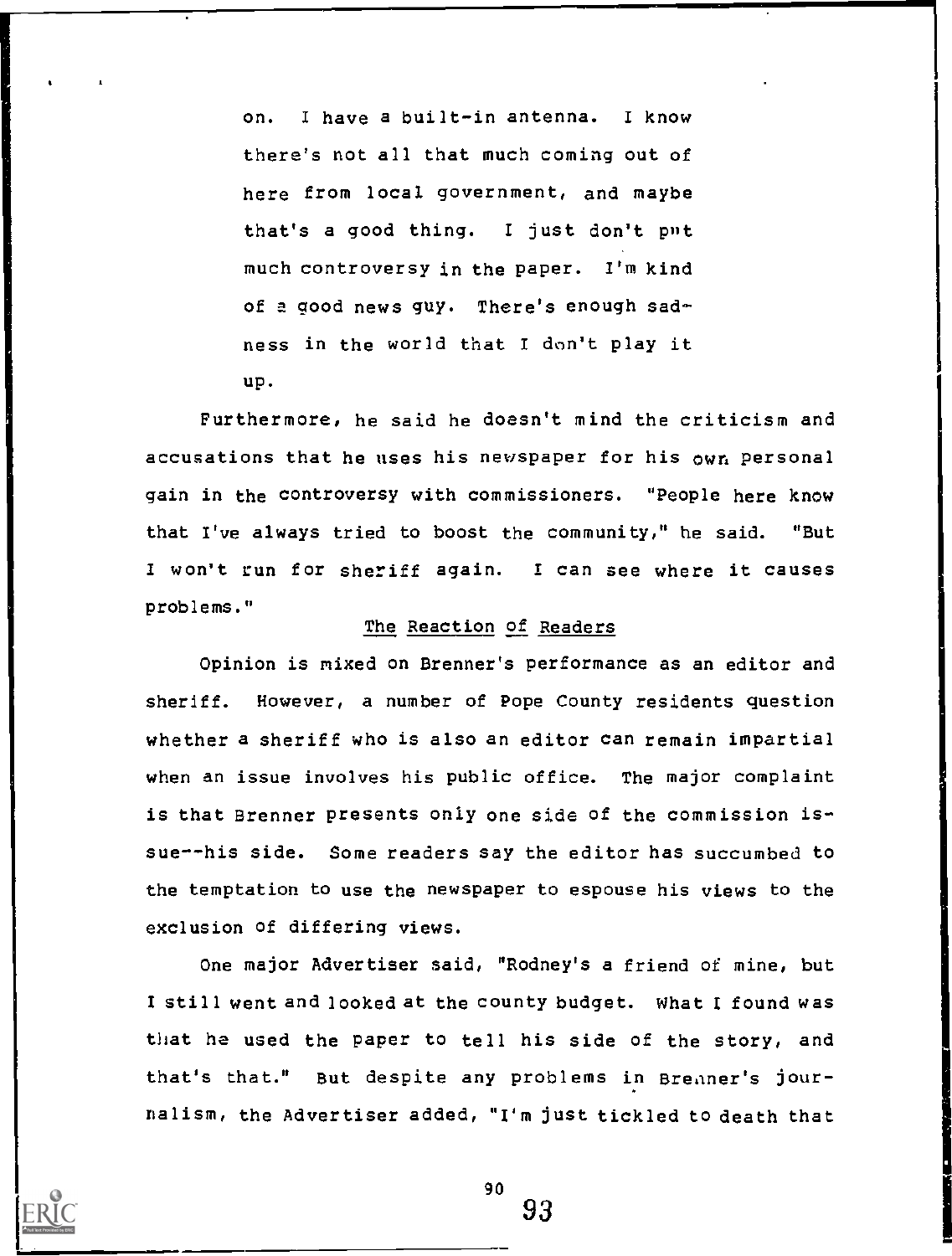we have a newspaper. A small town has to have a newspaper or it's dead."

One Professional argued that multiple-roles were inevitable in a small town. "We're short on people," he said. "You have to wear three or four hats to get the job done. You have to have an overlap of authority in a small town."

However, another Professional lamented that, "We need a 'third-party' editor. People are human, and Rodney likes to have the 'edge'" his newspaper provides.

A Political Opponent said that Brenner "uses the paper to his benefit, to portray himself as a bright, shining star. It's hard to beat a newspaper. He puts the commissioners down in the paper. You get tired of his constant mean-mouthing."

Another opponent agreed:

There's no doubt that Rodney uses the paper to promote himself. He's always got pictures of marijuana plants, but he never catches anyone. He catches the goods, not the criminals. All of that is for show, it's politics. At times, you'd expect to drive by the sheriff's office and see them sitting there wearing Canadian Royal mounted Police uniforms.

A supporter of Brenner's said that what he called the sheriff's "sophistication" and glibness gave him an advantage in handling himself in controversy. "The commissioners didn't hav the ability to put their opinions into words, and their lack of education showed when they tried to defend their ac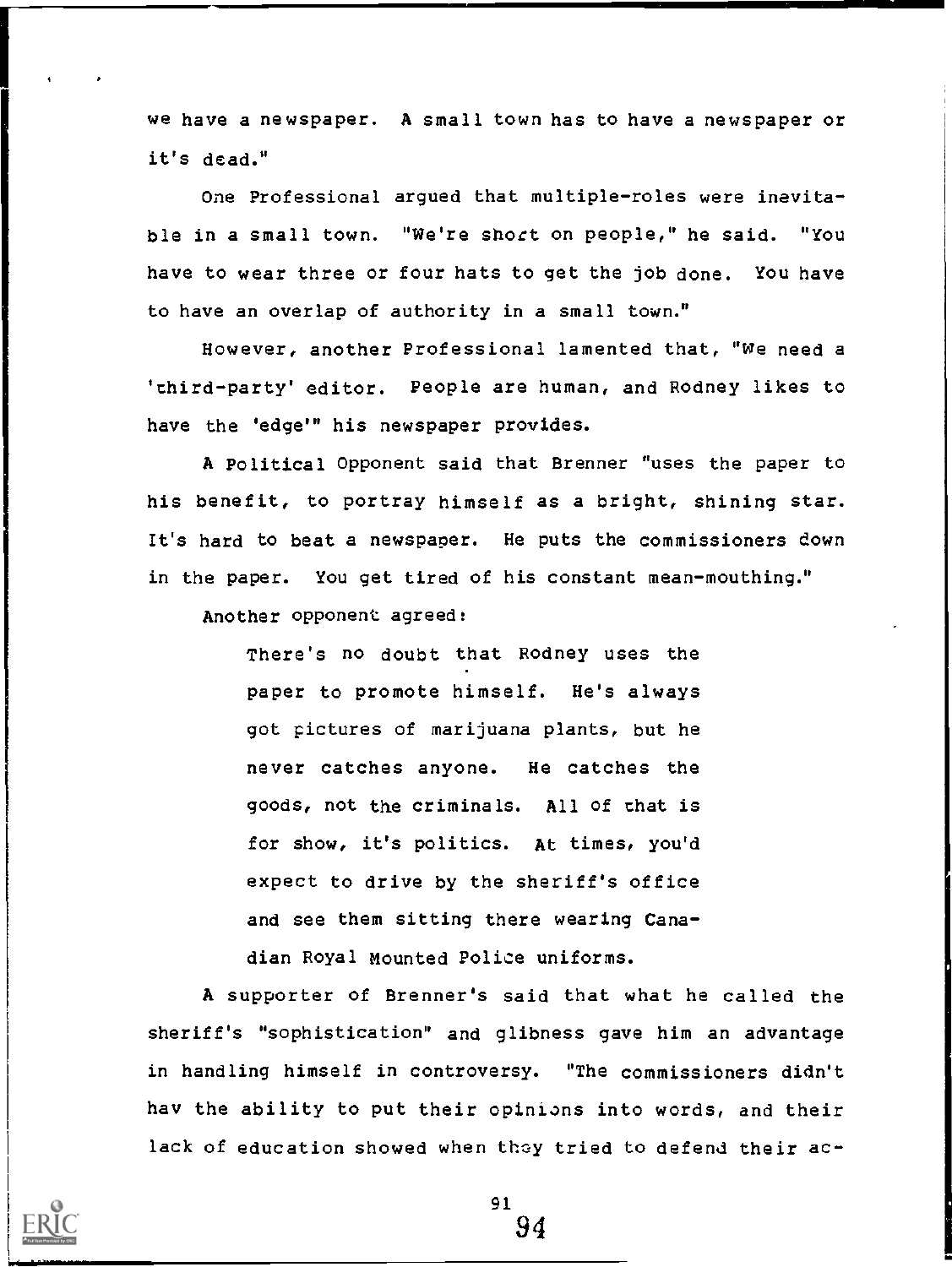tions on television," he said. "Rodney is slicker and smarter, and he came off better than the commissioners."

But another Professional argued that, "Rodney's no diplomat. Some of the things he wrote made the commissioners even more adamant about cutting his budget."

A Blue Collar worker said that Brenner's chief fault was failure to present both sides to an issue. "I know for a fact that other effices in the courthouse had their budgets cut, but Rodney never mentioned that," he said. Instead, he printed 15 or 20 stories "gigging the commissioners" that "were mighty onesided."

But for every critic, there seems to be a supporter, however lukewarm. One Advertiser said:

> (Rodney) got out of kilter with some of our politicians, but he had more help at the sheriff's office than we could afford. We had people working there who we should have been watching instead of them watching us. But other than a few idiosyncrasies and ill manners, Rodney is top drawer.

Another Professional also gave Brenner a good rating. "He's the type who would give you the shirt off his back unless you were politically opposed to him," he said. "Rodney is part of our makeup. We've accepted him. We really don't want to make any changes."

However, that opinion was not unanimous, as might be expected. Several people were convinced that Brenner had

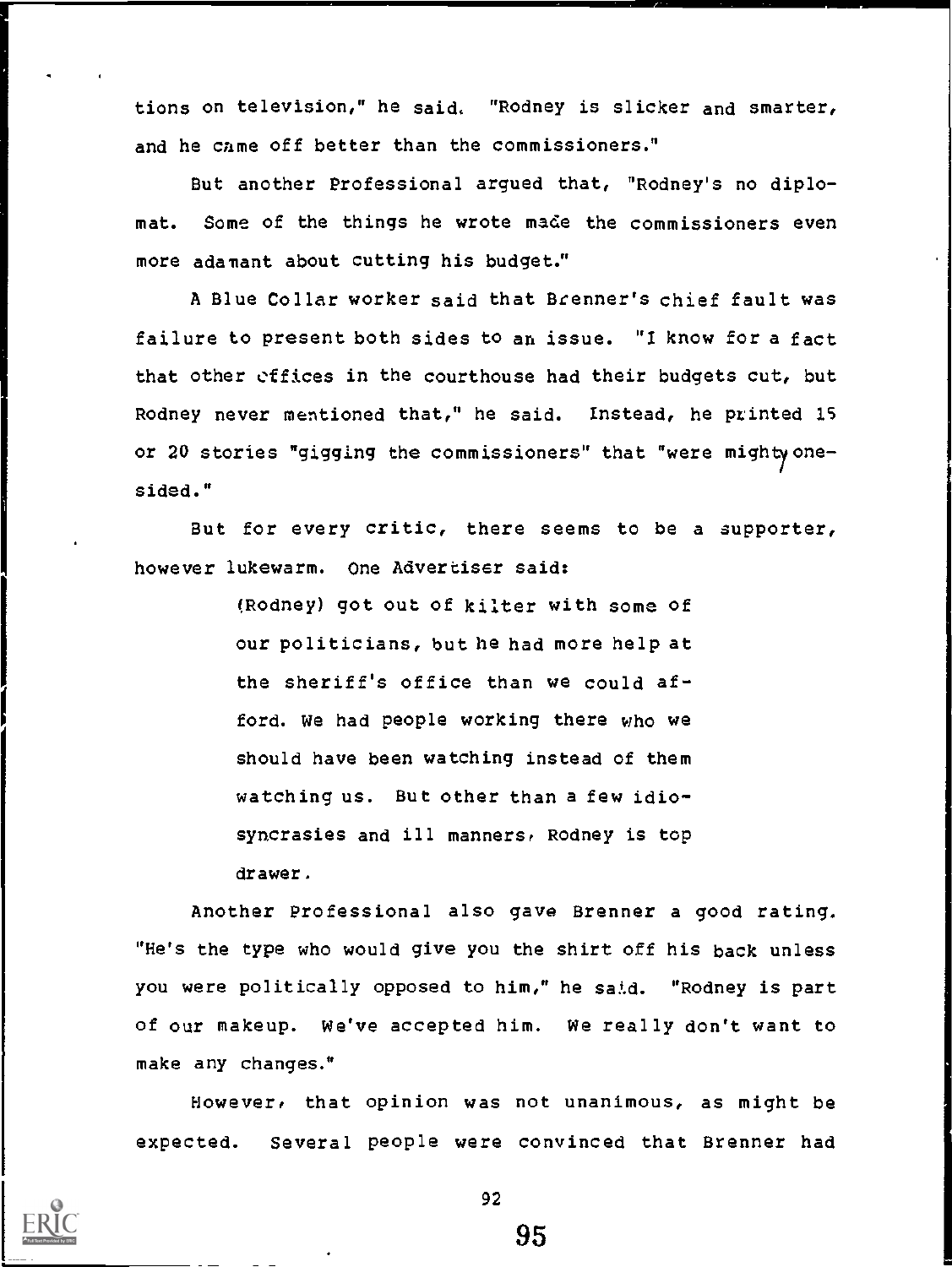clearly overstepped his bounds as editor. One News Media representative reported that the consensus among several other editors in the region was that "he should have kept his views in his columns instead of putting them on page one."

A second News Media representative was more concerned about the consequences of the "media event" created by Brenner's constant coverage of the controversy. "He threw fuel onto the fire, and with the avalanche of publicity, I think you could argue that he advertised for the lawless element to come into Pope County and 'try their hand' at crime."

Another Professional gave Brenner a qualified endorsement, ignoring the commission conflict.

> He's a big asset to the county with the college board. He also fights (the U.S. Forest Service) for us over all this government ground, but there is too much emphasis in the paper on the sheriff's office. When Rodney is running, you see things ever'where. People come in and comment on how much coverage there is of the sheriff's department. It's in his column, on the front page, everywhere. But I guess it's something we'll have to put up with.

Testifying to Brenner's penchant for self-promotion, a Blue Coltar worker said that Brenner once published a frontpage story about a missing dog, in which he used his picture in his sheriff's uniform rather than a picture of the dog. "The

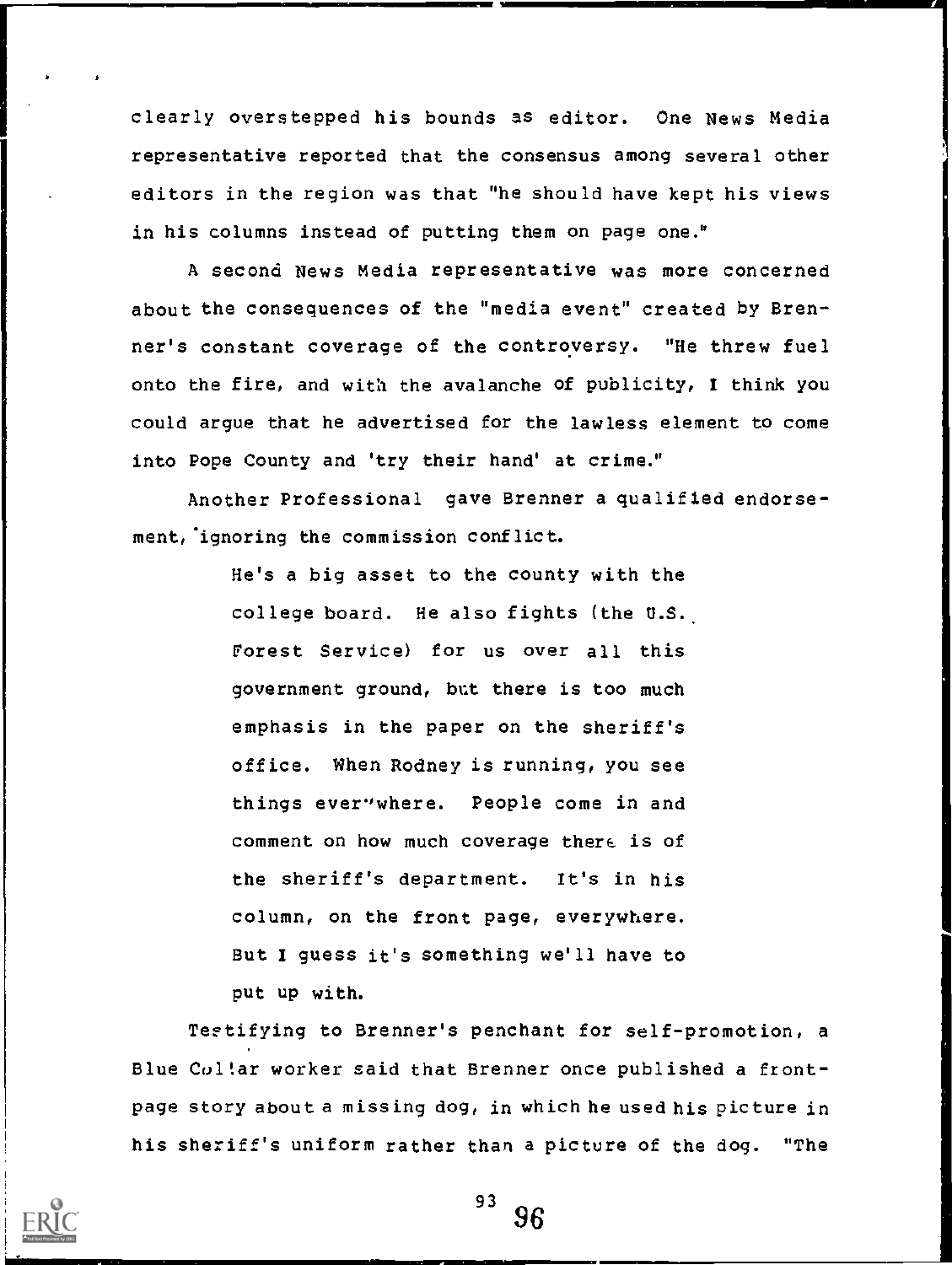story was in a box on page one, and there was Rodney's smiling face. Wouldn't it have been better to use a picture of the missing dog?"

But although complaints about Brenner's sins of commission (the attacks on county commissioners, and the public relations via the newspaper) were frequent, several readers pointed to sins of omission as weaknesses of Brenner the editor.

For example, readers complained that Brenner does not attend Golconda City Council meetings, and that the Herald-Enterprise only began reporting school board meeting minutes a couple years ago. One reader said that news of the city's transactions to get a cable television franchise was learned through word-of-mouth, because the Herald-Enterprise mentioned the story only once.

An Advertiser worried that, for some Pope County residents, Brenner's may be the only newspaper they read. "Older people and people who are unemployed read Rodney's paper because they can get it second-hand," he said. "Many of them think that the way he prints it is the way things are."

Finally, a Professional complained that Brenner performs badly in both the editor and sheriff roles. "I have a police radio, and one night Rodney's deputy was trying to locate him, but he couldn't," she said. "I think Rodney likes to be sheriff, but I don't think he likes to work at being sheriff. If you ask me, he spends too little time at either of his jobs."

But despite all the complaints, another contingent of readers simply seems to be enjoying the "good theater" of the



94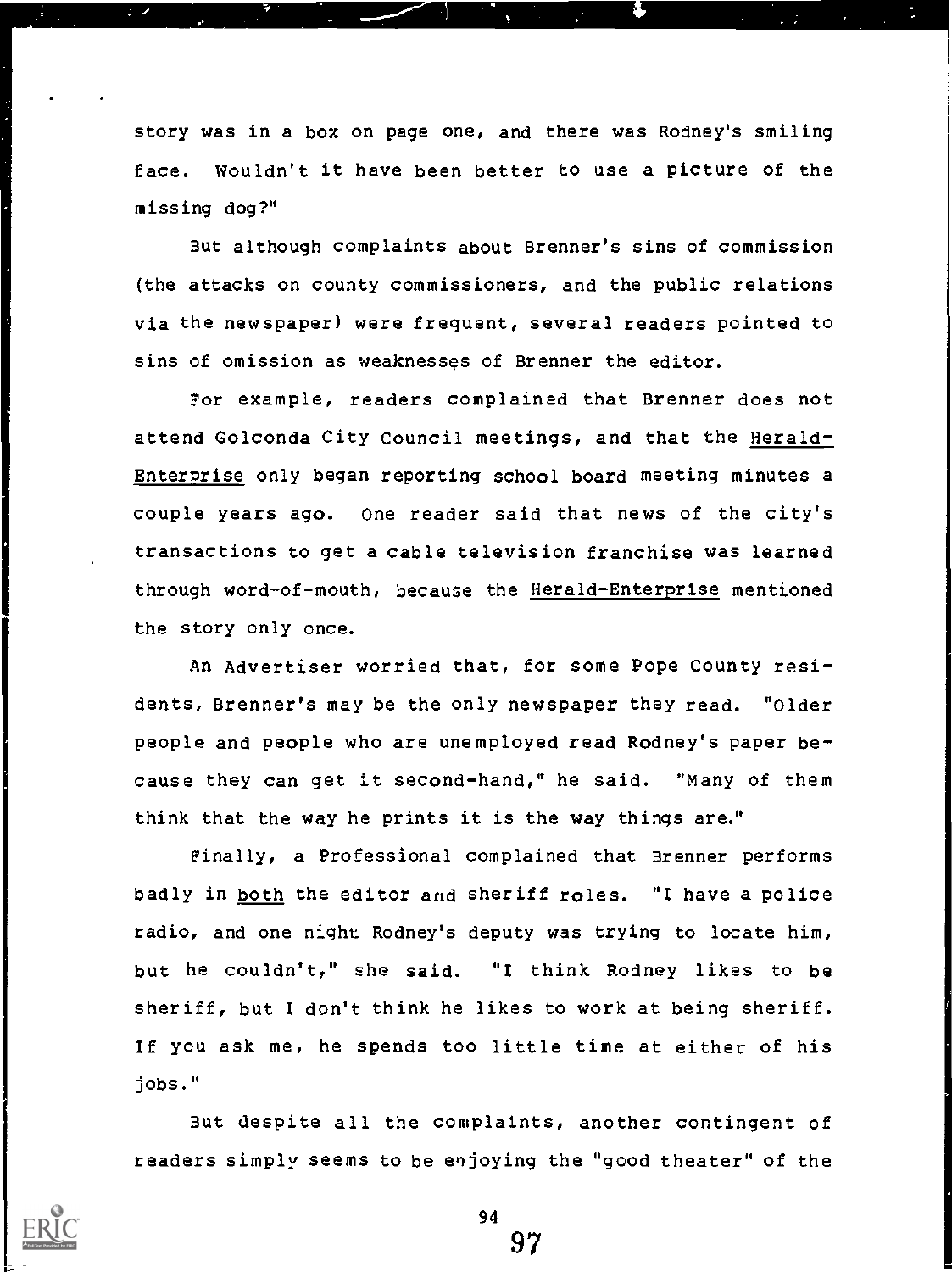row between the sheriff and the commissioners. "The newspaper is more entertaining now," one reader said. "Before, if you blinked, you missed the newspaper."

Through it all, Brenner insists he experiences no role conflict.

> It depends on the individual. It also depends on judgment. Some people have better judgment chan others. I think I have pretty good judgment that prevents any conflict of interest. But in some instances I think conflict could occur. / don't think it is happening in my case, but I wouldn't want to say that serving in public office and owning a paper always will or never would create a conflict of interest. You'd have to look at it case-by-case.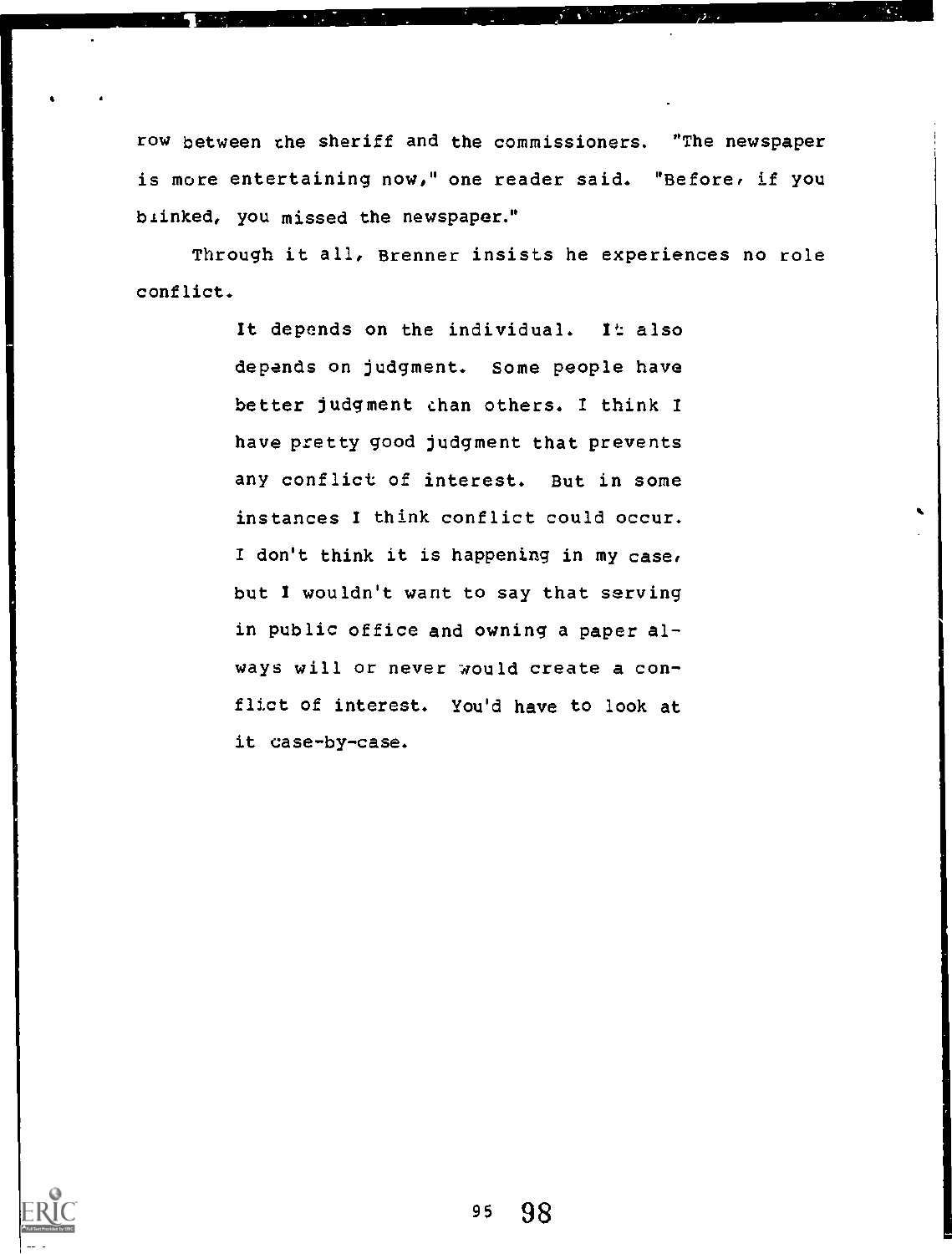## CONCLUSIONS

This monograph reports a study which involved an examination of professional and organizational policies on publishers' holding elected or public office, and in-depth study of five publisher-officials. Publisher-officials and their readers were interviewed, and their newspapers were analyzed.

For the most part, guidelines, codes, canons and policies do not explicitly address conflicts of interest of the type discussed here. Among the media decision makers queried, however, there was general disapproval of publishers' holding elected office. Even in some instances where one might expect codified restrictions (i.e., within centrally administered newspaper chains or groups), policy forbidding journalists' holding office is not formalized. (National groups or chains cede autonomy on local conflicts of interest to member papers themselves.)

But while the consensus seemed to be that publishers should "bend over backwards" to avoid even an appearance of a conflict of interest, many who saw the danger of dual roles nonetheless recognized exceptional circumstances (e.g., when a reporter's beat and the "venue" of his elected office did not clearly overlap). Few, however, went as far as the Lee representative or the Missouri press association official who encouraged publishers to become actively involved in local government.

A recurrent concern, even among national group officers, was the danger of confl-cting roles in small towns, where issues and one's allegiances are more visible, where town

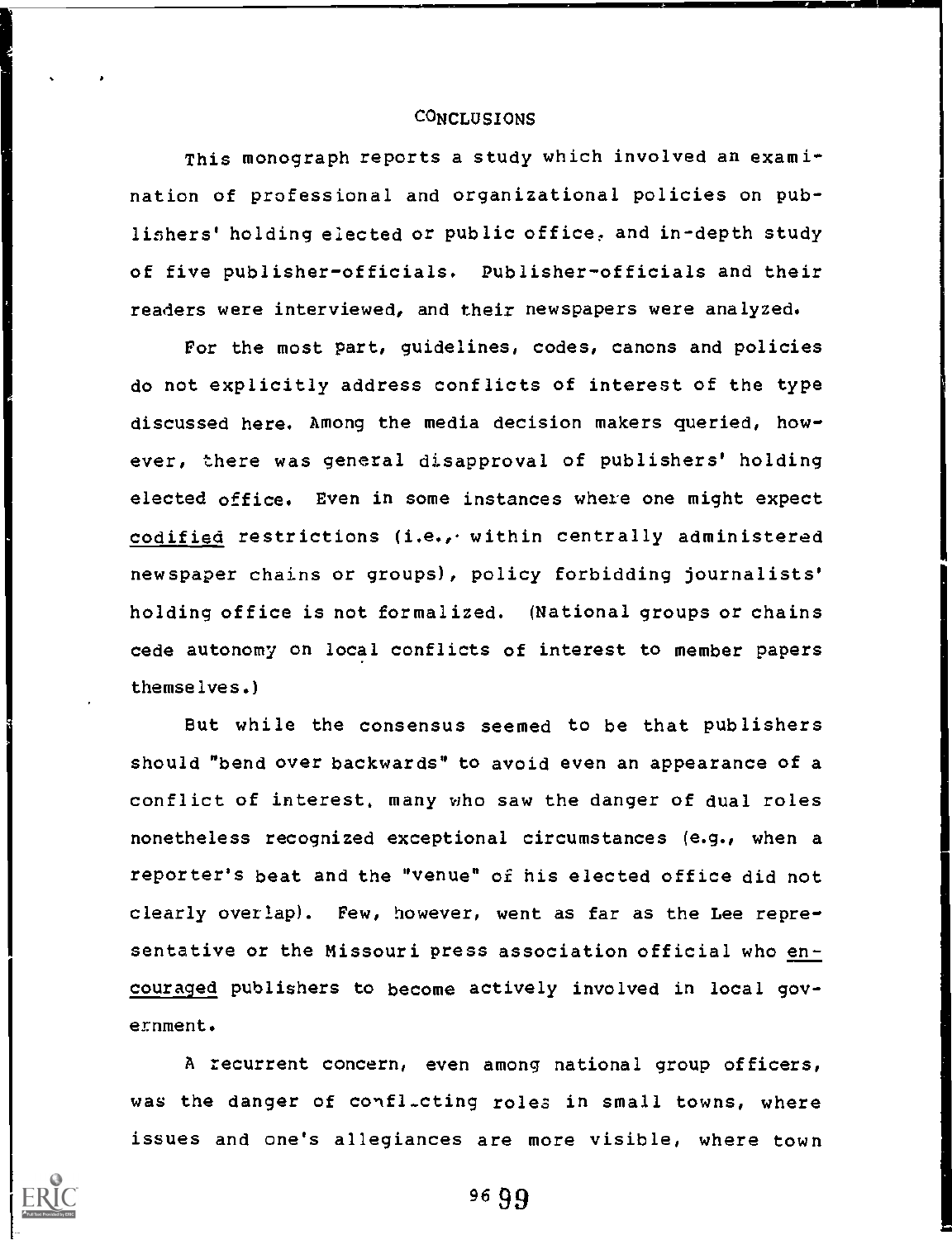leaders often wear several "hats," and where, arguably, the impact of controlling a newspaper's voice would be greatest.

 $\mathcal{L}_{\text{out}}$ 

 $\mathbf{A}$  .

Based on the five small-town publisher-officials examined here, that concern may be well justified.

Although the representativeness of these five publisherofficials is certainly open to question, the instrument provided a standardized basis for comparing the public's evaluation of the five publisher-officials and their newspapers, and for comparing different subgroups' evaluations.

Politica. Opponents and News Media representatives were the most negative in rating the local newspaper and its officeholding publisher. The political opposition seems to begrudge the additional weapon a newspaper represents, while journalists carry an ingrained suspicion or ethic that news slanting or management is inevitable when the publisher is also a government official.

On the other hand, Professionals, the communities' socioeconomic elite sub-class, were the most positive in their evaluations. Perhaps given the often documented tendency of small-town newspapers to be "good news"-oriented or "boosterish"--a tendency replicated here, and emphasized particularly in two cases--the support of these community economic elites is not surprising.

But while it was possible to discriminate these groups or categories of reader-constituents by the groups' "characteristic" evaluations, the most important factor in the ratings was the specific community, or which publisher-official sub-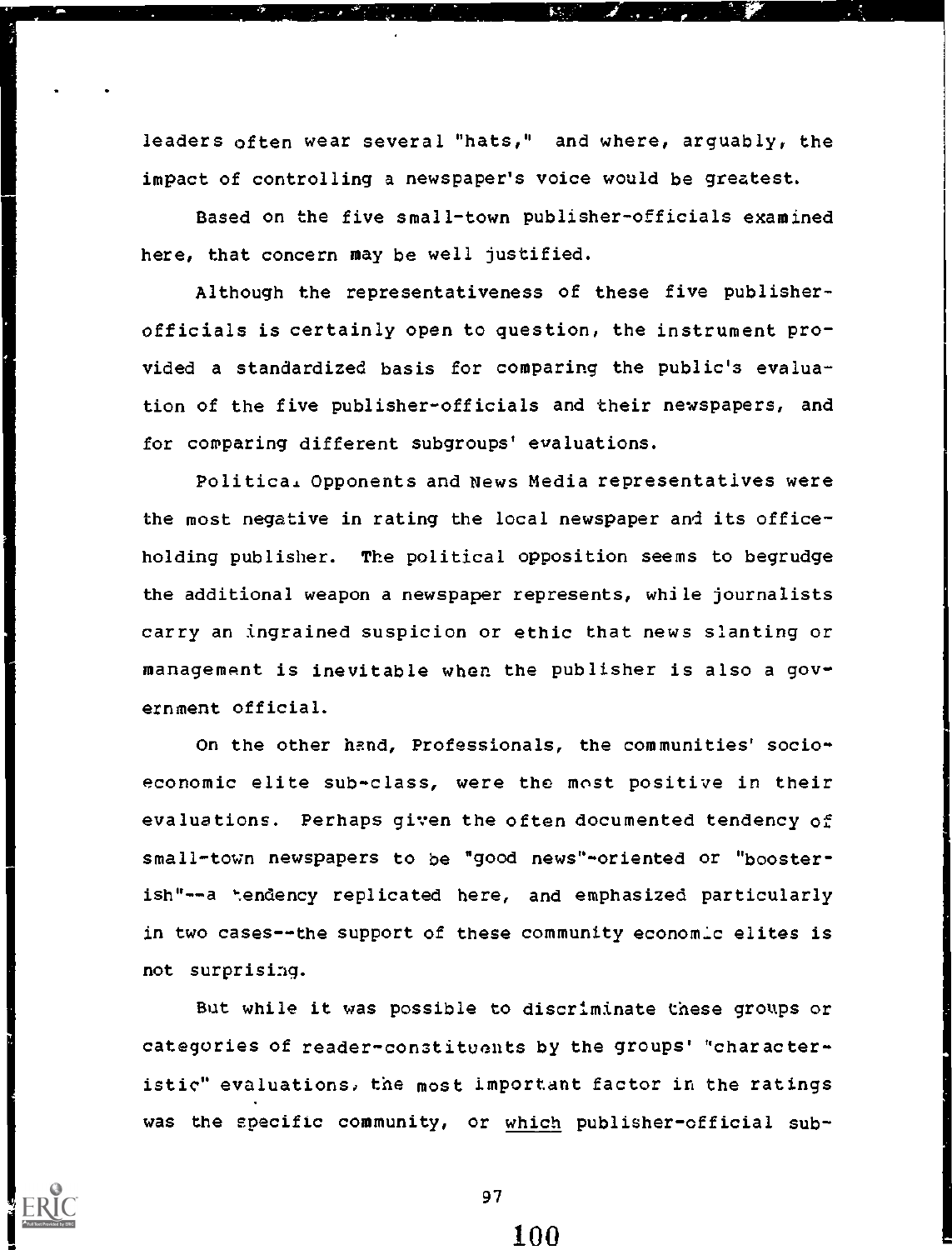jects were rating (i.e., there was greater homogeneity within a town's sampled citizenry than within a role group).

1

How can these publisher-officials be characterized? While their portraits can be painted with only the broadest strokes of the brush, at one end of a continuum there are two who could generally be considered community "boosters," while the opposite pole identifies two reminiscent of the fiery libertarians of the post-Revolutionary era. Between the poles sits a publisher-official condemned by many as bland, his newspaper labeled by some as "stagnant and not thought-provoking," who is probably more booster than firebrand.

The publisher-officials characterized as "boosters" tend , to publish "good news"-papers, accentuating positive aspects of the community. In one case, gentle criticism centers on the publisher-official's tendency to promote himself. In the other case, critics point to the publisher-official's allegiance to a small elite stratum.

At the other extreme sit two publisher-officials whose style of journalism is extremely personal. Both claim neutrality or objectivity, yet their newspapers ate clearly their personal weapons for personal crusades. One, the sheriff, focuses his attacks on political opponents, while the other, the school principal, began by attacking what he saw as a politicized other newspaper. The comparison of these two to their libertarian forebears of the post-Revolutionary, partisan press era, remains an apt one, despite each's protestations of being responsive to the community's needs.

Which of these two types of publisher--booster or fire-

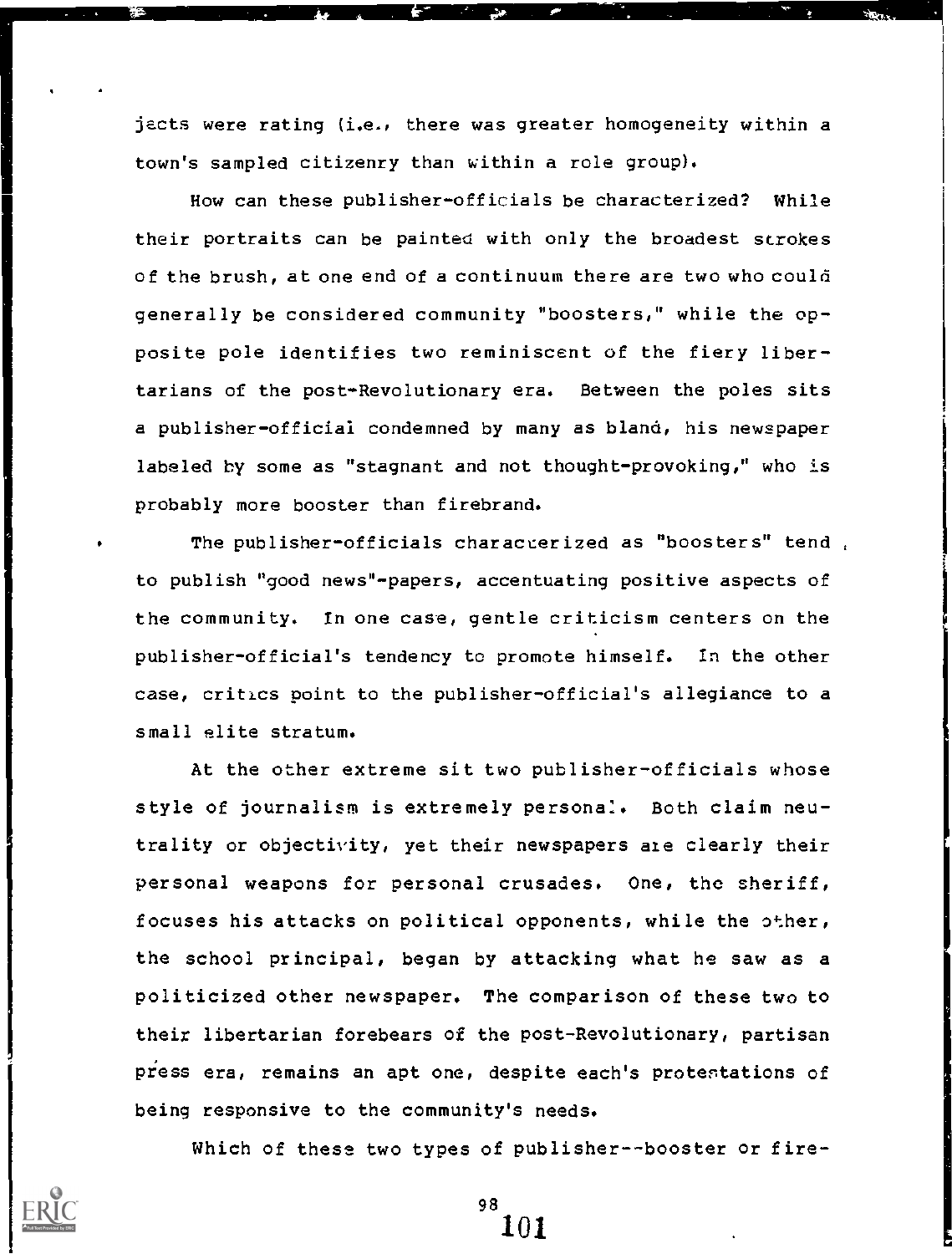brand--is more "socially responsible?" For discussion sake, let us dismiss, for the moment, the fact that each type of publisher is also an official.

If a town's or "society's" needs are stability, cohesiveness, community development and progress, then boosterism or "chamber-of-commerce" journalism, or "putting the community's best foot forward" may be judged "responsible."

If a community's major problem is stagnation or intertia, then a rabble-rousing, leadership posture might be judged responsible.

If government corruption or mismanagement of funds are a community's problems, then an adversarial posture is responsible.

But of course, these are not merely publishers we are speaking of; these are publishers who have a second role in the community.

It is one matter for the publisher, working from a journalist's perspective, to choose boosterism or confrontation as publishing styles. Similarly, conformity and conflict might be seen as values characterizing opposite political styles.

Based on these cases, publishers who are seen as prostability, "status quo" in their politics and whose papers reflect a similar style of journalism are acceptable. It is when both publishing style and political style tend to be confrontational or conflict-oriented, that the dual roles of publisher and official provide a focus for negative community opinion. The decision as to whether one of these



<sup>99</sup>102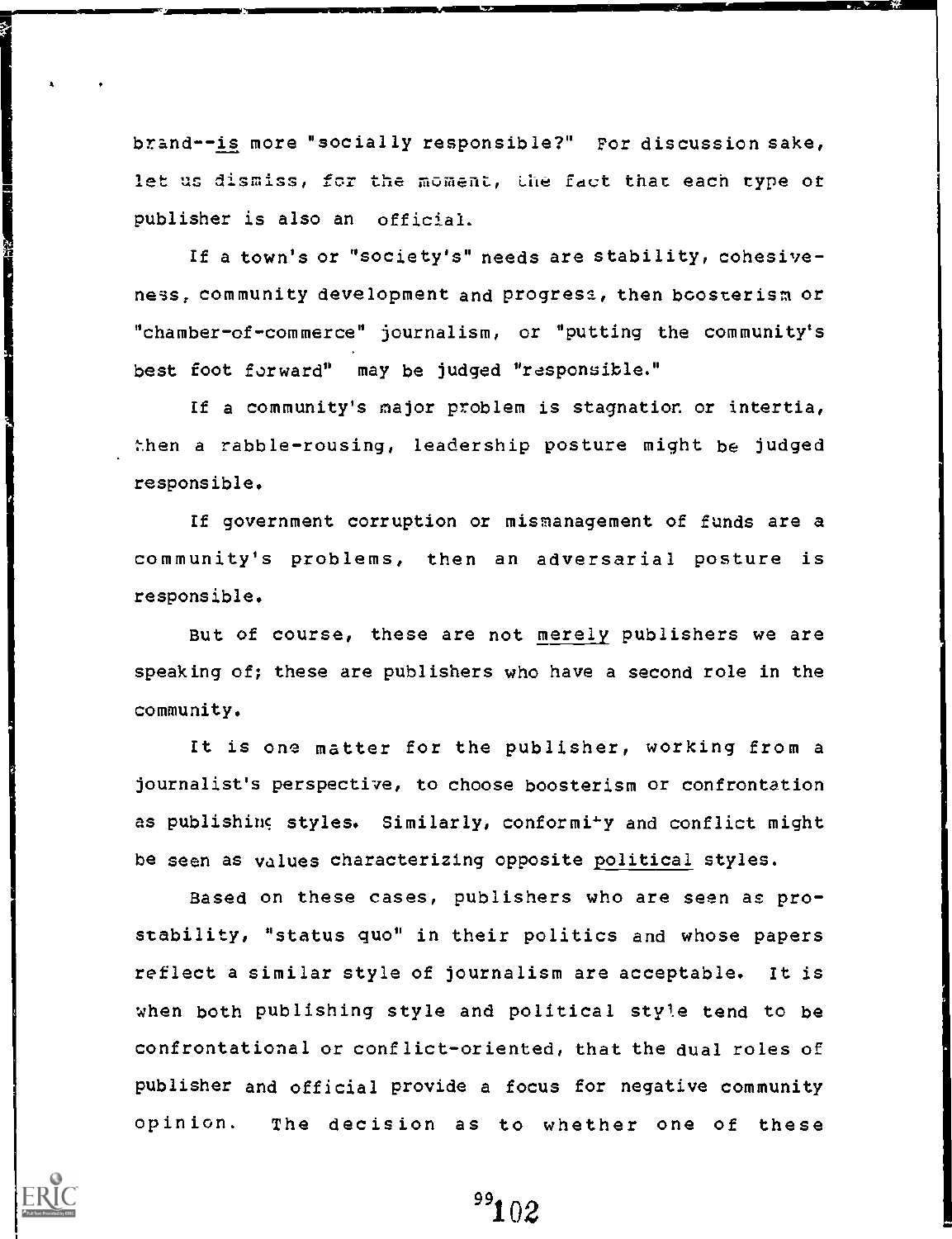configurations constitutes good government but bad journalism, or vice versa, is the community's.

 $\mathbf{r}$ 

 $\mathcal{L}_A$ 

Ý

ř.

and the property of the company of the company of the company of the company of the company of the company of

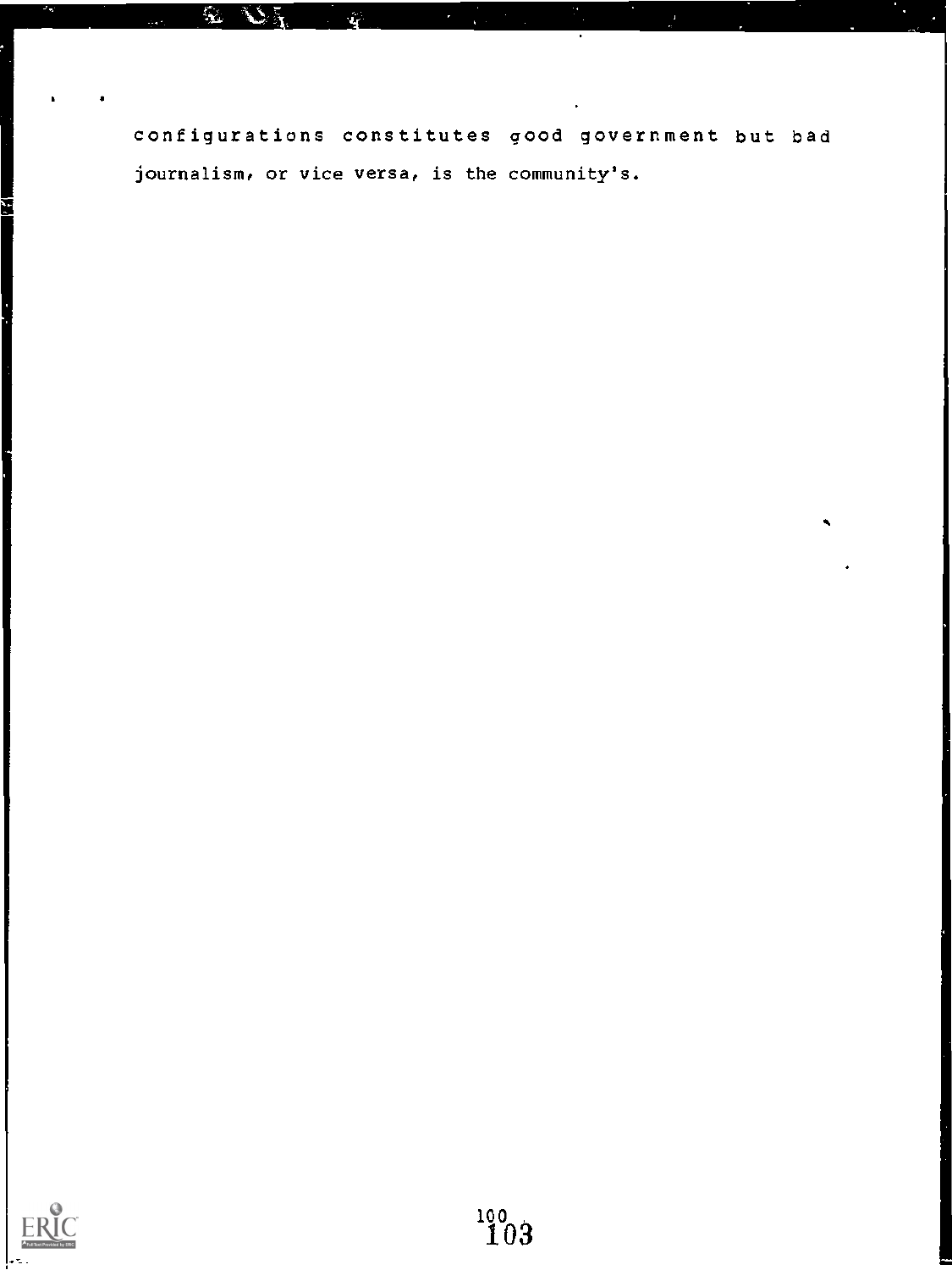NOTES

1. Alan Barth, "The Press as Censor of Government." Social Responsibility of the Newspress (Milwaukee, Wis.: College of Journalism, Marquette University, 1972), p. 8.

2. William L. Rivers, The Other Government: Power & The Washington Media (New York: Universe Books, 1982), p. 118.

3. Daniel Boorstin, The Americans: The Colonial Experience (New York: Random House, 1958), p. 335.

4. Edwin Emery and Michael Emery, The Press and America: An Interpretative History of the Mass Media Fourth Edition (Englewood Cliffs, N.J.: Prentice-Hall, 1978), p. 33.

5. New York Times Co. v. United States, 403 U.S. 713, 717 (1971) ;Black, J. concurring).

6. Jay G. Blumler and Michael Gurevitch, "Politicians and the Press: An Essay on Role Relationships," in Dan D. Nimmo and Keith R. Sanders (eds.) Handbook of Political Communication (Beverly Hills, Ca<sup>1</sup>.: Sage, 1981), pp. 467-493.

7. Unpublished results of a 1983-84 survey on "dual-role" members of 35 state and regional press associations, by Don Sneed.

8. Fred S. Siebert, Theodore Peterson and Wilbur Schramm, Four Theories of the Press (Urbana: University of Illinois Press, 1956), p. 56.

9. Potter Stewart, "'Or of the Press'," Hastings Law Journal 26 (January 1975), p. 634.

10. Donald L. Shaw and Stephen W. Brauer, "Press Freedom and War Constraints: Case Testing Siebert's Proposition II," Journalism Quarterly 46 (Summer 1969), pp. 243-254.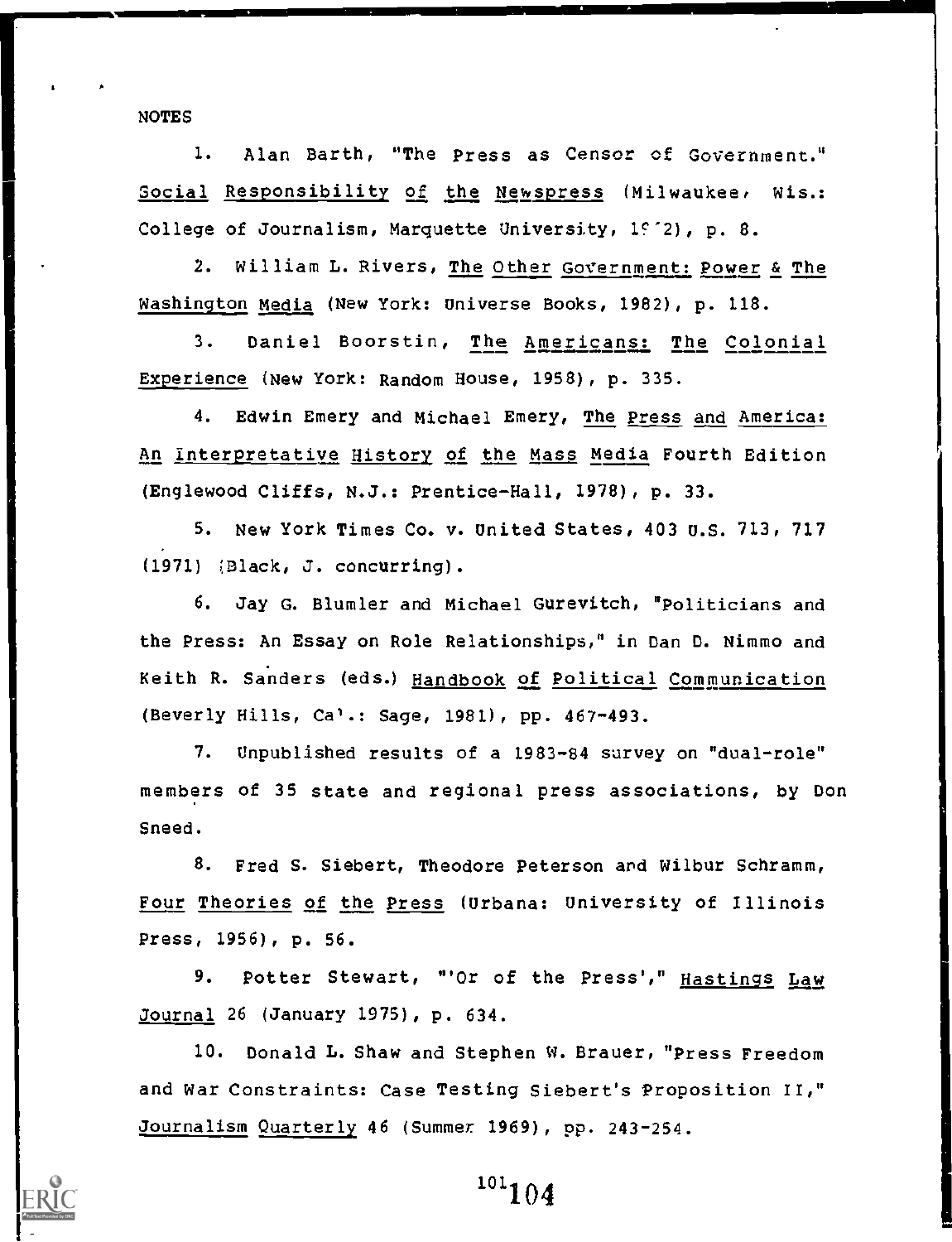11. George N. Gordon, The Communications Revolution: A History of Mass Media in the United States (New York: Hastings House, 1977), p. 101.

12. William Allen White, The Autobiography of William Allen White (New York: Macmillan Co., 1946), p. 630.

13. Andrew R. Kraus, "Editors Who Ran for President," Media History Eigest 1 (Fall 1980), pp. 8-16.

14. Siebert, Peterson and Schramm, Four Theories, p. 74.

15. J. Herbert Altschull, Agents of Power: The Role of the News Media in Human Affairs (New York: Longman, 1984), p. 302; or John C. Merrill, The Imperative of Freedom: A Philosophy of Journalistic Autonony (New York: Hastings House, 1974), p. 4. Merrill says: "Most American journalists think they are free. Actually, they are giving up their freedom, adapting to institutionalism and professionalism, and demeaning their individuality and rational self-interest. American journalists...while still chanting the tenets of libertarianism, are marching into the authoritarian sunset under the banner of 'social responsibility.' They must shake off the benumbing spell that is robotizing them and realize that their only responsibility to themselves and society is the responsibility of breaking ranks and remaining free."

16. Herbert Brucker, Freedom of Information (New York: Macmillan Co., 1951), p. 107.

17. John Hulteng and Roy Paul Nelson, The Fourth Estate (New York: Harper & Row,  $13/1$ ), p.  $107$ .

18. Siebert, Peterson and Jchramm, Four Theories, p. 45. 19. Ibid., p. 73.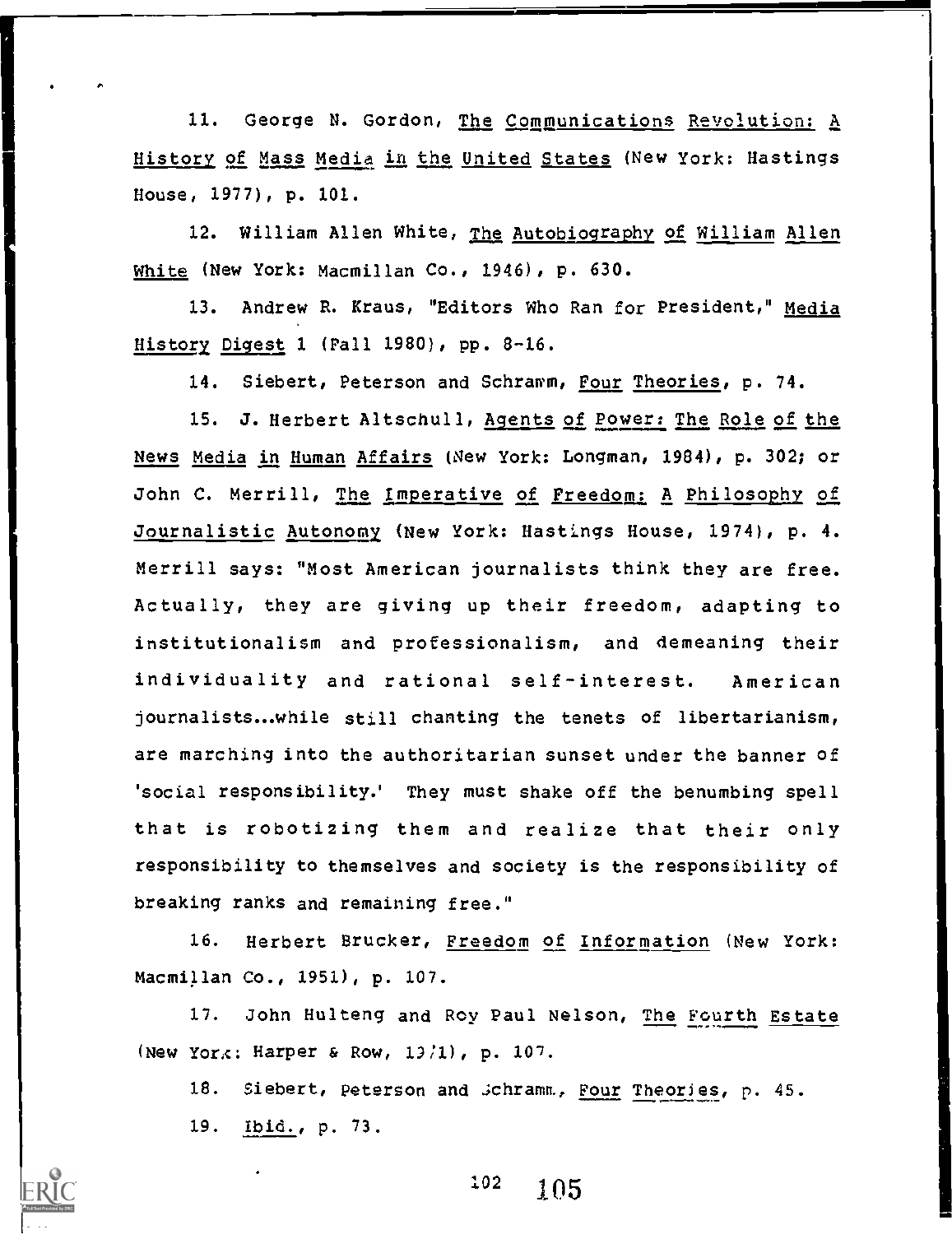20. Interview with Rick Henry, 1980 mayoral candidate in Cullman, Alabama, on March 3, 1983.

21. George A. Donohue, Clarice N. Olien, and Phillip J. Tichenor, "The Community Editor's Power and the Reporting of Conflict," Journalism Quarterly 45 (Summer 1968), pp. 243-252.

22. Bruce J. Biddle, Role Theory: Expectations, Identities, and Behaviors (New York: Academic Press, 1979); or, Theodore R. Sarbin, "The Role Theory," in Gardner Lindzey and Elliot Aronson (eds.) Handbook of Social Psychology, Vol. 1 (Reading, Mass.: Addison-Wesley Publishing, 1954).

23. Lawrence S. Wrightsman, Social Esychology in the Seventies (Monterey, Cal.: Brooks/Cole Publishing Co., 1972), p. 28.

24. Theodore R. Sarbin, "The Role Theory," in Gardner Lindzey and Elliot Aronson (eds.) Handbook of Social Psychology, Vol. 1, 2nd Edition (Reading, Mass.: Addison-Wesley Publishing, 1968), p. 225.

25. Biddle, Role Theory, p. 5.

26. Marvin E. Shaw and Philip R. Costanzo, Theories of Social Psychology, 2nd Edition (New York: McGraw-Hill, 1982), p. 298.

27. Sarbin, "The Role Theory," 1954, p. 233.

28. David Krech, Richard S. Crutchfield, and Egerton L. Ballachey, Individual in Society: A Textbook of Social ?sychology (New York: McGraw-Hill, 1962), p. 102.

29. J.W. Getzels and Egon G. Guba, "Role Conflict and Personality," Journal of Personality, 24 (September 1955) , p. 75.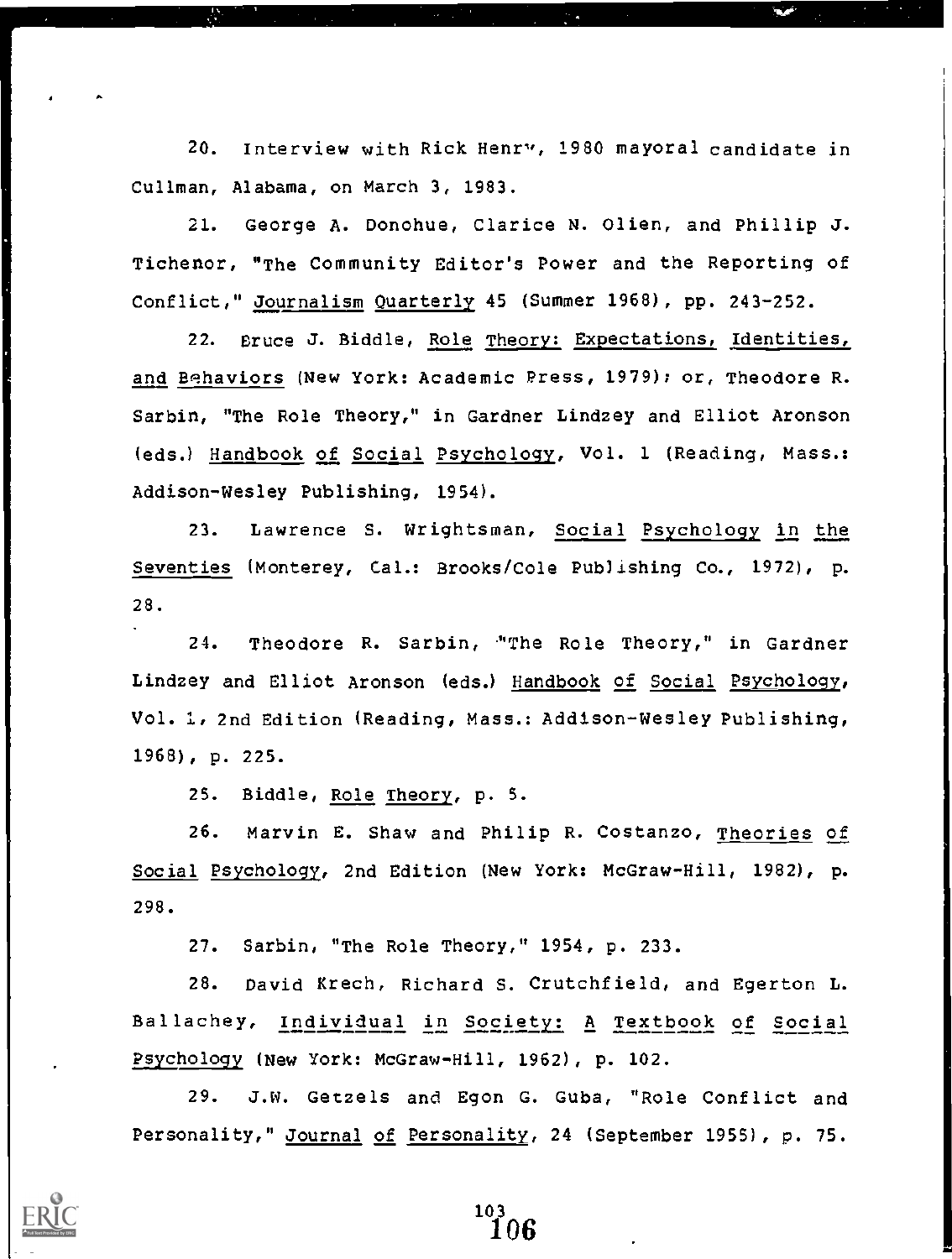30. Paul Simon, "Should Editors of Weekly Newspapers Take Official Positions of Leadership?" Grassroots Editor 1-2 (April  $1960)$ , pp.  $6-7$ .

31. William C. Mitchell, "Occupational Role Strains: The American Elective Public Official," Administrative Science Quarterly, 3 (September 1958), p. 214.

32. David M. Rubin, David B. Sachsman and Peter Sandman, Media: An Introductory Analysis of American Mass Communications (Englewood Cliffs, N.J.: Prentice-Hall, 1976), p. 394. See also George A. Donohue, Clarice N. Olien and Phillip J. Tichenor, Community Conflict and the Press (Beverly Hills, Calif.: Sage, 1980) , p. 55.

33. Donohue, Olien and Tichenor, "The Community Editor's Power," p. 250.

34. Morris Janowitz, The Community Press in an Urban Setting (New York: Free Press, 1952).

35. Gerald Gross, The Responsibility of the Press (New York: Fleet Publishing Corp., 1966), p. 362.

36. Nelson Flint, "Some Codes of Ethics for Journalism," in The Conscience of the Newspaper (New York: D. Appleton-Century Co., 1925), pp. 427-461.

37. Code of Ethics of the Society of Professional Journalists, Sigma Delta Chi, adopted at the 1973 national convention.

38. "Canons of Journalism of the American Society of Newspaper Editors," in Gross, Tne Responsibility, p. 405.

39. Howard Simons, personal correspondence, Oct. 20, 1983.

40. Otis Chandler, personal correspondence, Oct. 3, 1983.

 $\mathbf{107}^{4}$ 

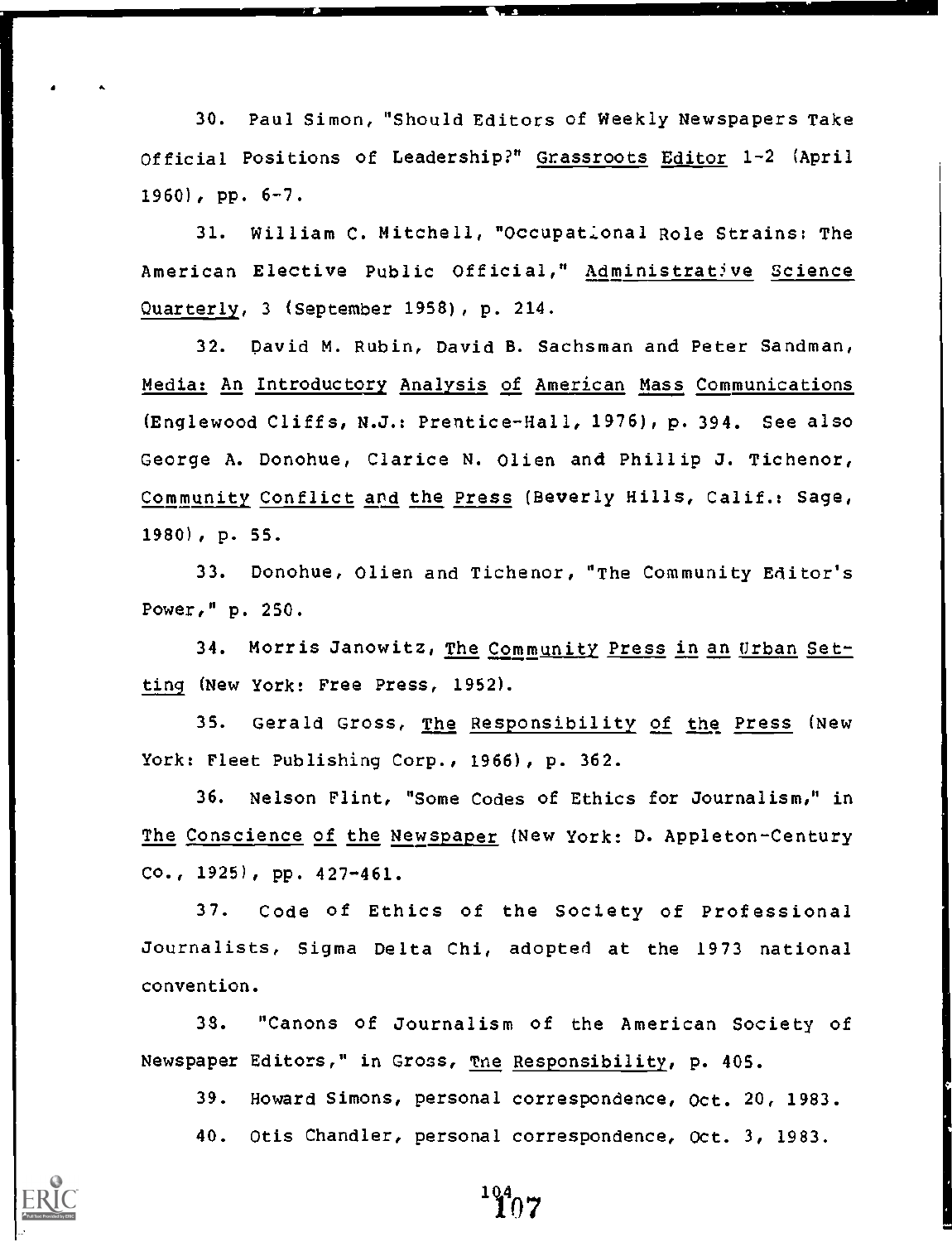41. William R. Burleigh, personal correspondence, Sept. 27, 1983:

42. John J. Curley, personal correspondence, Sept. 30, 1983.

43. J. Allen Meath, personal correspondence, Oct. 7, 1983.

44. Carmage Walls, personal correspondence, Oct. 12, 1983.

45. K.R. Thomson, personal correspondence, Nov. 2, 1983.

46. James E. Burgess, personal correspondence, Sept. 26, 1983.

47. Leonard R. Harriss, personal correspondence, Sept. 27, 1983.

48. Ibid.

49. Ibid.

50. Ibid.

51. William Schabacker, personal correspondence, Nov. 16, 1983.

52. Michael B. Kramer, personal correspondence, Aug. 22, 1983.

53. Lawrence Ingrassia, 'Press's Privilege? Owners of Newspapers Stir Debate by Taking a Role in PAblic Affairs," Wall Street Journal, August 24, 1979, p. I.

54. Sandra R. Gregg, "Reporter's Firing Raises Rights Issue," The Washington Post, June 13, 1983, p. A-2.

55. Nathaniel Sheppard Jr., "Editor Seeking Political Post Embroils Duluth Paper in Legal Battle," The New York Times, Nov. 17, 1978, p. A-I6.

56. Ibid.

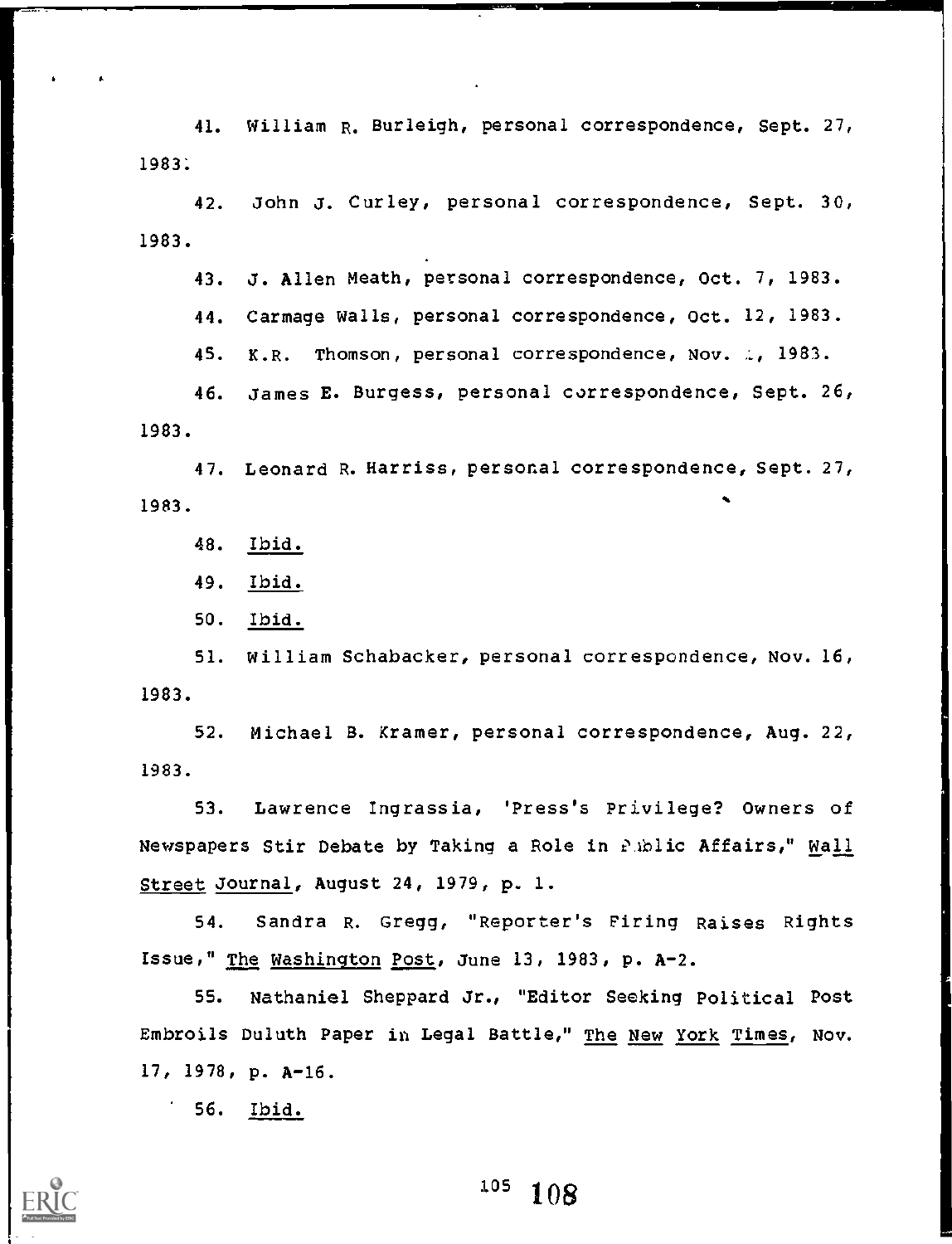57. Cassandra Tate, "Conflict of Interest: A Newspaper's Report on Itself," Columbia Journalism Review, August 1978, p. 45.

1984. 58. Mike Augusburger, personal correspondence, March 27,

1984. 59. Wallace G. Vernon, personal correspondence, April 24,

60. Ingrassia, "Press's Privilege."

61. Michael B. Kramer, personal correspondence, April 24.

62. Lewis Anthony Dexter, Elite and Specialized Interviewing (Evanston.: Northwestern University Press, 1970), p. 5.

63. Fred N. Kerlinger, Foundations of Behavioral Research, 2nd Edition (New York: Holt, 7inehart and Winston, Inc., 1973), p. 151.

64. p. 496.

65. Ibid., pp. 290-292; Jean Dickinson Gibbons, Nonparametric Methods for Quantitative Analysis (New York: Holt, Rinehart and Winston, Inc., 1976), pp. 310-317; and Sidney Siegel, Nonparametric Statistics for the Behavioral Sciences (New York: McGraw-Hill, 1956), pp. 166-173.

66. Gibbons, Nonparametric Methods, pp. 182-183.

67. Steven H. Chaffee and Jack M. McLeod, "Sensitization in Pahel Design: A Coorientational Experiment," Journalism Quarterly, 45 (Winter 1968), pp. 661-669; Jack M. McLeod and Steven H. Chaffee, "Interpersonal Approaches to Communication. Research," American Behavioral Scientist, 16 (1973), pp. 469-499; and Steven H. Chaffee, Jack M. McLeod and Jose L. Guerrero,